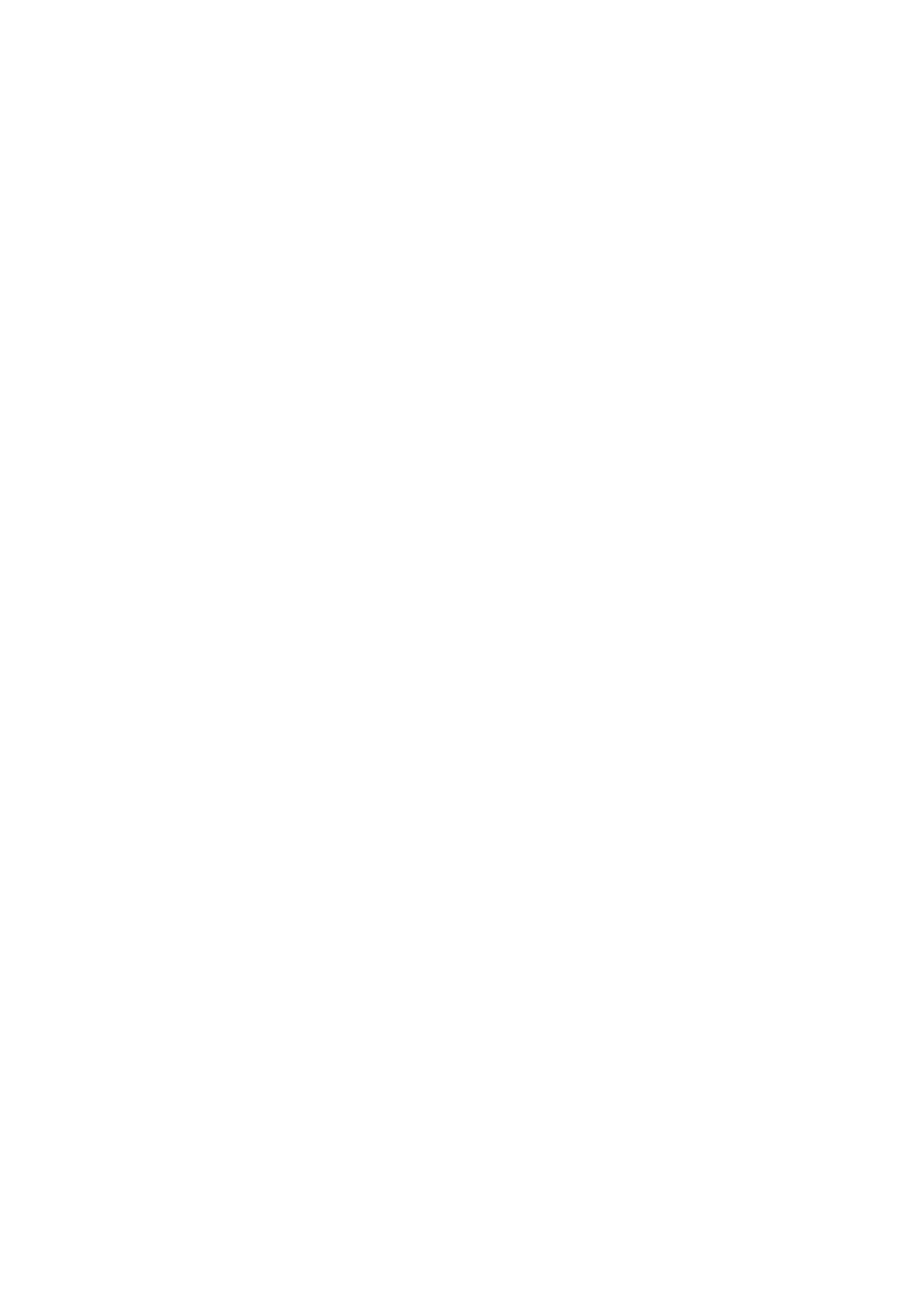#### **TABLE OF CONTENTS**

|           |                                                                                           | Page |
|-----------|-------------------------------------------------------------------------------------------|------|
| I.        |                                                                                           |      |
| П.        |                                                                                           |      |
| A.        | BASIC CHARACTERISTICS OF SARDINA PILCHARDUS WALBAUM AND SARDINOPS SAGAX                   |      |
| <b>B.</b> | THE COUNCIL REGULATION (EEC) 2136/89 OF 21 JUNE 1989 LAYING DOWN COMMON                   |      |
| $C$ .     | THE CODEX ALIMENTARIUS COMMISSION STANDARD FOR CANNED SARDINES AND                        |      |
| Ш.        |                                                                                           |      |
| IV.       |                                                                                           |      |
| A.        |                                                                                           |      |
| <b>B.</b> |                                                                                           |      |
| C.        | APPLICATION OF THE TBT AGREEMENT TO MEASURES ADOPTED BEFORE                               |      |
| D.        |                                                                                           |      |
| 1.        |                                                                                           |      |
| 2.        | Whether Codex Stan 94 was used "as a basis" for the EC Regulation 13                      |      |
| 3.        | Whether Codex Stan 94 is ineffective or inappropriate to fulfil the legitimate objectives |      |
| (a)       |                                                                                           |      |
| (b)       | Whether Codex Stan 94 is ineffective or inappropriate to fulfil the legitimate objectives |      |
| E.        |                                                                                           |      |
| 1.        | Whether the EC Regulation is "more trade restrictive than necessary"  23                  |      |
| (a)       |                                                                                           |      |
| (b)       |                                                                                           |      |
| 2.        |                                                                                           |      |
| F.        | ARTICLE 2.1 OF THE TBT AGREEMENT AND ARTICLE III: 4 OF THE GATT 1994 28                   |      |
| 1.        | The relationship between Article 2.1 of the TBT Agreement and Article III:4 of the<br>28  |      |
| 2.        | Whether domestic products prepared from Sardina pilchardus and imported products          |      |
| 3.        | Whether the prohibition to market products prepared from Sardinops sagax under the        |      |
|           |                                                                                           |      |
| G.        |                                                                                           |      |
| H.        | EUROPEAN COMMUNITIES' ARGUMENT THAT PERU REFORMULATED ITS CLAIMS 33                       |      |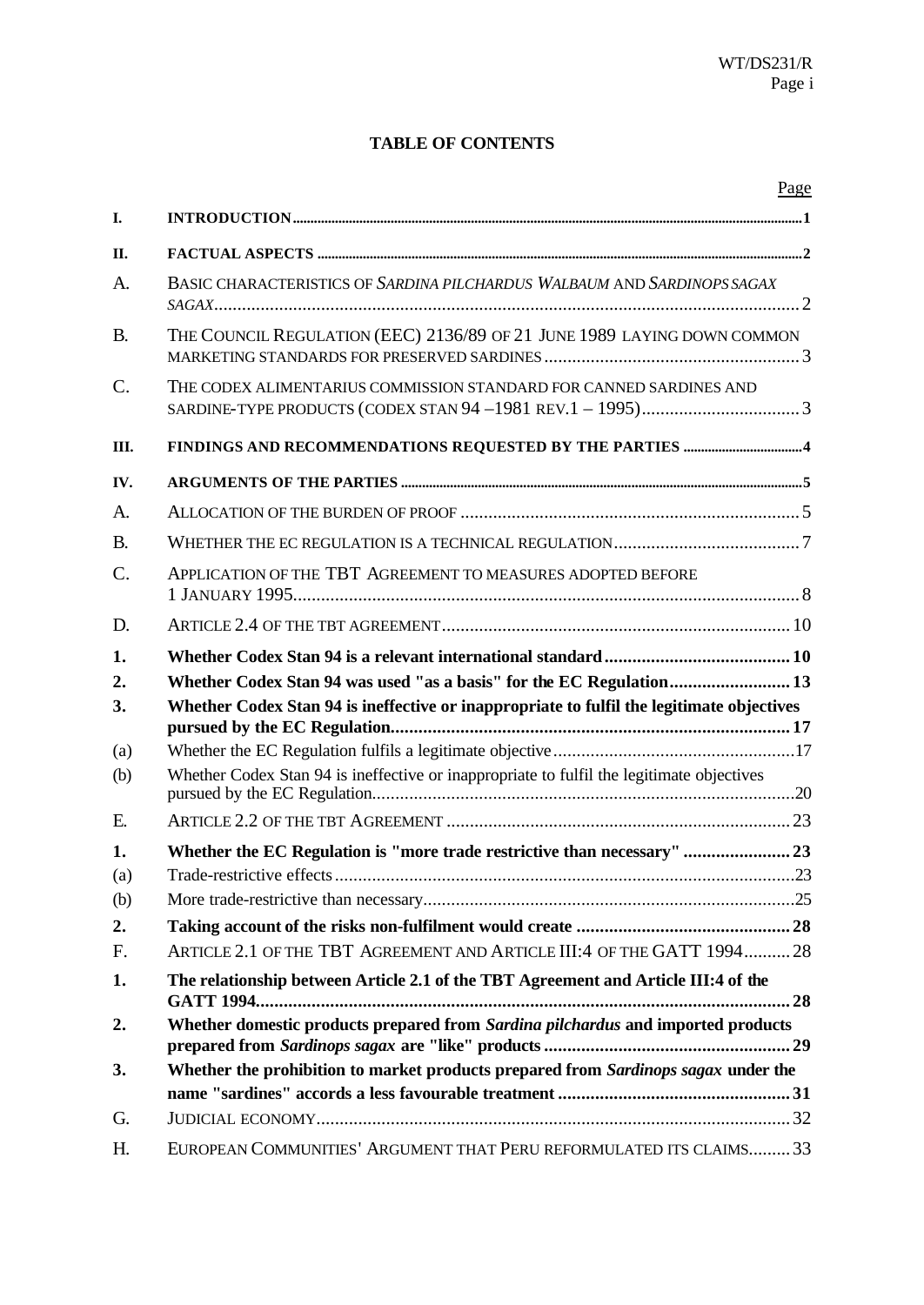| V.               |  |
|------------------|--|
| A.               |  |
| 1.               |  |
| 2.               |  |
| 3.               |  |
| 4.               |  |
| 5.               |  |
| 6.               |  |
| 7.               |  |
| <b>B.</b>        |  |
| 1.               |  |
| 2.               |  |
| 3.               |  |
| 4.               |  |
| $C$ .            |  |
| 1.               |  |
| 2.               |  |
| 3.               |  |
| $\overline{4}$ . |  |
| 5.               |  |
| D.               |  |
| 1.               |  |
| 2.               |  |
| 3.               |  |
| 4.               |  |
| 5.               |  |
| 6.               |  |
| 7.               |  |
| Ε.               |  |
| 1.               |  |
| 2.               |  |
| 3.               |  |
| 4.               |  |
| 5.               |  |
| F.               |  |
| 1.               |  |
| 2.               |  |
| 3.               |  |
| 4.               |  |
| 5.               |  |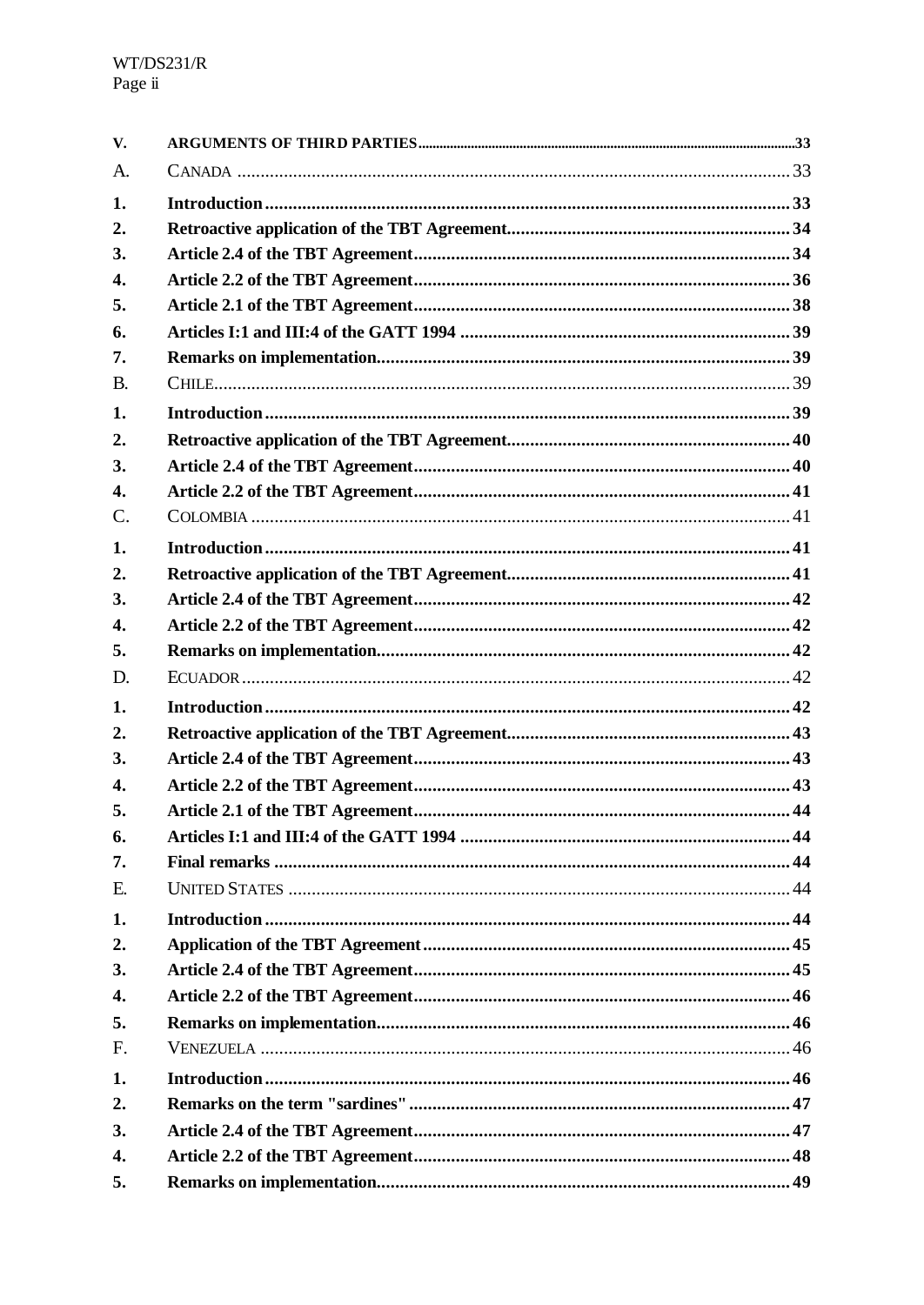| VI.       |                                                                                                                                                                                                                                                                                 |  |
|-----------|---------------------------------------------------------------------------------------------------------------------------------------------------------------------------------------------------------------------------------------------------------------------------------|--|
| VII.      |                                                                                                                                                                                                                                                                                 |  |
| A.        |                                                                                                                                                                                                                                                                                 |  |
| <b>B.</b> |                                                                                                                                                                                                                                                                                 |  |
| C.        | THE CODEX ALIMENTARIUS COMMISSION STANDARD FOR CANNED SARDINES AND                                                                                                                                                                                                              |  |
| D.        |                                                                                                                                                                                                                                                                                 |  |
| E.        |                                                                                                                                                                                                                                                                                 |  |
| 1.        |                                                                                                                                                                                                                                                                                 |  |
| 2.        |                                                                                                                                                                                                                                                                                 |  |
| F.        |                                                                                                                                                                                                                                                                                 |  |
| 1.        |                                                                                                                                                                                                                                                                                 |  |
| 2.        | Consideration of the European Communities' arguments that its Regulation does not<br>contain a labelling requirement and does not concern preserved Sardinops sagax  63                                                                                                         |  |
| (a)       | The European Communities' argument that its Regulation is not a technical regulation because                                                                                                                                                                                    |  |
| (b)       | The European Communities' argument that its Regulation does not lay down mandatory<br>labelling requirement for products other than preserved Sardina pilchardus                                                                                                                |  |
| G.        | CONSISTENCY OF THE EC REGULATION WITH ARTICLE 2.4 OF THE TBT AGREEMENT  66                                                                                                                                                                                                      |  |
| 1.        |                                                                                                                                                                                                                                                                                 |  |
| 2.        | Application of the TBT Agreement to measures adopted before 1 January 1995 68                                                                                                                                                                                                   |  |
| 3.        |                                                                                                                                                                                                                                                                                 |  |
| (a)       |                                                                                                                                                                                                                                                                                 |  |
| (b)       | Consideration of European Communities' temporal argument and its arguments that                                                                                                                                                                                                 |  |
| (i)       | The European Communities' argument that the requirement to use relevant international                                                                                                                                                                                           |  |
| (ii)      | The European Communities' argument that the "predecessor standard" to Codex Stan 94<br>should have been invoked because Codex Stan 94 is not the relevant international standard as<br>it did not exist and its adoption was not imminent when the EC Regulation was adopted 74 |  |
| (iii)     | The European Communities' argument that Codex Stan 94 is not a relevant international                                                                                                                                                                                           |  |
| (iv)      | The European Communities' argument that Codex Stan 94 is not a relevant international<br>standard on the basis that Peru's interpretation would mean that the Codex Stan 94 is<br>invalid because there was no referral to the Committee even though there was a substantive    |  |
| (v)       | The European Communities' argument that Codex Stan 94 is not a relevant international<br>standard because the EC Regulation does not regulate products other than preserved Sardina                                                                                             |  |
| 4.        | Whether Codex Stan 94 was used as a basis for the technical regulation77                                                                                                                                                                                                        |  |
| 5.        | Whether Codex Stan 94 would be an ineffective or inappropriate means for the                                                                                                                                                                                                    |  |
|           |                                                                                                                                                                                                                                                                                 |  |
| 6.        | Overall conclusion with respect to Article 2.4 of the TBT Agreement 87                                                                                                                                                                                                          |  |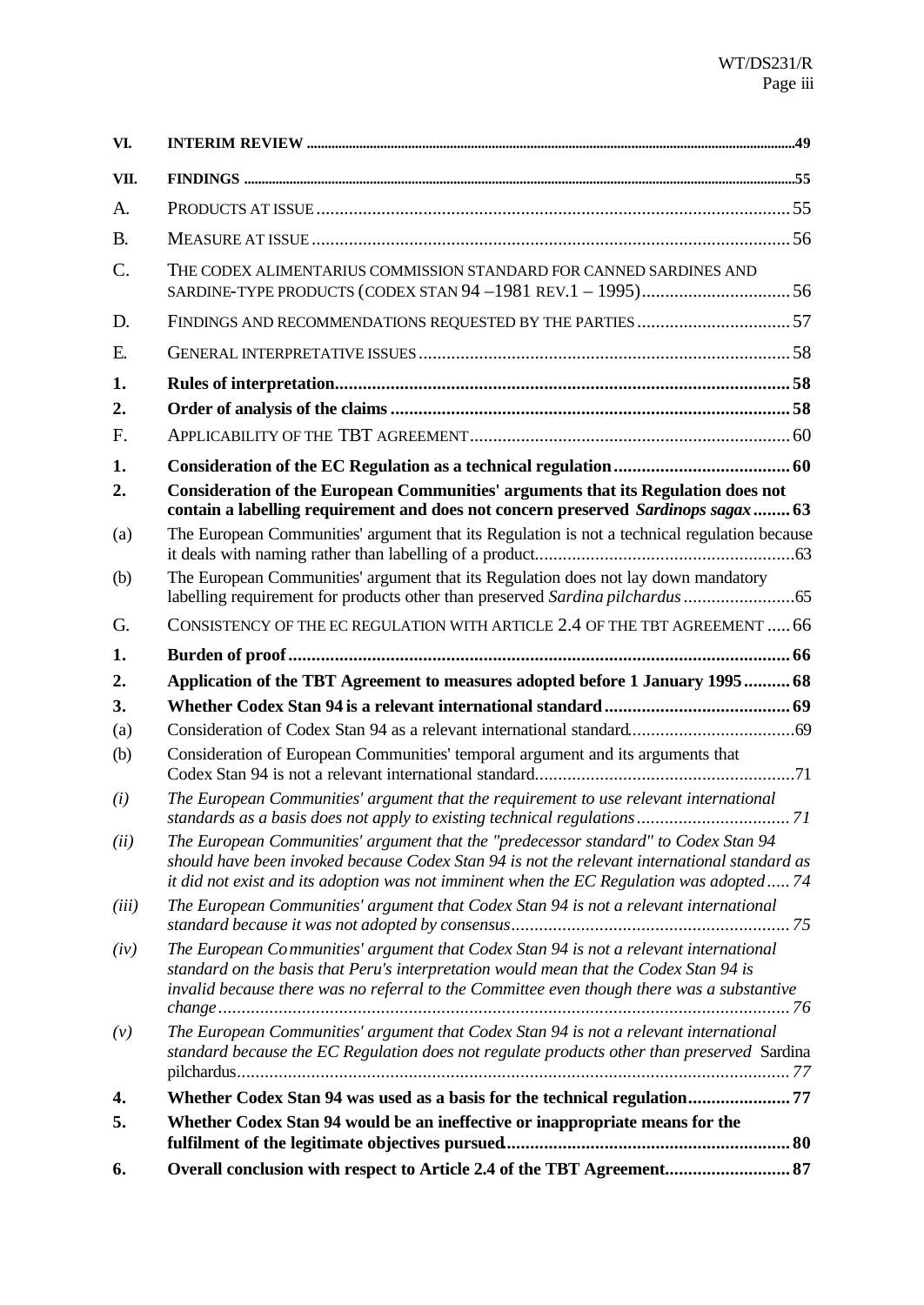| H <sub>r</sub> | CONSIDERATION OF THE EUROPEAN COMMUNITIES' ARGUMENT THAT PERU BROADENED |
|----------------|-------------------------------------------------------------------------|
| $\mathbf{I}$   |                                                                         |
|                |                                                                         |
| IX.            |                                                                         |
| A.             | ANNEX 1: COUNCIL REGULATION (EEC) 2136/89 OF 21 JUNE 1989 LAYING DOWN   |
| <b>B.</b>      | ANNEX 2: THE CODEX ALIMENTARIUS COMMISSION STANDARD FOR CANNED SARDINES |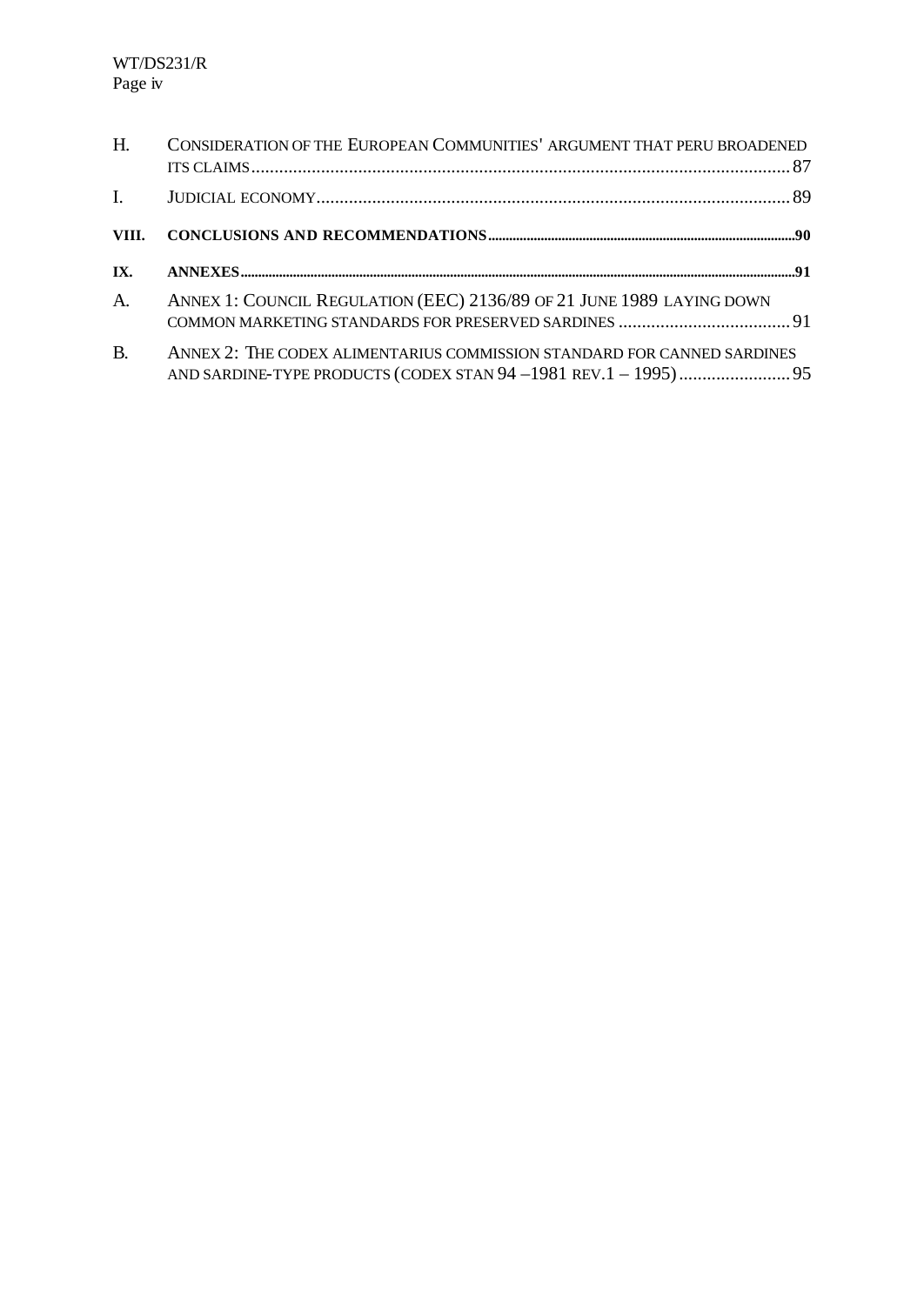#### **I. INTRODUCTION**

1.1 In a communication dated 20 March 2001, Peru requested consultations with the European Communities pursuant to Article 4 of the Understanding on Rules and Procedures Governing the Settlement of Disputes ("DSU"), Article XXII of the General Agreement on Tariffs and Trade 1994 (the "GATT 1994"), and Article 14 of the Agreement on Technical Barriers to Trade (the "TBT Agreement"), with respect to Council Regulation (EEC) No. 2136/89 (the "EC Regulation" or "Regulation") laying down common marketing standards for preserved sardines.<sup>1</sup>

1.2 On 31 May 2001, Peru and the European Communities held the requested consultations but failed to reach a mutually satisfactory solution.

1.3 In a communication dated 7 June  $2001$ , Peru requested the establishment of a panel to examine the EC Regulation, with the standard terms of reference set out in Article 7 of the DSU. Peru made its request in accordance with Article XXIII of the GATT 1994, Articles 4 and 6 of the DSU and Article 14 of the TBT Agreement. In its communication, Peru stated that it considered the EC Regulation to constitute an unnecessary obstacle to international trade which is inconsistent with Articles 2 and 12 of the TBT Agreement, Article XI:1 of the GATT 1994 and the principle of nondiscrimination under Articles I and III of the GATT 1994.

1.4 At its meeting on 24 July 2001, the Dispute Settlement Body ("DSB") established a panel pursuant to Peru's request in accordance with Article 6 of the DSU. Canada, Chile, Colombia, Ecuador, the United States and Venezuela reserved their rights to participate in the Panel proceedings as third parties in accordance with Article 10 of the DSU.

1.5 At the meeting of the DSB on 24 July 2001, the parties to the dispute agreed that the Panel should have standard terms of reference provided in Article 2.1 of the DSU. The terms of reference of the Panel are as follows:

To examine, in the light of the relevant provisions of the covered agreements cited by Peru in document WT/DS231/6, the matter referred to the DSB by Peru in that document, and to make such findings as will assist the DSB in making the recommendations or in giving the rulings provided for in those agreements.

1.6 On 31 August 2001, Peru requested the Director-General of the World Trade Organization ("WTO") to determine the composition of the Panel pursuant to paragraph 7 of Article 8 of the DSU:

If there is no agreement on the panelists within 20 days after the date of the establishment of a panel, at the request of either party, the Director-General, in consultation with the Chairman of the DSB and the Chairman of the relevant Council or Committee, shall determine the composition of the panel by appointing the panelists whom the Director-General considers most appropriate in accordance with any relevant special or additional rules or procedures of the covered agreement or covered agreements which are at issue in the dispute, after consulting with the parties to the dispute. The Chairman of the DSB shall inform the Members of the composition of the panel thus formed no later than 10 days after the date the Chairman receives such a request.

<sup>1</sup> WT/DS231/1; G/L/449; G/TBT/D/22, 23 April 2001.

 $2$  WT/DS231/6, 8 June 2001.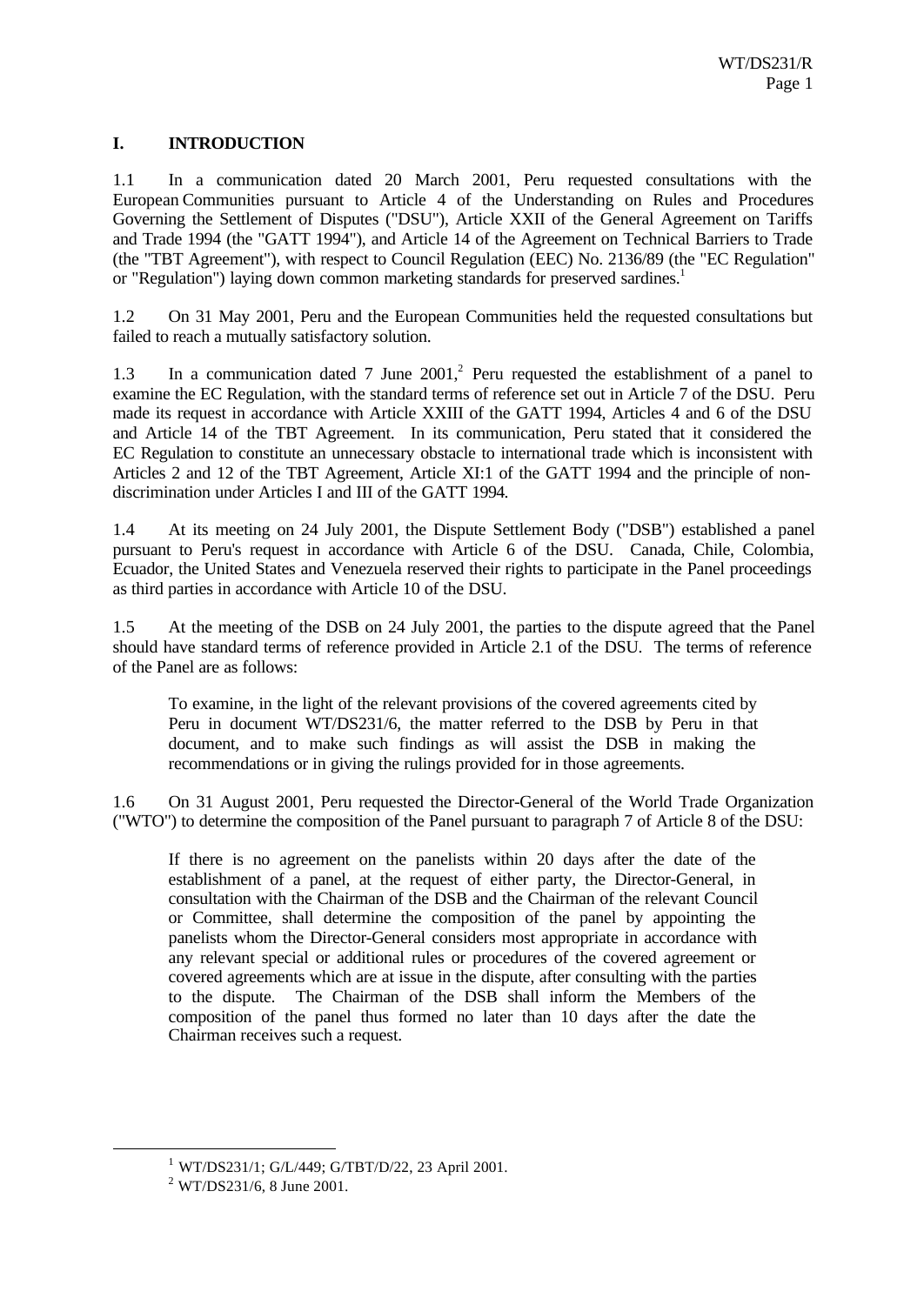1.7 On 11 September 2001, the Director-General accordingly composed the Panel as follows:

Chairperson: Ms. Margaret Liang Members: Ms. Merit Janow Mr. Mohan Kumar

1.8 The Panel met with the parties on 27, 28 November 2001 and 23 January 2002. The Panel met with the third parties on 28 November 2001.

1.9 The Panel submitted its interim report to the parties on 28 March 2002. On 3 May 2002, the parties requested the Panel to suspend its proceedings in accordance with Article 12.12 of the DSU until 21 May 2002 so as to enable the parties to find a mutually satisfactory solution to the dispute. The Panel agreed to this request.<sup>3</sup> As the parties were unable to reach a mutually satisfactory solution within the requested period of time, the Panel issued its final report to the parties on 22 May 2002.

#### **II. FACTUAL ASPECTS**

A. BASIC CHARACTERISTICS OF *SARDINA PILCHARDUS WALBAUM* AND *SARDINOPS SAGAX SAGAX*

2.1 This dispute concerns *Sardina pilchardus Walbaum* ("*Sardina pilchardus*") and *Sardinops sagax sagax* ("*Sardinops sagax*")*,* two small fish species which belong, respectively, to genus Sardina and Sardinops of the *Clupeinae* subfamily of the *Clupeidae* family; fish of the *Clupeidae* family populate almost all oceans.

2.2 *Sardina pilchardus* is found mainly around the coasts of the Eastern North Atlantic, in the Mediterranean Sea and in the Black Sea, and *Sardinops sagax* is found mainly in the Eastern Pacific along the coasts of Peru and Chile. Despite the various morphological differences that can be observed between them, such as those concerning the head and length, the type and number of gillrakes or bone striae and size and weight, *Sardina pilchardus* and *Sardinops sagax* display similar characteristics: they live in a coastal pelagic environment, form schools, engage in vertical migration, feed on plankton and have similar breeding seasons.

2.3 The taxonomic classification of *Sardina pilchardus* and *Sardinops sagax* is as follows:

"*Sardina pilchardus* Walbaum" "*Sardinops sagax* sagax"

| Phylum            | Chordata                   | Chordata              |
|-------------------|----------------------------|-----------------------|
| Subphylum         | Vertebrata                 | Vertebrata            |
| <b>Superclass</b> | Gnathostomata              | Gnathostomata         |
| Class             | Osteichthyes               | Osteichthyes          |
| Order             | Clupeiformes               | Clupeiformes          |
| Suborder          | Clupeoidei                 | Clupeoidei            |
| Family            | Clupeidae                  | Clupeidae             |
| Subfamily         | Clupeinae                  | Clupeinae             |
| Genus             | Sardina                    | Sardinops             |
| Species           | Sardina pilchardus Walbaum | Sardinops sagax sagax |

2.4 Both fish, as well as other species of the *Clupeidae* family, are used in the preparation of preserved and canned fish products, packed in water, oil or other suitable medium.

<sup>&</sup>lt;sup>3</sup> WT/DS231/9, 8 May 2002.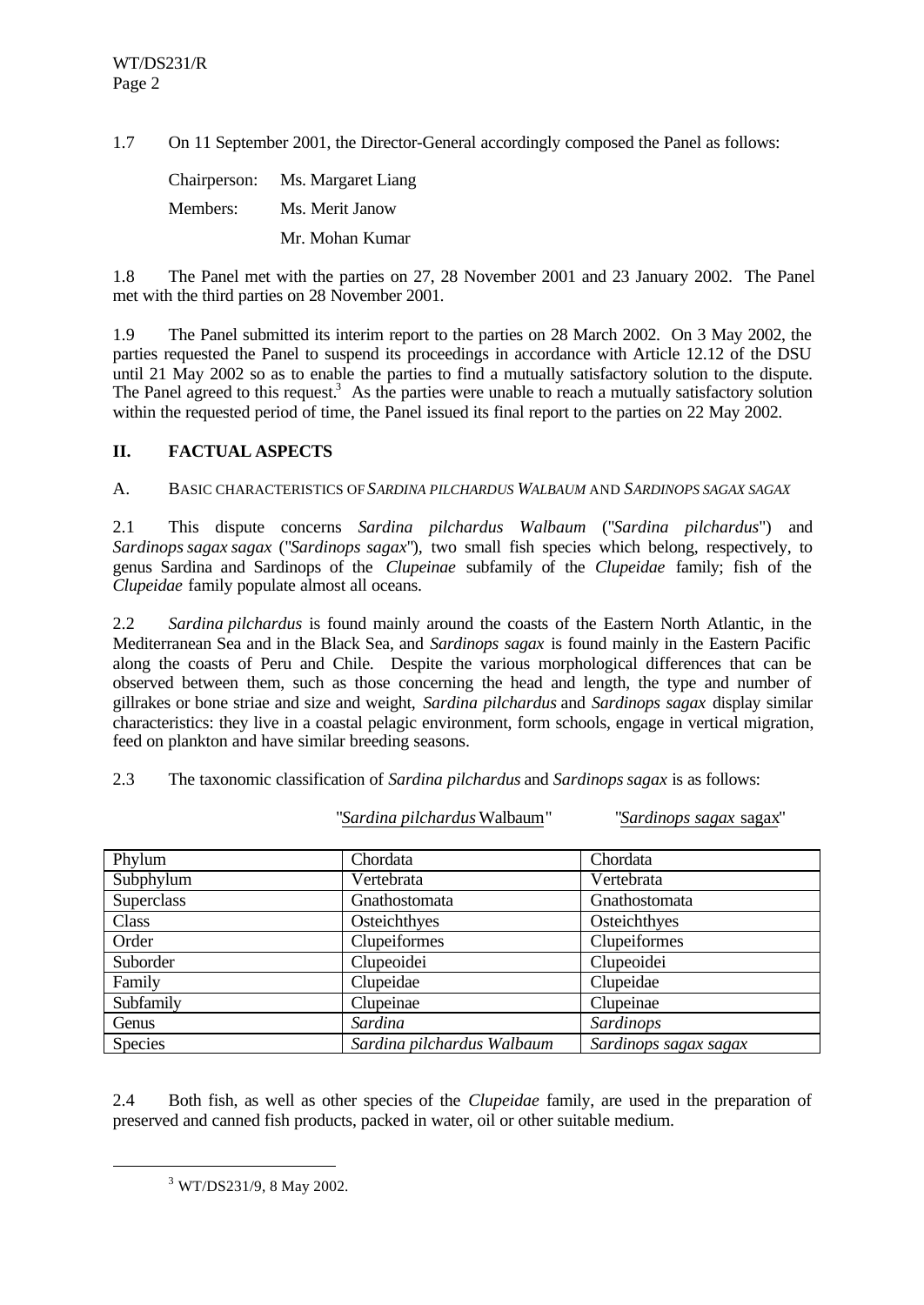#### B. THE COUNCIL REGULATION (EEC) 2136/89 OF 21 JUNE 1989 LAYING DOWN COMMON MARKETING STANDARDS FOR PRESERVED SARDINES

2.5 Council Regulation (EEC) No. 2136/89 laying down common marketing standards for preserved sardines (the "EC Regulation") was adopted on 21 June 1989.<sup>4</sup> The EC Regulation defines the standards governing the marketing of preserved sardines in the European Communities.

2.6 Article 2 of the EC Regulation provides that only products prepared from fish of the species *Sardina pilchardus* may be marketed as preserved sardines. Article 2 reads as follows:

Only products meeting the following requirements may be marketed as preserved sardines and under the trade description referred to in Article 7:

- they must be covered by CN codes 1604 13 10 and ex 1604 20 50;
- − they must be prepared exclusively from the fish of the species "*Sardina pilchardus* Walbaum";
- they must be pre-packaged with any appropriate covering medium in a hermetically sealed container;
- they must be sterilized by appropriate treatment.
- C. THE CODEX ALIMENTARIUS COMMISSION STANDARD FOR CANNED SARDINES AND SARDINE-TYPE PRODUCTS (CODEX STAN 94 –1981 REV.1 – 1995)

2.7 The Codex Alimentarius Commission of the United Nations Food and Agriculture Organization ("FAO") and the World Health Organisation ("WHO") (the "Codex Alimentarius Commission") adopted in 1978 a standard ("Codex Stan 94") for canned sardines and sardine-type products.<sup>5</sup> Article 1 of Codex Stan 94 states that this standard applies to "canned sardines and sardine-type products packed in water or oil or other suitable packing medium" and that it does not apply to speciality products where fish content constitutes less than 50% m/m of the net contents of the can.

2.8 Article 2.1 of Codex Stan 94 provides that canned sardines or sardine-type products are prepared from fresh or frozen fish from a list of 21 species, amongst them *Sardina pilchardus* and *Sardinops sagax.*<sup>6</sup>

2.9 Article 6 of Codex Stan 94 reads as follows:

- Nematalosa vlaminghi
- Etrumeus teres
- Ethmidium maculatum
- Engraulis anchoita, E. mordax, E. ringens
- Opisthonema oglinum

 $4$  The EC Regulation in its entirety is attached as Annex 1.

<sup>5</sup> Codex Stan 94 is attached in its entirety as Annex 2.

<sup>&</sup>lt;sup>6</sup> Article 2.1.1 lists the following species:

<sup>–</sup> *Sardina pilchardus*

<sup>–</sup> Sardinops melanostictus, S. neopilchardus, S. ocellatus, S. sagax S. caeruleus

<sup>–</sup> Sardinella aurita, S. brasiliensis, S. maderensis, S. longiceps, S. gibbosa

<sup>–</sup> Clupea harengus

<sup>–</sup> Sprattus sprattus

<sup>–</sup> Hyperlophus vittatus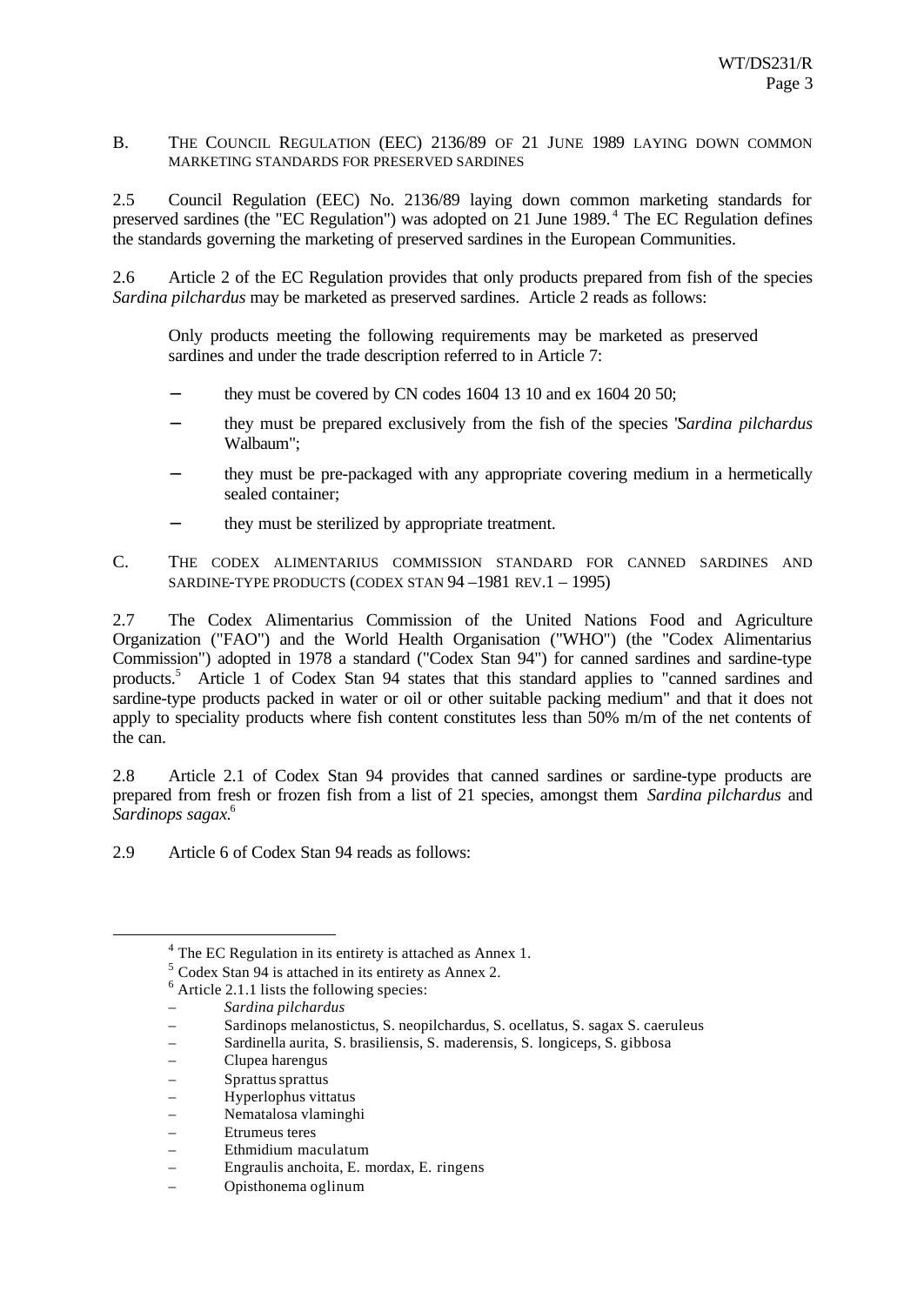#### "6. LABELLING

In addition to the provisions of the Codex General Standard for the Labelling of Prepackaged Foods (CODEX STAN 1-1985, Rev. 3-1999) the following specific provisions shall apply:

#### 6.1 NAME OF THE FOOD

The name of the products shall be:

6.1.1 (i) "Sardines" (to be reserved exclusively for *Sardina pilchardus* (Walbaum)); or

(ii) "X sardines" of a country, a geographic area, the species, or the common name of the species in accordance with the law and custom of the country in which the product is sold, and in a manner not to mislead the consumer".

#### **III. FINDINGS AND RECOMMENDATIONS REQUESTED BY THE PARTIES**

- 3.1 Peru makes the following requests:
	- (a) Peru requests the Panel to find that the measure at issue, the EC Regulation, prohibiting the use of the term "sardines" combined with the name of the country of origin ("Peruvian Sardines"); the geographical area in which the species is found ("Pacific Sardines"); the species ("Sardines — *Sardinops sagax*"); or the common name of the species *Sardinops sagax* customarily used in the language of the member State of the European Communities in which the product is sold ("Peruvian Sardines" in English or "Südamerikanische Sardinen" in German), is inconsistent with Article 2.4 of the TBT Agreement because the European Communities did not use the naming standard set out in paragraph 6.1.1(ii) of Codex Stan 94 as a basis for its Regulation even though that standard would be an effective and appropriate means to fulfil the legitimate objectives pursued by the Regulation.
	- (b) If the Panel were to find that the EC Regulation is consistent with Article 2.4 of the TBT Agreement, Peru requests the Panel to find that the EC Regulation is inconsistent with Article 2.2 of the TBT Agreement because it is more traderestrictive than necessary to fulfil the legitimate objective of market transparency that the European Communities claims to pursue.
	- (c) If the Panel were to find that the EC Regulation is consistent with Articles 2.2 and 2.4 of the TBT Agreement, Peru requests the Panel to find that the measure is inconsistent with Article 2.1 of the TBT Agreement because it is a technical regulation that accords Peruvian products prepared from fish of the species *Sardinops sagax* treatment less favourable than that accorded to like European products made from fish of the species *Sardina pilchardus.*
	- (d) If the Panel were to find that the measure at issue is consistent with the TBT Agreement, Peru requests the Panel to find that it is inconsistent with Article III:4 of the GATT 1994 because it is a requirement affecting the offering for sale of imported sardines that accords Peruvian products prepared from fish of the species *Sardinops sagax* treatment less favourable than that accorded to like European products made from fish of the species *Sardina pilchardus*.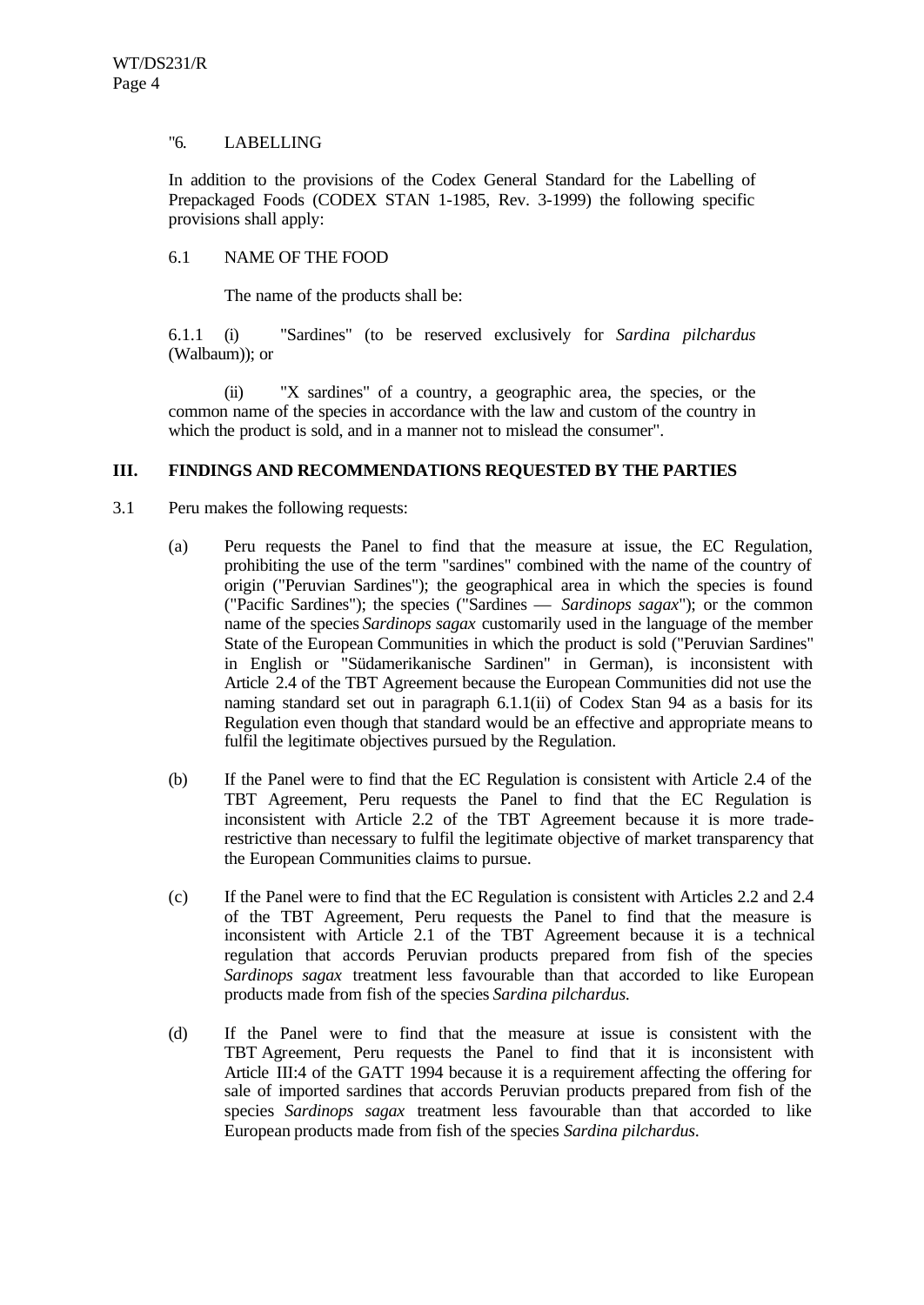3.2 Peru requests the Panel to recommend that the DSB request the European Communities to bring its measure into conformity with the TBT Agreement. Peru further requests the Panel to suggest that the European Communities permit Peru, without any further delay, to market its sardines in accordance with a naming standard consistent with the TBT Agreement.

3.3 The European Communities requests the Panel to reject Peru's claims that the EC Regulation is inconsistent with Articles 2.4, 2.2 and 2.1 of the TBT Agreement and Article III:4 of the GATT 1994.

#### **IV. ARGUMENTS OF THE PARTIES**

#### A. ALLOCATION OF THE BURDEN OF PROOF

4.1 **Peru** contends that in the case of Article 2.4 of the TBT Agreement, the elements of the *prima facie* case to be presented by the complainant party include the presentation of evidence demonstrating the existence of a technical regulation; a relevant international standard; and the failure of the European Communities to base the Regulation at issue on the international standard, Codex Stan 94. Peru claims that in the case of Article 2.2 of the TBT Agreement, the elements of the *prima facie* case presented by the complainant party must show evidence of the existence of a technical regulation and of the trade-restrictive consequences of that regulation. Peru argues that it is then for the European Communities, as the Member imposing the technical regulation, to justify in terms of its own legitimate objectives the failure to base its technical regulation on the international standard in the case of Article 2.4 of the TBT Agreement, and the need to impose a trade-restrictive technical regulation in the case of Article 2.2 of the TBT Agreement.

4.2 Peru also submits that in allocating the evidentiary burden on the specific elements of Articles 2.2 and 2.4 of the TBT Agreement, the provisions of Article 2.5, as well as the object and purpose of the TBT Agreement, need to be taken into account. In Peru's view, Article 2.5 of the TBT Agreement reflects the fact that if a Member adversely affected by a technical regulation had to explain and demonstrate that the deviation from an international standard is not necessary to fulfil a legitimate objective, it would have to prove the negative, which is impossible. Peru argues that the terms of Article 2.5 relate to a pre-dispute settlement situation and therefore do not establish a rule for the allocation of the burden of proof. However, Peru considers that Article 2.5 of the TBT Agreement does reflect a principle that also applies during the dispute settlement stage, namely the principle that a party to a dispute cannot be asked to prove the negative. Article 2.5 establishes not only a right for the Members adversely affected by a technical regulation; it establishes also an important right for the Member that has prepared, adopted or applied the regulation. This is the right to indicate which legitimate objective it is pursuing with a regulation challenged under Article 2.4 of the TBT Agreement and why it could not use the relevant international standard as a basis. This right is important because it means that it is that Member which may determine the policy objectives and constraints against which a challenged regulation is evaluated. It is important that this right be respected also in panel proceedings. Prior to the exercise of that right, the complainant may, depending on the circumstances of the case, only be able to guess what the objectives and constraints of the defendant might be. It is only after the defendant has exercised its right that the complainant is in the position to present evidence demonstrating that the objective identified can be achieved by using international standards as a basis. Article 2.5 therefore distributes the "burden of explanation" in the pre-dispute settlement situation in the same manner as the burden of proof should be distributed during dispute settlement proceedings. Peru concludes that it is for the European Communities to present evidence explaining why the monopolization of the name sardines for *Sardina pilchardus* is necessary to achieve the declared objective of market transparency.

4.3 Peru subsequently argues that in light of the extensive evidence submitted by both parties and Canada, it is no longer necessary for the Panel to decide the question of whether there is an allocation of the burden of proof specific to Articles 2.2 and 2.4 of the TBT Agreement. Noting the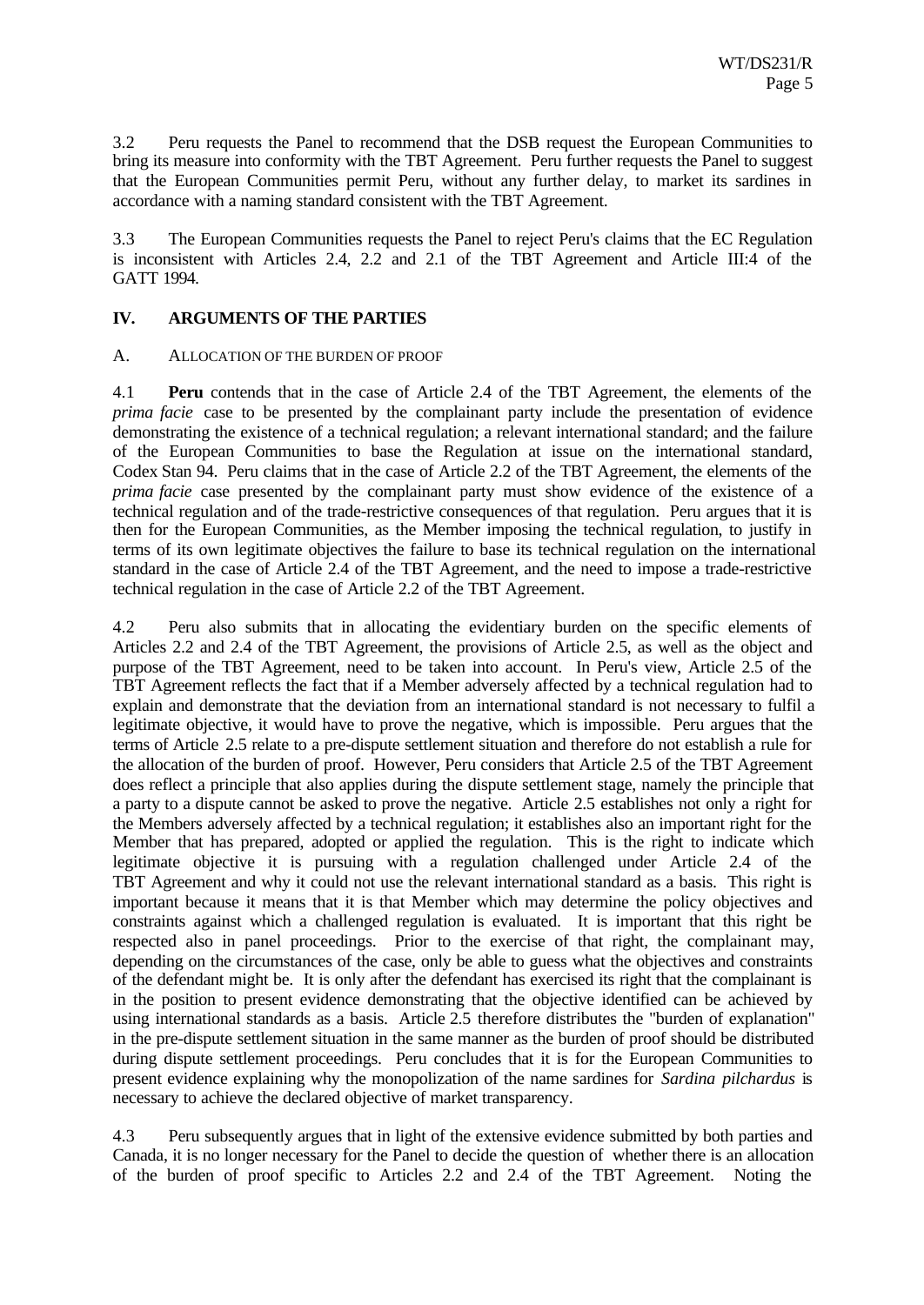Appellate Body's statement in *EC — Hormones* that "a *prima facie* case is one which, in the absence of effective refutation by the defending party, requires a panel, as a matter of law, to rule in favour of the complaining party presenting the *prima facie* case", Peru argues that it established a *prima facie* case of violation of Articles 2.4, 2.2 and 2.1 of the TBT Agreement. Thus, Peru claims that whether the burden of proof is allocated on the basis of the specific provisions and objectives of the TBT Agreement or on the basis of the generally applicable principles followed by the Appellate Body, the result would be the same.

4.4 The **European Communities** agrees with Peru that it is for the party asserting a particular claim or a defence to prove such a claim or defence, but rejects Peru's interpretation of Article 2.5 of the TBT Agreement. The European Communities submits that the scope of Article 2.5 is to enhance the transparency that a central government body has to follow when preparing, adopting and applying a technical regulation; therefore, Article 2.5 of the TBT Agreement is not intended, as Peru alleges, to establish a higher threshold of explanation.

4.5 The European Communities argues that the Appellate Body in *EC — Hormones* dealt with a provision in the Agreement on the Application of Sanitary and Phytosanitary Measures (the "SPS Agreement") that is parallel to Article 2.5 of the TBT Agreement:

Article 5.8 of the SPS Agreement does not purport to address burden of proof problems; it does not deal with a dispute settlement situation. To the contrary, a Member seeking to exercise its right to receive information under Article 5.8 would, most likely, be ina pre-dispute situation, and the information or explanation it receives may well make it possible for that Member to proceed to dispute settlement proceedings and to carry out the burden of proving on a prima face basis that the measure involved is not consistent with the SPS Agreement.

4.6 The European Communities contends that the burden of proving that Article 2 of the EC Regulation is not in conformity with paragraphs 4, 2 and 1 of Article 2 of the TBT Agreement and with Article III:4 of GATT 1994 rests entirely with Peru. Accordingly, all the elements of Article 2.4 of the TBT Agreement that must be demonstrated to establish a *prima facie* case are: that a technical regulation has been prepared; that "a relevant international standard" was in existence or imminent; that the Member did not use the standard or the relevant part of it as a basis for the technical regulation; and that the use of the standard was ineffective or inappropriate for the fulfilment of the legitimate objectives pursued.

4.7 The European Communities further argues that, according to Article 2.2 of the TBT Agreement, Peru has to demonstrate trade-restrictive effects; identify correctly the legitimate objectives pursued; and finally, establish that these restrictive effects are more trade-restrictive than necessary.

4.8 With regard to Article 2.1 of the TBT Agreement and Article III:4 of the GATT 1994, concerning which the European Communities asserts that Peru has indicated no criterion to allocate the burden of the proof, the European Communities claims that, in line with the consolidated WTO jurisprudence on the matter, Peru must present evidence and argument sufficient to establish a presumption that Article 2 of the EC Regulation is inconsistent with its obligations under these Articles. The European Communities argues that Peru must prove that (1) it is a law, regulation or requirement affecting the internal sale, offering for sale, purchase, distribution or use; (2) the imported and domestic products affected by it are "like"; and (3) the treatment accorded to the imported products is less favourable.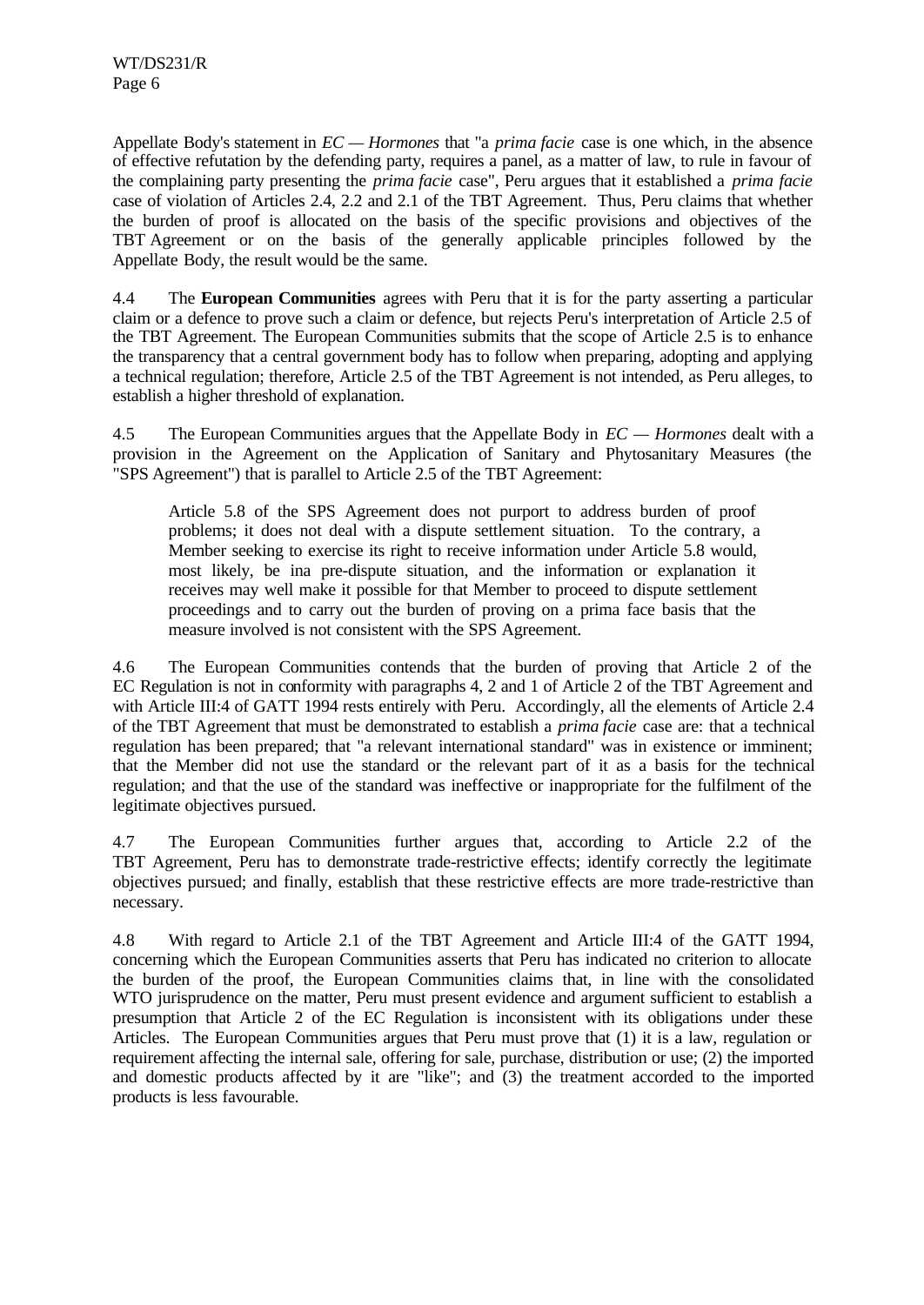#### B. WHETHER THE EC REGULATION IS A TECHNICAL REGULATION

4.9 **Peru** notes that paragraph 1 of Annex 1 of the TBT Agreement defines the term "technical regulation" as a document which lays down product characteristics with which compliance is mandatory and submits that the EC Regulation, according to its title, lays down "common marketing standards for preserved sardines". Peru argues that the EC Regulation constitutes a technical regulation within the meaning of Annex 1 of the TBT Agreement because it lays down characteristics preserved sardines must possess if they are to be marketed under the name sardines in the European Communities. In particular, Peru submits that Article 2 of the EC Regulation states which characteristics preserved sardines must possess in order to market them in the European Communities under the name "sardines" and notes that one such characteristic is that the product in question must be prepared from the fish of species *Sardina pilchardus*. Peru also argues that the language of Article 9 of the EC Regulation which provides that the EC Regulation "shall be binding in its entirety and directly applicable in all Member States" makes compliance with the measure mandatory.

4.10 The **European Communities** accepts that its Regulation is a technical regulation for the purposes of the TBT Agreement and that it lays down marketing standards for preserved *Sardina pilchardus*. The European Communities submits that, in 1989, it notified the Regulation at issue under the Tokyo Round Agreement on Technical Barriers to Trade (the "Tokyo Round Standards Code"). Referring to the Appellate Body's statement in *EC — Asbestos* that "the proper legal character of the measure at issue cannot be determined unless the measure is examined as a whole", the European Communities, therefore does not accept that Article 2 of the EC Regulation, taken in isolation, is a technical regulation as Peru claims. The European Communities argues that Article 2 can only be interpreted in the context of the entire Regulation.

4.11 The European Communities submits that its Regulation provides that the name specified for preserved *Sardina pilchardus* cannot be used for other products. However, this does not mean that it lays down mandatory labelling requirements for products other than preserved *Sardina pilchardus* and therefore it is not considered a technical regulation for preserved *Sardinops sagax*, preserved herrings or any other product except *Sardina pilchardus*. The system of rules concerning the labelling of foodstuffs in the European Communities is established by Directive 2000/13/EC of the European Parliament and of the Council of 20 March 2000 on the approximation of the laws of the member States relating to the labelling, presentation and advertising of foodstuffs (the "EC Directive 2000/13").<sup>7</sup> EC Directive 2000/13 sets out the basic framework and is designed to be complemented by more detailed European Communities rules or, in their absence, more detailed member States rules.

4.12 The European Communities further submits that Article 2 of its Regulation is not a technical regulation because the definition of a technical regulation in the TBT Agreement refers only to labelling, not naming. The names of the products of interest to Peru and the third parties are set out in various measures of the member States of the European Communities which have not been identified by Peru. It is EC Directive 2000/13, in conjunction with the various measures of the member States of the European Communities that constitute the technical regulation for the products identified by Peru and the third parties.

4.13 In response to the European Communities' arguments, **Peru** claims that it considers the whole of the EC Regulation to be a technical regulation because it lays down the characteristics of the product that may be marketed as preserved sardines. Peru, however, argues that it is only challenging in this dispute the WTO-consistency of the requirement set out in Article 2 of the EC Regulation which reserves the use of the term "sardines" exclusively for *Sardina pilchardus*. Peru argues that the

 $7$  OJ L 109 of 6.5.2000, pp. 29-42.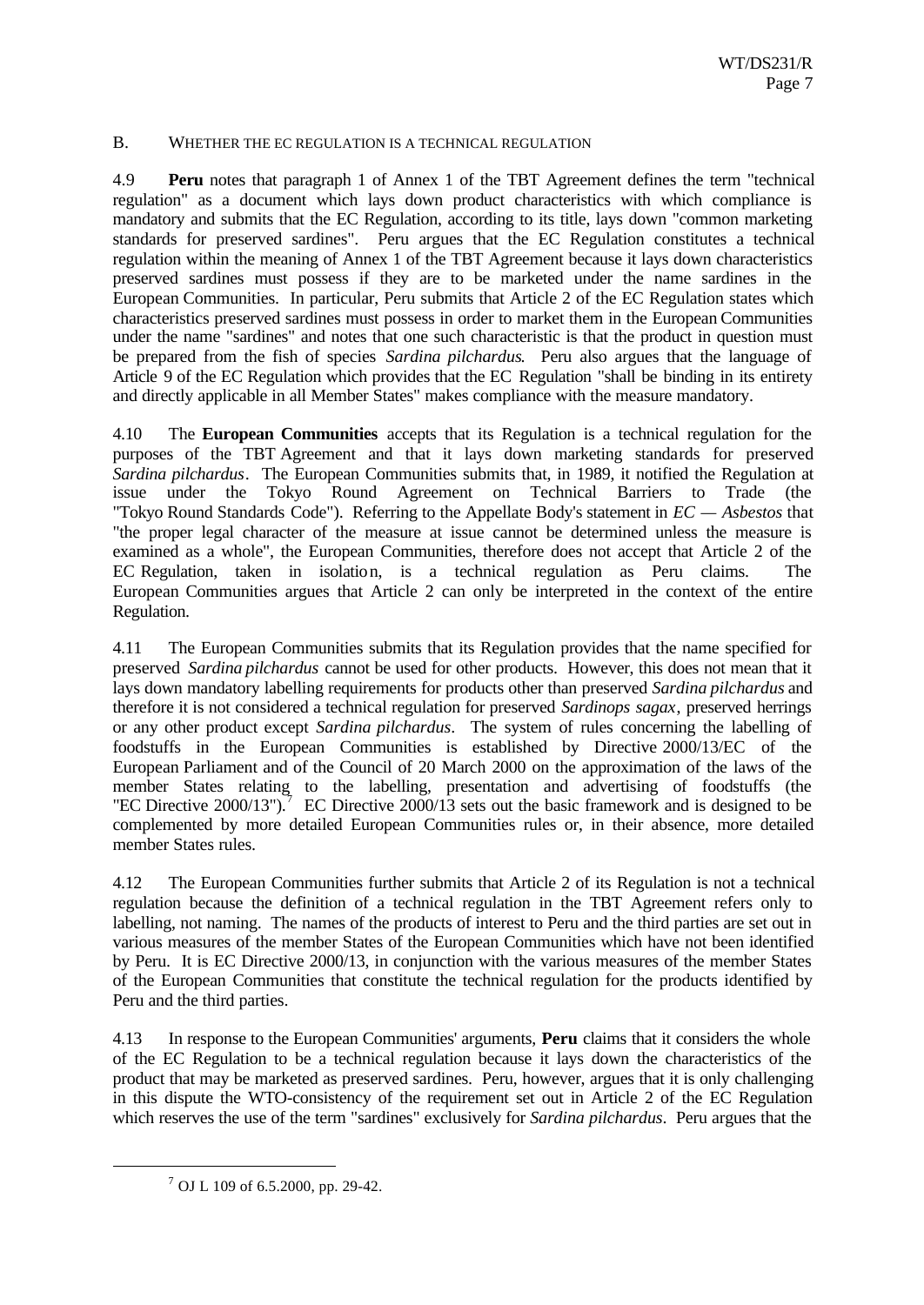l

other elements contained in the EC Regulation are nevertheless relevant in determining whether this requirement is consistent with Articles 2.1, 2.2 and 2.4 of the TBT Agreement.

4.14 In respect of the European Communities' argument that the Regulation at issue is not a technical regulation for preserved *Sardinops sagax* or any other product except preserved *Sardina pilchardus*, Peru argues that it never claimed that the EC Regulation indicates the name under which *Sardinops sagax* must be marketed and that it is not challenging the European Communities' regulations governing the naming of products made from *Sardina pilchardus*. Peru argues, on the contrary, that it is challenging the prohibition of the use of the word "sardines" as a trade name for *Sardinops sagax*.

4.15 Peru explains that the reason for initially referring to the EC Regulation as a labelling requirement<sup>8</sup> is based on the fact that paragraph 6 of the Codex Standard for Canned Sardines and Sardine-Type Products is entitled "LABELLING" and sub-paragraph 6.1 is entitled "NAME OF THE FOOD". Peru argues that for the drafters of the Codex standard, the rule on the naming of sardines constituted a labelling requirement and Peru therefore considered it appropriate to describe the EC Regulation as a labelling requirement. Peru further submits that EC Directive 2000/13, to which the European Communities refers to in its arguments, unlike the Codex Stan 94, makes a distinction between rules setting out which characteristics must be indicated on the packages in which foodstuffs are sold (labelling requirements) and rules prescribing the name under which a product must be sold (naming requirement). Peru argues that Article 2 of the EC Regulation neither states which characteristics must be indicated on the packages containing products made from *Sardinops sagax* nor prescribes the name under which such products must be sold. According to Peru, the prohibition on the use of the term "sardines" in the trade description of products made from *Sardinops sagax* therefore appears to be neither a labelling requirement nor a naming requirement within the meaning of EC Directive 2000/13.

4.16 Peru claims that the European Communities' argument that Article 2 of its Regulation is not covered by the TBT Agreement because the definition of a technical regulation refers only to labelling but not to naming is incorrect. Peru, however, claims that whether the EC Regulation should be called a "labelling" requirement, a "naming" requirement or simply a "terminology" requirement is a question that the Panel need not address. Peru argues that a technical regulation covers any "document which lays down product characteristics" and the EC Regulation is indisputably part of such a document. Peru concludes that the prohibition of the use of the term "sardines" in the trade name for products that do not conform to the product characteristics set out in the EC Regulation comes within the ambit of the definition of technical regulations.

#### C. APPLICATION OF THE TBT AGREEMENT TO MEASURES ADOPTED BEFORE 1 JANUARY 1995

4.17 The **European Communities** argues that Article 2.4 of the TBT Agreement is not applicable to measures that were drawn up before its entry into force. Article 2.4 of the TBT Agreement requires WTO Members to *use* existing relevant international standards *as a basis for* drawing up their technical regulations when they decide that these are required. The European Communities therefore submits that the obligation exists prior to the adoption of the measure, not afterwards.

4.18 The European Communities argues that the language of Article 2.4 of the TBT Agreement makes clear that it does not apply to the *existence or maintenance* of technical regulations. In support of this argument, it submits that Article 2.4 is different from the provision of the SPS Agreement considered by the Appellate Body in *EC — Hormones*. According to the European Communities, in

<sup>&</sup>lt;sup>8</sup> Peru initially argues that the EC Regulation constitutes a technical regulation in the form of a labelling requirement. Subsequently, in response to a question posed by the Panel, Peru states that "at issue in this dispute is not a labelling requirement *per se* but a technical regulation laying down the characteristics of the products that may be marketed as preserved sardines".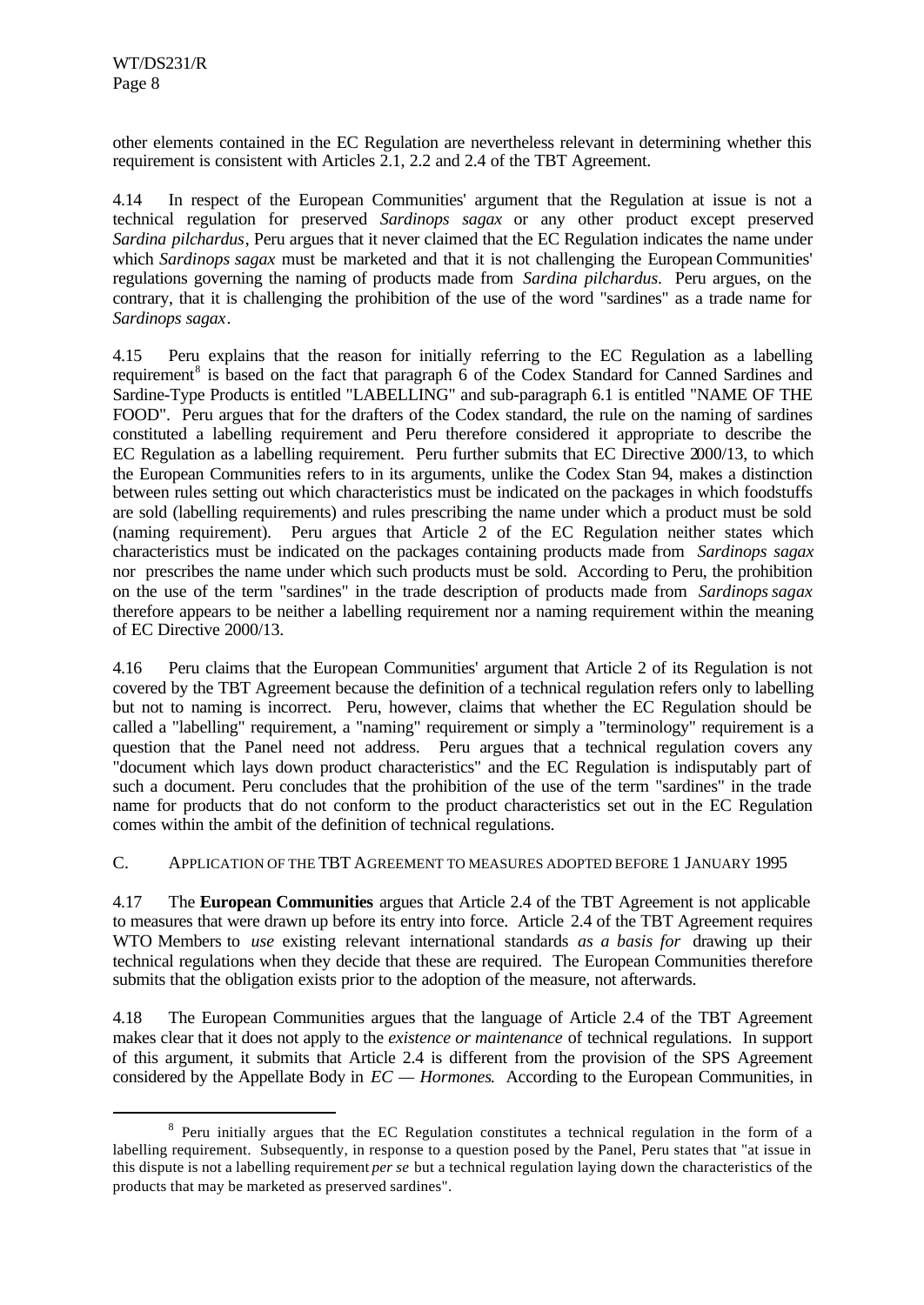that case, the Appellate Body based its view on the wording of Articles 2.2, 3.3 and 5.6 of the SPS Agreement, all of which include the word "maintain" and is absent from Article 2.4 of the TBT Agreement*.*

4.19 The European Communities argues that Article 2.4 of the TBT Agreement*,* by its clear terms, only applies to the *preparation and adoption* of technical regulations. It argues that the preparation and adoption of the Regulation, in contrast to its maintenance, are "acts or facts which took place, or situations which ceased to exist, before the date of [the] entry into force" of the TBT Agreement within the meaning of Article 28 of the Vienna Convention on the Law of Treaties (the "Vienna Convention"), entitled "Non-Retroactivity of Treaties".<sup>9</sup>

4.20 The European Communities further argues that it is only possible to use relevant international standards as a basis for the technical regulation when the technical regulation is being drafted or when it is amended. However, this particular question is not before the Panel because the EC Regulation has not been amended. In its view, the question is whether Members are under an obligation after the WTO Agreement entered into force to revise their existing technical regulations to ensure that they could be considered to have used international standards "as a basis". It is clear from the text of Article 2.4 of the TBT Agreement, especially the words "where technical regulations are required", that such an obligation has not been created by Article 2.4.

4.21 With regard to Article XVI:4 of the Marrakesh Agreement Establishing the WTO (the "WTO Agreement"), the European Communities argues that this provision creates an obligation to ensure that WTO obligations are complied with, but the precise scope of the obligations depends on the language of each specific provision under the covered agreements. In the European Communities' view, Article XVI:4 does not render WTO obligations applicable to acts performed before the entry into force of the WTO Agreement where this does not result from the terms of the provision itself. The European Communities argues that there must be an obligation somewhere in the covered agreements before Article XVI:4 can have effect and the wording of Article 2.4 of the TBT Agreement makes clear that there is no obligation to revise existing technical regulations to bring them into conformity with international standards.

4.22 **Peru** submits that Article 2.4 of the TBT Agreement does not oblige WTO Members to use international standards as a basis for drawing up their technical regulations when Members decide that these are required but "where technical regulations are required". Accordingly, Peru argues that Article 2.4 applies to situations in which technical regulations are required and not merely at the time when the decision to adopt them is taken. In Peru's view, an international standard can be "used" both in drafting a new technical regulation and in amending an existing regulation. Therefore, Peru contends that the temporal element the European Communities claims to see in the wording of Article 2.4 of the TBT Agreement simply does not exist.

4.23 Peru contends that the European Communities' argument cannot be reconciled with the principle of non-retroactivity of treaties enshrined in Article 28 of the Vienna Convention. Peru points out that, in the instant case, both the international standard and the EC Regulation continued to exist after the entry into force of the TBT Agreement. Accordingly, Peru claims that the European Communities has been, since 1 January 1995, under the obligation to use Codex Stan 94 as a basis for its Regulation. Moreover, Peru submits that the European Communities' argument has no basis in fact because the naming standard incorporated in Codex Stan 94 did exist when the European Communities adopted the Regulation at issue. Peru notes that the current version of this standard was adopted in 1978, 11 years prior to the adoption of the EC Regulation in 1989.

<sup>&</sup>lt;sup>9</sup> Article 28 reads as follows:

Unless a different intention appears from the treaty or is otherwise established, its provisions do not bind a party in relation to any act or fact which took place or any situation which ceased to exist before the date of the entry into force of the treaty with respect to that party.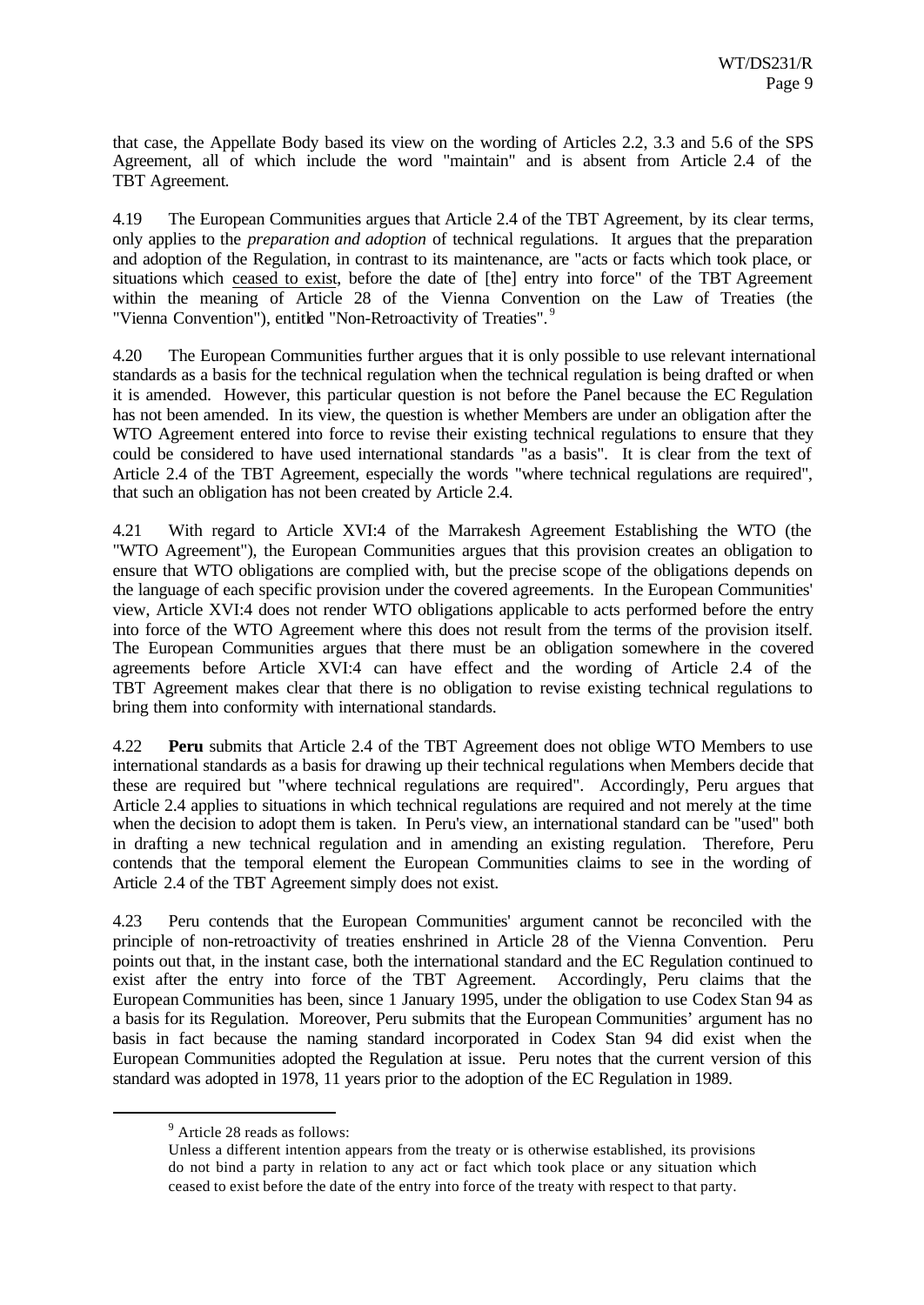4.24 Peru further submits that the text of Article 2.4 of the TBT Agreement does not distinguish between regulations adopted after the standard was prepared and regulations adopted before the standard was prepared. Peru argues that the European Communities' proposition cannot be reconciled with Article XVI:4 of the WTO Agreement, according to which "each Member shall ensure the conformity of its laws, regulations and administrative procedures with its obligations as provided for in the annexed Agreements".

4.25 Furthermore, Peru recalls that the Appellate Body rejected a similar claim by the European Communities in *EC — Hormones* where it stated that "if the negotiators had wanted to exempt the very large group of SPS measures in existence on 1 January 1995 … it appears reasonable to us to expect that they would have said so explicitly". Peru concludes that given the general principle enshrined in Article XVI:4 of the WTO Agreement, existing legislation can be deemed to be exempted from WTO law only if a provision in one of the agreements annexed to the WTO Agreement specifically provides for such an exemption; however there is no such exemption in the TBT Agreement.

#### D. ARTICLE 2.4 OF THE TBT AGREEMENT

#### **1. Whether Codex Stan 94 is a relevant international standard**

4.26 **Peru** argues that Codex Stan 94 is a relevant international standard. Peru argues that the Codex Alimentarius Commission, established by the FAO and WHO, is an internationally recognized standard setting body that develops standards for food products. The Codex Alimentarius contains more than 200 standards for foods or groups of foods, of which 28 are standards for fish and fishery products; these standards are an internationally agreed reference point for consumers, food producers and processors, national food control agencies and the international food trade.

4.27 Referring to Canada's third party submission, Peru agrees with Canada's statement that:

The Codex Standard is an "international standard". The TBT Agreement defines "standard" but not "international standard". A standard is defined in Annex 1 as a:

Document approved by a recognized body, that provides, for common and repeated use, rules, guidelines or characteristics for products or related processes and production methods, with which compliance is not mandatory.

The Codex Commission is an internationally recognized standard setting body. Codex standards are the internationally agreed global reference point for consumers, food producers and processors, national food control agencies and the international food trade. The Codex Standard in issue is not mandatory.

4.28 Peru argues that Codex Stan 94 is not only an international standard but is also a relevant international standard and that Members are obliged to use relevant international standards as a basis for their technical regulations. Peru notes that the Codex Stan 94, a standard for canned sardines and sardine-type products, was adopted by the Codex Alimentarius Commission in 1978 and revised in 1995. Peru submits that the products to which Codex Stan 94 applies are sardines and sardine-type products that are prepared from fresh or frozen fish of 21 different species, including *Sardina pilchardus* and *Sardinops sagax*. Peru further notes that paragraph 6.1.1 of Codex Stan 94 states:

The name of the product shall be:

6.1.1 (i) "Sardines" (to be reserved exclusively for *Sardina pilchardus* (Walbaum)); or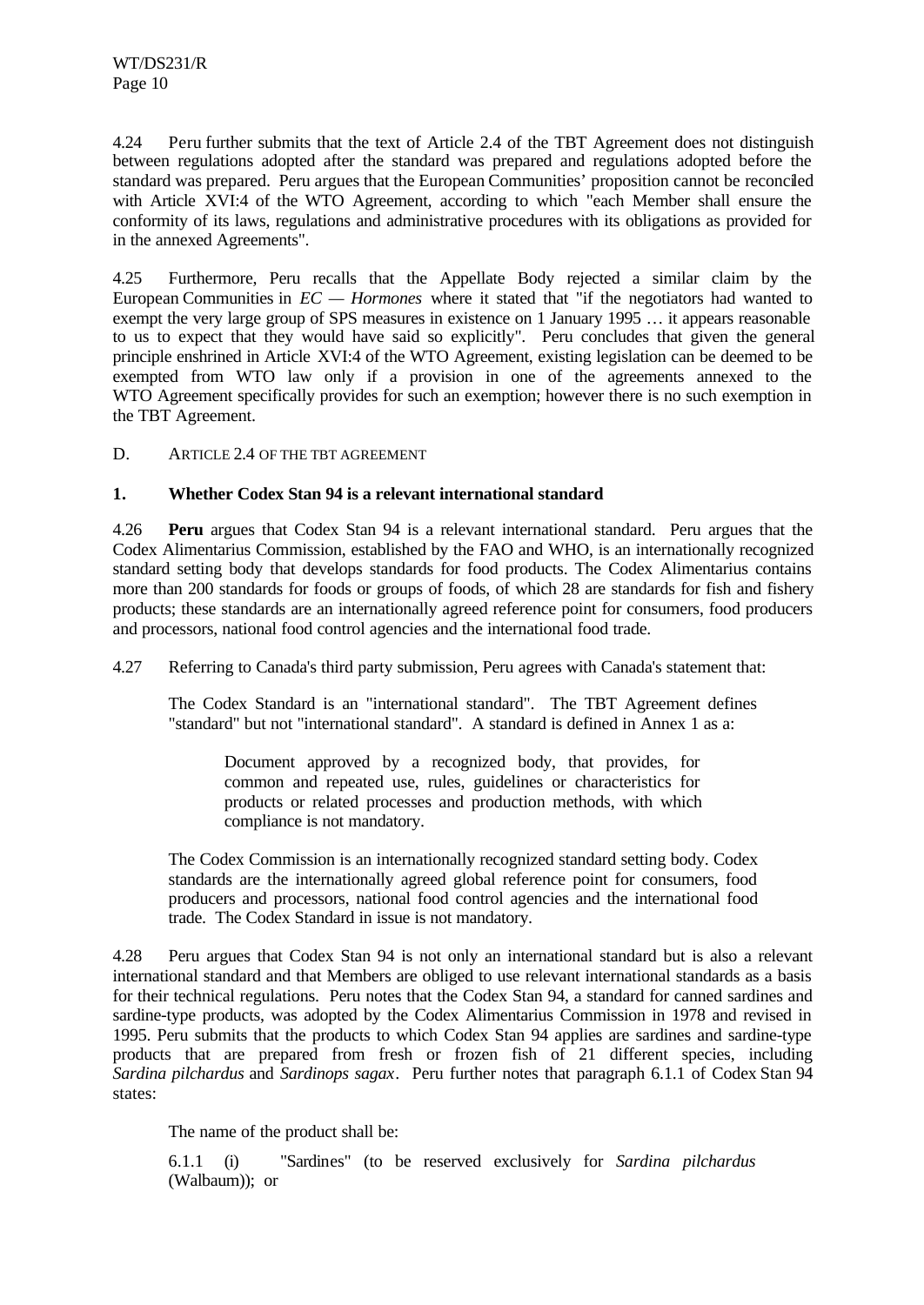(ii) "X sardines" of a country, a geographic area, the species, or the common name of the species in accordance with the law and custom of the country in which the product is sold, and in a manner not to mislead the consumer.

4.29 The **European Communities** does not contest the status of the Codex Alimentarius Commission as an international standardizing body for the purposes of the TBT Agreement. It is also of the opinion that only standards of international bodies with international treaty status that respect the same principles of membership and due process that form the basis for WTO membership should be recognized as international standards.

4.30 The European Communities makes the general observation that Codex Stan 94 contains 20 "sardine-type" species belonging to 11 genera. The underlying rationale for including these 20 species in the list is not apparent as it includes very different species; it is not the fact that they are from a same family, as some of these genera belong to a family other than *Clupeidae*, e.g., *Engaulis anchoita*, *E. mordax* and *E. ringens* (anchovies) which belong to the family *Engraulidae*. The European Communities notes that the common name for some of these species are not sardines and that other species that are called "sardines" in other parts of the world are not included in Codex Stan 94. In its view, the objection of Codex members to include *Clupea bentinckti* at the 24th Session of the Codex Alimentarius Commission illustrates the concern that the list set out in Codex Stan 94 would end up including all *Clupeidae*, and potentially *Engraulidae*, species. The consequence would be that the Codex standard would include so many "sardine-type" species that it would be more misleading than informative for the consumer. To illustrate the difficulties involved in determining the coverage of the species under Codex Stan 94, the European Communities refers to the fact that Peru is exporting *Sardinops sagax* to more than 20 countries under the trade description of "sardines" rather than "Pacific sardines" even though Codex Stan 94 does not permit *Sardinops sagax* to be called "sardines" without any qualification.

4.31 The European Communities claims that Codex Stan 94 cannot be considered a *relevant* international standard. The obligation contained in Article 2.4 is to *use* relevant international standards, where they *exist* or their completion is *imminent*, as a basis for the technical regulation. However, the European Communities claims that Codex Stan 94 is not a relevant international standard within the meaning of Article 2.4 of the TBT Agreement because it did not exist and its adoption was not "imminent" when the EC Regulation was adopted.

4.32 The European Communities further argues that there is no obligation to have used a draft international standard as a basis for a technical regulation if its adoption was not "imminent"; therefore, it cannot have been intended that an already existing technical regulation could become inconsistent with Article 2.4 of the TBT Agreement when the adoption of the draft international standard becomes "imminent" or when it is actually adopted and becomes "existing". The European Communities submits that Peru would have had to invoke non-conformity with the predecessor standard in order to make its case and it has not done so. In any case, the European Communities points out that it did comply with the requirements of the Tokyo Round Standards Code when it adopted its Regulation and notified it to the GATT. In its view, it is obvious that a 1994 standard cannot be a "relevant standard" for a Regulation adopted in 1989.

4.33 According to the European Communities, another reason for not considering Codex Stan 94 as a relevant international standard is that it was not adopted in accordance with the principle of consensus set out by the TBT Committee in the Decision of the Committee on Principles for the Development of the International Standards, Guides and Recommendations with Relation to Articles 2, 5 and Annex 3 of the Agreement (the "Decision"). In support of its claim, the European Communities submits the following: (a) According to Rule VI:2 of the Rules of Procedure of the Codex Alimentarius Commission, decisions can be taken by a majority of the votes cast; even if it is not recorded whether Codex Stan 94 was elaborated and adopted by means of a formal vote, it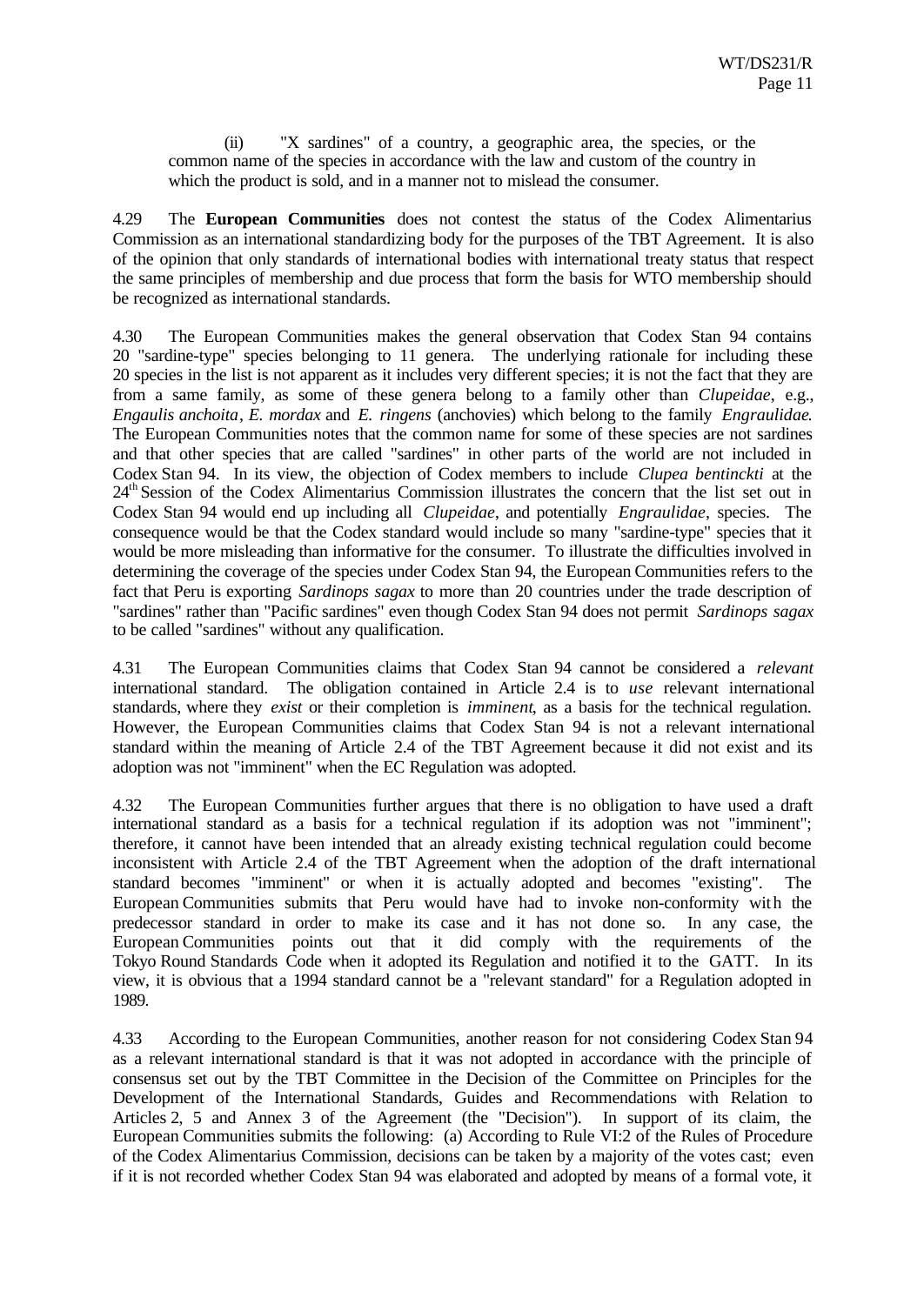is clear that it was adopted in circumstances in which dissenting members could have been outvoted and, therefore, may have decided not to express their disagreement, i.e., by not insisting on a vote. This is especially so, since the General Principles of the Codex Alimentarius make clear that Codex standards are recommendations that need to be accepted by governments and that their acceptance can be unconditional, conditional or with deviations. (b) Codex Stan 94 has been accepted by only 18 countries, of which only four accepted it fully. None of the member States of the European Communities, or Peru, has accepted the standard. (c) The available records of the discussions relating to Codex Stan 94 demonstrate that Members held diverging views on the appropriate names for preserved sardines and sardine-type products.

4.34 With regard to the elaboration procedure of Codex Stan 94, the European Communities submits that an editorial change, and not a substantive change, was made at step 8 of the procedure. If a substantive amendment had been made at this stage, it would have been necessary to refer the text back to the relevant committee for comments before its adoption. However, if a substantive change had nevertheless been made at step 8 of the Codex elaboration procedure, the European Communities claims that Codex Stan 94 would, in this case, be rendered invalid and could not, therefore, be considered a relevant international standard within the meaning of Article 2.4 of the TBT Agreement.

4.35 Finally, European Communities contends that paragraph 6.1.1(ii) of Codex Stan 94 is not "relevant" for the EC Regulation since the EC Regulation does not regulate products other than preserved *Sardina Pilchardus,* and the relevant part of Codex Stan 94 for the name of this product is paragraph 6.1.1(i).

4.36 **Peru** notes Canada's argument that Codex Stan 94 meets the principles and procedures set out by the TBT Committee in the Decision. Peru agrees with Canada's argument that Codex Stan 94 was developed in a manner consistent with the principles of the Decision, including the resort to the multilateral consensus based approach in establishing the relevant international standard.

4.37 However, Peru claims that the issue of whether or not Codex Stan 94 was in effect adopted by consensus is not an issue that the Panel needs to decide and that the Decision is not a covered agreement for the purposes of the DSU. Peru argues that the Decision is not an authoritative interpretation of the TBT Agreement. In Peru's view, the Decision merely articulates principles and procedures which, in the view of the TBT Committee, should be followed in developing international standards. Peru asserts that it does not define the term "international standard" in Article 2.4 of the TBT Agreement.

4.38 In addition, Peru submits that it is clear from the relevant report of the Codex Alimentarius Commission that Codex Stan 94 was adopted without a vote and that it can reasonably be assumed that when the TBT Committee used the term "consensus" it referred to a decision-making process similar to the one stipulated in the WTO Agreement where Article IX:1 states that "where a decision cannot be arrived at by consensus, the matter at issue shall be decided by voting". Therefore, the issue is whether the procedures and practices of the decision-making by consensus followed by the Codex Alimentarius Commission resemble those followed by the WTO.

4.39 For the above reasons, Peru considers that there can be no doubt that Codex standards are adopted in accordance with the principle of consensus as it is understood in the WTO. Furthermore, Peru recalls that in the TBT Committee, the European Communities stated that only the standards of international bodies with international treaty status that respect the same principles of membership and due process that form the basis for WTO membership should be recognized as international standards in the WTO context. According to Peru, the European Communities also stated in the TBT Committee that the Codex Alimentarius Commission could therefore be considered as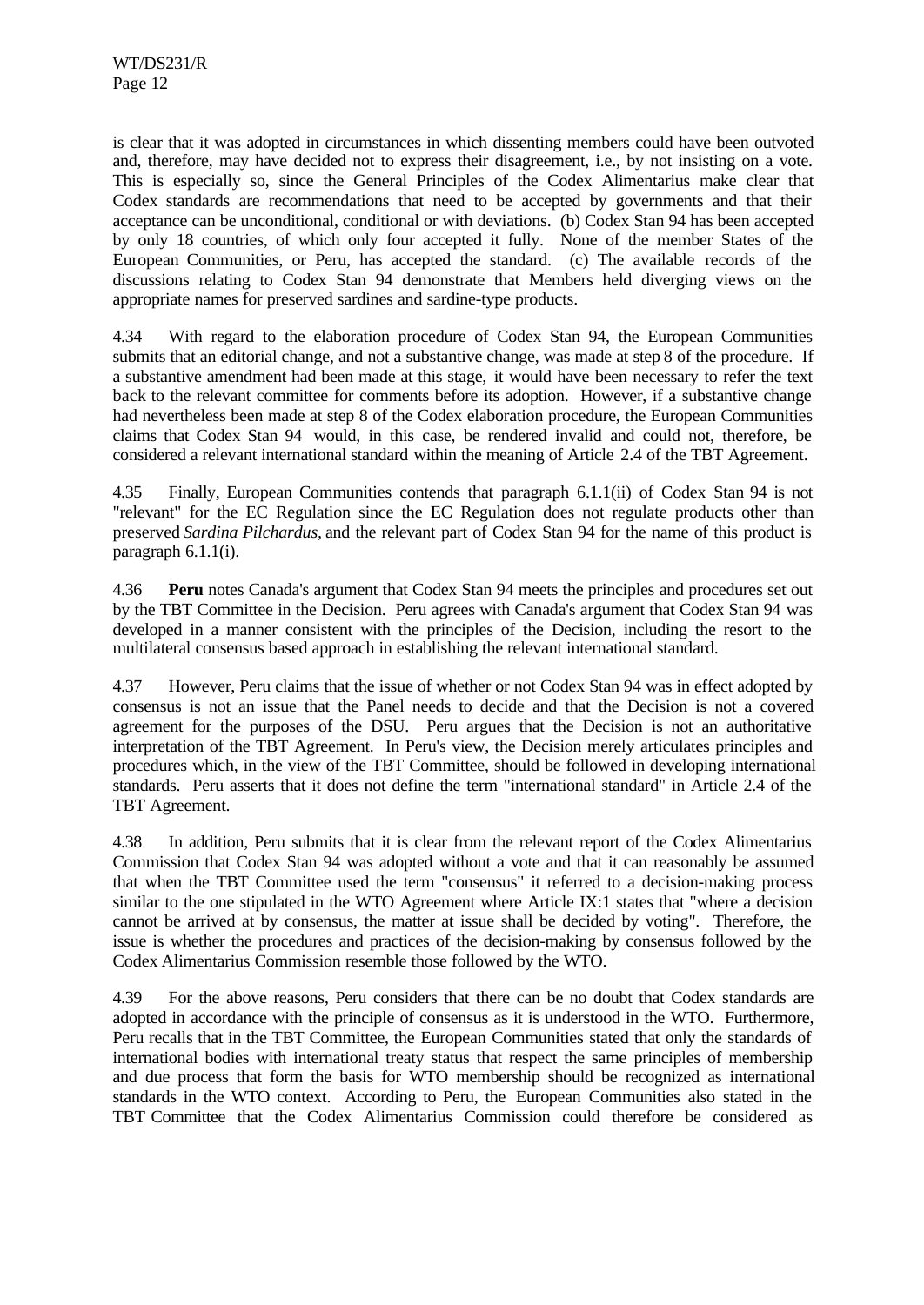developing international standards within the meaning of the TBT Agreement.<sup>10</sup> Hence, Peru maintains that the European Communities' argument presented in this dispute cannot be reconciled with the position taken in the TBT Committee. Peru also submits that it is perfectly normal that international standards are adopted after a reconciliation of divergent views, otherwise there would probably be no Codex standard that could be considered to have been adopted by consensus.

4.40 In response to a question posed by the Panel in relation to the meaning of the explanatory note contained in Annex 1 of the TBT Agreement which reads "[t]his Agreement covers also documents that are not based on consensus", Peru argues that "relevant international standards" within the meaning of Article 2.4 of the TBT Agreement include standards that were not adopted by consensus.

4.41 Finally, Peru disputes the European Communities' argument that Codex Stan 94 is not a relevant international standard because the Codex Alimentarius Commission would have violated its procedural rules according to which substantive changes to proposed standards can only be made under certain circumstances. Peru is of the view that it is for the members of the Codex Alimentarius Commission to examine whether the procedural requirements for the adoption of standards have been observed and, if necessary, to request corrective action in accordance with the rules and procedures of the Commission. Peru claims that the Panel is not competent to make findings on such issues.

#### **2. Whether Codex Stan 94 was used "as a basis" for the EC Regulation**

4.42 **Peru** argues that Article 2.4 of the TBT Agreement requires Members to use international standards as a basis for their technical regulations except when they are an ineffective or inappropriate means for the fulfilment of their objectives. Peru notes that the ordinary meaning of the word "basis" is "foundation", "main constituent" or "a determining principle". Peru argues that "shall use as a basis" therefore means "shall use as a foundation, main constituent or determining principle".

4.43 Peru claims that a measure would be consistent with paragraph 6.1.1(i) if it requires the term "sardines", when used without any qualification, be reserved for *Sardina pilchardus*. However, Peru contends that all other species referred to in Codex Stan 94 may be marketed, pursuant to subparagraph (ii), as "X sardines" where "X" is either a country, a geographic area, the species or the common name of the species. According to Peru, its sardines should therefore be marketable as "Peruvian sardines", "Pacific sardines", or just "sardines" combined with the name of the species or the common name in the European Communities' member State in which the sardines are sold, such as "Südamerikanische Sardinen" in Germany. Peru contends that in each of the four alternatives set out in this labelling standard, the term "sardines" is part of the trade description and a total prohibition on the use of the term "sardines" in the labelling of canned sardines is not foreseen.

4.44 Peru argues that it is therefore inconsistent with sub-paragraph (ii) of paragraph 6.1.1 of Codex Stan 94 if sardines of the species *Sardinops sagax* may not be marketed under the name "sardines" qualified by the name of a country, name of a geographic area of origin, name of the species or the common name. Peru argues that the EC Regulation could only be deemed consistent with Article 2.4 of the TBT Agreement if it had used Codex Stan 94 as a main ingredient, foundation or determining principle in formulating its labelling regulation. Peru claims that no element of the standard contained in paragraph 6.1.1(ii) of Codex Stan 94 is reflected in the EC Regulation. Peru concludes that the EC Regulation is not based on the Codex Stan 94, the relevant international standard, and is therefore inconsistent with Article 2.4 of the TBT Agreement.

4.45 The **European Communities** argues that, under paragraph 6.1.1(ii) of Codex Stan 94, each country has the option of choosing between "X sardines" and the common name of the species. It argues that "the common name of the species in accordance with the law and customs of the country

<sup>&</sup>lt;sup>10</sup> Committee on Technical Barriers to Trade, Minutes of the Meeting Held on 21 July 2000, G/TBT/M/20, para. 90.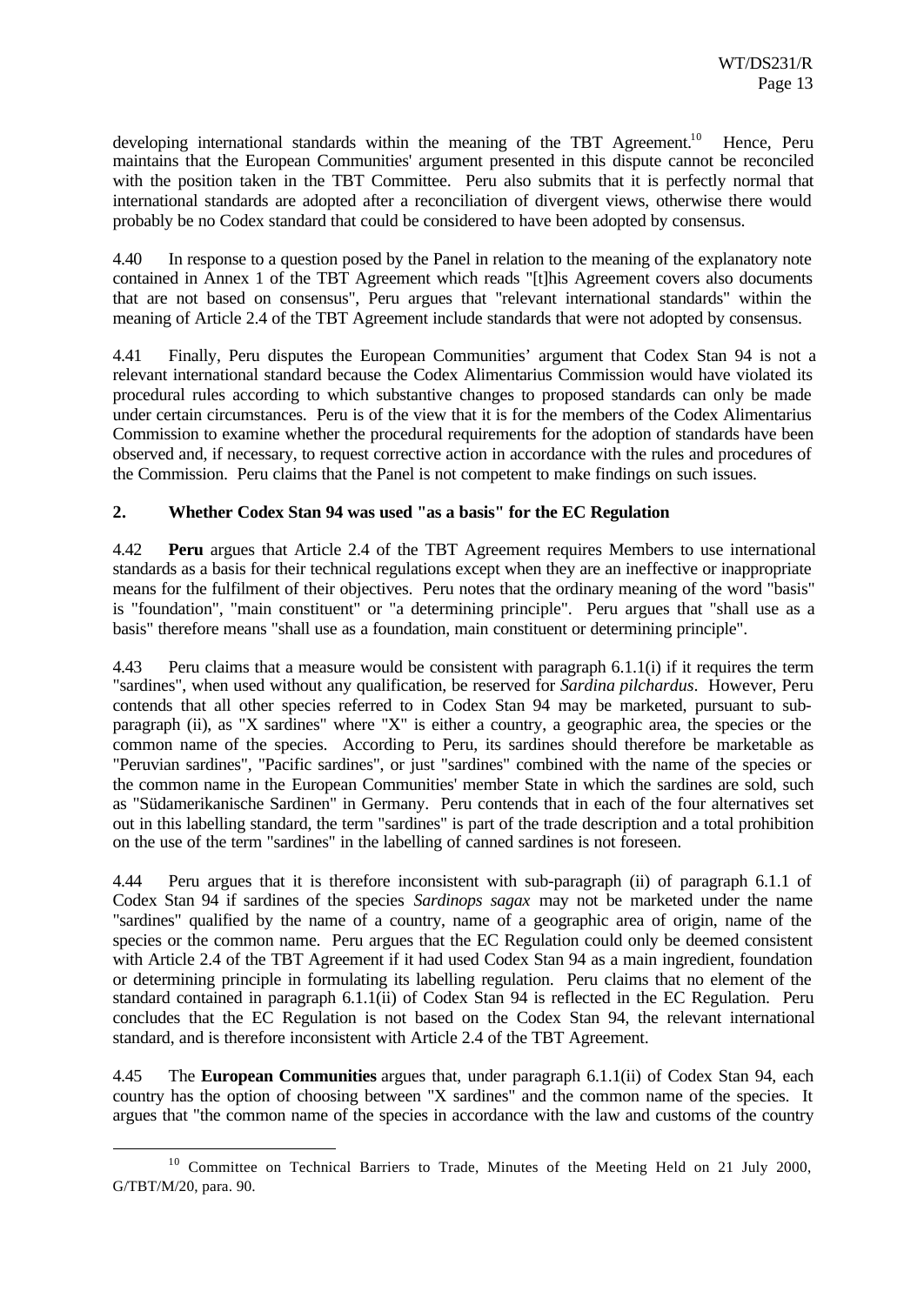in which the product is sold" is intended to be a self-standing option independent of the formula "X sardines" and that this interpretation is evidenced by the fact that the phrase "the common name of the species in accordance with the law and customs of the country in which the product is sold" is found between commas; there is no comma between "species" and "in accordance with"; and there is a comma before "and in a manner not to mislead the consumer". The European Communities is of the view that the French<sup> $11$ </sup> and Spanish<sup>12</sup> versions of Codex Stan 94 make it clear that there is no choice to be made but that there is an express indication that, irrespective of the formula used, it should be in accordance with the law and custom of the importing country and in a way that does not mislead the consumer.

4.46 It is the European Communities' view that under paragraph 6.1.1(ii) of Codex Stan 94, importing Members can choose between "X sardines" or the common name of the species. The fact that the name for products other than *Sardina pilchardus* could not be harmonized and had to defer to each country is reflected in the language "in accordance with the law and customs of the country in which the product is sold". The European Communities notes that there is an additional element contained in Codex Stan 94 that is not applicable to *Sardina pilchardus* but applicable to other species, namely that the trade description of the latter group of species must not mislead the consumer in the country in which the product is sold.

4.47 The European Communities argues that the use of the word "sardines" for products other than preserved *Sardina pilchardus* would not be in accordance with the law and customs of the member States of the European Communities and would mislead the European consumers. The term "sardines" has historically been known as referring to *Sardina pilchardus*. In light of the confusion created by sales of other species, such as sprats as "brisling sardines", the European Communities has constantly attempted to clarify the situation. There is now a uniform consumer expectation throughout the European Communities that the term "sardines" refers only to preserved *Sardina pilchardus*. The names for preserved *Sardinops sagax* that are in accordance with the law and custom of the United Kingdom and Germany are Pacific pilchard and Sardinops or pilchard, respectively. Based on these reasons, the European Communities argues that Article 2 of its Regulation follows the guidance provided by Codex Stan 94.

4.48 In support of its interpretation that Codex Stan 94 allows Members to choose between "X sardines" and the common name of the species in accordance with the law and custom the country in which the product is sold, the European Communities refers to the negotiating history of Codex Stan 94, where the text of paragraph 6.1.1 submitted to the Codex Alimentarius Commission by the technical Committee was divided into three paragraphs, with "the common name of the species" being a third and separate option, and also with the phrase "in accordance with the law and custom of the country in which the product is sold, and in a manner not to mislead the consumer" separate from the three paragraphs.<sup>13</sup> The European Communities also argues that the minutes of the meeting of the Codex Alimentarius Commission at which Codex Stan 94 was definitively adopted show that the text of paragraph 6.1.1, prepared and discussed in steps 1 to 7 of the elaboration

<sup>&</sup>lt;sup>11</sup> The French text reads: 6.1.1 (ii) "Sardines X", "X" désignant un pays, une zone géographique, l'espèce ou le nom commun de l'espèce en conformité des lois et usages du pays où le produit est vendu, de manière à ne pas induire le consommateur en erreur.

<sup>&</sup>lt;sup>12</sup> The Spanish text reads: 6.1.1(ii) "Sardina X" de un país o una zona geográfica, con indicación de la especie o el nombre común de la misma, en conformidad con la legislación y la costumbre del país en que se venda el producto, expresado de manera que no induzca a engaño al consumidor.

 $\frac{13}{13}$  The text of paragraph 6.1.1 submitted to the Commission by the technical Committee reads:

The name of the product shall be:

<sup>(</sup>i) "Sardines" (to be reserved exclusively for Sardina pilchardus (Walbaum)); or

<sup>(</sup>ii) "X sardines", where "X" is the name of a country, a geographic area, or the species; or (iii) the common name of the species;

in accordance with the law and custom of the country in which the product is sold, and in a manner not to mislead the consumer.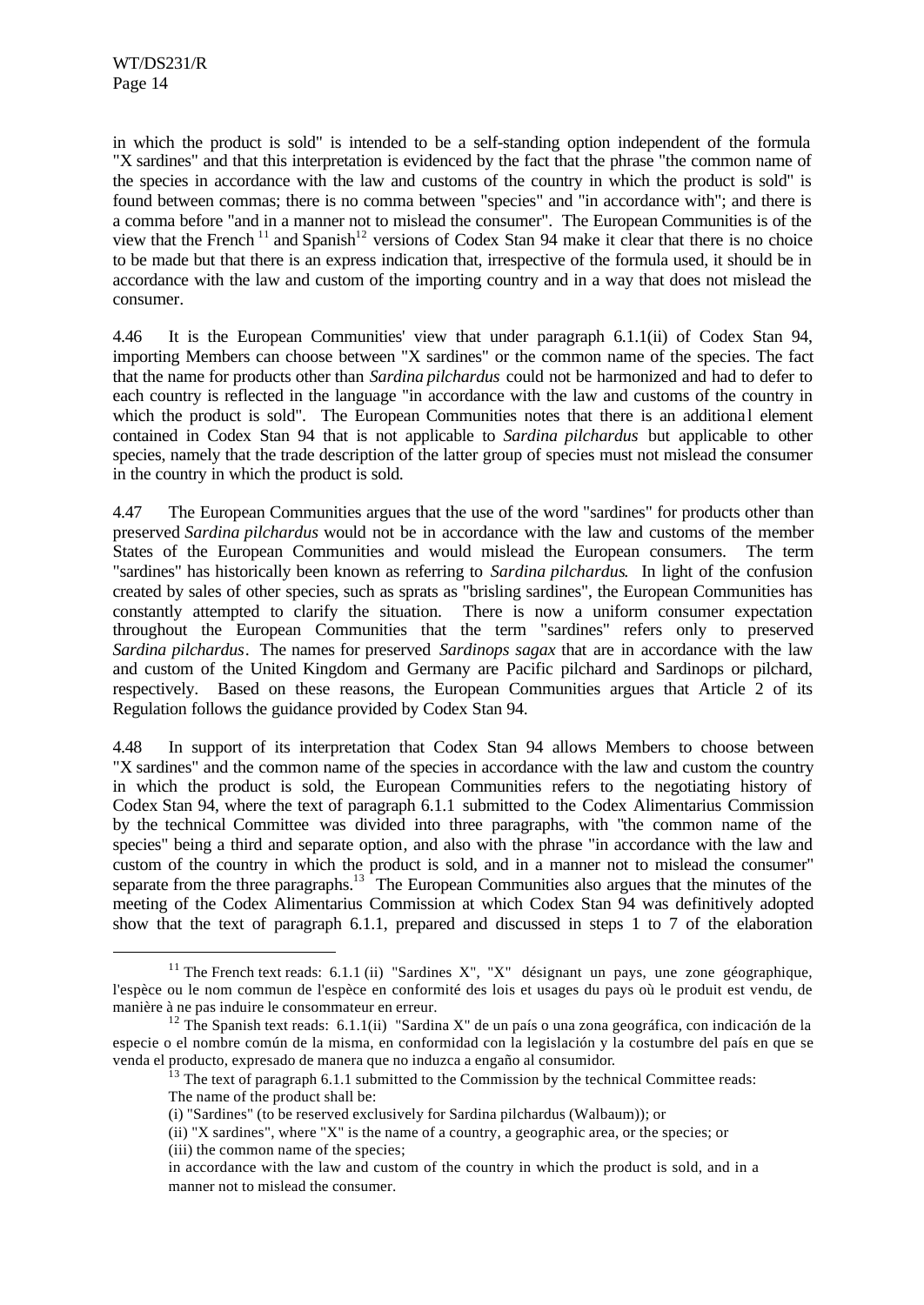procedure, was amended editorially at the meeting. It recalls that this change is described in the minutes as "editorial"; thus, for the reasons explained in paragraph 4.34 above, the European Communities claims that it was not intended to change the substance of the provision but to reconcile the fact that the word "sardines" by itself was reserved exclusively for *Sardina pilchardus* with the last paragraph requiring that any name must be in accordance with the law and custom of the country in which the product is sold. For this reason, the European Communities concludes that the text as proposed to the Codex Alimentarius Commission is a good guide to the intended meaning of the standard.

4.49 The European Communities contends that the Vienna Convention is not applicable to the interpretation of Codex standards. The relatively low importance attached to preparatory documents under the Vienna Convention is due to the fact that treaties are legal texts which are considered and adopted by formal ratification procedures and preparatory documents are not. The European Communities is of the opinion that this rationale does not apply to Codex standards and suggests that if the Panel has any doubt on the interpretation of paragraph 6.1.1(ii) of the Codex Stan 94, the Panel should ask the Codex Alimentarius Commission to provide its view of the meaning of this text.

4.50 The European Communities argues that even if Peru's interpretation were valid in that the term "sardines" must be used with a qualification for species other than *Sardina pilchardus*, Article 2.4 of the TBT Agreement would still not require that such name be used. The European Communities contends that Article 2.4 requires a relevant international standard to be used as a basis for the technical regulation and claims that Article 2.4 requires WTO Members to use an existing relevant international standard as *a* basis for drawing up their technical regulations when they decide that these are required and not as *the* basis for the technical regulation. Article 2.4 does not require Members to follow these standards or comply with them. Furthermore, the European Communities argues that Article 2.4 expressly states that a Member may only use the relevant parts of the international standard — that is the parts that are related to the objective pursued by the required technical regulation.

4.51 The European Communities recalls that the Appellate Body has already ruled, in the context of the SPS Agreement, that "based on" cannot be interpreted as meaning "conform to" and therefore reversed a panel ruling that was based on such an interpretation and that found that a European Communities' measure was not "based on" a Codex standard because it did not conform to it. The Appellate Body reasoned in particular that "specific and compelling language" would be needed to demonstrate that sovereign countries had intended to vest Codex standards, which were "recommendatory in form and language", with obligatory force. According to the European Communities, there is no such intention expressed in Article 2.4 of the TBT Agreement. In fact, the text of this provision indicates an even weaker requirement to take a standard into account than was the case with the SPS Agreement.

4.52 Therefore, the European Communities claims that it has "complied with" the text of the Codex Stan 94, because Article 2 of the EC Regulation follows the guidance it provided. Article 2.4 of the TBT Agreement allows WTO Members flexibility and requiring preserved sardine-type products to use the names under which they are known in the European Communities' member States falls within this margin of flexibility.

4.53 **Peru** disagrees with the European Communities' interpretation of paragraph 6.1.1(ii) of the Codex Stan 94. Peru is of the view that this provision clearly states that the name of the sardines other than *Sardina pilchardus* shall be "X sardines". Peru argues that both sub-paragraphs of paragraph 6.1.1 indicate the name to be given to sardines in inverted commas. Peru contends that it would therefore not be valid to conclude from the comma before the words "or the common name of the species" that "X" does not apply to this alternative.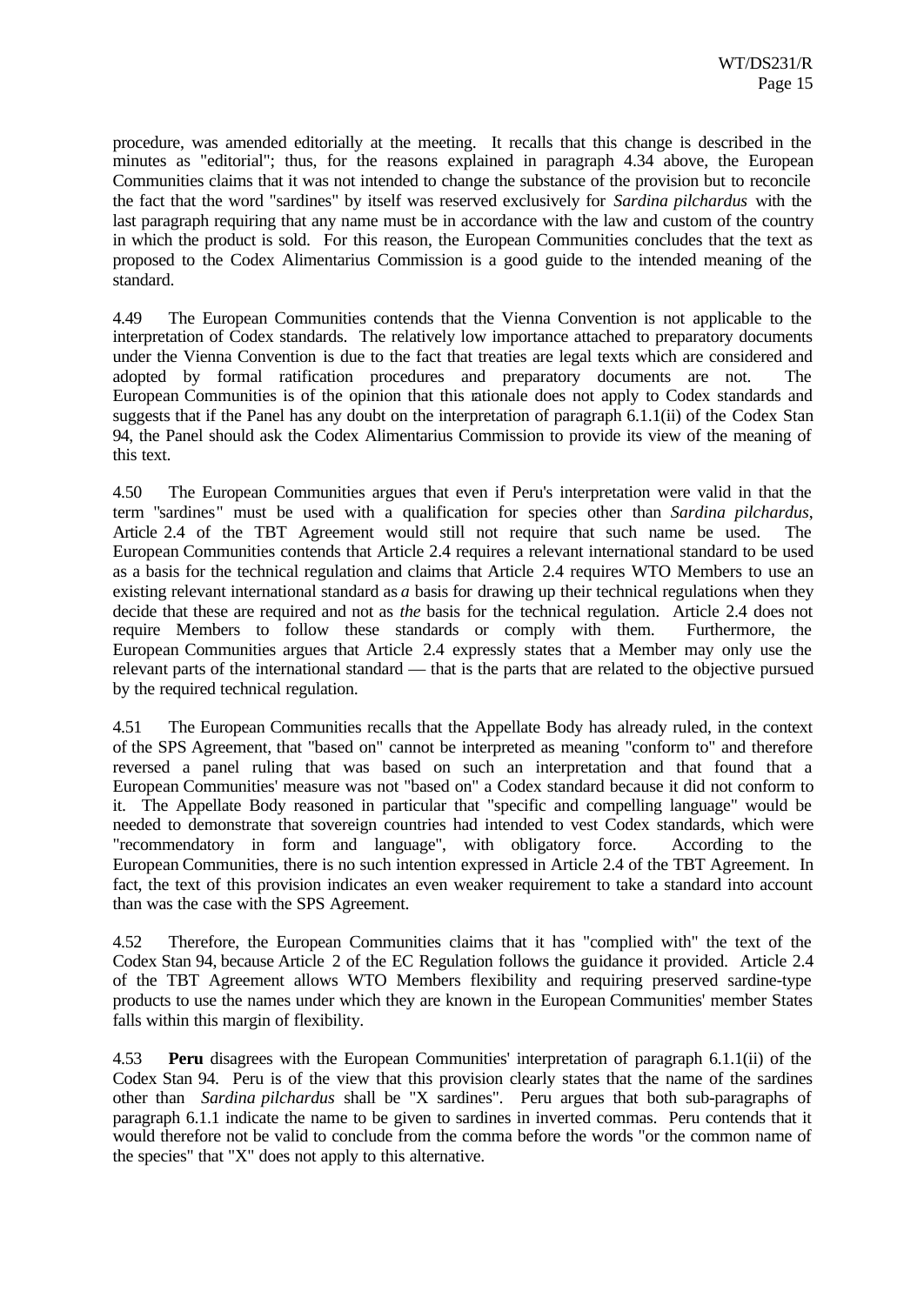4.54 Peru argues that the official languages of the FAO and WHO are English, French and Spanish and that the French text makes it absolutely clear that the Codex Stan 94 was not meant to permit countries to choose between "X Sardines" and the common name of the species. Translated word for word, Peru states that the French text would read in English: "'X sardines', 'X' designating a country, a geographic area, the species or the common name of the species". Peru claims that the French text thus leaves no doubt that the common name is not an option separate from the "X Sardines" option but is one of the four designators defined by "X". According to Peru, the Spanish text is also clear on this point; translated word for word, the Spanish text would read in English: "Sardines X" from a country or a geographic area, with an indication of the species or the common name of the species. Peru asserts that the Spanish text thus clarifies that the drafters of the Codex Stan 94 meant to create the option of adding the common name to the word "sardines", not the option of replacing the word "sardines" with a common name.

4.55 Contrary to the assertion of the European Communities, Peru argues that the drafting history of the Codex Stan 94 confirms that its final version was not meant to give countries the choice between "X Sardines" and the common name of the species. Concerning the separate third option of the text as submitted to the Codex Alimentarius Commission, Peru argues that this option was explicitly deleted at the session during which the current standard was adopted. This therefore confirms the drafters' intention.

4.56 With reference to the European Communities' argument that the change in draft was editorial in nature, Peru submits that since the drafters of the final version of Codex Stan 94 described the change from the earlier version as "editorial", rather than substantive, they were obviously of the view that the earlier version had already expressed what they intended to state in the final version, albeit imperfectly. Peru submits that the reference to the editorial nature of the change therefore clearly implies that, in the view of the drafters, both versions were meant to express the same idea but that the final version expressed it more clearly. The European Communities' suggestion that the Panel rely on the earlier version as a better expression of the meaning of the final version therefore lacks a logical basis.

4.57 Peru recalls that according to Article 32 of the Vienna Convention, the meaning of a treaty may be determined by having recourse to the preparatory work if, and only if, an interpretation based on the text leaves the meaning ambiguous or obscure or leads to a result which is manifestly absurd or unreasonable. Peru argues that while Article 32 of the Vienna Convention is not directly applicable to Codex standards because they are not treaties, the basic legal principle reflected in this provision is nevertheless relevant to the interpretation of those standards as well. Peru argues that Governments must be able to rely on the Codex standards as drafted. Only if their meaning is ambiguous or obscure or leads to a result which is manifestly absurd or unreasonable, can they be expected to have recourse to supplementary means of interpretation. According to Peru, Codex standards could simply not fulfil their function if governments always had to examine their drafting history in order to determine their meaning. Peru therefore argues that the reference to "international standards" in Article 2.4 of the TBT Agreement can therefore only be understood to be a reference to those standards as drafted, except in the situations referred to in Article 32 of the Vienna Convention.

4.58 Peru contends that the terms "in accordance with the law and custom" qualify the immediately preceding terms "of a country, a geographic area, the species, or the common name of the species". This means that selection of the country, area, species or common name may be made in accordance with the domestic law and custom. However, there is nothing in the wording of paragraph 6.1.1(ii) to suggest that the whole of the standard set out in this provision applies only if, and as long as, there is no contrary law and custom. The provision gives four options as to the designator (the "X") with which the term "sardines" may be combined (country, area, species, common name) and leaves it to each country to choose among those options in accordance with its laws and customs. Peru argues that there is no logic in the European Communities' claim that, because it may apply Codex Stan 94 in accordance with its law and custom, it may not apply it at all. In Peru's view, an internationally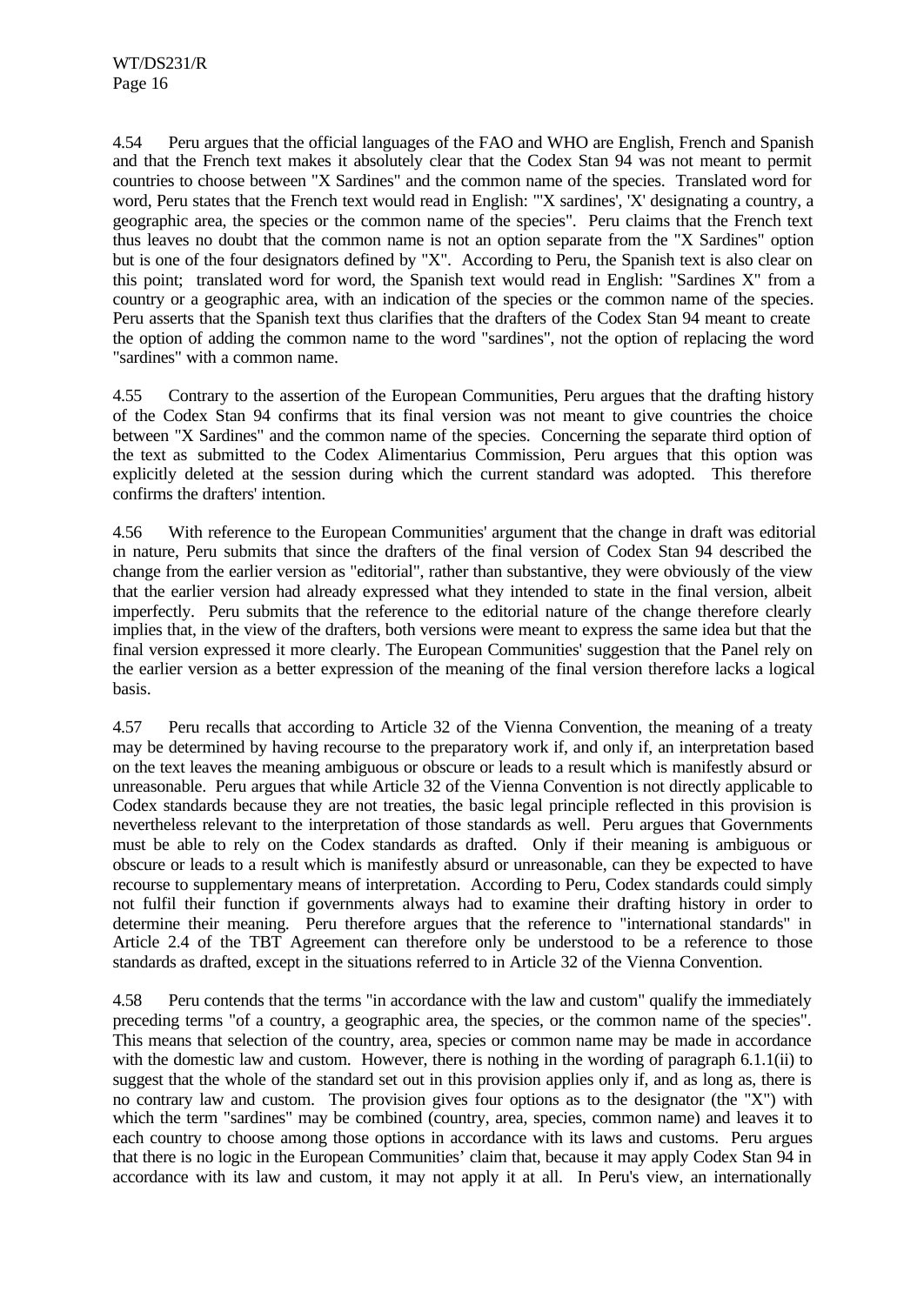agreed technical standard would be meaningless if domestic laws and customs could be invoked to justify a deviation. Peru argues that it would be absurd, and hence contrary to the established principles of interpretation, to impute that intention to the drafters of paragraph 6.1.1(ii).

#### **3. Whether Codex Stan 94 is ineffective or inappropriate to fulfil the legitimate objectives pursued by the EC Regulation**

#### (a) Whether the EC Regulation fulfils a legitimate objective

4.59 **Peru** submits that the purpose of the TBT Agreement is to prevent unnecessary obstacles to international trade and to further the objectives of the GATT 1994. Peru argues that the objectives of creating obstacles to trade and of affording protection to domestic producers are therefore clearly not "legitimate" objectives within the meaning of Article 2.2 of the TBT Agreement. Beyond this, Peru argues that the TBT Agreement contains no normative guidance as to the range of policy objectives that WTO Members may pursue with technical regulations. Peru claims that the TBT Agreement is essentially an agreement regulating *how* Members should pursue their policy objectives, not *which* policy objectives they should pursue.

4.60 The **European Communities** argues that the objectives pursued by Article 2 of the EC Regulation are consumer protection, market transparency and fair competition and that these are separate but interdependent objectives. It further explains that the legitimate objectives of the entire EC Regulation are the following: (a) to keep products of unsatisfactory quality off the market; (b) to facilitate trade relations based on fair competition; (c) to ensure transparency of the market; (d) to ensure good market presentation of the product; and (e) to provide appropriate information to consumers. According to the European Communities, the first objective only relates to preserved *Sardina pilchardus*. This is pursued through the prohibition of the marketing of products of substandard quality. The European Communities further argues that the third objective pursues consumer protection and the promotion of fair competition, and that the promotion of fair competition is in the interest of consumers but also serves wider economic objectives.

4.61 The European Communities argues that all objectives of WTO Members can be presumed to be legitimate and that this is a corollary of the principle that States must be presumed to act in good faith. In its view, if the objective is legitimate, WTO Members have the right to choose the level of protection they consider appropriate, as it is recognized in the preamble to the TBT Agreement. The European Communities also notes that the Appellate Body has confirmed that the WTO Agreements do not restrict the right of Members to fix the level of protection for their legitimate objectives. Quoting a passage in the preamble to the SPS Agreement similar to that in the TBT Agreement, the European Communities notes for example that the Appellate Body in *EC — Hormones* held that: "this right of a Member to establish its own level of sanitary protection under Article 3.3 of the SPS Agreement is an autonomous right". The European Communities notes that the Appellate Body made similar statements in *EC — Asbestos, Korea — Various Measures on Beef*, and *Australia — Salmon*.

4.62 The European Communities argues that its Regulation must be examined in the framework of the system of rules concerning labelling of foodstuffs in the European Communities. The objectives of EC Directive 2000/13 are to protect consumers and prevent distortions of competition. These objectives are fulfilled by laying down detailed and precise requirements as to how products should be labelled. The European Communities points out that EC Directive 2000/13 states that labelling must not mislead purchasers and establishes the principle that there should be a single correct name for a given foodstuff. The hierarchy of rules for determining the correct name for a foodstuff is: the name laid down in European Communities legislation; the name provided for in the laws, regulations and administrative provisions applicable in the member States in which the product is sold; the name customary in the member State in which the product is sold; and a description of the foodstuff, and if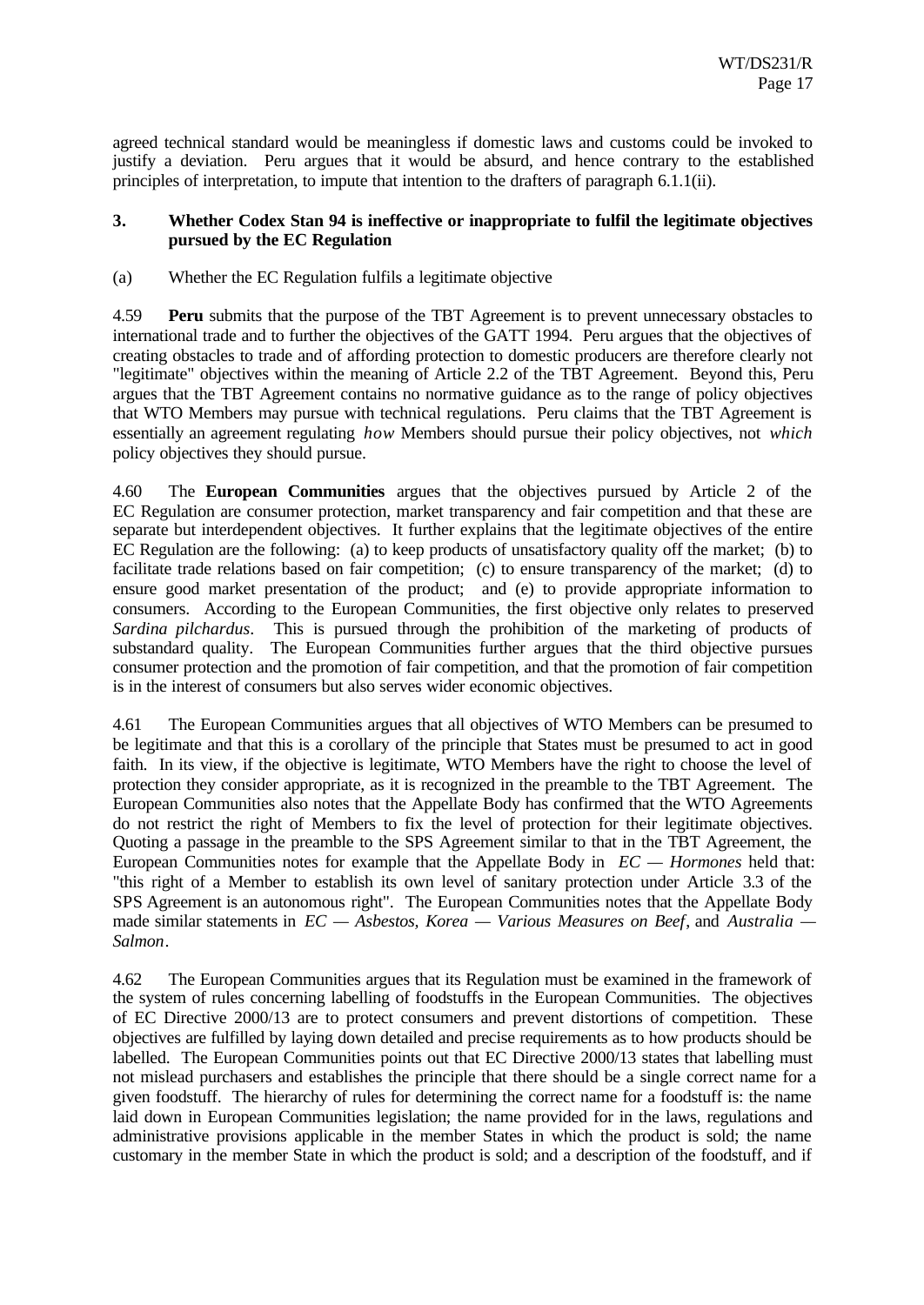necessary, of its use which is clear enough to let the purchaser know its true nature and distinguish it from other products with which it might be confused.

4.63 In response to a question of the Panel, the European Communities submits that Article 7(c) of its Regulation refers to "preparations using homogenized sardine flesh" and that those products are "pastes", "pâtés" and "mousses". It argues that the consumers are informed about the content of the above products because: as stated in the first paragraph of article 7(c), "the trade description must indicate the specific nature of the culinary preparation"; and according to article 3.1.2 and 3.1.3 of EC Directive 2000/13, the list of ingredients and the quantity of certain ingredients or categories of ingredients must be indicated on the labelling.

4.64 The European Communities further submits that, according to Article 7(c) of the Regulation at issue, a can containing at least 25% of homogenised *Sardina pilchardus* flesh and the remainder containing "the flesh of other fish which have undergone the same treatment" can be marketed as "sardine paste", "sardine pâté", or "sardine mousse" only if the content of the flesh of any other fish is less than 25%. The European Communities explains that Article 7(c) does not derogate from Article 2, first indent, of the EC Regulation, which means that such a preparation must still be covered by CN code ex 1604 20 50. The European Communities therefore submits that according to Note 2 to the introduction of chapter 16 of the European Communities Combined Nomenclature, in cases where "the preparation contains two or more of the products mentioned above, it is classified within the heading of chapter 16 corresponding to the component or components which predominate by weight".

4.65 Therefore, the European Communities submits that if the predominant weight is, for instance, mackerel, the corresponding heading would be that corresponding to mackerel and not to *Sardina pilchardus*. The European Communities argues that such a product could not be marketed under the trade description "sardines" but would have to be marketed under the name provided for in the laws, regulations and administrative provisions applicable in the member State in which the product is sold, in accordance with Directive 2000/13. The European Communities also submits that the term "other fish" in Article 7(c), second paragraph, refers to any other fish species, including but not limited to both *Sardinops sagax* and any other non-sardine-type fish species.

4.66 **Peru** notes that there is no disagreement with the European Communities that the objectives that it claims to pursue with its Regulation are legitimate objectives within the meaning of both Article 2.2 and 2.4 of the TBT Agreement. However, Peru submits that the objective to "improve the profitability of sardine production in the Community" as stated in the preambular part of the EC Regulation is not a "legitimate" objective within the meaning of the TBT Agreement. Peru argues that even though the TBT Agreement does not define the term "legitimate", its purpose is to further the objectives of the GATT 1994 and to avoid restrictions on international trade disguised as technical regulations. Peru argues that the TBT Agreement regulates how Members should pursue their policy objectives, not which policy objectives they should pursue.

4.67 Peru submits that when the European Communities notified its Regulation in 1989 to the Parties of the Tokyo Round Standards Code, it indicated that the objective and rationale of the EC Regulation was "consumer protection". However, Peru observes that the EC Regulation lays down minimum quality standards only for products made from *Sardina pilchardus*. Peru contends that if the concerns of consumers had been at the origin of the EC Regulation, the European Communities would not have limited its application to the species of sardines that populates European waters but would have adopted a regulation which also covers like products made from sardines harvested in the waters of other WTO Members.

4.68 In support of its reasoning, Peru first submits an opinion on the quality and the appropriate commercial name of Peruvian sardines prepared by a German food inspection institute, the Nehring Institute, and by the Federal Research Centre for Fisheries, Institute of Biochemistry and Technology of Germany which states that "the characteristics in taste and smell [of the product made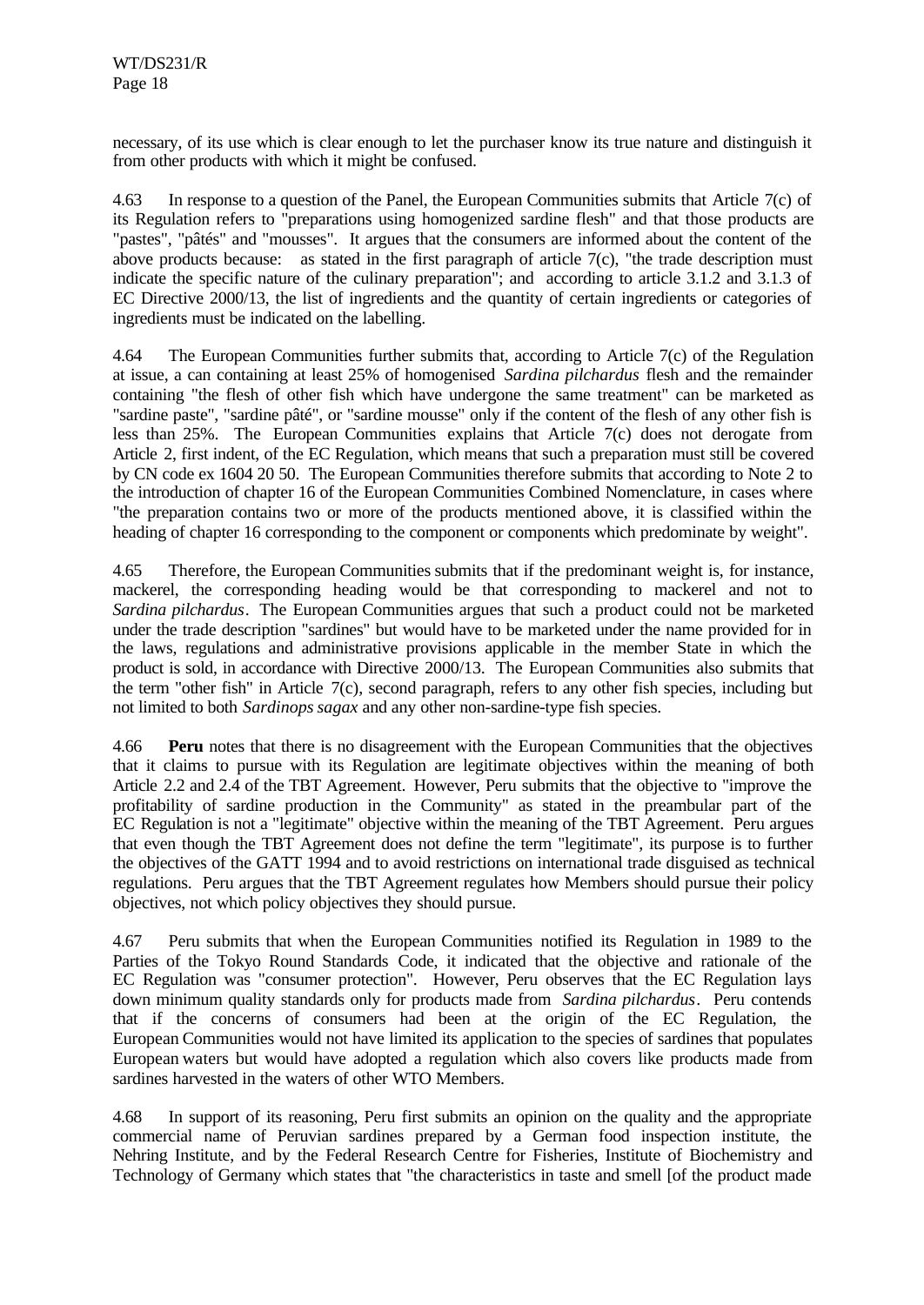from *Sardinops sagax*] are very similar to the products of *Clupea pilchardus* which come from Europe and North-Africa". Peru also submits that according to an open letter addressed by the Consumers' Association to the Advisory Centre on WTO Law, and whose facts and arguments Peru requests to be considered as part of its submission to the Panel, the EC Regulation "does nothing to promote the interests of European consumers".

4.69 Peru also argues that, according to Article 7(c) of the EC Regulation, fish processors could market fish paste using the name "sardines" provided that they add flesh from *Sardina pilchardus* to the flesh from *Sardinops sagax.* Therefore Peru contends that this part of the EC Regulation promotes the market opportunities of European sardine producers. Peru also notes the European Communities' argument that, in spite of the permission to use the term "sardines" for products of which up to one half is not prepared from *Sardina pilchardus*, the consumer would be adequately informed because the list of ingredients would have to indicate the quantities of each of the ingredients used. Peru contends that this argument cannot be reconciled with the European Communities' claim that the use of the term "sardines" for a product made from *Sardinops sagax* must be prohibited to protect the European consumer even if the list of ingredients indicates that it was made from *Sardinops sagax*.

4.70 Concerning the objective of maintaining market transparency, Peru argues that there is no rational connection between the objective of ensuring market transparency and the monopolization of the name "sardines" for fish of a species found mainly off the coasts of the European Communities and Morocco. Peru claims that the effect of monopolizing the name "sardines" for one species of sardines is that importers of Peruvian sardines are prevented from informing the European consumers in commonly understood terms of the content of hermetically sealed containers. As a result, market transparency is reduced. Peru argues that if cans with products prepared from Peruvian sardines were labelled as "Pacific Sardines" market transparency would be ensured.

4.71 The **European Communities** argues that the provisions of its Regulation laying down minimum quality standards, harmonizing the ways in which the product may be presented and regulating the indications to be contained on the label, all serve to facilitate comparisons between competing products. It further submits that some of these objectives are pursued by the Regulation at issue in conjunction with EC Directive 2000/13. The European Communities argues that this is particularly true of the name; accurate and precise names allow products to be compared with their true equivalents rather than with substitutes and imitations whereas inaccurate and imprecise names reduce transparency, cause confusion, mislead the consumer, allow products to benefit from the reputation of other different products, give rise to unfair competition and reduce the quality and variety of products available in trade and ultimately for the consumer.

4.72 The European Communities submits that Peru and some third parties misinterpret the second recital of the preamble to its Regulation. It argues that while the objectives of its Regulation are expressed in clear terms by using the expression "in order to …", the second recital simply indicates what the legislator thought could be one of the consequences of the Regulation ("…is likely to…"). In the view of the European Communities, it seems obvious that, as regards preserved sardine products, a law that ensures market transparency and fair competition, that guarantees the quality of the products and that appropriately informs the consumer of this, will most likely result in an improvement of the profitability of sardine production in the European Communities.

4.73 Concerning the Nehring Institute, the European Communities contends that its opinion is not reliable as regards the name of the product. The Nehring Institute is a private company and its opinion was not based on any kind of consumer research. It relied on a wrong interpretation of the EC Regulation and indirectly reported oral statements from government officials (which the Nehring Institute cautioned needed to be confirmed). With respect to the letter from the Consumers' Association, the European Communities argues that it provides no evidence of what consumer expectations are and that all the facts refered to in the letter are incorrect. Concerning the objective of market transparency, the European Communities contends that contrary to Peru's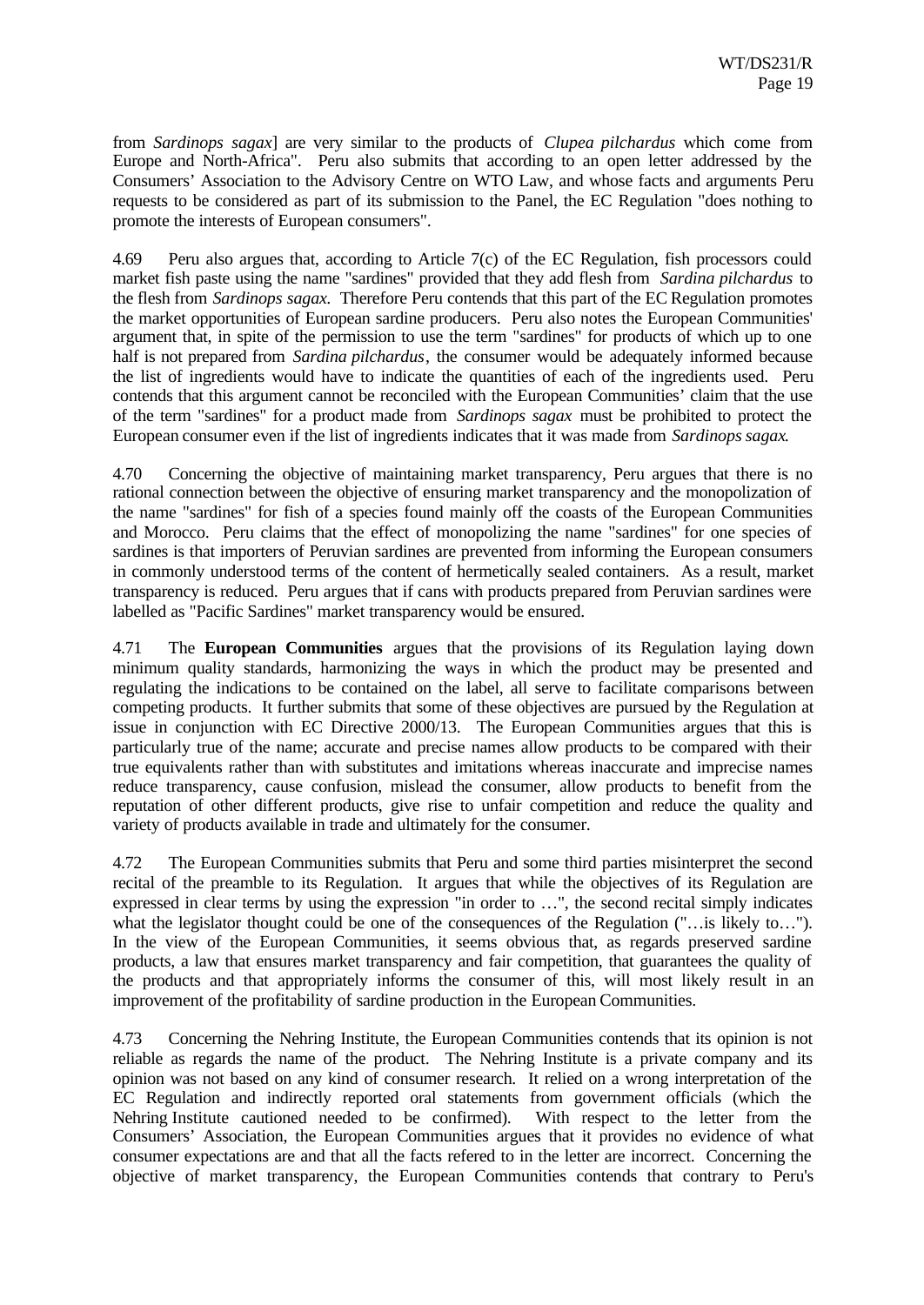argument, it is obvious that there is a "rational connection" between the legitimate objective of market transparency (and that of consumer protection) and the need to ensure that products are sold under their correct trade descriptions.

(b) Whether Codex Stan 94 is ineffective or inappropriate to fulfil the legitimate objectives pursued by the EC Regulation

4.74 The **European Communities** argues that, in this case, the use of Codex Stan 94, even if deemed relevant, would be inappropriate to fulfil the legitimate objectives pursued by its Regulation. The prohibition on the use of the term "sardines" is necessary to allow different products to be distinguished. The European Communities notes that one of the legitimate objectives recognized by Article 2.2 of the TBT Agreement is the prevention of deceptive practices. It also argues that the use of the term "X Sardines" where the "X" indicates the name of a country or geographic area would not achieve these objectives in the European Communities since the use of the word "sardines" would suggest to the consumer that the products are the same but originate from different countries or geographic areas. Furthermore, the need to prevent deceptive practices is also a requirement of the Codex Stan 94, which requires that whichever formula is used for sardine-type products, it has to be drafted in such a way so as not to mislead the consumer.

4.75 The European Communities submits that the wording of Codex Stan 94 clearly makes a distinction throughout its text between sardine and sardine-type products and expressly reserves the term "sardines" exclusively for *Sardina pilchardus* without any qualification. In most parts of the European Communities, especially in the producer countries, the term "sardines" has historically made reference only to *Sardina pilchardus*. Therefore, the European Communities claims that the use of the term "sardine-type" demonstrates that "sardines" is not considered a generic term.

4.76 The European Communities argues that the various publications refered to by Peru prove nothing about European consumers' understanding of the term "sardines". These publications list the dozens of common names existing for each fish in different languages in order to identify the proper scientific name of each one (as is the case of FishBase) or provide literal translation of all fish names even if these are not know in the country where the language is spoken (as in the case of the European Communities Multilingual Dictionary).

4.77 The European Communities contends that the Regulation at issue does not exist in a vacuum, but is part of its legitimate policy to ensure precision in the names of foodstuffs and in doing so to preserve quality, product diversity and consumer protection. It points out that it has a system in which each food product must bear a precise trade description on which the consumer can rely as a guarantee of the nature and characteristics of the product. It argues further that one result of its legitimate policy is to prevent the names of foodstuffs becoming generic; that is why "sardines" is not a generic term in the European Communities. This situation has now created uniform consumer expectations throughout the European market, the term "sardines" referring only to a preserved product prepared from *Sardina pilchardus*. Therefore, the European Communities argues that an unrestricted use of the term "sardines" even within a country will certainly create confusion as to the exact nature of the product being sold.

4.78 According to the European Communities, this system allows consumers to rely on the name of the product as providing reliable information about the nature and identity of a foodstuff and serves the objective of consumer protection, market transparency. Furthermore, the system allows for competition between manufacturers and producers based on the quality and price of their products and not on attempting to make consumers believe that they are buying something they are not. The European Communities contends that requiring precise names for foodstuffs also ensures that certain reputation can be associated with each particular name and that this is an important element for maintaining high quality and product diversity. Therefore, the European Communities is of the opinion that under a system where names are more flexible and a greater range of foodstuffs can be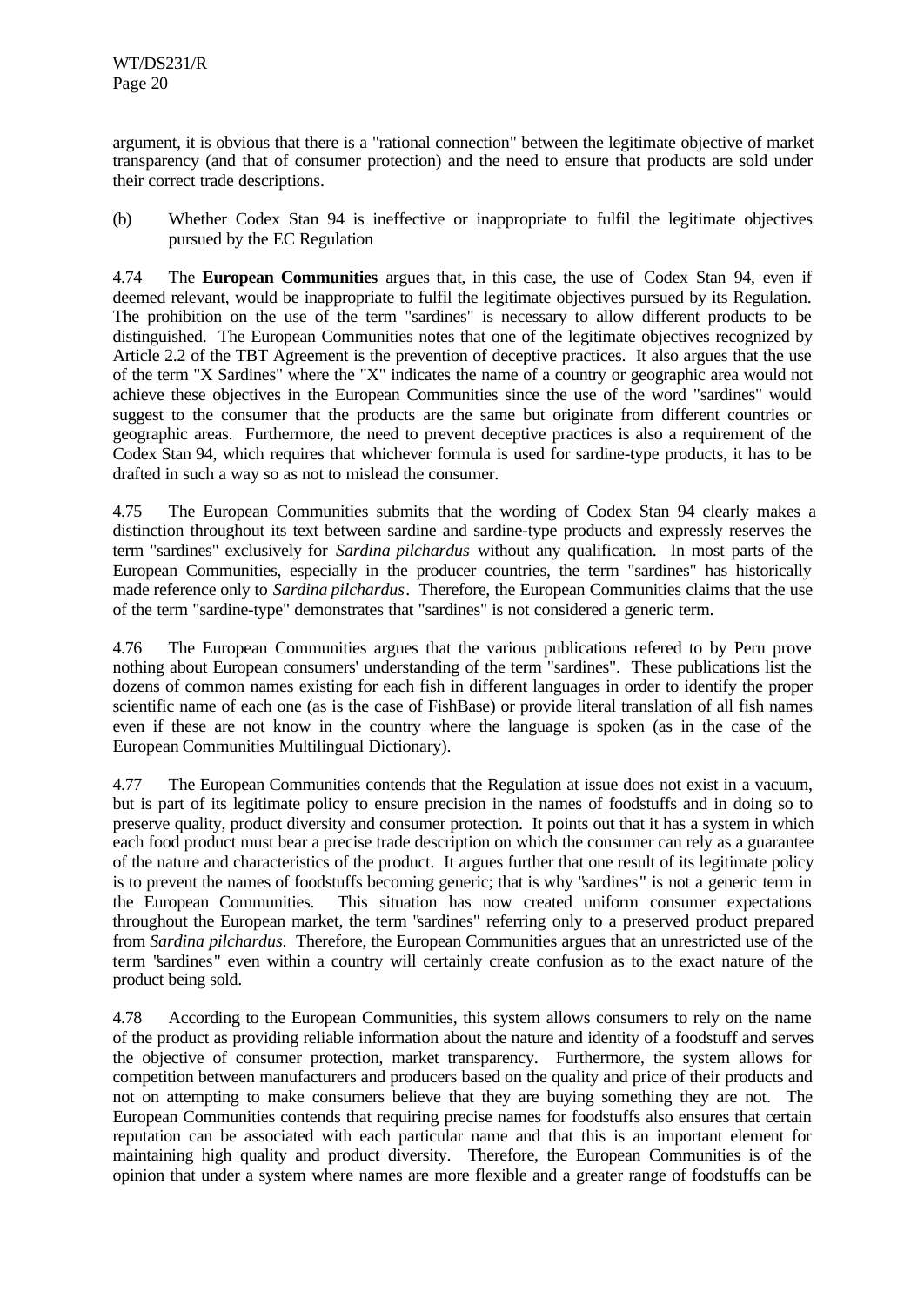sold under each name, there is a natural tendency for all producers to use the cheapest ingredients that qualify for the name and allow the associated reputation to be exploited. This would lead to a smaller range of products being made available on the market and a lowering of quality and choice – often referred to as "levelling down".

4.79 The European Communities further argues that consumers in most of its member States have always associated the word "sardines" exclusively with *Sardina pilchardus.* They have also come to know canned *Sardinops sagax* under trade descriptions such as "Pacific pilchards" in the United Kingdom or "Sardinops Pilchard" in Belgium. The European Communities disputes Peru's assertion that European consumers associate *Sardinops sagax* with the trade description "sardines" and claims, to the contrary, that its consumers associate *Sardinops sagax* with trade descriptions such as "Pacific pilchards" and changing these trade descriptions would cause disruption and confusion. This would not be an effective or appropriate means for the fulfilment of the three legitimate objectives mentioned above.

4.80 The European Communities also recalls that, even before the EC Regulation entered into force, European Communities law required the products to be sold under the trade names determined by the laws of the relevant member States, and these laws did not allow the use of the trade description "prepared sardines" to be used for what Peru terms "all species of sardines". The European Communities refers to Council Directive 79/112/EEC of 18 December 1978, the predecessor to EC Directive 2000/13 which states:

The name under which a foodstuff is sold shall be the name laid down by whatever laws, regulations or administrative provisions apply to the foodstuff in question or, in the absence of any such name, the name customary in the member state where the product is sold to the ultimate consumer, or a description of the foodstuff and, if necessary, of its use, that is sufficiently precise to inform the purchaser of its true nature and to enable it to be distinguished from products with which it could be confused.

4.81 The European Communities submits that, in France for instance, Article 1 of "Arrêté Ministériel du 16 mars 1982 pour les poissons marins" prescribed the name "Sardine commune" for the *Sardina pilchardus*, and the name "Sardinops du Chili" or "Sardinops" for the *Sardinops sagax*. Similarly, in Spain, the name "Sardina" has been reserved for *Sardina pilchardus* since at least 1964. In 1984, Article 30.1 of "Real Decreto 1521/1984" of 1 August 1984, in combination with its Annex I, reiterates the attribution of the name "Sardina" to the *Sardina pilchardus*. Moreover, the European Communities notes that United Kingdom's regulations have required the name "Pacific pilchards" for *Sardinops sagax* since at least 1980, well before the adoption of the EC Regulation.

4.82 In conclusion, the European Communities argues that any name for what are considered "sardine-type products" that contains the word "sardines" would not be in accordance with the law and the custom of its member States and would mislead the European consumers.

4.83 **Peru** claims that the European Communities has failed to substantiate its assertion that Codex Stan 94 is an ineffective or inappropriate means for the fulfilment of its legitimate objectives. According to Peru, paragraph 6.1.1(i) of Codex Stan 94 takes into account the legitimate objective pursued by the European Communities, consumer protection, because the term "sardines" without any qualification is reserved for *Sardina pilchardus*. Peru notes that paragraph 6.1.1(ii) of Codex Stan 94 prescribes that products prepared from fish of the species not found in Europe are to be labelled as sardines from a country or geographic area or of a species or their common name. Therefore, even assuming that the European consumers indeed associate the word "sardines" exclusively with *Sardina pilchardus,* they would not be misled if sardines of the species *Sardinops sagax* were marketed as Pacific sardines. Peru argues that the European consumer offered a can labelled "Pacific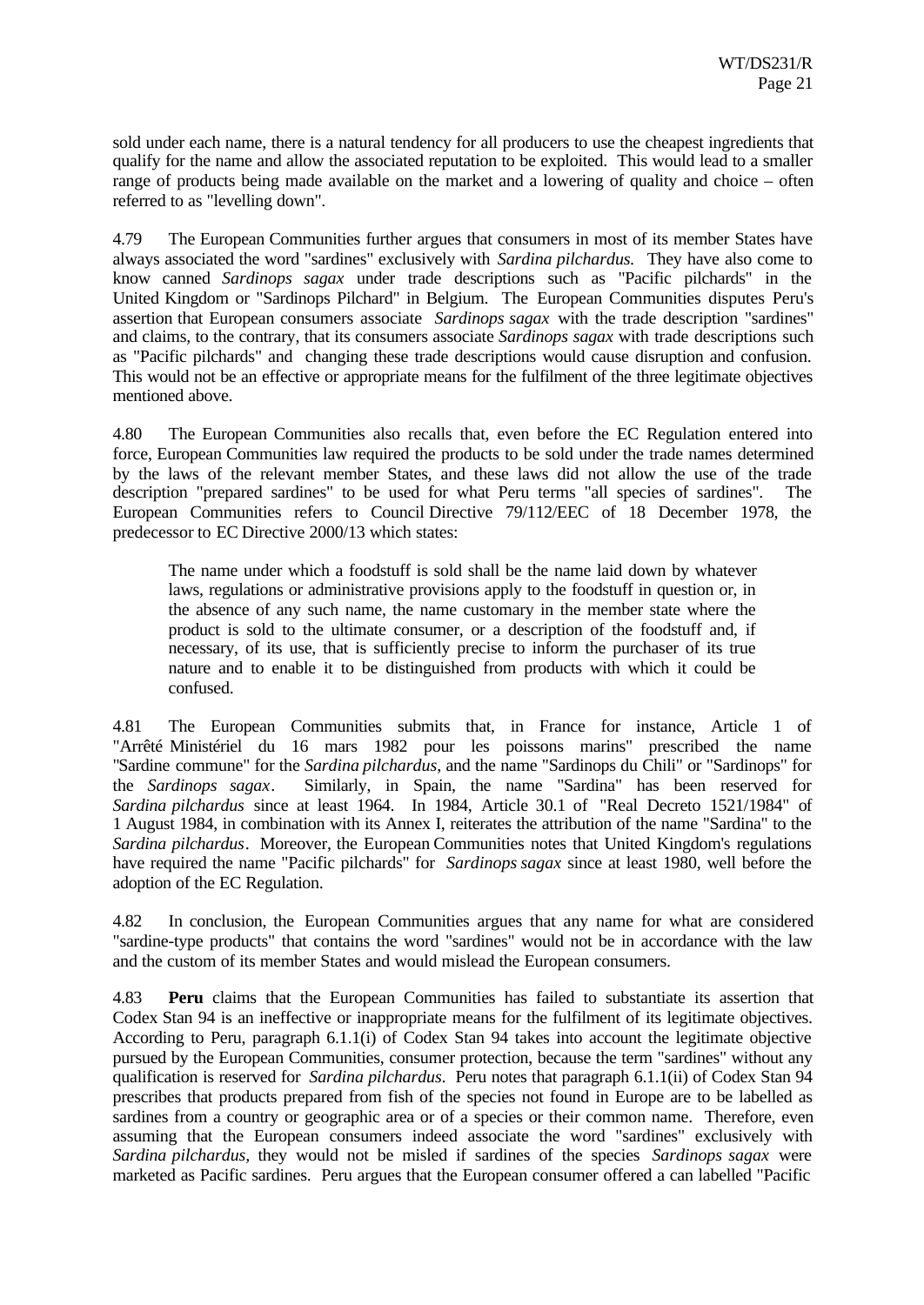sardines" or "Peruvian sardines" is not misled because the consumer is clearly informed that the product is not prepared from sardines caught in European waters. It is the use of a term without the word "sardines", such as the term "pilchard", to describe products made from sardines of the species *Sardinops sagax* that would confuse consumers. In this regard, Peru notes that the word "pilchard" is one of the common names for fish of the species *Sardina pilchardus*.

4.84 Peru claims that the name "sardines" is a generic term used to describe fish belonging to a large group of clupeid marine fish sharing the characteristics of young pilchards, and that until the adoption of the EC Regulation in 1989, all species of sardines could be marketed under European Communities law as sardines. Peru submits that the common names of *Sardinops sagax* in European countries are identical to the names to be used for that species according to Codex Stan 94 and argues that the European Communities cannot claim convincingly that the naming of a product, in accordance with linguistic conventions that the European Communities' authorities themselves found to exist in Europe, could mislead the European consumer.

4.85 In support of this claim, Peru argues that various publications prepared by the European Communities, international organizations and specialised institutions confirm that in all European countries at least one of the common names for fish of the species *Sardinops sagax* consists of the word "sardines" (or its equivalent in the national language) qualified by one of the countries or the geographic area in which this species is found, such as "Peruvian sardine" in English; "Sardine du Pacifique" in French; "Sardinha" in Portuguese. Amongst those publications, Peru mentions the "Multilingual Illustrated Dictionary of Aquatic Animals and Plants" - produced by the European Commission in co-operation with the member States of the European Communities and national fishery institutes; the electronic publication known as "FishBase", a publication which was prepared with the support of, *inter alia,* the European Commission, which lists about 110,000 common names for fish; and the Multilingual Dictionary of Fish and Fish Products prepared by the Organisation for Economic Cooperation and Development (OECD).

4.86 Peru claims that the Codex Stan 94 enhances market transparency and that the alternative suggestions of the European Communities have exactly the opposite effect. In the view of Peru, this demonstrates that the European Communities is ready to sacrifice market transparency in order to confer upon its producers the privilege of using the generic term "sardines". It is not apparent to Peru how the European Communities could possibly justify the deviation from the standard set out in paragraph 6.1.1(ii) of Codex Stan 94 in terms of market transparency when the very purpose of the labelling regulations set out in Codex Stan 94 for sardines of species other than *Sardina pilchardus* is to ensure market transparency.

4.87 Peru argues that it is legitimate for a government to adopt regulations giving each food product a precise and specific trade description that does not mislead the consumer. However, Peru argues that it is not legitimate to reserve the use of a generic term for a locally produced product and that the EC Regulation does not implement the legitimate policy of preserving specific and precise trade descriptions for food; it establishes minimum quality standards for products prepared from *Sardina pilchardus* and reserves the commercial benefit of this guarantee to products prepared from sardines originating from European waters. As explicitly recognised in the Preamble to the EC Regulation and further explained in the European Communities' first submission, Peru argues that this is meant to "improve the profitability of sardine production in the Community". According to Peru, it is not meant to ensure that products made from *Sardina pilchardus* are marketed only under one trade name. Peru argues that there are also no other European Communities regulations that establish specific and precise trade descriptions for the other species of sardines covered by the Codex Stan 94.

4.88 Peru argues that Codex Stan 94 does not prevent the European Communities from requiring that each product made from sardines bear a precise trade description on which the consumer can rely. Peru argues that if, for instance, canned fish of the species *Sardina pilchardus* are labelled "sardines"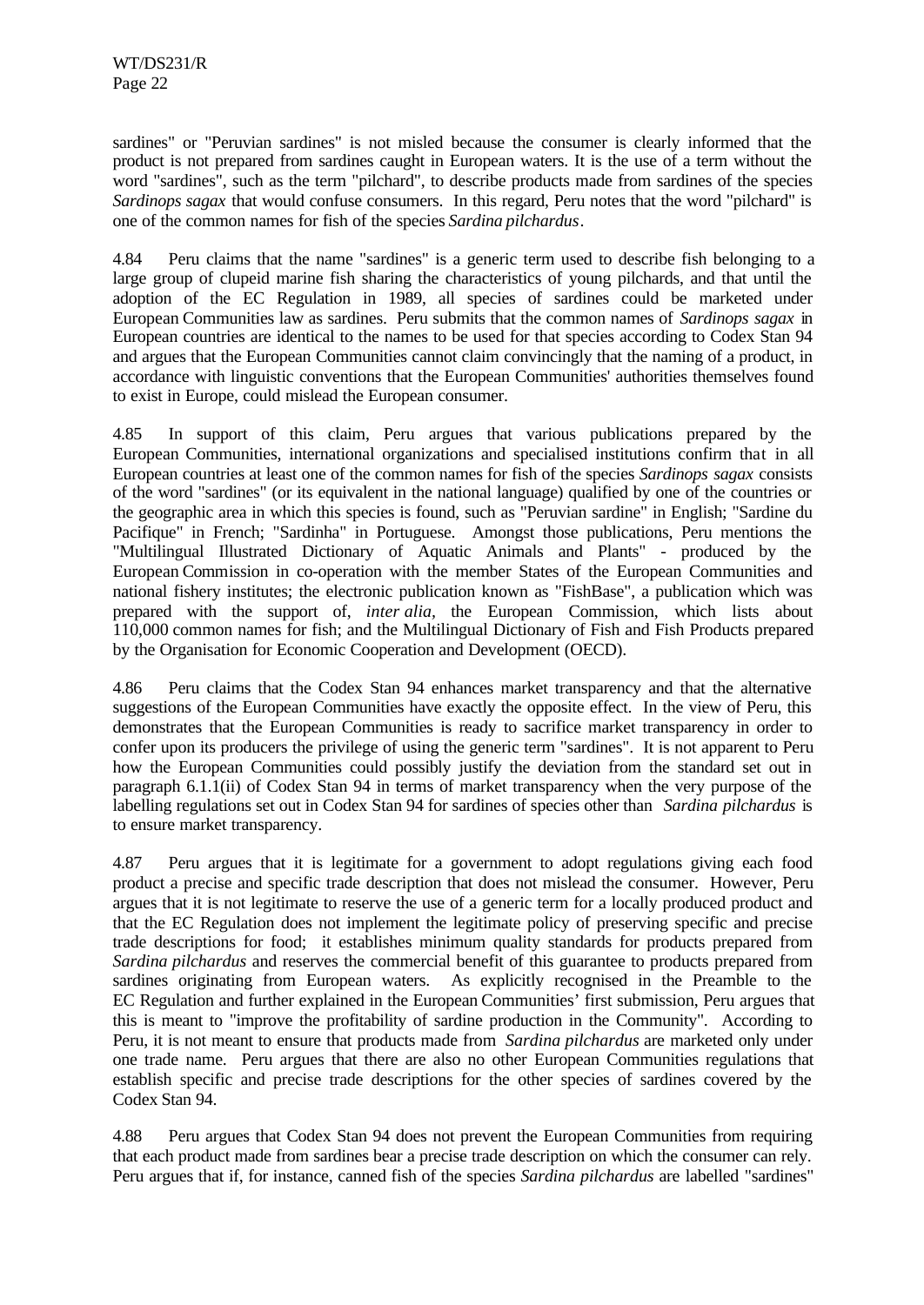and canned fish of the *Sardinops sagax* are marketed as "Pacific sardines", each of the two products has a precise trade description and the consumers' expectations are protected and Codex Stan 94 is met.

4.89 Peru contends that it is possible that European consumers, when offered a can labelled "sardines" without any qualification expect to buy a product made from sardines of the species that populate European waters. Peru argues, however, that paragraph 6.1.1(i) of Codex Stan 94 takes this element into account because the term "sardines" without any qualification may be reserved for that species. Peru argues that when European consumers are offered a can labelled "Pacific sardines", they are not misled because they are clearly informed that the product is not prepared from sardines caught in European waters. Therefore, even assuming that European consumers do associate the word "sardines" exclusively with *Sardina pilchardus*, they would not be misled if sardines of the species *Sardinops sagax* are marketed as Pacific sardines. Based on these reasons, Peru concludes that the European Communities did not substantiate its assertion that the Codex Stan 94 is an ineffective or inappropriate means for the fulfilment of its legitimate objectives.

4.90 Peru notes that paragraph 6.1.1(i) of Codex Stan 94 accords the European Communities a privilege enjoyed by no other WTO Members in that it permits an unqualified use of the term "sardines" to the particular species of sardines found off the European coasts. Peru notes that it would be inconsistent with Codex Stan 94 if Peru were to reserve the unqualified use of the term "sardines" for products prepared from *Sardinops sagax* but it must ensure that its domestic food labelling regulation permits the marketing of *Sardina pilchardus* as sardines without any qualification as to their origin. In Peru's view, the European Communities cannot claim that an international standard that was drafted with European Communities' particular situation and interest in mind and accords such a privilege is an ineffective or inappropriate means for the fulfilment of its legitimate objectives.

E. ARTICLE 2.2 OF THE TBT AGREEMENT

#### **1. Whether the EC Regulation is "more trade restrictive than necessary"**

(a) Trade-restrictive effects

4.91 The **European Communities** argues that neither Peru, nor the third parties, have attempted to show that there is a barrier to trade at all – let alone an "unnecessary" one. It considers that Peru is obviously of the view that it could sell more of its *Sardinops sagax* products – or perhaps get a better price for them – if they could be called "sardines" rather than use their proper names of *Pilchards* or *Sardinops*. The European Communities contends that Peru's belief is not proof.

4.92 The European Communities submits that, in order to establish that Article 2 of the EC Regulation violates Article 2.2 of the TBT Agreement, both Peru and Canada limit themselves to analysing one of the many recitals of the EC Regulation and to asserting that this Regulation, having a clear protectionist intent, constitutes an obstacle to trade. It contends that Peru's and Canada's arguments constitute a tautology, unacceptable in legal proceedings where the complainant has the burden of proving a *prima facie* case. It argues that, Peru, in order to establish that Article 2 of the EC Regulation is applied "with a view to or with the effect of creating unnecessary obstacles to international trade", would have to demonstrate trade-restrictive effects; identify correctly the legitimate objectives pursued; and finally, establish that these restrictive effects are more traderestrictive than necessary, taking into account the benefits to be expected from the realisation of the legitimate objectives. The European Communities claims that Peru fails to establish any of these requirements for a violation of Article 2.2 of the TBT Agreement.

4.93 **Peru** argues that under Article 2.2 of the TBT Agreement, it does not have to demonstrate that the EC Regulation has trade-restrictive effects. Peru submits that the drafters of the TBT Agreement proceeded on the assumption that all technical regulations, including those imposed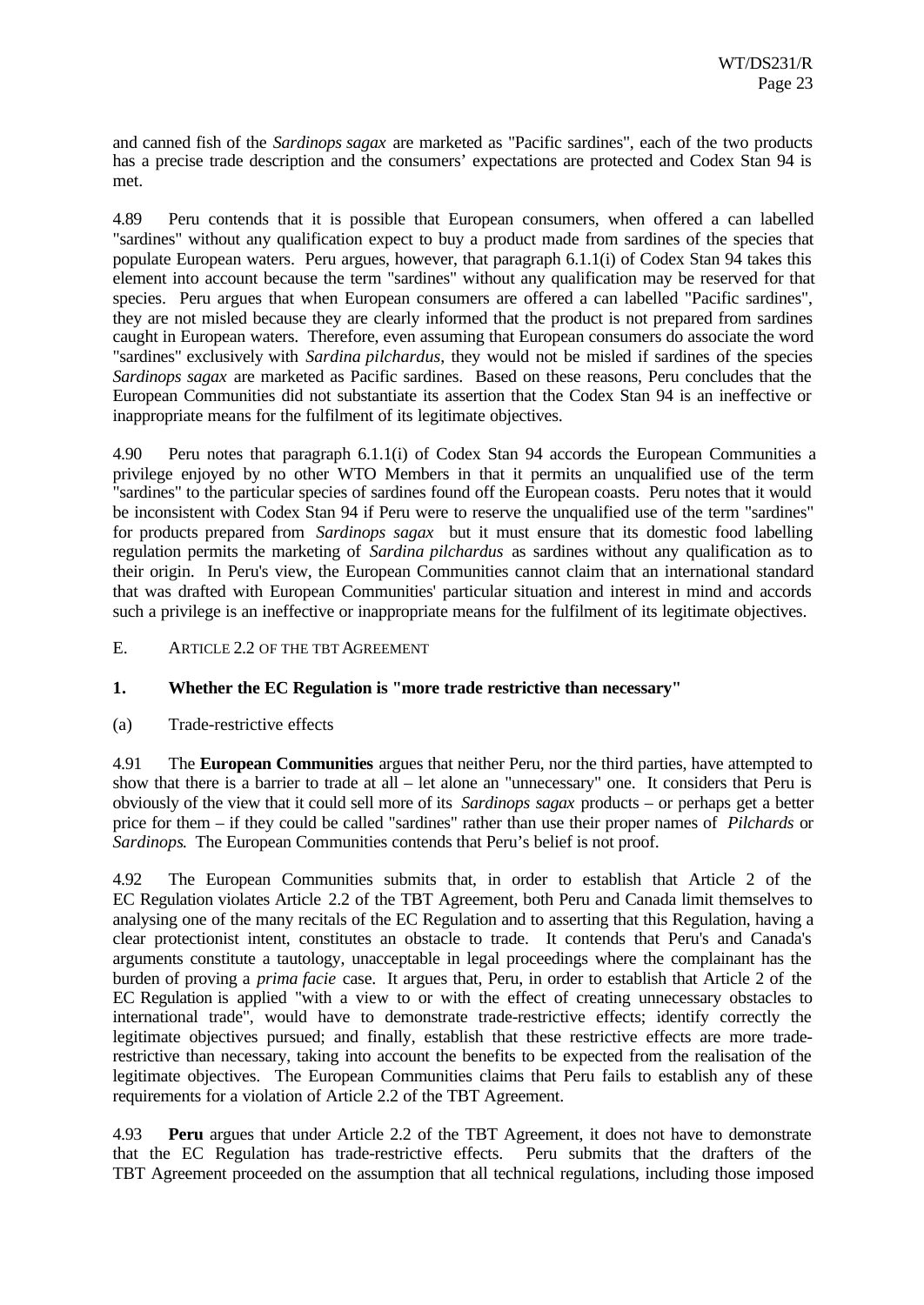l

for legitimate reasons, inevitably have trade-restrictive effects. Peru contends that each regulation prescribing the characteristics that an imported product (or process or production method related to that product) must meet imposes burdens that producers and distributors have to comply with and therefore inevitably has trade-restrictive effects. This is reflected in the wording "more traderestrictive than necessary" in the text of Article 2.2.

4.94 Peru considers that it would not be consistent with established GATT and WTO jurisprudence if Peru were found to be legally required to provide statistical or other evidence demonstrating that the EC Regulation adversely affected its exports. Peru refers to the Appellate Body report on *India —* Patents (US) in support of this view.<sup>14</sup> Peru contends that the TBT Agreement obliges the European Communities to maintain certain conditions of competition for imported products; it is therefore sufficient for Peru to demonstrate that its products are not accorded those conditions of competition. Peru further submits that in interpreting the term "trade-restrictive" in Article 2.2 of the TBT Agreement, the Panel should take into account (a) that the basic provisions of the GATT on restrictive trade measures have been interpreted both in GATT and WTO jurisprudence as provisions establishing conditions of competition and (b) that one of the purposes of the TBT Agreement is to further the objectives of the GATT 1994.

4.95 In support of the above, Peru recalls that the GATT panel on *EC — Oilseeds I* states:

The CONTRACTING PARTIES have consistently interpreted the basic provisions of the General Agreement on restrictive trade measures as provisions establishing conditions of competition. Thus they decided that an import quota constitutes an import restriction within the meaning of Article XI:1 whether or not it actually impeded imports and that a tax on imported products does not meet the national treatment requirement of Article III whether or not the tax is actually applied to imports. $15$ 

4.96 Peru also recalls that the Appellate Body noted this jurisprudence approvingly in *Japan — Alcoholic Beverages II* and ruled that "Article III protects expectations not of any particular trade volume but rather of the equal competitive relationship between imported and domestic products" and that "it is irrelevant that 'the trade effects' of the tax differential between imported and domestic products, as reflected in the volumes of imports, are insignificant or even non-existent". <sup>16</sup>

4.97 Peru argues that, according to the above-mentioned panels, the rationale for interpreting Articles III and XI of the GATT 1994 as provisions prescribing the establishment of conditions of competition is obvious: the basic provisions of the GATT 1994 on restrictive trade measures are not only to protect current trade but also to create the predictability needed to plan future trade. They must therefore be interpreted to apply to the regulatory framework governing both current and future trade. Furthermore, Peru submits that it is generally not possible to foresee or control with precision the impact of trade policy measures on import volumes; if the WTO-consistency of a restrictive trade measure were to depend on its actual trade impact, the question of whether a WTO Member is violating its obligations would depend on factors it can neither foresee nor control. Peru further points out that if that were the case, adversely affected WTO Members could only bring a complaint against such a measure after it has been proven to cause damage. Moreover, Peru submits that changes in trade volumes result not only from government policies but also other factors and, in most

<sup>14</sup> Appellate Body Report, *India – Patent Protection for Pharmaceutical and Agricultural Chemical Products* ("*India – Patents (US)*"), WT/DS50/AB/R, adopted 16 January 1998, DSR 1998:I, para. 40.

<sup>15</sup> GATT Panel Report, *European Economic Community – Payments and Subsidies Paid to Processors and Producers of Oilseeds and Related Animal Feed Proteins* ("*EEC – Oilseeds I*"), adopted 25 January 1990, BISD 37S/130, para. 150.

<sup>16</sup> Appellate Body Report, *Japan – Taxes on Alcoholic Beverages* ("*Japan – Alcoholic Beverages II*") WT/DS8/AB/R, WT/DS10/AB/R, WT/DS11/AB/R, adopted 1 November 1996, DSR 1996:I, p. 110.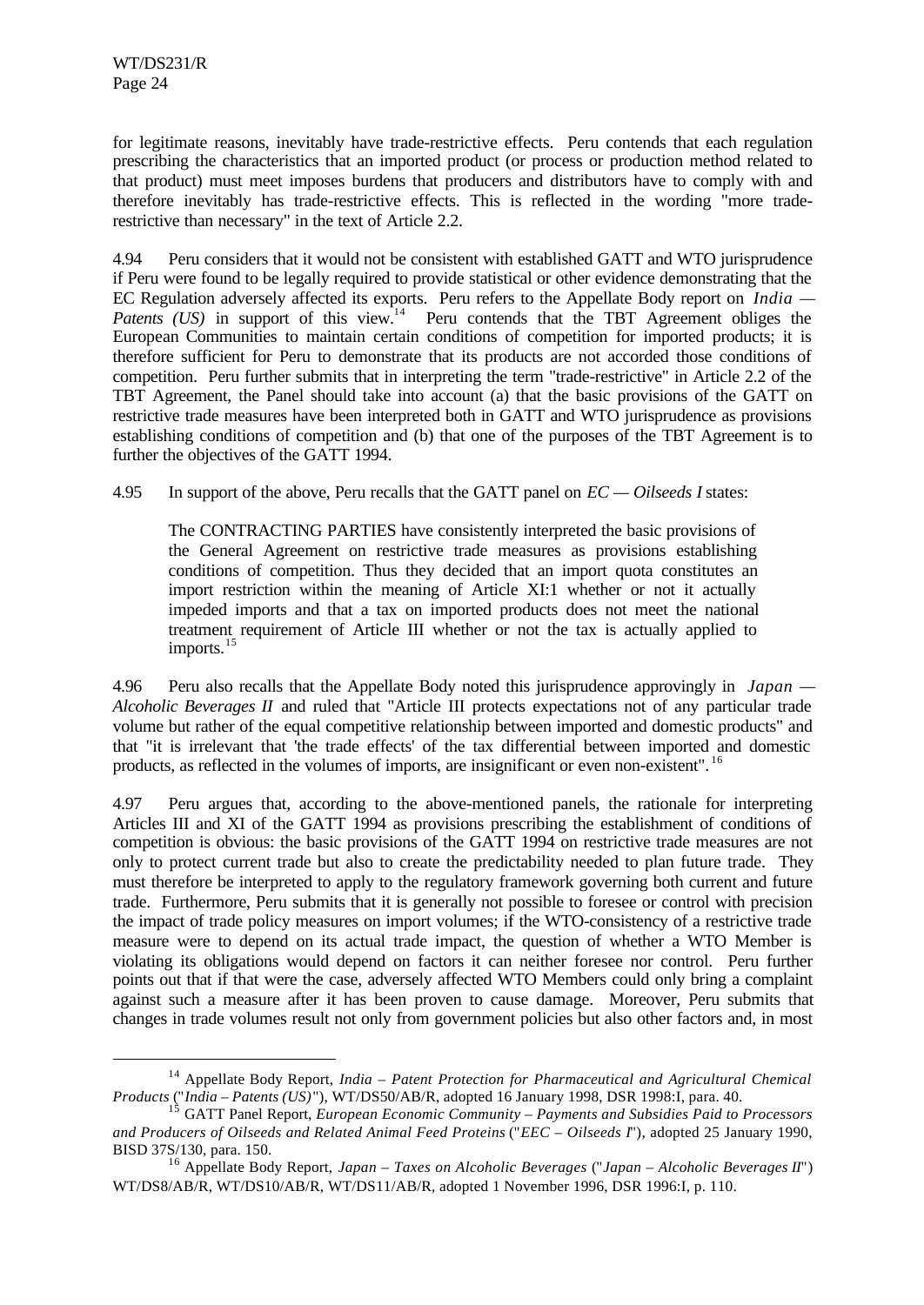circumstances, it is therefore not possible to establish with certainty that a decline in imports following a change in policies is attributable to that change.

4.98 Peru contends that the above considerations apply also to the interpretation of the term "traderestrictive" in Article 2.2 of the TBT Agreement and concludes that any measure adversely affecting the conditions of competition for imported products must be deemed to be "trade-restrictive" within the meaning of Article 2.2, irrespective of its actual trade impact.

4.99 According to the **European Communities**, Peru interprets Article 2.2 of the TBT Agreement to incorporate concepts from Article III:4 of the GATT 1994. It notes that Peru claims that Article 2.2 is concerned with conditions of competition rather than unnecessary restrictions on trade. The European Communities argues that, contrary to Peru's contention, it is not possible to derive from the decisions of the Appellate Body a principle "under GATT and WTO jurisprudence that the basic provisions governing international trade protect expectations on conditions of competition, not on export volumes".

4.100 The European Communities submits that the Appellate Body, in the case cited by Peru in support of its original contention, *India — Patents (US)*, chided the panel for pronouncing a "general interpretative principle" according to which "legitimate expectations" concerning in particular the protection of conditions of competition must be taken into account in interpreting the TRIPS Agreement. The European Communities refers to the Appellate Body's statement that "[t]he legitimate expectations of the parties to a treaty are reflected in the language of the treaty itself" and notes that just as in the case of the TRIPS Agreement considered in *India — Patents (US)*, there is no basis for importing into the TBT Agreement concepts that are not there. It argues that the TBT Agreement expressly recognises the right of WTO Members to adopt the standards they consider appropriate to protect, for example, human, animal or plant life or health, the environment, or to meet other consumer interests. The European Communities argues that all technical regulations inevitably affect conditions of competition and claims that if such an effect were sufficient to establish an "obstacle to trade" contrary to Article 2.2 of the TBT Agreement, there would have been no need for the Members to refer, in the TBT Agreement, to *unnecessary* obstacles to trade.

4.101 **Peru** argues that contrary to the assertion of the European Communities, the Appellate Body did *not* chide the panel in *India — Patents (US)* for having endorsed the principle of conditions of competition. In the view of Peru, what the Appellate Body did was to chide the panel for having merged and therefore confused the concepts of "reasonable expectations" and "conditions of competition". Peru respectfully submits that the European Communities does the same in its argumentation.

(b) More trade-restrictive than necessary

4.102 **Peru** recalls that one of the purposes of the TBT Agreement is to further the objectives of the GATT 1994, and argues that according to consistent GATT and WTO jurisprudence, a measure cannot be justified as "necessary" under Article XX(b) and (d) of the GATT 1994 if an alternative measure is reasonably available that is not inconsistent with, or is less inconsistent with, other GATT provisions. Peru argues that the jurisprudence of the GATT and the WTO on the term "necessary" in Article XX(b) and (d) of the GATT 1994 is therefore relevant to the interpretation of the terms "more trade-restrictive than necessary" in Article 2.2 of the TBT Agreement. In Peru's view, a measure should therefore be deemed to be more trade restrictive than necessary within the meaning of Article 2.2, if there is a reasonably available, less trade-restrictive alternative measure that fulfils the Member's legitimate objective and that is consistent with, or less inconsistent with, the TBT Agreement.

4.103 In Peru's view, the considerations on the basis of which the Appellate Body determined in *Korea — Various Measures on Beef* the meaning of the term "necessary" in Article XX(d) of the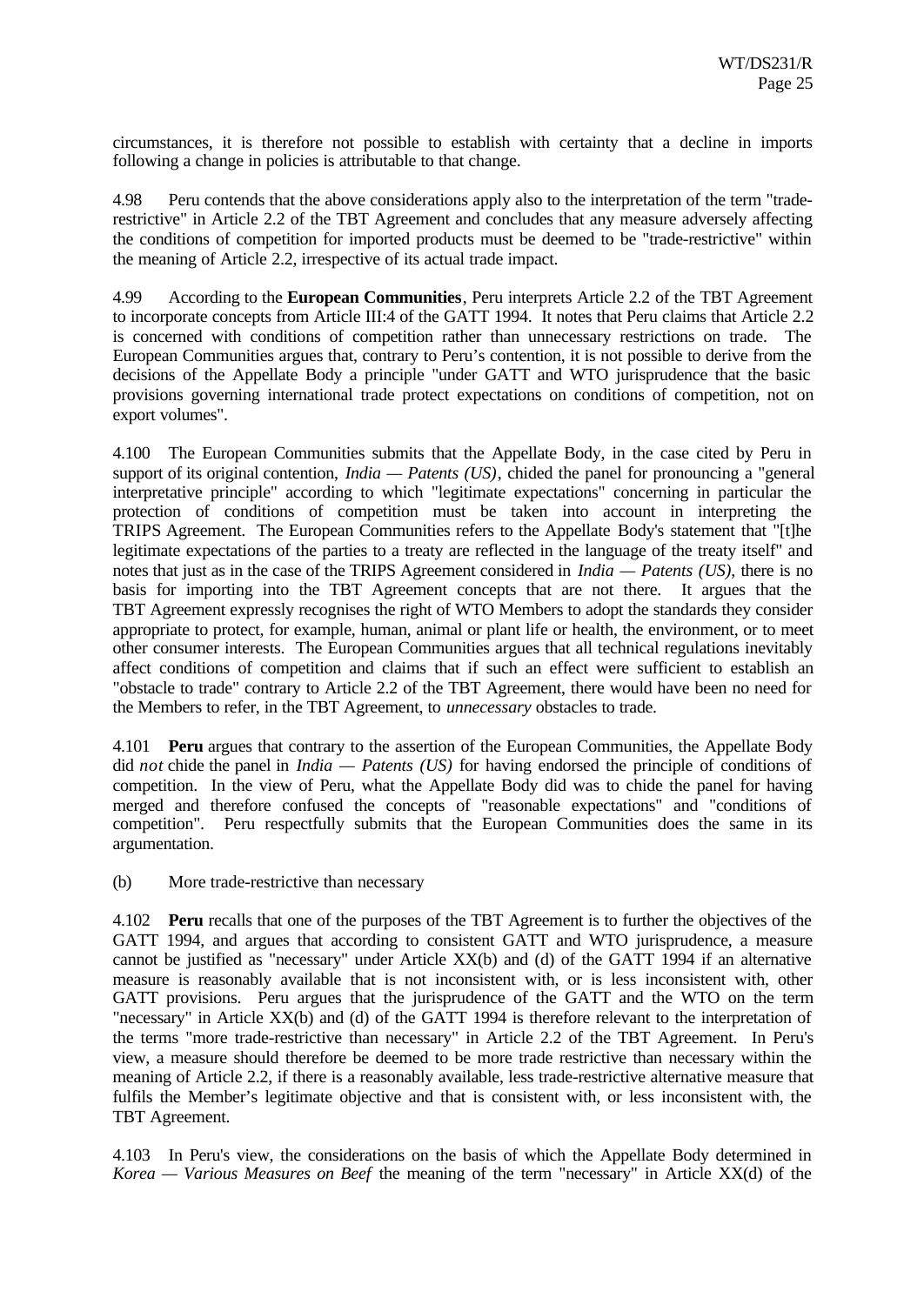GATT 1994 are of general application and should therefore guide the Panel in determining the meaning of the term "necessary" in Article 2.2 of the TBT Agreement, it being understood that the different context in which the term appears in the two provisions would need to be taken into account.

4.104 According to Peru, this means that the Panel should begin by examining whether the measure at issue makes a contribution to the realisation of the two ends that the European Communities claims to pursue (specific trade names and consumer protection). If the Panel reaches the conclusion that the measure does so, it must weigh the importance of the common interests or values realised by the measure against its impact on trade. On the other hand, If the Panel reaches the conclusion that the measure fails to make a contribution to the ends the European Communities claims to pursue, the question of weighing the common interests or values realised against its impact on trade will not arise.

4.105 Peru submits that the prohibition of the term "sardines" for *Sardinops sagax* in combination with the name of a country, geographical area or species or the common name does not make any contribution to the ends that the European Communities claims to pursue. Peru is therefore of the view that the Panel need not engage in a process of weighing up the three elements as conducted by the Appellate Body in *Korea — Various Measures on Beef.*

4.106 According to Peru, in the context of Article XX of the GATT 1994 the term "necessary" qualifies the term "measures", and the necessity test must consequently be applied by the panel to the measure it previously found to be inconsistent with another provision of the GATT 1994 and therefore requires justification under Article XX. However, in the context of Article 2.2 of the TBT Agreement, the term "necessary" qualifies the terms "not more trade-restrictive than", and what must thus essentially be determined to be "necessary" is the obstacle to trade created by the measure challenged by the complainant.

4.107 In the view of Peru, the EC Regulation is more trade restrictive than necessary because there is a less trade-restrictive alternative, namely Codex Stan 94, that is reasonably available, that is consistent with the TBT Agreement and that would fulfil the European Communities' objective. Peru argues that the objective of consumer protection that the European Communities claims to pursue with its Regulation can be met in a less trade-restrictive manner by allowing species other than *Sardina pilchardus* to be marketed as preserved sardines in accordance with the Codex Stan 94; that is, by including designations that inform consumers of the "country, geographic area, the species or the common name of the species in accordance with the law and custom of the country in which the product is sold," for example "Pacific Sardines" or "Peruvian Sardines". By adopting such a measure, Peru contends that the European Communities could provide European consumers with the most precise information possible and reserve the use of the term "sardines" without any descriptor for products made from *Sardina pilchardus*. Peru argues that this alternative is reasonably available, consistent with the TBT Agreement and would permit the European Communities to fulfil its stated objectives while at the same time being less restrictive of trade in preserved sardines.

4.108 Peru also submits, quoting a letter from the Consumers' Association whose arguments Peru presents as part of its submission to the Panel, that

…[t]here is no good reason to restrict sardines marketed within the [European Communities] to the specie *Sardina pilchardus* Walbaum. The equivalent Regulation for common marketing standards for tuna and bonito is not similarly restrictive, but permits, inter alia, Atlantic or Pacific bonito, Atlantic little tuna, Eastern little tuna, black skipjack "and other species of the genus Euthynnus". If a permissive and wide range of tuna or bonito species can be marketed in the Community under a common standards regime designed "to improve the profitability of tuna production in the Community" and to protect "consumers as regards the contents of packages" of tuna, it is difficult to understand why sardines should be marked out for a particularly restrictive regulatory regime.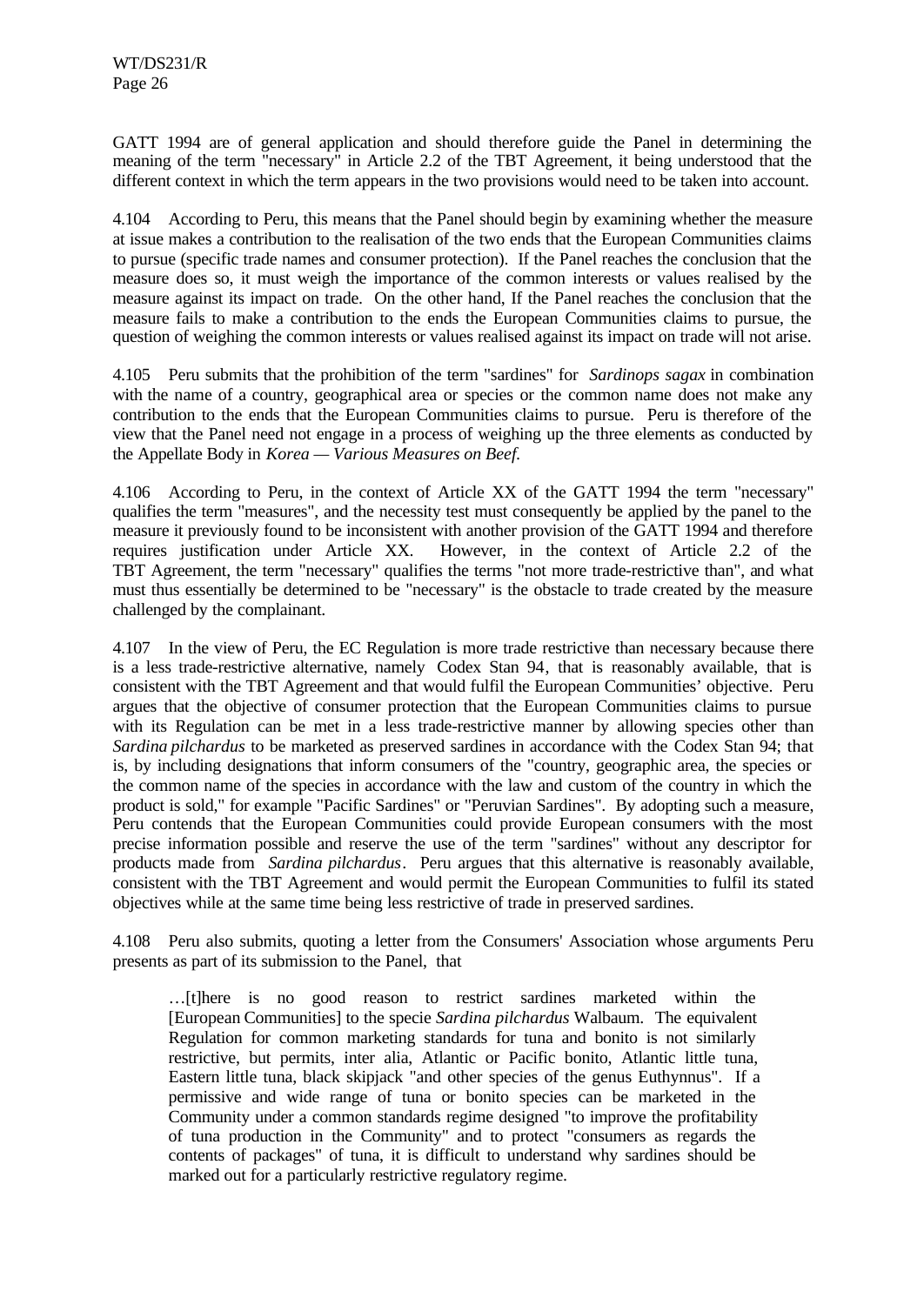4.109 The **European Communities** argues that even if Peru were to demonstrate that the EC Regulation is trade restrictive, it would still have to show that it is more trade restrictive than necessary in the light of the risks addressed by Article 2 of the EC Regulation.

4.110 With regard to the word "necessary" in Article 2.2 of the TBT Agreement and in Article XX(d) of GATT 1994, the European Communities argues that it is not used in the same context. First, it argues that Article XX(d) of GATT 1994 defines an exception and Article 2.2 of the TBT Agreement an obligation, and, second, Article XX(d) of GATT 1994 requires the measure to be "necessary to secure compliance" and Article 2.2 of the TBT Agreement, on the other hand, provides that the effects of the measure shall be "not more trade-restrictive than necessary". According to the European Communities, Article 2.2 does not strictly require that the measure is "necessary" to fulfil the legitimate objective – only that its effects not be more trade restrictive than necessary. Such a measure could be merely a helpful measure that, alone or perhaps together with other measures, helps in achieving the objective that the government pursues, even if possibly this objective could as well be accomplished in other ways than through the technical regulation in question. Accordingly, the only requirement in its view is that the measure should not be more trade restrictive than necessary, meaning that among two equally effective measures, the less trade restrictive should be chosen.

4.111 The European Communities consequently submits that the first criterion of the Appellate Body in *Korea — Various Measures on Beef* for Article XX(d) (the contribution made by the measure to the realisation of the end pursued) is not relevant for the analysis under Article 2.2 of the TBT Agreement, except that, if one measure is more effective in achieving the objective than another measure, it can be chosen, even if the less effective measure is less trade-restrictive.

4.112 The European Communities argues that the second criterion of the Appellate Body in *Korea — Various Measures on Beef* for Article XX(d) (importance of the common interest) suggests that the degree of permissible trade restriction would vary according to the importance of the objective pursued. According to the European Communities, however, this criterion is used by the Appellate Body to determine whether the measure is "indispensable" to fulfil the objective or whether it is simply "making a contribution". The European Communities considers that this does not seem relevant for an analysis under Article 2.2 since this provision simply requires a comparison of the trade effect of one measure with that of an alternative that also achieves the same objective, at least at the same level of protection. In providing a non-exhaustive list of legitimate objectives, the TBT Agreement deliberately refrains from setting out any choices as to the relative importance of one objective compared to another.

4.113 The European Communities argues that it is only the third criterion of the Appellate Body in *Korea — Various Measures on Beef* (impact of the measure on imports or exports) that is in one sense relevant to the analysis under Article 2.2. In its view, this follows from the very concept of "not more trade restrictive than necessary". However, the Appellate Body uses this criterion for a purpose that it is not relevant under Article 2.2 for the reasons seen above. The European Communities argues that under Article 2.2, one has to compare the trade effects of two measures, not the necessity of one measure.

4.114 The European Communities disagrees with Peru's assertion that a less restrictive measure would be to provide that preserved *Sardinops sagax* be called Peruvian or South American sardines. The European Communities finds that there is no answer to its argument that such a provision would not achieve its legitimate objective at the level of protection that the it seeks and that the EC Regulation, including its rules on names, does not create an obstacle to trade, but promotes it. Moreover, the European Communities contends that the quote from the Consumers' Association does not advance a single new element of fact but simply repeats facts that the European Communities had demonstrated to be wrong.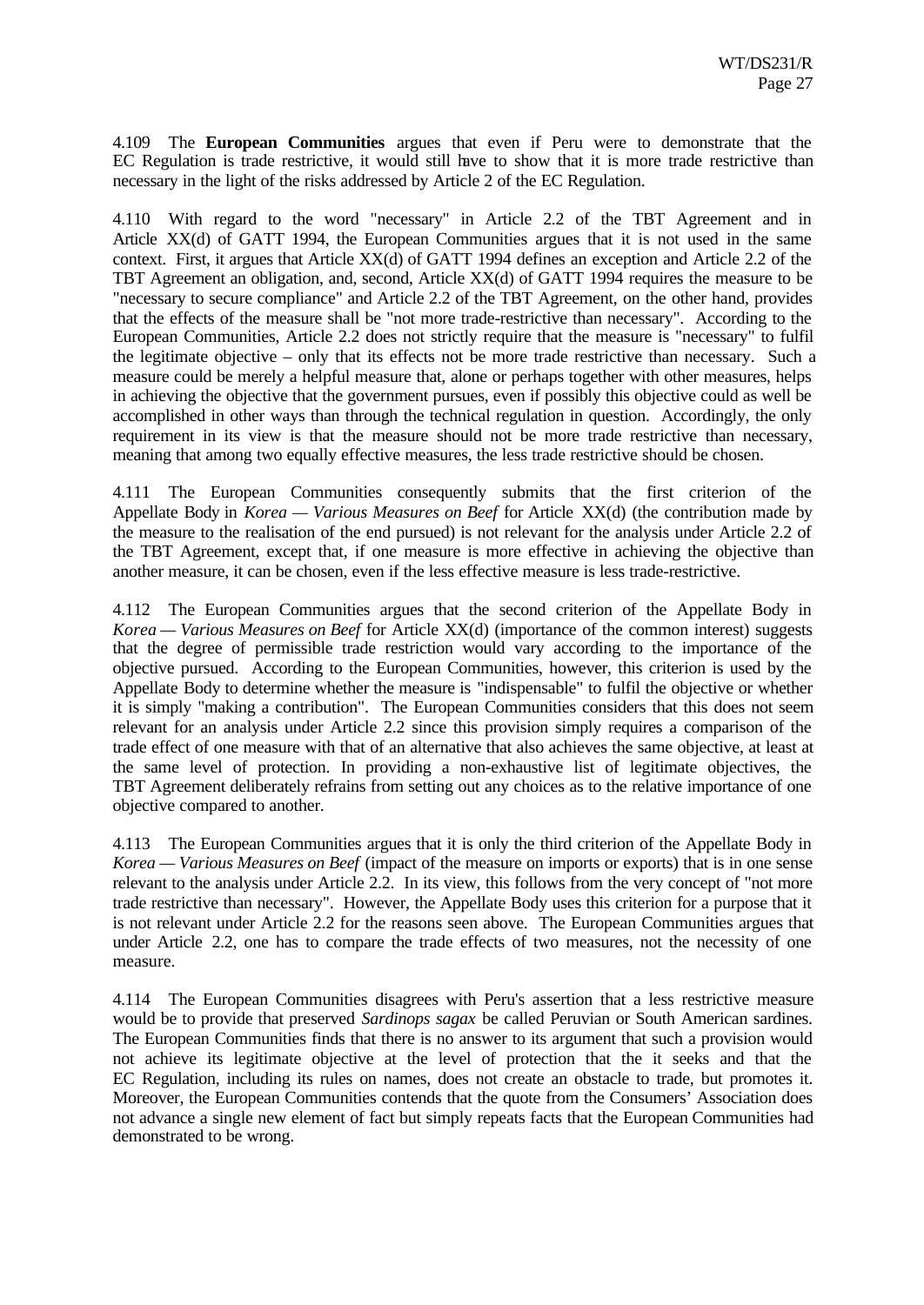#### **2. Taking account of the risks non-fulfilment would create**

4.115 According to **Peru**, the phrase "taking account of the risks non-fulfilment would create" is preceded by a comma and therefore refers not only to the term "necessary" but to the whole of the obligation set out in the preceding phrase. Peru contends that if the phrase were to be interpreted to refer to the adverse consequences of a failure to apply the technical regulation, it would add nothing to the necessity test because these consequences would have to be taken into account in any case to determine whether the regulation meets that test. In Peru's view, the phrase was probably added to make clear that a technical regulation merely preventing risks (rather than predictable outcomes) may be both "legitimate" and "necessary", hence making explicit what is implicit in the necessity test set out in Article XX(b) and (d). According to Peru, this issue does not arise in the case before the Panel because neither party claimed that the EC Regulation serves to prevent risks.

4.116 The **European Communities** considers that the words "taking account of the risks nonfulfilment would create" make clear that the question of whether measures are alternatives or not can only be assessed once it has been established whether the alternative, allegedly less trade-restrictive measure, achieves the legitimate objectives of a level of protection at least as high as that achieved by the contested measure. In its view, the "downside" of not meeting the chosen level of protection is clearly an essential element in this consideration. According to the European Communities, it is the "mirror image" of the positive evaluation of whether the measure is capable of meeting the chosen level of protection, and it is only by looking at both sides of the picture that it is possible to compare properly the effectiveness of the two measures. It argues that the quoted words are thus an integral part of the test set out in Article 2.2 of the TBT Agreement (which it considers to be more a "comparison test" than a "necessity test") and that they were intended to preserve, not reduce, the right of WTO Members to determine their appropriate level of protection. The European Communities submits that the reason why these words do not occur in Article XX(b) or (d) of the GATT 1994 is the fact that the tests to be applied in Article XX(b) or (d) of the GATT 1994 are not the same as in Article 2.2 of the TBT Agreement.

4.117 According to the European Communities, the non-fulfilment of the objectives in this case would lead to the marketing of lower quality products, the use of disparate and confusing presentations, labelling and names, unfair competition, the elimination of higher cost and higher quality products from the market, the reduction in the quality and range of products available to the consumer and finally reduction in the reputation and consumption of preserved fish products in the European Communities, to the detriment of all economic operators in the sector and consumers.

#### F. ARTICLE 2.1 OF THE TBT AGREEMENT AND ARTICLE III:4 OF THE GATT 1994

#### **1. The relationship between Article 2.1 of the TBT Agreement and Article III:4 of the GATT 1994**

4.118 **Peru** argues that the national-treatment requirements set out in Article 2.1 of the TBT Agreement and Article III:4 of the GATT 1994 are identically worded and have the same objective, i.e., to ensure that internal regulations are not applied so as to afford protection to domestic production. Peru considers that Article 2.1 of the TBT Agreement introduces into the TBT Agreement the national-treatment and the most-favoured-nation principles set out in Articles I:1 and III:4 of the GATT 1994. Peru is of the opinion that the two provisions differ only in their scope: while Article III:4 of the GATT 1994 is broadly worded to cover all regulations affecting the internal sale, offering for sale, purchase, transportation, distribution or use of imported products, Article 2.1 of the TBT Agreement is limited to technical regulations as defined in Annex 1 of the TBT Agreement; in Peru's view, the regulations covered by Article 2.1 at issue are therefore a sub-set of the regulations covered by Article III:4 of the GATT 1994. For this reason, Peru argues that the jurisprudence developed by the Appellate Body for Article III:4 should be taken into account when interpreting Article 2.1 of the TBT Agreement.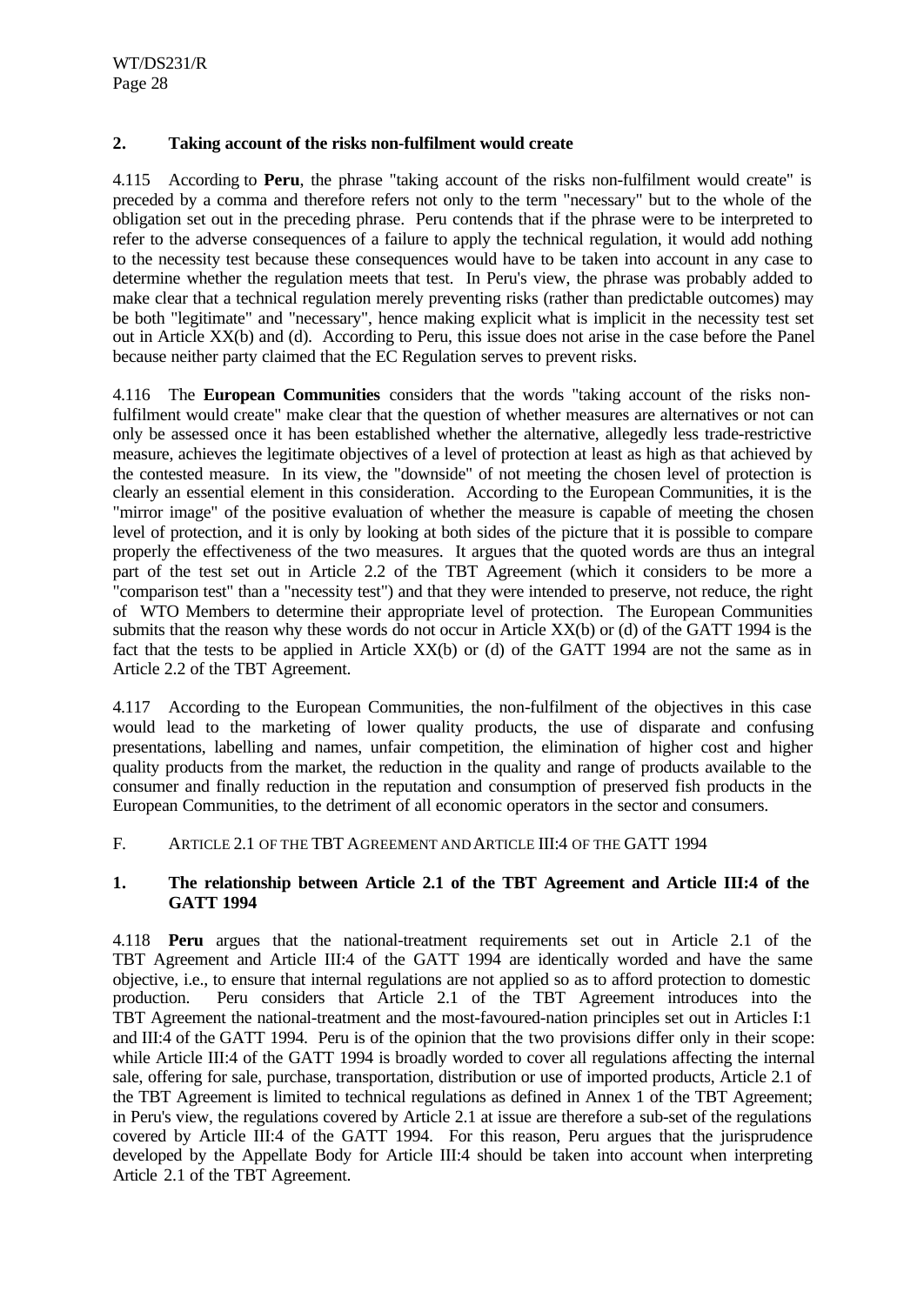4.119 In Peru's view, its arguments under Article 2.1 of the TBT Agreement on the less favourable treatment of Peruvian sardines and on the likeness of the species *Sardinops sagax* and *Sardina pilchardus* therefore apply equally to Article III:4 of the GATT 1994. Peru is consequently of the view that the EC Regulation is also inconsistent with this provision.

4.120 The **European Communities** contends that Peru's arguments under Article 2.1 of the TBT Agreement refer to its arguments under Article III:4 of the GATT 1994. It explains that it will therefore deal with them in its discussion of Peru's claim under Article III:4 of the GATT 1994.

4.121 Neither the European Communities nor Peru contests that the EC Regulation is a "a law, regulation or requirement affecting the internal sale, offering for sale, purchase, distribution or use" within the meaning of Article III:4 of the GATT 1994.

#### **2. Whether domestic products prepared from** *Sardina pilchardus* **and imported products prepared from** *Sardinops sagax* **are "like" products**

4.122 Both **Peru** and the **European Communities** submit that the Appellate Body, in its rulings on *EC — Asbestos*, explained how a treaty interpreter should proceed in determining whether products are "like" under Article III:4 and that it also pointed out that the determination has to be made on a case-by-case basis, employing four criteria in analyzing "likeness":

… (i) the properties, nature and quality of the products; (ii) the end-uses of the products; (iii) consumers' tastes and habits – more comprehensively termed consumers' perceptions and behaviour – in respect of the products; and (iv) the tariff classification of the products. We note that these four criteria comprise four categories of "characteristics" that the products involved might share: (i) the physical properties of the products; (ii) the extent to which the products are capable of serving the same or similar end-uses; (iii) the extent to which consumers perceive and treat the products as alternative means of performing particular functions in order to satisfy a particular want or demand; and (iv) the international classification of the products for tariff purposes. These general criteria, or groupings of potentially shared characteristics, provide a framework for analyzing the "likeness" of particular products on a case-by-case basis.

4.123 **Peru** claims that imported products prepared from fish of the species *Sardinops sagax* and the domestic products prepared from fish of the species *Sardina pilchardus* are "like". In support of its claim, Peru argues that the report it submitted - "*La Sardina Peruana (Sardinops sagax sagax) y la Sardina Europea (Sardina pilchardus)*" - demonstrates that the two species of fish are physically very similar and that there is no scientific or technical reason that would justify a commercial distinction. Peru further submits that according to the opinion of the Nehring Institute and the Federal Research Centre for Fisheries, Institute of Biochemistry and Technology, the characteristics in taste and smell of the product from *Sardinops sagax* are very similar to the products of *Clupea pilchardus* which originate from Europe and North Africa.

4.124 Peru also argues that the process of inclusion of new fish species in Codex Stan 94, as described by Canada in its third party submission, confirms that products made from *Sardina pilchardus* and those made from *Sardinops sagax* are "like", because for the proposed fish species to be included in Codex Stan 94, reports must be submitted from at least three independent laboratories stating that the organoleptic properties, such as texture, taste and smell of the proposed species, after processing, conform with those characteristics of the species already included in the standard. Once a species has been found to meet these criteria, the Codex Alimentarius Commission takes its decision. Therefore, Peru submits that this process ensures that only species that are like from the consumers' perspective are included in Codex Stan 94. Thus, Peru claims that the two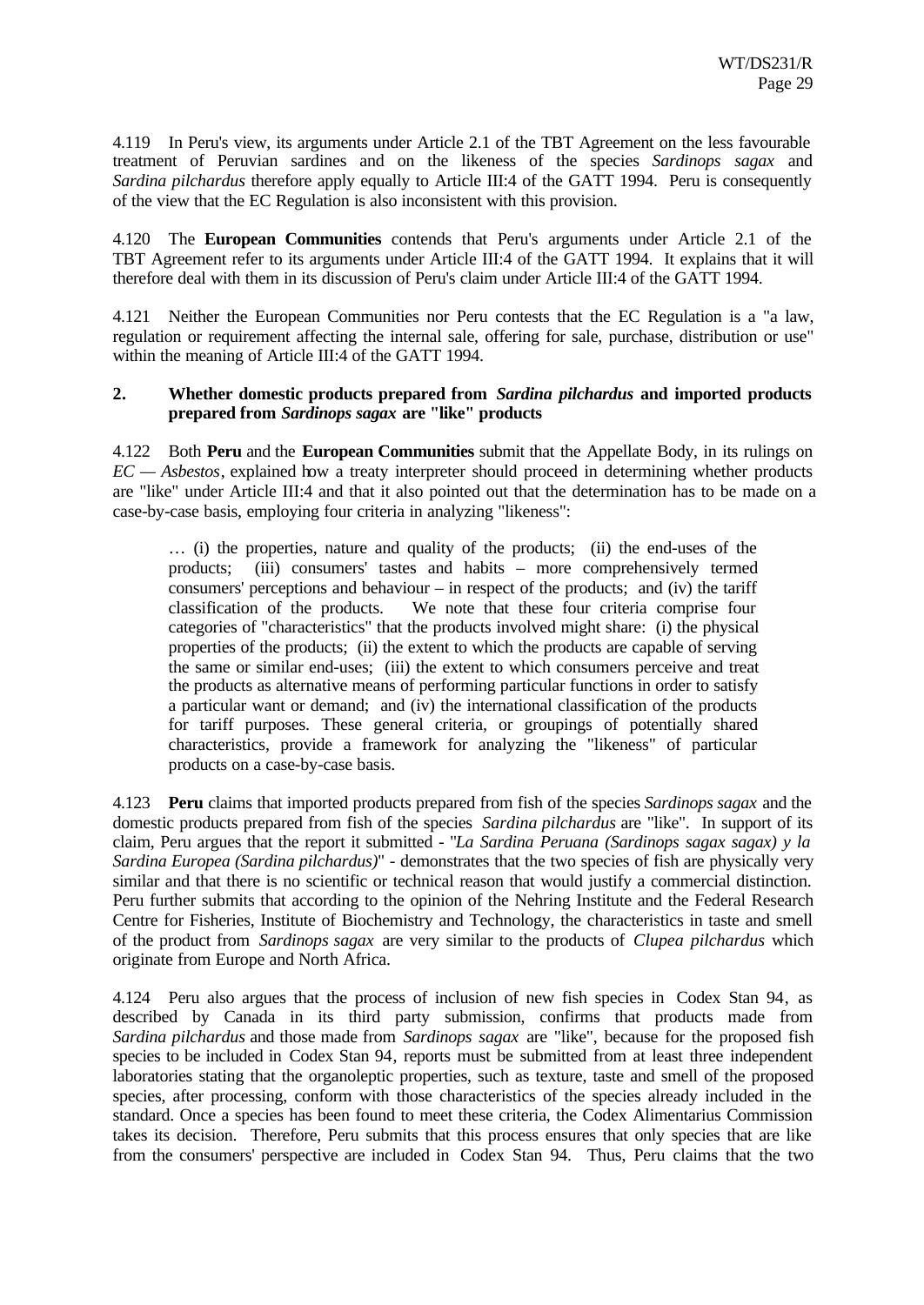products at issue must be considered to be "like" products within the meaning of Article 2.1 of the TBT Agreement.

4.125 Peru thus argues that the physical properties of these products are very similar, and as a result of these similarities, they are capable of serving the same or similar end-uses, and that consumers perceive and treat the products as alternative means to satisfy the demand for preserved sea food. Peru refers in this respect to the Appellate Body's statement in *EC — Asbestos*, where it emphasised that:

Panels must examine fully the physical properties of products. In particular, panels must examine those physical properties of products that are likely to influence the competitive relationship between products in the marketplace.

4.126 According to Peru, a comparison of the physical properties of the two products at issue cannot but lead to the conclusion that the differences between them are of interest to biologists but not to the consumer and therefore do not influence the competitive relationship between them in the market place. The two products therefore must therefore be considered to be "like" products within the meaning of Article 2.1 of the TBT Agreement.

4.127 As to the fourth criterion that has been used for determining likeness – the international classification of the products for tariff purposes – Peru does not consider that this fourth criterion can provide useful guidance in this case. Nevertheless, Peru points out that the Harmonized System does not distinguish between sardines of different species and that WTO Members generally distinguish in their customs tariffs between fresh, frozen and canned sardines but not between sardines of different species.

4.128 Peru notes that the European Communities submitted extensive evidence on the biological differences between *Sardinops sagax* and *Sardina pilchardus*, but argues that it did not submit any evidence to the Panel demonstrating that the differences in physical properties of the two products at issue are such as to influence the competitive relationship between products in the marketplace. Peru further submits that the objection of the European Communities that any products which are in a competitive relationship would have to bear the same name if Peru's argument were to be accepted, would only be valid if all products found to be "like" products had to be treated identically under the national-treatment provisions of the TBT Agreement and the GATT 1994. However, national treatment does not mean identical treatment. It means no less favourable treatment. A GATT panel therefore correctly found that:

The mere fact that imported products are subject … to legal provisions that are different from those applying to products of national origin is in itself not conclusive in establishing inconsistency with Article III:4. In such cases, it has to be assessed whether or not such differences in the legal provisions applicable do or do not accord to imported products less favourable treatment.<sup>17</sup>

The same panel noted that:

there may be cases where application of formally identical provisions would in practice accord less favourable treatment to imported products and a contracting party might thus have to apply different legal provisions to imported products to ensure that the treatment accorded to them is in fact no less favourable.<sup>18</sup>

<sup>&</sup>lt;sup>17</sup> BISD 36S/386.

<sup>18</sup>*Ibid*.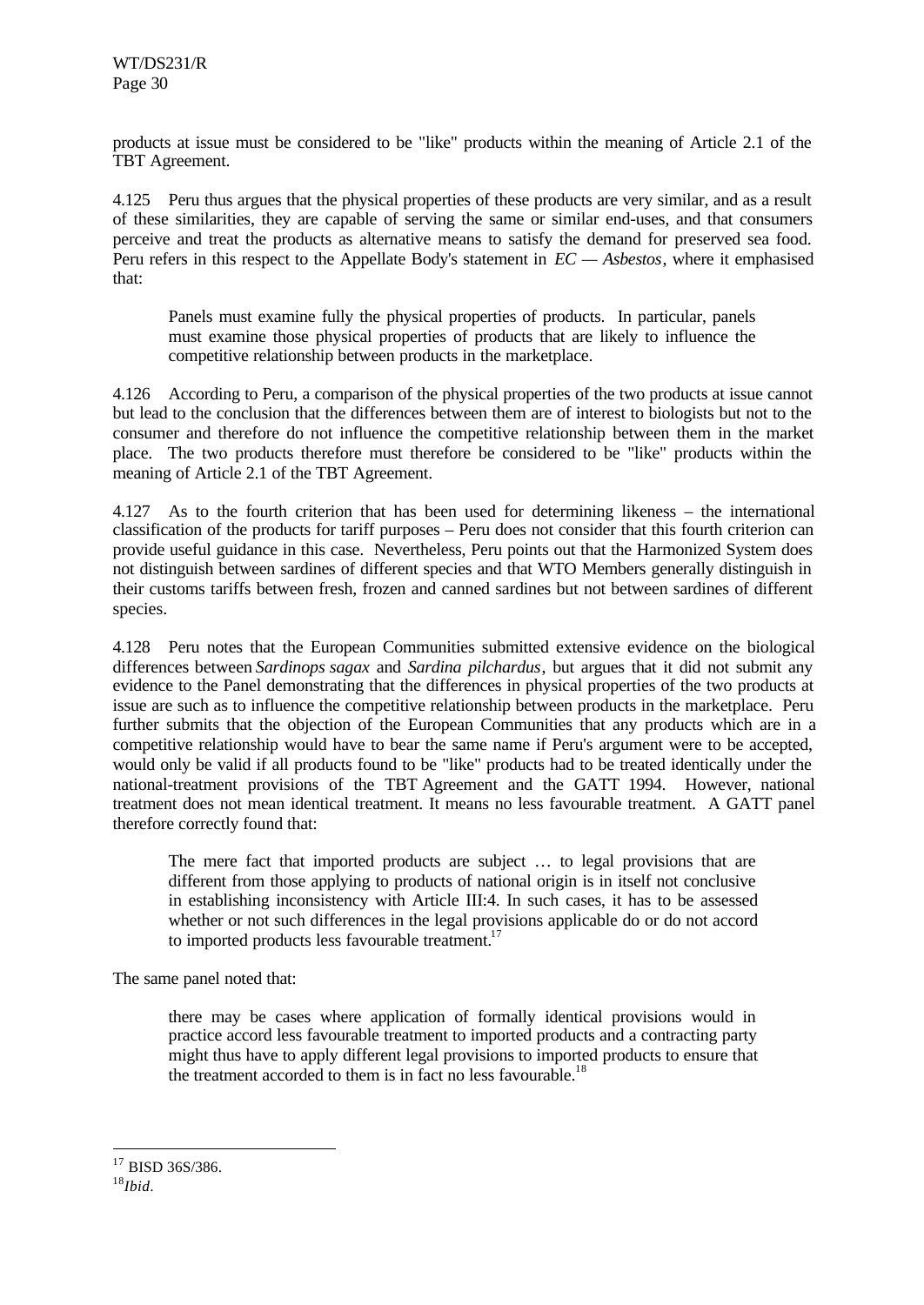These rulings make clear that the national-treatment provisions are not violated if two like products are subject to different naming regulations. In such cases, it has to be assessed whether the different regulations accord imported products less favourable treatment than that accorded to the like domestic product.

4.129 The **European Communities** submits that with regard to living organisms, different species cannot be regarded as "like" for the purposes of being granted the same name because species represent the basic units of biological classifications outside which organisms cannot interbreed and produce viable offspring. European consumers do not consider different species to be so "like" that they should bear the same name. It also submits that from a scientific and biological point of view there is currently only one species of the genus *Sardina*, which is *Sardina pilchardus,* and *Sardinops sagax* belongs to another genus, the genus *Sardinops*. According to the European Communities, both genera belong to the same family *Clupeidae* as do other genera such as *Sardinella, Clupea, Sprattus*. Therefore, sardines (*Sardina pilchardus*), sardinops (*Sardinops sagax*), round sardinella (*Sardinella aurita*), herring (*Clupea harengus*) and sprat (*Sprattus sprattus*) belong to the same family but to different genera.

4.130 The European Communities also contests Peru's argument that consumers' tastes and habits can be inferred from the fact that two products are "similar". If this were the case, it argues that the Appellate Body would not have considered this as a separate criterion. Consumers' tastes and habits need to be proved with reference to the market concerned, namely the European market. The European Communities is of the opinion that, although not bearing the burden of proof, it has provided the Panel with evidence that European consumers do have the habit of choosing among different, although similar products to satisfy their varied tastes.

4.131 The European Communities also argues that the *Clupeidae* family is composed of 216 species of fish distributed in 66 genera and that if the extension of the use of the denomination "sardines" to *sardinops* was admitted, any of the other 216 species of the same family could be given the same name. In other words, the European Communities considers that if Peru's logic was adopted, namely that two fish can be considered "like" on the basis that they are "physically very similar"; and that they are capable of serving the same or similar end-uses, then, not only the 216 fish belonging to the family *Clupeidae* could be called sardines, but also all preserved sea food.

4.132 In light of the above, the European Communities considers that the "likeness" required of products for the purposes of naming them is much more stringent than it would be for the same products for the purposes of, for example, taxation. For the purposes of naming a product, not all products which are in a competitive relationship are "like" under Article III of the GATT 1994. It argues that if vodka and shochu can be considered "directly competitive or substitutable" for the purpose of internal taxation, it would be hard to say that their "likeness" goes as far as imposing that they be referred to in the same way. If this was the case, apples and oranges, or chicken and turkeys, because they are in a competitive relationship, should bear the same name. According to the European Communities, identical products can have the same name; like products must not.

4.133 The European Communities rejects the opinion of the Nehring Institute and the Federal Research Centre for Fisheries, Institute of Biochemistry and Technology, that Peru put forward to support the organoleptic similarities of products prepared with *Sardina pilchardus* and *Sardinops sagax*.

# **3. Whether the prohibition to market products prepared from** *Sardinops sagax* **under the name "sardines" accords a less favourable treatment**

4.134 **Peru** reiterates its argument that the effect of monopolizing the name "sardines" for products made from fish of the species *Sardina pilchardus* is that European consumers of Peruvian preserved sardines cannot be informed that the hermetically sealed containers in which these products are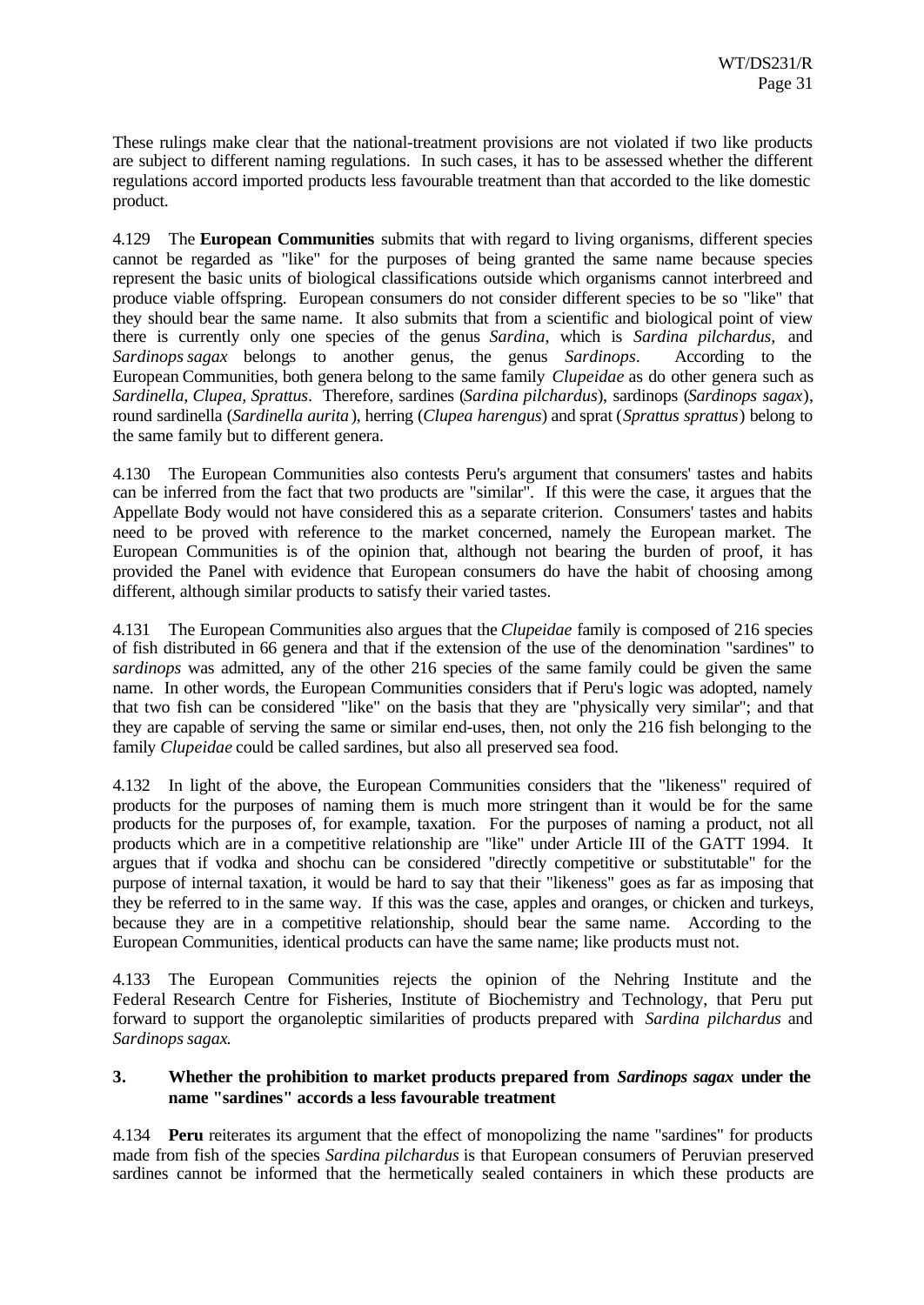marketed contain sardines, whereas the consumers of products made from *Sardina pilchardus* may be given this information. Peru argues that if the *Sardina pilchardus* is better known in a particular member State of the European Communities under a name other than "sardines" (for instance, under the name "pilchard") and products made from *Sardina pilchardus* could therefore be marketed more successfully under that name, the seller would be permitted to choose that name. By contrast, Peru argues, the seller of products made from *Sardinops sagax* is not given that choice. Peru therefore claims that the monopolization of the term "sardines" for products prepared from *Sardina pilchardus* accords competitive conditions to those products that are more favourable than those accorded to products prepared from *Sardinops sagax.* Consequently, in Peru's view, the "treatment" that the EC Regulation accords to Peruvian sardines is "less favourable" than that accorded to European sardine products.

4.135 In contrast, Peru contends that it would not be inconsistent with the national treatment requirement if the trade description for Peruvian sardines was "Pacific sardines" and the trade description "sardines" was reserved for European sardines, because this difference would not accord Peruvian sardines less favourable treatment. Peru submits that what renders the EC Regulation inconsistent with the national treatment requirement is not that it treats imported products differently but that the difference in treatment entails less favourable conditions of competition for imported products.

4.136 The **European Communities** argues that within its member States, each different fish of the family *Clupeidae* is sold under its proper correct name, thus benefiting from the specific market and reputation that each of them has developed. It states that it does not understand how this can amount to a measure that "accords to the group of 'like imported products' 'less favourable treatment' than the one it accords to the group of 'like domestic products'". The European Communities submits that the product canned sardines has to meet the standards contained in the EC Regulation whether imported or domestically prepared. Similarly, all other prepared fishes are subject to the same rule whether imported or domestically produced.

4.137 The European Communities argues that "according national treatment" means according a product its correct name, not granting to a different product a competitive opportunity represented by the use of another product's name. It further submits that Peru merely assumes that calling a product "sardines" is an advantage. The European Communities does not see why any of the names used for preserved *Sardinops sagax* should be considered less favourable than the use of the term "preserved sardines" for preserved *Sardina pilchardus*.

4.138 The European Communities contends that the reason why Peru appears not to be selling its product in the member States of the European Communities is not due to the non-existence of a market for *sardinops* or that *sardinops* are treated less favourably. It argues that Peru should have more confidence in the high level of quality of its preserved sardinops and should be devoting its energies to improving the reputation of its products for reliability and quality, rather than seeking to exploit the reputation of another product.

### G. JUDICIAL ECONOMY

4.139 **Peru** requests the Panel to address its subsidiary claims on Articles 2.1 and 2.2 of the TBT Agreement only if it were to reach the conclusion that the EC Regulation is consistent with Article 2.4 of the TBT Agreement; and to examine the consistency of the EC Regulation with Article III:4 of the GATT 1994 only if it were to conclude that it is consistent with the TBT Agreement. Peru requests that the Panel avoid developing interpretation of the TBT Agreement that are not required to resolve the dispute.

4.140 Peru notes that, with respect to the principle of judicial economy, the Appellate Body stated: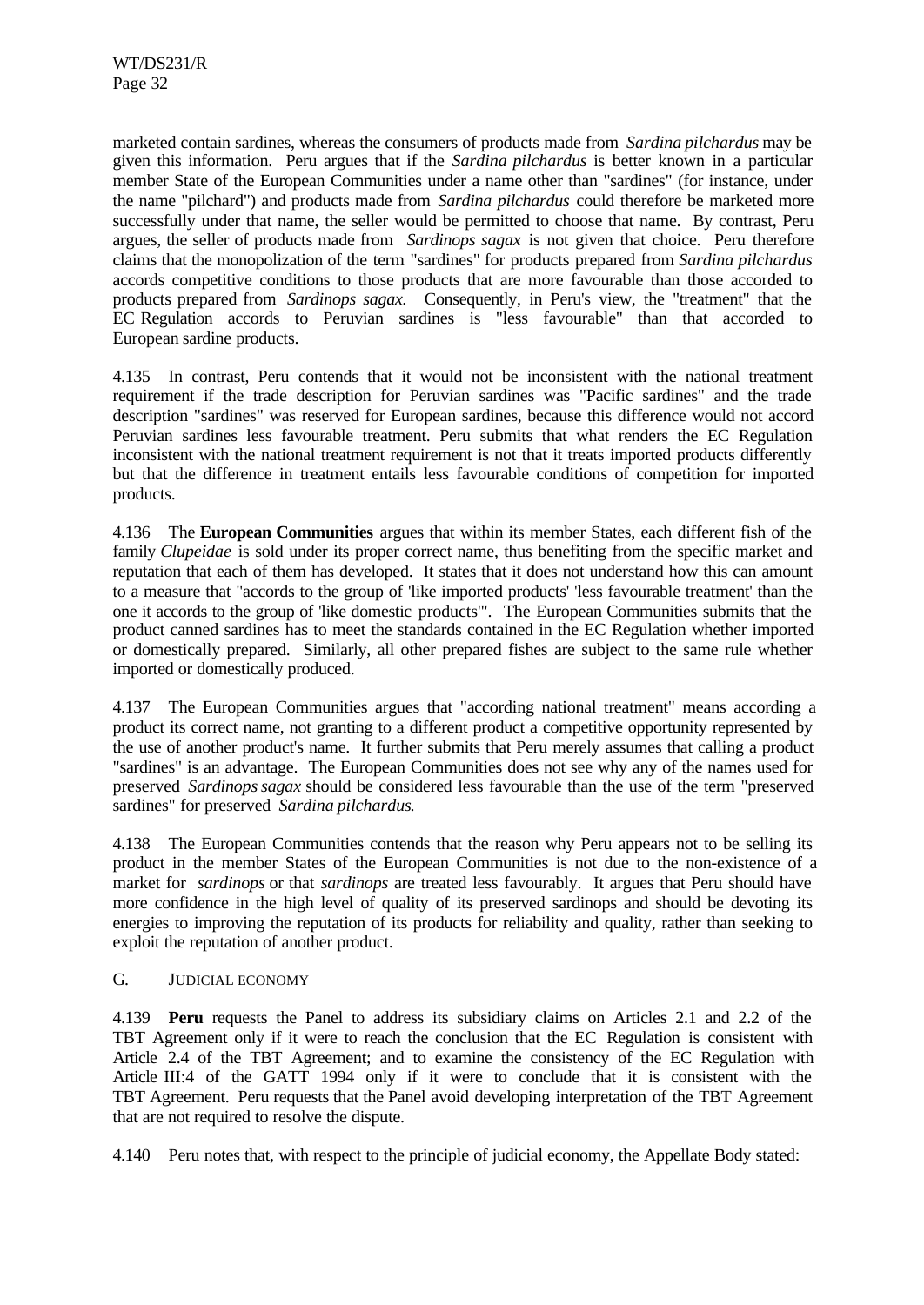The principle of judicial economy has to be applied keeping in mind the aim of the dispute settlement system. This aim is to resolve the matter at issue and to 'secure a positive solution to a dispute'. To provide only a partial resolution of the dispute would be false judicial economy. A panel has to address those claims on which a finding is necessary in order to enable the DSB to make sufficiently precise recommendations and rulings so as to allow for prompt compliance by a Member with those recommendations and rulings "in order to ensure effective resolution of disputes to the benefit of all Members".

4.141 Peru argues that the Panel would complete its task if it resolves the dispute as defined by the claims that Peru has submitted and refers to *US — Cotton Yarn* in which the Appellate Body refused to make a finding on an issue on the grounds that the findings it had already made "resolve[d] the dispute as defined by Pakistan's claims before the Panel".

4.142 The **European Communities** makes no arguments on the issue of judicial economy.

### H. EUROPEAN COMMUNITIES' ARGUMENT THAT PERU REFORMULATED ITS CLAIMS

4.143 The European Communities also contends that Peru's "reformulation" of its claims as reproduced in paragraph 3.1 (a) above constitutes a widening of the claims presented in its first written submission and is therefore inadmissible. The European Communities argues that Peru is claiming in its second written submission that the European Communities and its member States cannot use a common name of the species *Sardinops sagax* according to the relevant law and customs to designate the preserved product unless it is accompanied by the word "sardines". The European Communities argues that since Peru has limited its complaint to Article 2 of the EC Regulation, the Panel's mandate only relates to the compatibility of that provision with the provisions of the covered agreements that have been invoked.

4.144 The European Communities further contends that Peru's formulation of its request for findings seeks to obtain a declaratory judgment that would require the European Communities to take certain specific action rather than simply remove any inconsistency and this would request the Panel to go beyond its mandate and is inadmissible. The European Communities also argues that Peru's reformulation of its claim is a consequence of the fact that Peru failed to properly research the common names of *Sardinops sagax* in the European Communities prior to commencing this dispute.

### **V. ARGUMENTS OF THIRD PARTIES**

# A. CANADA

l

#### **1. Introduction**

5.1 Canada submits that it has a substantial trade interest in the dispute with respect to its export of Canadian preserved sardines of the species *Clupea harengus harengus* to the **European Communities**, and a systemic interest in the interpretation of the TBT Agreement and the GATT 1994.

5.2 Canada argues that the EC Regulation permits only fish of the species *Sardina pilchardus* to be marketed in the European Communities as "sardines", impairing therefore the marketability of imported preserved sardines of species other than *Sardina pilchardus.* Canada further argues that the EC Regulation laying down common marketing standards for preserved sardines is a technical regulation within the meaning of the TBT Agreement and that it is inconsistent with the

<sup>19</sup> *Australia – Measures Affecting the Importation of Salmon* ("*Australia – Salmon*"), WT/DS18/AB/R, adopted 6 November 1998, DSR 1998:VIII, para. 223.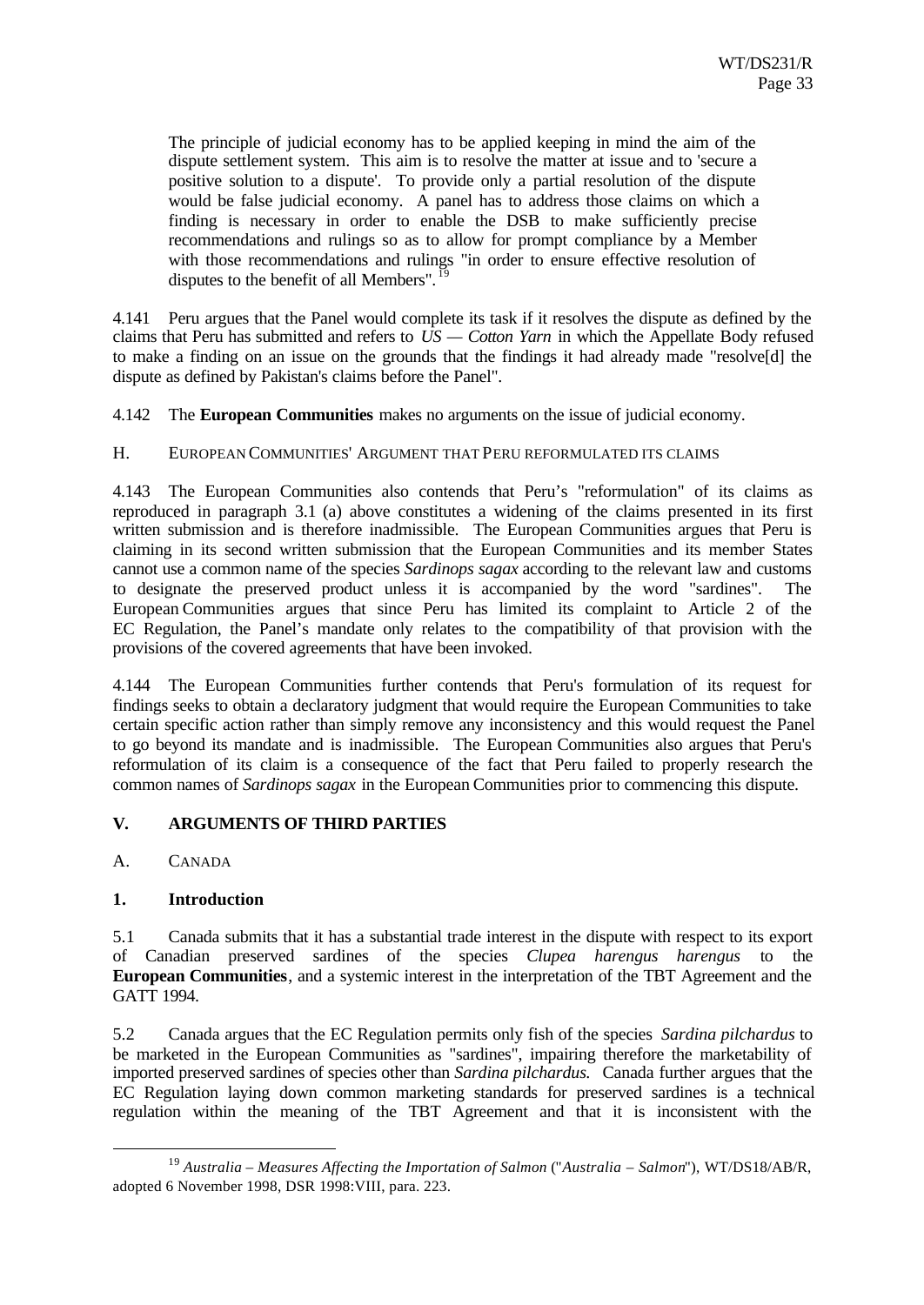European Communities' obligations under Articles 2.4, 2.2 and 2.1 of the TBT Agreement and Articles I:1 and III:4 of the GATT 1994.

# **2. Retroactive application of the TBT Agreement**

5.3 Canada disagrees with the European Communities' contention that Articles 2.2 and 2.4 of the TBT Agreement are not applicable to measures that were imposed before the entry into force of the TBT Agreement and notes that this contention is inconsistent with both the case law and Article XVI:4 of the WTO Agreement. Canada points out that the Appellate Body in *EC — Hormones* made clear that, regardless of when a measure came into force, as long as it remains in force after 1 January 1995, it is subject to the disciplines of the SPS Agreement. In the view of Canada, the Appellate Body's reasoning is equally applicable in this case. If the negotiators had wanted to exempt the numerous technical regulations in existence on 1 January 1995 from the disciplines of the TBT Agreement, they would have explicitly done so. Thus, Canada claims that if the Panel were to accept the European Communities' argument, a situation would arise in which it would be impossible to ensure the conformity with WTO obligations of technical regulations enacted prior to 1 January 1995, and which continue to be in force.

5.4 Canada also notes that the issue of the application of a WTO Agreement to a measure that was imposed before the entry into force of the Agreement was addressed by the Appellate Body in *Brazil — Measures Affecting Desiccated Coconut*. Canada notes that the Appellate Body stated with reference to Article 28 of the Vienna Convention:

> Absent a contrary intention, a treaty cannot apply to acts or facts which took place, or situations which ceased to exist, before the date of its entry into force.

5.5 Canada asserts that after the entry into force of the TBT Agreement, the EC Regulation at issue did not "cease to exist", and that the TBT Agreement, including Articles 2.2 and 2.4, applies to measures that were enacted before 1 January 1995 and which continue to be in force.

5.6 With regard to this matter, Canada makes the final point that while the TBT Agreement was not in force at the time of the enactment of the EC Regulation, the Tokyo Round Standards Code, to which the European Communities was a party, was in force and its Article 2.2 contained provisions substantially similar to Article 2.4 of the TBT Agreement. Thus, even at the time the EC Regulation was enacted, the European Communities was under an obligation to use relevant international standards, such as the Codex Standard, as the basis for the Regulation at issue.

# **3. Article 2.4 of the TBT Agreement**

5.7 Canada submits that it is well established that it is for the party asserting the fact, claim or defence, to bear the burden of providing proof thereof. Thus, in Canada's view and with respect to Article 2.4 of the TBT Agreement, Peru has to demonstrate that a relevant international standard exists or that its completion is imminent; and that the measure in question is not based on this standard. Canada argues that the burden then shifts to the defending party to refute the claimed inconsistency or to prove why the standard is ineffective or inappropriate to meet its legitimate objective.

5.8 Canada considers that for the purposes of the TBT Agreement, Codex Stan 94 is a relevant international standard, in that it applies to the same product category as the EC Regulation, namely, preserved sardines and, like the EC Regulation, relates to the marketing of that product. Canada also affirms that the European Communities is incorrect when it states that Codex Stan 94 is not relevant because "it did not exist and its adoption was not 'imminent' when the EC Regulation was adopted". In any event, whether or not Codex Stan 94 was in existence at the time the EC Regulation was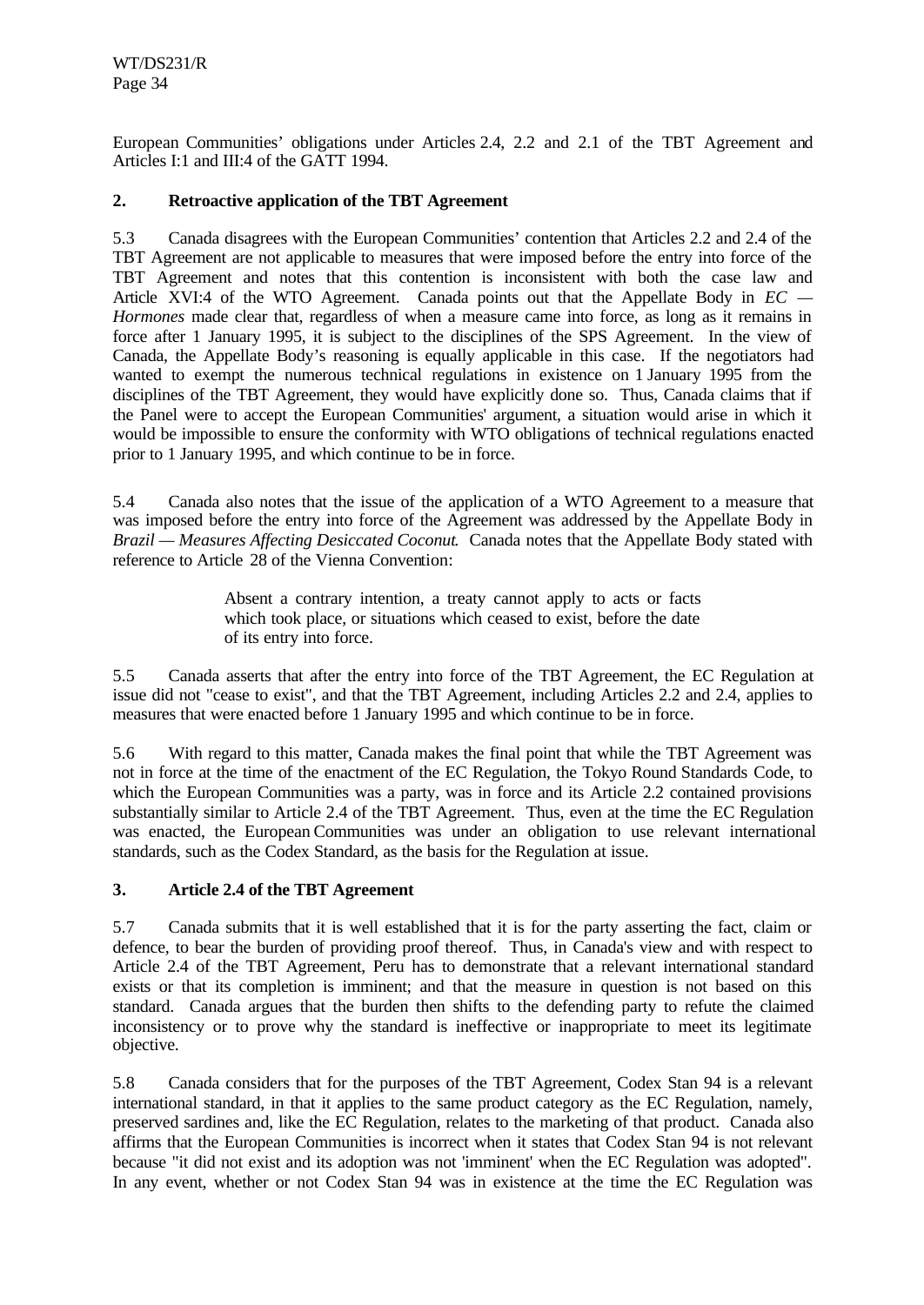adopted is irrelevant to the European Communities' obligation under Article XVI:4 of the WTO Agreement, to ensure that the EC Regulation is consistent with Article 2.4 of the TBT Agreement.

5.9 Furthermore, Canada is of the view that standards adopted by the Codex Alimentarius Commission are the internationally agreed global reference point for consumers, food producers and processors, national food control agencies and the international food trade. Moreover, Canada is of the view that Codex Stan 94 complies with the six principles (e.g., principles of transparency, openness, impartiality and consensus) and procedures set out by the Decision of the TBT Committee.

5.10 With regard to the development and adoption of Codex Stan 94, Canada notes that member States of the European Communities were actively involved in this process and that the European Communities acted as an observer. Canada further recalls that a multilateral consensusbased approach was applied in this process. In addition, Canada argues that the inclusion of species in the Codex Stan 94 is made pursuant to a two-step process: first, a proposed species must meet the rigorous, scientific criteria set out by the Codex Alimentarius Commission; then, once a species has been found to meet these criteria, the Codex members make the final decision on its inclusion. According to Canada's submission under the Codex process, the scientific criteria require that members proposing the inclusion of an additional species communicate to the Commission all relevant information on taxonomy, resources, marketing, processing technology and analysis. Canada points out that this information must include reports from at least three independent laboratories stating that the organoleptic properties, such as texture, taste and smell, of the proposed species after processing conform with those of the species currently included in the Codex Stan 94.

5.11 Canada submits that, in accordance with Article 31(1) of the Vienna Convention, the ordinary meaning of the term "as a basis for" in Article 2.4 of the TBT Agreement is synonymous with "based on", and that the Appellate Body has stated that "[a] thing is commonly said to be 'based on' another thing when the former 'stands' or is 'founded' or 'built' upon or 'is supported by' the latter." In this context, Canada argues that the EC Regulation is not "founded", "built" upon or "supported by" Codex Stan 94. Canada notes that paragraph 6.1.1 of the Codex Stan 94 permits preserved sardines of 20 species other than *Sardina pilchardus* to use the name "sardines" along with a designation indicating the country, geographical area, species or the common name of the species. Therefore, Canada affirms that Codex Stan 94 is sufficiently flexible to allow the country of sale to choose the appropriate listed designator to accompany the name "sardines" and that the European Communities is incorrect when it argues that a measure that prohibits the use of the word "sardines" in conjunction with the designator for the 20 listed species other than *Sardina pilchardus* is based on Codex Stan 94.

5.12 Canada also submits that the European Communities misinterprets the meaning of "in a manner not to mislead the consumer" in paragraph 6.1.1 of Codex Stan 94. Canada argues that, read in context, this phrase refers back to "X sardines" and more specifically, prescribes that the designator "X" must not be presented in a manner that misleads the consumer. Canada contends that the European Communities' argument that consumers would be confused by the use of the word "sardines" along with the appropriate designator is refuted by the research conducted by the Codex Committee in the development of Codex Stan 94. Canada submits that the Codex Committee researched the common names of the species listed in paragraph 2.1.1 of Codex Stan 94 and in examining the results of this research came to a consensus that allowing species other than *Sardina pilchardus* to be labelled as "sardines" with the appropriate designator does not confuse consumers. Canada therefore agrees with Peru that the EC Regulation at issue is inconsistent with Article 2.4 of the TBT Agreement because it is not based on Codex Stan 94.

5.13 Canada argues that the European Communities failed to prove that Codex Stan 94 is ineffective or inappropriate for the fulfilment of its objective. Canada submits that "sardines" is a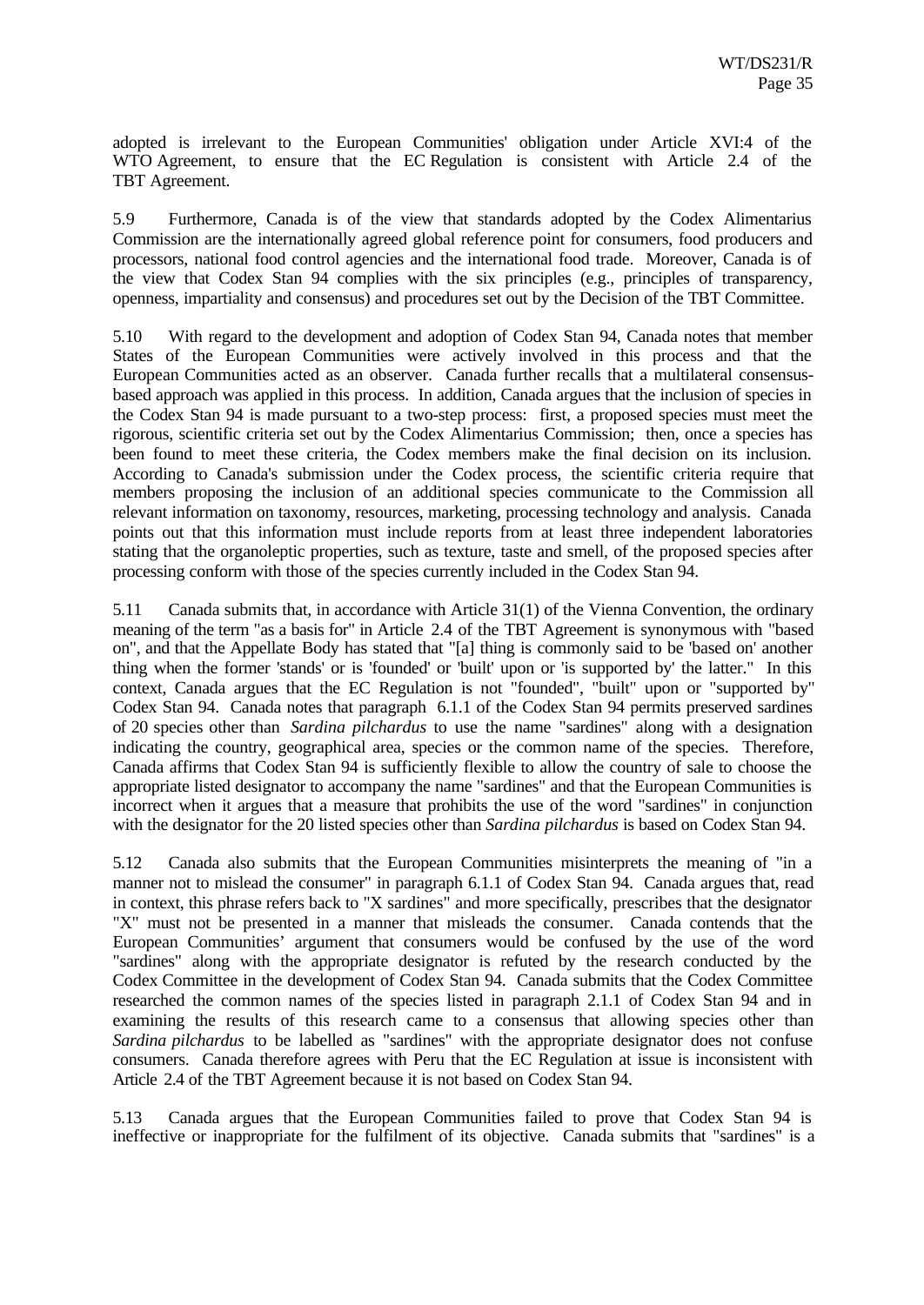l

generic term<sup>20</sup>, widely recognized, including under the Codex Stan 94, as applying to many different species of pelagic, saltwater fish that are prepared and packed in a certain way. In addition, Canada maintains that the fact that species other than *Sardina pilchardus* have been successfully marketed as "sardines" in the European Communities for some time indicates that European consumers recognize and accept that the term "sardines" does not apply exclusively to *Sardina pilchardus* and therefore it indicates thatCodex Stan 94 is not inappropriate or ineffective*.* For example, the Canadian sardines, *Clupea harengus harengus* had, in 1990, been successfully marketed as "sardines" in the United Kingdom for over forty years and in the Netherlands for over thirty years. Furthermore, Canada states that throughout this period, Canada exported, and continues to export, products made of the species *Clupea harengus harengus*: preserved small juvenile *Clupea harengus harengus*, and preserved adult *Clupea harengus harengus*. Canada argues that until the adoption of the EC Regulation, the juvenile product was marketed as "sardines" in the European Communities - as provided for in Codex Stan 94 - while the adult product was marketed as herring. According to Canada, it continues to market preserved small juvenile *Clupea harengus harengus* as "sardines" in markets other than the European Communities.

# **4. Article 2.2 of the TBT Agreement**

5.14 Concerning Article 2.2 of the TBT Agreement, Canada argues that the wording of this provision contains two separate and independent obligations which indicate that a Member cannot prepare, adopt or apply a technical regulation with a view to and with the effect of creating an unnecessary obstacle to trade. Canada submits that the preamble to the EC Regulation at issue states that it is "likely to improve the profitability of sardine production in the Community, and the market outlets therefor…". Canada claims that such language reveals that the EC Regulation has been adopted with a view to creating an unnecessary obstacle to international trade and that it is therefore inconsistent with Article 2.2 of the TBT Agreement.

5.15 Moreover, Canada claims that the EC Regulation has been adopted with the effect of creating an unnecessary obstacle to international trade. In support of this claim, Canada argues that it can be inferred from the text of Article 2.2 of the TBT Agreement that in order for a measure to be consistent with that provision, the following should occur:

- (a) The objective of the technical regulation must fall within the range of legitimate objectives set out in Article 2.2 of the TBT Agreement;
- (b) the technical regulation must fulfil the objective; and
- (c) the technical regulation must not be more trade restrictive than necessary, taking account of the risks non-fulfilment would create.

5.16 With regard to the two first elements mentioned above, Canada notes that according to the European Communities, the labelling requirement in Article 2 of its Regulation has the objective of "ensuring consumer protection through market transparency and fair competition". Canada further notes that the European Communities argues that the Regulation at issue intends to protect consumers' expectations that in purchasing sardines they are purchasing *Sardina pilchardus*, as they associate sardines with this particular species. In reply to this last argument, Canada contends that there is no evidence that this is the expectation of European consumers. Canada claims that, to the contrary, preserved sardines other than *Sardina pilchardus* have been successfully marketed as "sardines" in the European Communities market for over fifty years until the adoption of the EC Regulation. Canada considers this as evidence that in their perceptions and behaviour, European consumers have

<sup>20</sup> *The New Shorter Oxford English Dictionary*, Clarendon Press, Oxford, 1993, defines "sardine" as "a young pilchard or similar small usu. clupeid marine fish, esp. when cured, preserved, and packed for use as food".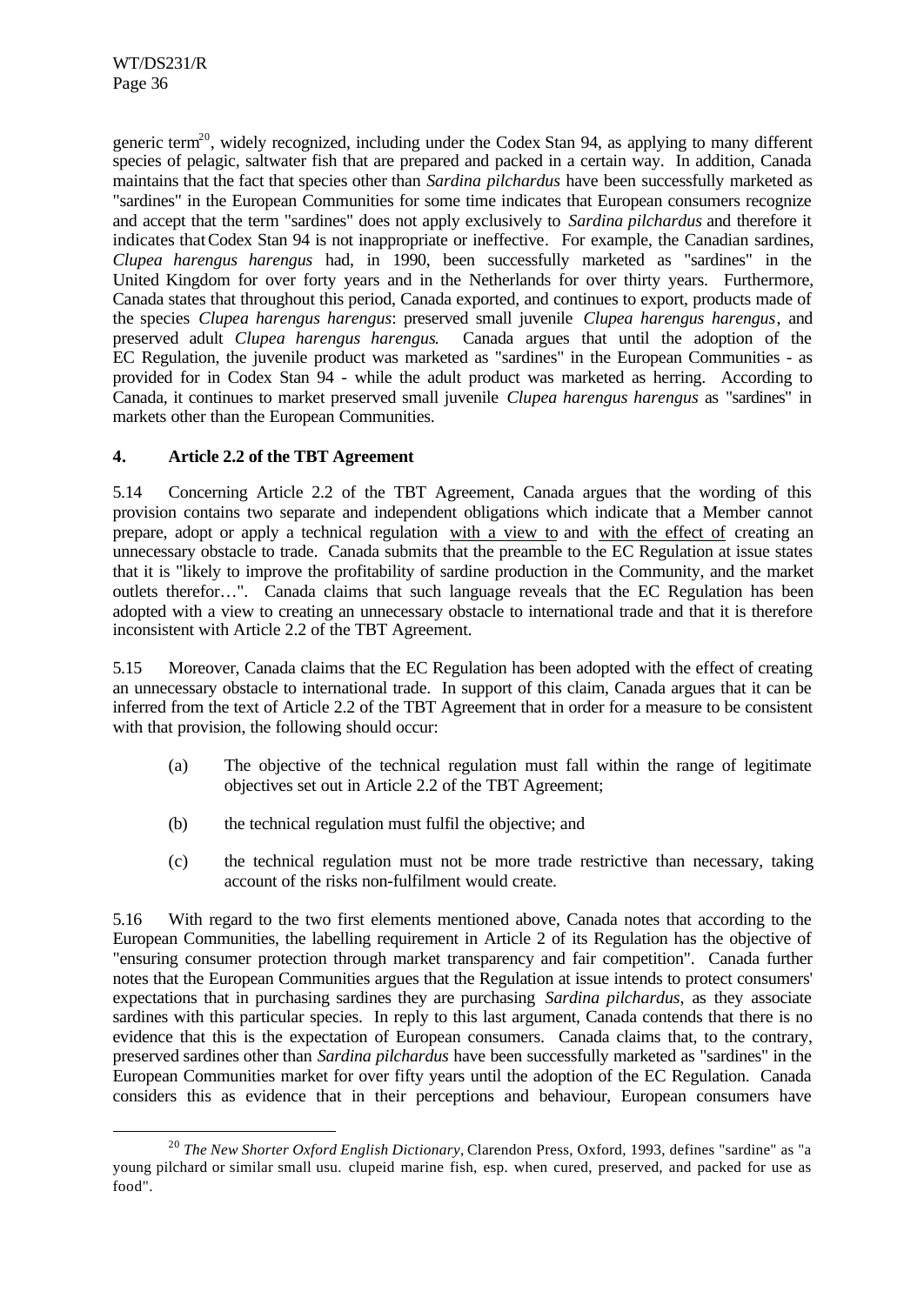recognized these products as sardines and that they expect the term "sardines" to include species other than *Sardina pilchardus*.

5.17 Canada also asserts that consumers' expectations relate to the culinary and nutritional characteristics of the processed products. They are concerned with the organoleptic properties of the canned products such as flesh quality, taste and smell as well as nutritional content and its suitability for particular uses. Canada argues that in all relevant attributes, the product of various species, including *Clupea harengus harengus* and *Sardinops sagax*, is indistinguishable from *Sardina pilchardus*, as confirmed independently by their inclusion as "sardines" under the Codex Stan 94.

5.18 Moreover, Canada argues that market transparency is normally associated with the provision of accurate information that is relevant to consumers to assist them in making informed purchasing decisions and that the generic term "sardines" is understood by European consumers to refer to a range of species that are prepared and packed in a certain way and when preserved, are similar as to flavour, texture and end use. In Canada's view, the word "sardines" conveys meaningful information that allows consumers to identify these products and, by forcing products that had previously been identified by European consumers as sardines to use a different trade description, the EC Regulation itself misleads and confuses consumers.

5.19 Canada further submits that while the European Communities does not explicitly define the term "fair competition", it indicates that the Regulation at issue is intended to prevent producers of one product from unfairly benefiting from the reputation associated with another product. Canada argues that the European Communities' rationale is based on the false premise that the term "sardines" is only associated with the species *Sardina pilchardus* and that the European Communities has also failed to offer any evidence that the reputation associated with *Sardina pilchardus* is better than that associated with other species commonly known as sardines.

5.20 Thus, Canada asserts that the EC Regulation not only fails to fulfil any credible objective of consumer protection through market transparency and fair competition, but also actively undermines it.

5.21 With regard to the last element mentioned above, Canada argues that, even if the EC Regulation did fulfil the objective of consumer protection through market transparency and fair competition, the EC Regulation is more trade restrictive than necessary, taking account of the risks non-fulfilment would create. The language and jurisprudence of the GATT offer guidance to the interpretation of the TBT Agreement, including Article 2.2. Under Article 2.2, a measure will be more trade restrictive than necessary if there is a reasonably available, less trade restrictive alternative measure that fulfils the Member's legitimate objective and is consistent with the TBT Agreement. The European Communities' objective can be met in a less trade restrictive manner by allowing species other than *Sardina pilchardus* to be marketed as preserved sardines in accordance with the Codex Standard; that is, by including designations that inform consumers of the "country, geographic area, the species or the common name of the species in accordance with the law and custom of the country in which the product is sold" (for example "Pacific Sardines", "Peruvian Sardines" or "Canadian Sardines"). Canada recalls that the Appellate Body stated that one aspect of the determination of whether a WTO-consistent alternative measure is reasonably available is the extent to which it "contributes to the realization of the end pursued"; that is, the fulfilment of the stated objective. Canada argues that the Appellate Body also found that the more vital or important the common interests or values pursued, the easier it would be to accept as "necessary" measures designed to achieve those ends. In Canada's view, the exercise of "taking account of the risks nonfulfilment [of a legitimate objective] would create" when assessing the necessity of a measure under Article 2.2 of the TBT Agreement can be seen as similar to evaluating the necessity of a measure under Article XX(b) or (d) of the GATT 1994 in part by considering the importance of the objective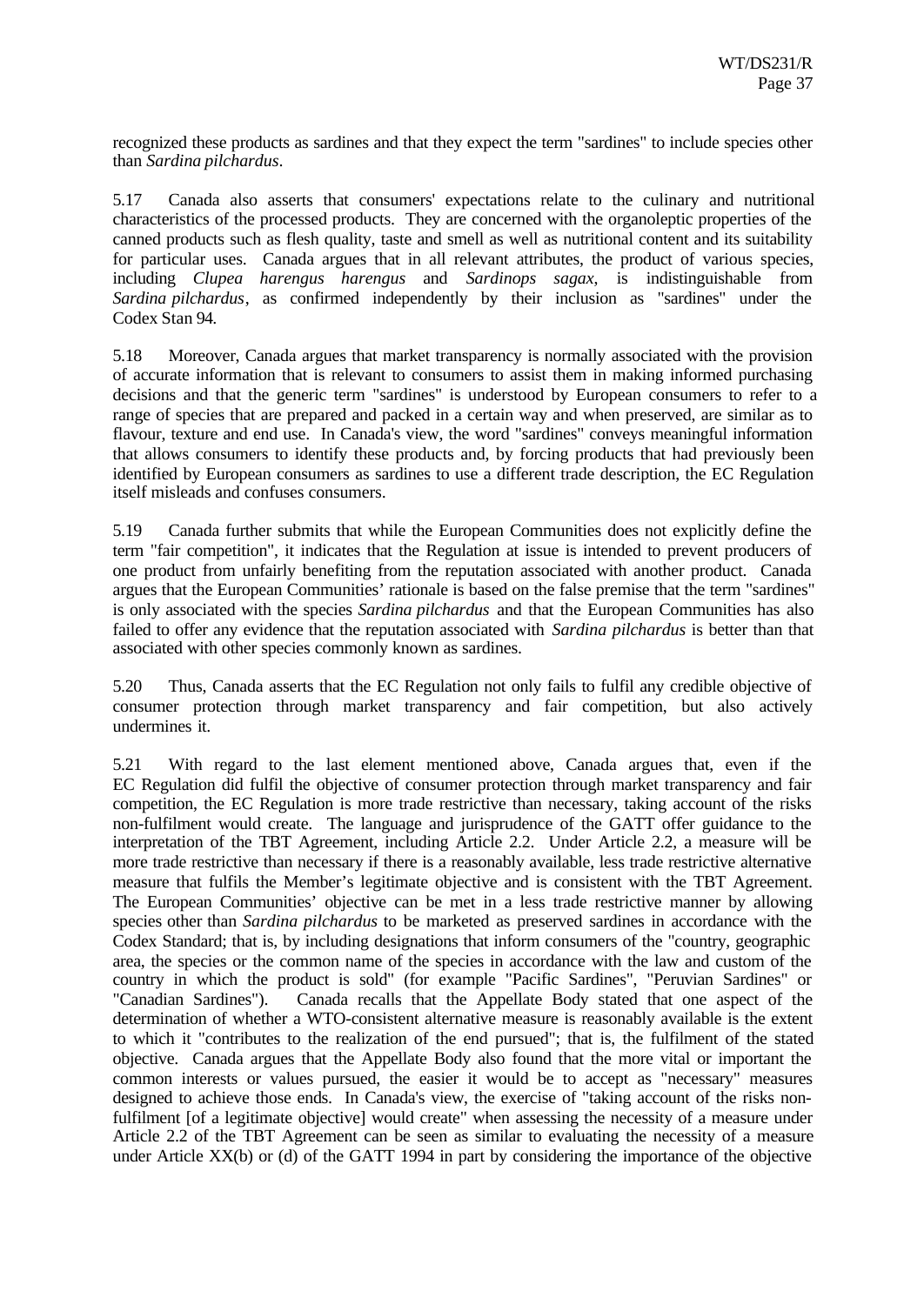being pursued. Canada argues that the greater the importance of the objective, the greater the risks non-fulfilment would create.

5.22 Canada claims that in the present case, the EC Regulation is more trade restrictive than necessary because there is a less trade restrictive alternative, namely Codex Stan 94, that is reasonably available, consistent with the TBT Agreement and that would fulfil the European Communities' objective. Canada argues that a less trade restrictive alternative would be to allow species other than *Sardina pilchardus* to be marketed as preserved sardines in accordance with Codex Stan 94; that is, by including designations that inform consumers of the "country, geographic area, the species or the common name of the species in accordance with the law and custom of the country in which the product is sold"(for example "Pacific Sardines", "Peruvian Sardines" or "Canadian Sardines").

5.23 Canada concludes that, whether or not the stated objective of consumer protection is a legitimate objective, the EC Regulation does not fulfil its objective and is, therefore, an unnecessary obstacle to trade, contrary to Article 2.2 of the TBT Agreement. Further, the EC Regulation is inconsistent with Article 2.2 in that it is more trade restrictive than necessary to fulfill a legitimate objective and has the effect of creating an unnecessary obstacle to international trade.

### **5. Article 2.1 of the TBT Agreement**

5.24 Canada submits that the EC Regulation violates Article 2.1 of the TBT Agreement by according less favourable treatment to Peruvian preserved sardines of the species *Sardinops sagax,* and other like products, than that accorded to domestic and imported preserved sardines of the species *Sardina pilchardus*.

5.25 In this connection, Canada considers that Peruvian preserved sardines of the species *Sardinops sagax*, and Canadian preserved sardines of the species *Clupea harengus harengus* are "like" domestic and imported preserved sardines of the species *Sardina pilchardus*:

- They are saltwater, pelagic fish belonging to the taxonomic family *Clupeidae* and when preserved, are of similar size, weight, texture, flavour and nutritional value;
- They share the same end-use; they are prepared, served and consumed interchangeably; and
- Peruvian preserved sardines of the species *Sardinops sagax*, and Canadian preserved sardines of the species *Clupea harengus harengus* have, for some time, been successfully marketed in the European Communities as "sardines".

5.26 In the view of Canada, the different and discriminatory marketing requirement imposed by the EC Regulation disrupts the conditions of competition between these like products in favour of domestic and imported preserved sardines of the species *Sardina pilchardus*. Canada argues that exporters have identified their products as sardines in the European Communities for some time and have developed customer loyalty for their products; thus, by forcing these products to be marketed under a different description, the EC Regulation denies them the traditional identity and image associated with the term "sardines" and causes confusion among consumers. In addition, Canada argues that by prohibiting the use of the term "sardines" for all species other than *Sardina pilchardus*, the European Communities has altered the conditions of competition in the European Communities market for preserved sardines and created a monopoly under that name for its own domestic species and that of a few other countries, such as Morocco, where the European Communities has made a significant investment in sardine production.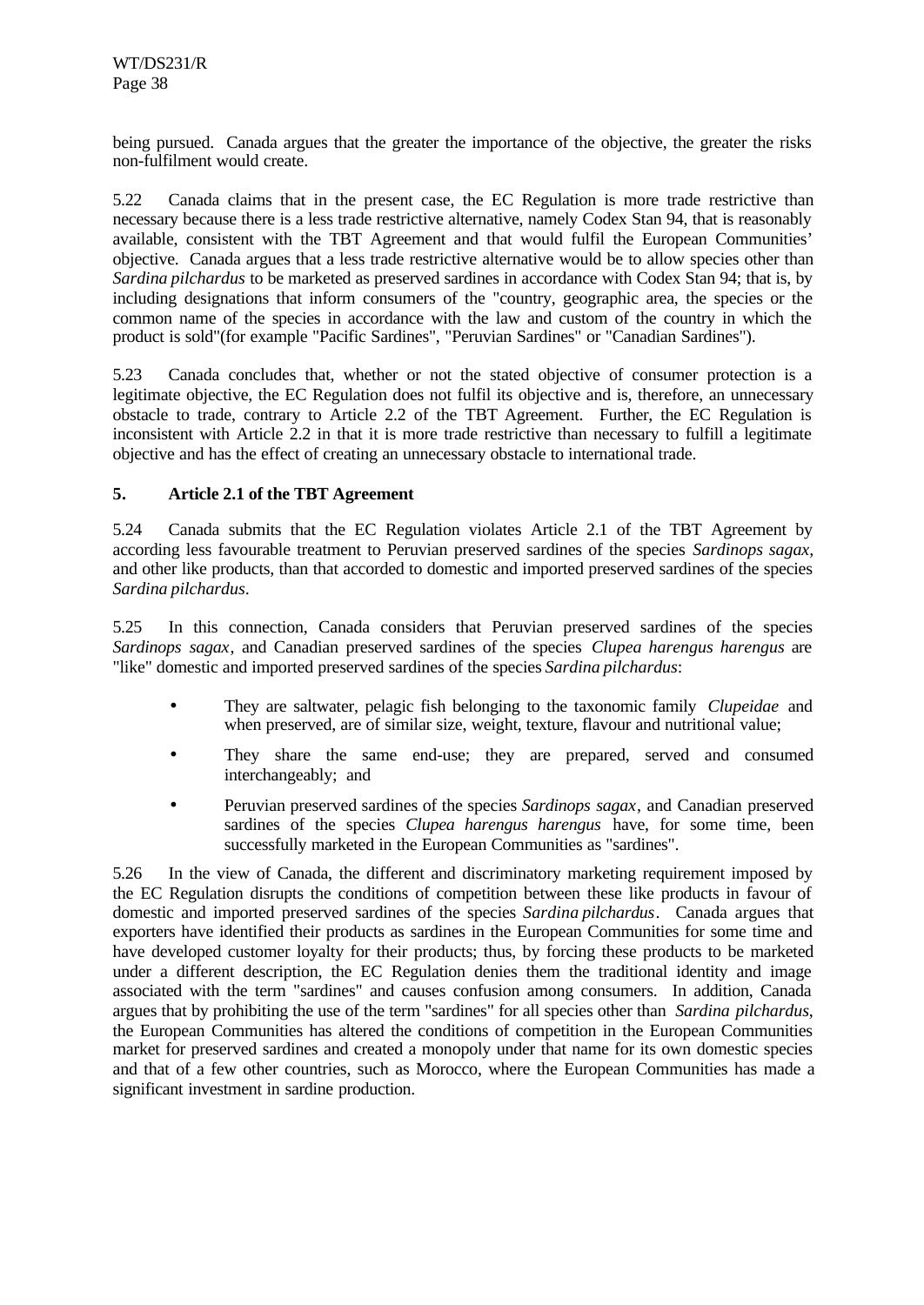### **6. Articles I:1 and III:4 of the GATT 1994**

5.27 Canada claims that if the Panel finds that the EC Regulation is not a "technical regulation" for the purposes of the TBT Agreement, and thus does not violate Article 2.1 of that Agreement, the EC Regulation is nevertheless inconsistent with Articles I:1 and III:4 of the GATT 1994 because it accords less favourable treatment to Peruvian preserved sardines of the species *Sardinops sagax* and other like products such as Canadian preserved sardines of the species *Clupea harengus harengus*, than that accorded to like sardines of European Communities origin and those of certain other countries such as Morocco. Canada argues that the foregoing analysis of "like product" and "less favourable treatment" under the TBT Agreement applies equally to an analysis under Articles I:1 and III:4 of the GATT 1994.

### **7. Remarks on implementation**

5.28 Finally, Canada contends that if the Panel agrees and finds that the EC Regulation violates the European Communities' obligations under the TBT Agreement or the GATT 1994, the Panel should not accept Peru's request that, pursuant to Article 19.1 of the DSU, it suggests that the European Communities implements its recommendation by extending the use of the term "sardines" only to *Sardinops sagax.* According to Canada, panels in other disputes have consistently declined to suggest ways in which Members found to be acting inconsistently could implement their recommendations and have deferred instead to the discretion of Members to decide how best to bring themselves into conformity. Canada claims that there is no reason in this case why the Panel should be any less deferential.

5.29 Moreover, Canada argues that even if the Panel did decide to make a suggestion regarding implementation, any such suggestion would have to be consistent with the WTO Agreement. A recommendation that the European Communities extends the use of the term "sardines" to *Sardinops sagax* alone would be inconsistent with Articles 2.4, 2.2 and 2.1 of the TBT Agreement and Articles I:1 and III:4 of the GATT 1994. If the Panel did choose to suggest ways in which the European Communities should bring the Regulation into conformity with the WTO Agreement, Canada contends that the suggestion would have to be based on the Codex Standard and sufficiently broad to encompass all like products, including the Canadian sardines of the species *Clupea harengus harengus.*

# B. CHILE

#### **1. Introduction**

5.30 Chile submits that it has a direct trade interest in the dispute as a sardine producer and exporter of marine products to the European Communities, and that it has a systemic interest in the proper interpretation and implementation of the WTO Agreements, in particular the TBT Agreement.

5.31 Chile further submits that its request to join the consultations was rejected by the European Communities, which contended that Chilean exports of *Sardinops sagax* were equivalent to only 0.3 per cent of total European Communities' imports over the last three years. However, Chile notes with considerable concern that, in one of its written submissions, the European Communities points out that FAO figures show that Chilean catches of *Sardinops sagax* were the largest in the world, even larger than those of Peru. Chile recalls that Article 4.11 of the DSU indicates that "Whenever a Member other than the consulting Members considers that it has a substantial trade interest in consultations being held ... such Member may notify the consulting Members and the DSB…". This provision adds further that "Such Member shall be joined in the consultations, provided that the Member to which the request for consultations was addressed agrees that the claim of substantial interest is well-founded". Thus, Chile considers that it has a trade interest in the case brought by Peru before the DSB, given that, were Peru's arguments to be upheld, part of the Chilean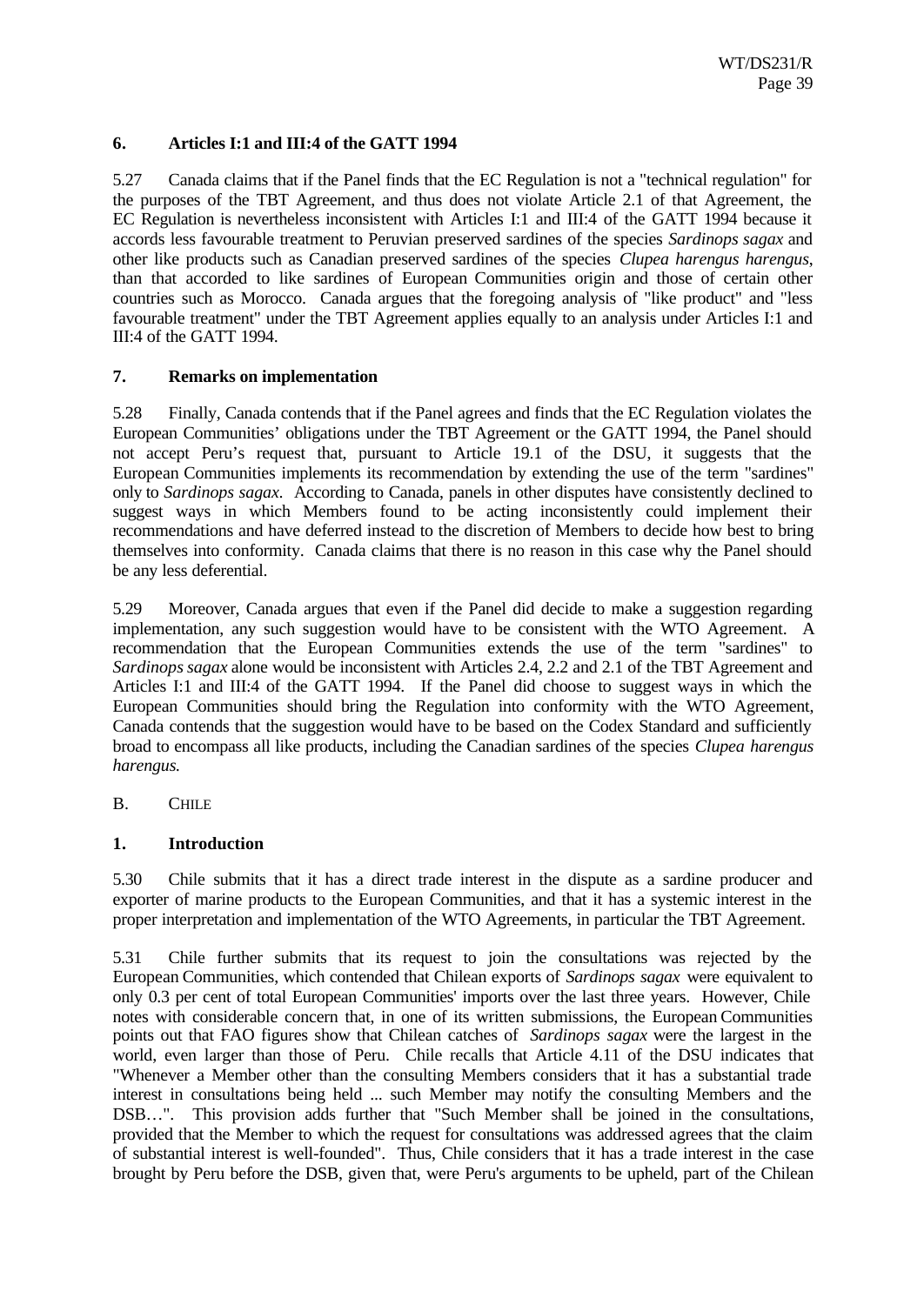production could gain access to the European market in conditions which are presently denied. Moreover, Chile considers that this interest is, in practice, related to the fact that it is one of the main producers of one species of sardines, as recognized by the European Communities. In Chile's view, a Member has a substantial trade interest when its exports are affected, whether positively or negatively, by the measure at issue. In most cases, such a measure results in the absence of exports, which is neither equivalent to nor the same as having no trade interest. To the contrary, the European Communities seems to consider that, to have a substantial trade interest in this matter, a Member must be marketing its sardines on the European market, i.e., not be affected by the ban established by the regulation at issue. On this premise, all Members which, as a result of the EC Regulation, are prevented from marketing their sardines on the European market would be excluded from the consultations.

5.32 Chile argues that the EC Regulation is inconsistent with Articles 2.4, 2.2 and 2.1 of the TBT Agreement, as well as with Articles I and III of the GATT 1994.

# **2. Retroactive application of the TBT Agreement**

5.33 With regard to whether a Member is required to bring its technical regulations into conformity with international standards where they exist, Chile argues that the harmonization commitment must clearly be fulfilled in respect not only of future technical regulations but also of those that Members "have … adopted". Moreover, Article 2.4 of the TBT Agreement covers both the case in which a relevant international standard exists and that in which its completion is imminent. Although certain changes were not in force at the time the EC Regulation came into effect, Article 2.3 of the TBT Agreement indicates that a regulation shall not be maintained if the objective "can be addressed in a less trade-restrictive manner".

5.34 With regard to the European Communities' argument that the TBT Agreement, and in particular Article 2, does not apply to the EC Regulation inasmuch as the latter predates the entry into force of the WTO Agreements, including the TBT Agreement, Chile refers to the content of Article XVI:4 of the WTO Agreement. Chile also submits that nothing restricts this provision to laws, regulations and administrative procedures passed subsequent to the entry into force of the WTO Agreement.

5.35 In addition, Chile submits that member States of the European Communities, by consenting to the development of Codex Stan 94, must have been aware of the existence of the EC Regulation at issue, which should have been brought into conformity with the Codex Stan 94. Therefore, Chile considers that following the logic of Article 2.4 of the TBT Agreement, the EC Regulation must be based on relevant international standards, namely those adopted by member States of the European Communities in the Codex Alimentarius Commission. Interpreting Article 2.4 of the TBT Agreement in any other way would render Artic le XVI:4 of the WTO Agreement ineffective and redundant. As a final point on this particular issue, Chile argues that Article 2 of the TBT Agreement is based on the previous Tokyo Round Standards Code, which contained similar obligations.

# **3. Article 2.4 of the TBT Agreement**

5.36 Chile contends that the international nature of the Codex Alimentarius Commission cannot be questioned, especially since it is an entity attached to the FAO and the WHO, both of which are international organizations par excellence. Furthermore, the standards developed by the Codex Alimentarius Commission comply with the principles of transparency, openness, impartiality, relevance and consensus set out in the Decision of the TBT Committee. Chile also argues that all the member States of the European Communities (which are also members of the Codex Alimentarius Commission) contributed, by way of consensus, to the development of Codex Stan 94.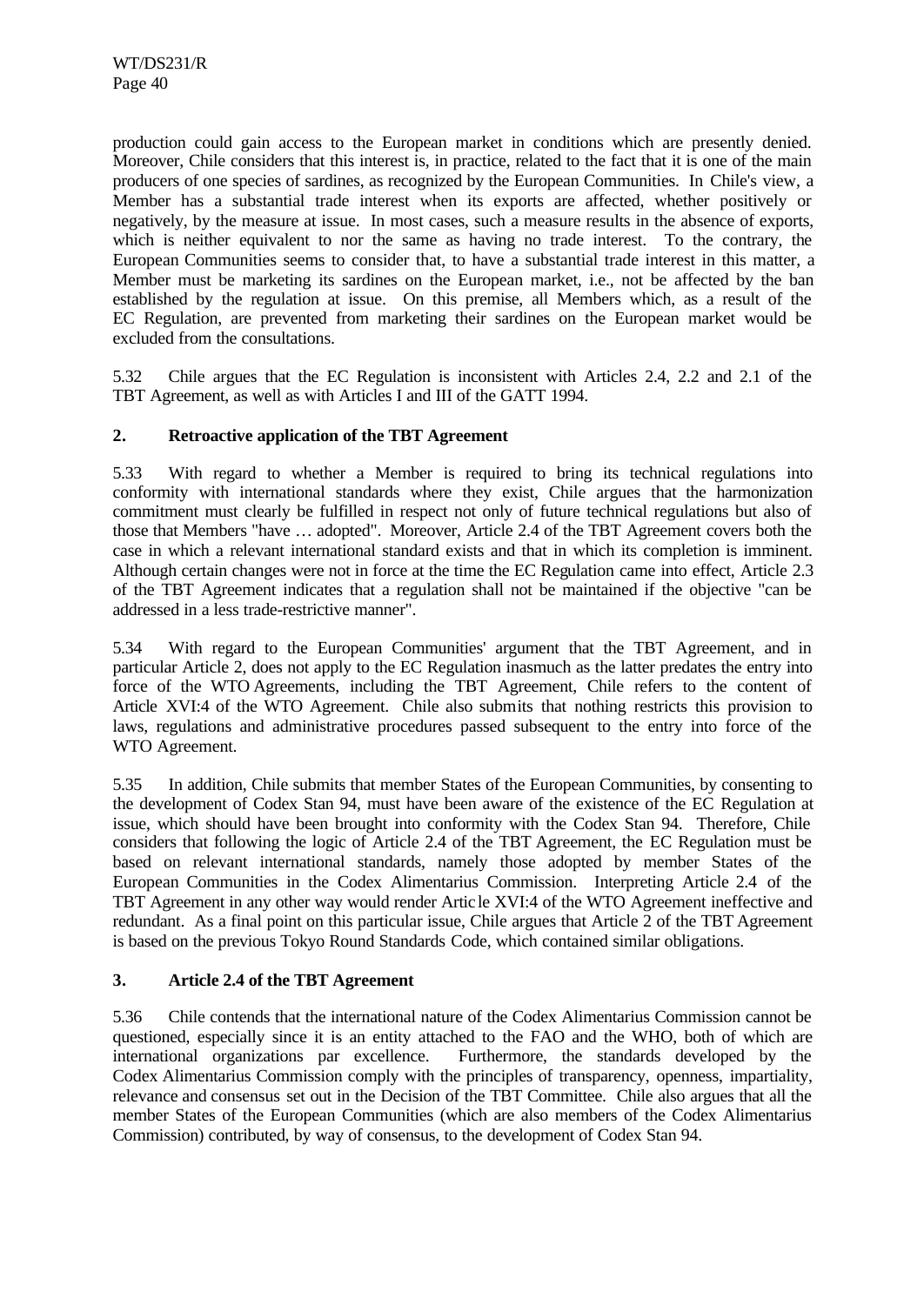5.37 Chile states that Codex Stan 94 applies to around 20 types of sardines, including *Sardinops sagax*. Chile argues that, pursuant to paragraph 6.1.1 of this internationally accepted standard, it can market its sardines on the European market under the following names:

- Sardina chilena (Chilean sardine)
- Sardina de Chile (Sardine from Chile)
- Sardina del Pacífico (Pacific sardine)
- Sardina *Sardinops sagax* (*Sardinops sagax* sardine)

5.38 Chile disagrees with the interpretation of the European Communities of Article 2.4 of the TBT Agreement and argues that the reference in Article 2.4 to "as a basis for" affords each Member the possibility of adapting an international standard to its own reality or specific individual circumstances, without altering the objectives of that international standard, unless it (or its components) is an ineffective or inappropriate means for the fulfilment of the legitimate objectives pursued, and in such case the Member should justify why this is so. The question that arises here is whether Codex Stan 94 is an effective and appropriate means for the fulfilment of the objectives pursued by the European Communities. Chile notes that the aim of the EC Regulation at issue is "to keep products of unsatisfactory quality off the market" and to ensure the "correct information and protection of the consumer". Chile argues that these are also the objectives of the Codex Stan 94 which is an effective and appropriate means to fulfil the objectives set out in the EC Regulation.

### **4. Article 2.2 of the TBT Agreement**

5.39 Chile also claims that the EC Regulation is an unnecessary obstacle to trade. Chile argues that reserving a trade name exclusively for one particular species gives it a competitive advantage over other like products because it imposes the use of names with negative connotations, thus bringing down their prices and triggering an adverse reaction on the part of the consumers.

### C. COLOMBIA

#### **1. Introduction**

5.40 Colombia submits that it has a systemic interest in important issues of principle and in the legal debate introduced by Peru with regard to the TBT Agreement.

5.41 Colombia agrees with Peru that the limits of competence of any Panel are its terms of reference pursuant to Article 7 of the DSU. However, Colombia argues that these terms of reference should be understood in the light of Articles 10 and 11 of the DSU, which require the Panel to determine the applicability of the covered agreements, a function which should be fulfilled on the basis of the arguments put forward by all parties to the dispute, including those put forward by third parties. In this respect, any attempt to restrict the rights of third parties to a dispute would not only be inappropriate for the multilateral trading system but also contrary to the DSU.

#### **2. Retroactive application of the TBT Agreement**

5.42 Concerning the European Communities' argument that in pursuance of Article 28 of the Vienna Convention, Codex Stan 94 would not be a relevant international standard because Codex Stan 94 did not exist at the time the EC Regulation was enacted, Colombia submits that such an argument lacks any real legal basis and would have serious implications for the fulfilment of multilateral commitments. In this connection, Colombia supports Canada's submission concerning the retroactive application of the TBT Agreement and asserts that, if the interpretation put forward by the European Communities were to be accepted, the scope of WTO commitments would be arbitrarily restricted.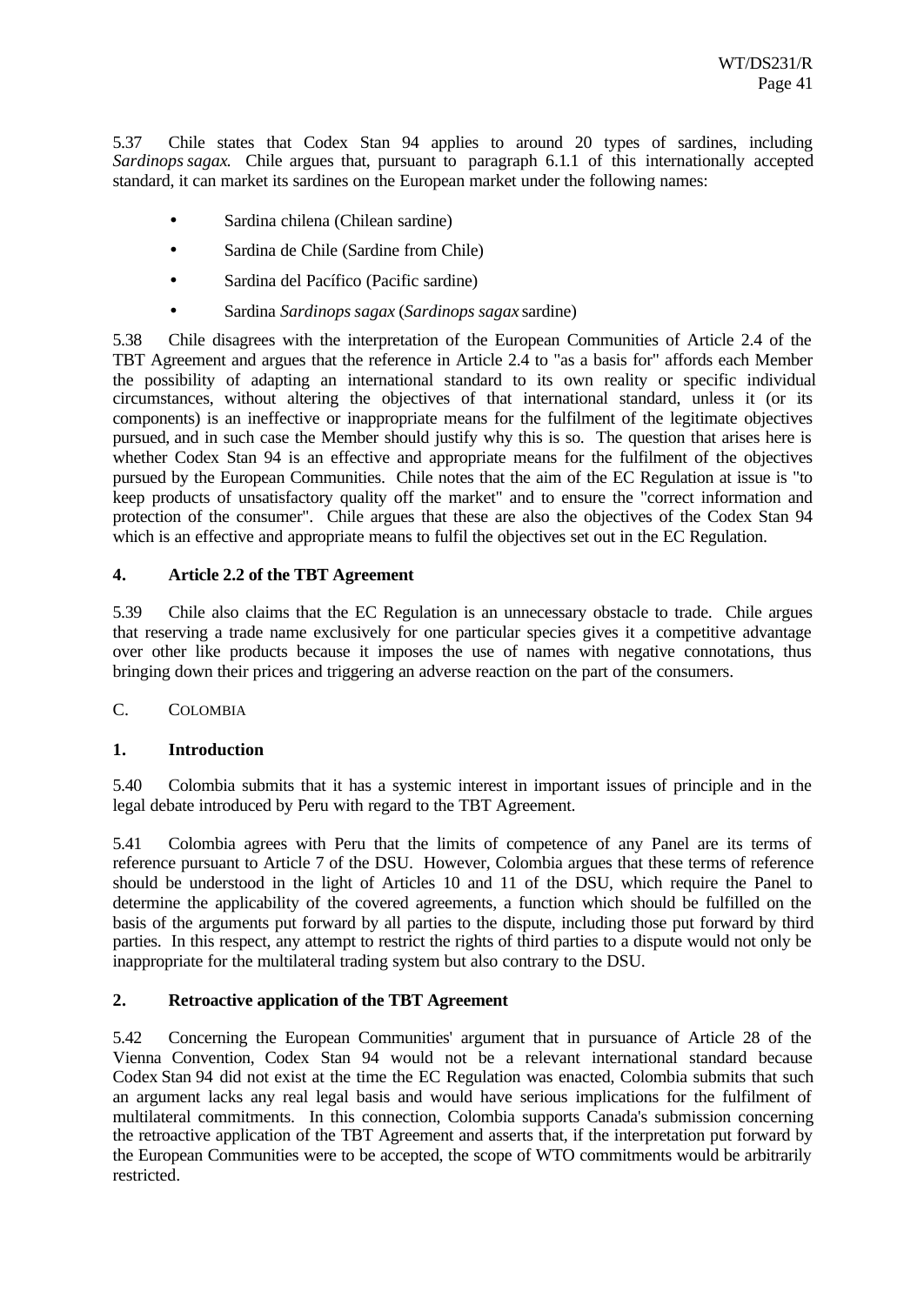5.43 Moreover, Colombia submits that the adoption of Codex Stan 94 subsequent to the date of entry into force of the EC Regulation does not affect its status as an international standard given that the obligation established in the TBT Agreement does not provide for any form of exemption from which a differentiation of Members' obligations, as of the time when a national technical regulation comes into effect, can be inferred.

# **3. Article 2.4 of the TBT Agreement**

5.44 In Colombia's opinion, the EC Regulation is inconsistent with Article 2.4 of the TBT Agreement. Colombia further submits that the Codex Alimentarius Commission is a competent international standardizing body within the meaning of Articles 1.1 and 2.6 of the TBT Agreement and that Codex Stan 94 is an international standard.

5.45 Colombia considers that the identification of the elements which would exempt a country from implementing an international standard because it is an ineffective or inappropriate means to fulfill a legitimate objective must be drawn upon the examples set out in Article 2.4 of the TBT Agreement. It is Colombia's view that Article 2.4, by mentioning climatic or geographical factors, clearly restricts such exemption from the implementation of an international standard to objective elements.

5.46 Colombia contends that under Article 2.4 of, and the preamble to, the TBT Agreement, WTO Members are not authorized to hinder the market entry of a product by arguing that its quality characteristics are not identical to those of the products to which its consumers are accustomed. Colombia recognizes the right of WTO Members to take appropriate measures to prevent consumers from being misled. However, Colombia argues that the possibility of enacting a regulation to address such a concern is limited by the TBT Agreement which states that a regulation should not be discriminatory and should not constitute a disguised restriction on trade.

# **4. Article 2.2 of the TBT Agreement**

5.47 With respect to Article 2.2 of the TBT Agreement and the elements that must be established for there to be a violation, Colombia argues that the determination of whether a technical regulation is more trade-restrictive than necessary should not be contingent upon a demonstration of traderestrictive effects, such as the absence of the product on a given market. In the view of Colombia, the reading of Article 2.2 of the TBT Agreement in conjunction with Article 2.4 covers cases where no international standards exist or where they exist but prove to be ineffective or inappropriate.

# **5. Remarks on implementation**

5.48 Colombia notes that a particularly significant aspect of the dispute will be the recommendation on the way in which the decision is to be implemented. If the arguments advanced by Peru on the inconsistency of the measure with the TBT Agreement prove successful, it is Colombia's understanding that the Panel report will have to be implemented through a measure consistent with the multilateral agreements.

# D. ECUADOR

# **1. Introduction**

5.49 Ecuador has trade and systemic interests in this dispute because its sardine exports are adversely affected by the EC Regulation and because it considers that this case offers an opportunity to clarify important aspects of the proper application of the TBT Agreement.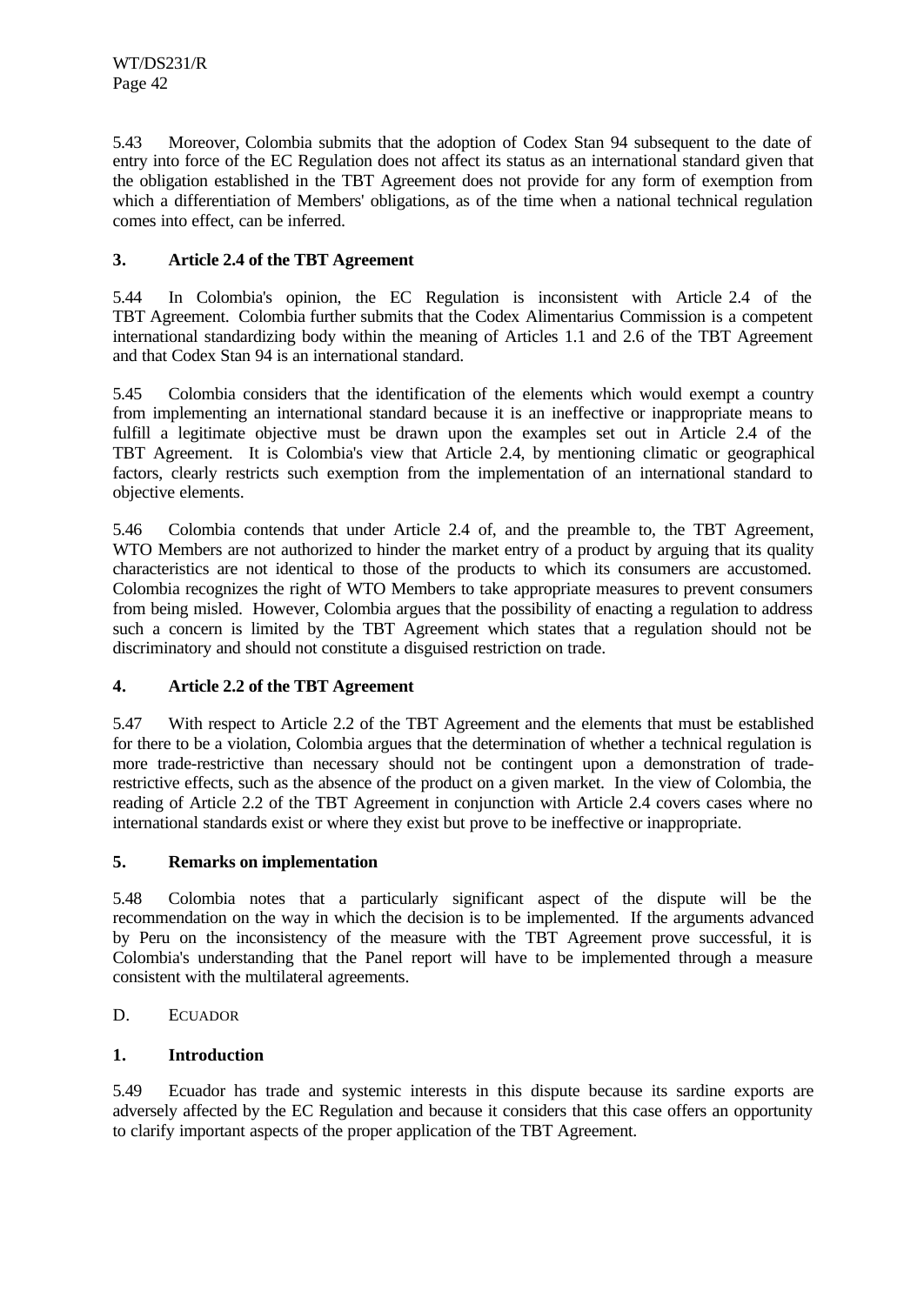5.50 Ecuador argues that the fundamental incompatibility of the EC Regulation with Article 2.4 of the TBT Agreement leads to additional discrimination that in turn is inconsistent with Article 2.2 and 2.1 of the TBT Agreement and Articles I:1 and III:4 of the GATT 1994.

### **2. Retroactive application of the TBT Agreement**

5.51 Ecuador disagrees with the European Communities' argument that Codex Stan 94 is not relevant because the measure set forth in the Regulation at issue predates the entry into force of Codex Stan 94. Ecuador argues that on the strength of such an argument, any WTO Member could be exempted from countless obligations on the grounds that WTO-incompatible measures predating the entry into force of international rules or the WTO Agreements themselves need not be amended or adjusted to new international commitments. Ecuador contends that if the EC Regulation was not compatible at the time the TBT Agreement came into force, the European Communities was under the obligation to bring it in line with all WTO Agreements, in pursuance of Article XVI of the WTO Agreement.

### **3. Article 2.4 of the TBT Agreement**

5.52 Ecuador argues that WTO Members have the obligation to comply with Article 2.4 of the TBT Agreement and are therefore required to bring their technical regulations into conformity with international standards where they exist and are relevant.

5.53 With regard to the burden of proof, Ecuador submits that the initial burden of proof lies with the complaining party to establish if the measure which is challenged presents a case of inconsistency with Articles 2.4 and 2.2 of the TBT Agreement. Ecuador submits that Peru has demonstrated that an international standard exists (the Codex Stan 94), that it is relevant and that the European Communities is not using this standard. Therefore, the European Communities has the obligation to base the application of its technical regulation on Codex Stan 94. Ecuador contends that the European Communities has, in turn, to respond to Peru's arguments and justify why the international standard has not been used. Ecuador notes that the European Communities has provided no evidence that the standard in question was irrelevant. Hence, Ecuador sees no justification for the European Communities' failure to apply a relevant international standard.

5.54 Ecuador further argues that Codex Stan 94 is adequate to fulfil the legitimate objectives pursued by the EC Regulation, because it does not mislead the consumers. Ecuador notes that Codex Stan 94 clearly stipulates that sardines of specie s other than *Sardina pilchardus* shall be described as "X" sardines; this would be the case of the name "Pacific sardine" used for sardines of the species *Sardinops sagax*. Moreover, Ecuador asserts that the text of the Codex Stan 94 in Spanish is quite clear in that countries can choose to use the denomination "sardines  $X$ ", where " $X$ " is the country of origin or a geographical area, with the name of the species or the common name.

#### **4. Article 2.2 of the TBT Agreement**

5.55 Ecuador argues that the EC Regulation creates an unnecessary obstacle to trade, contrary to Article 2.2 of the TBT Agreement.

5.56 In Ecuador's view, the EC Regulation serves protectionist purposes with trade-distorting effects beyond those already affecting the sector as a result of fisheries subsidies in the form of Community aid to offset marketing costs for products such as sardines. Ecuador notes the European Communities' argument that its Regulation has the "aim of ensuring consumer protection through market transparency and fair competition". In practice, Ecuador argues, this aim is not being met; indeed, the EC Regulation allows no competition in that it excludes from the market other types of sardines that would be able to compete effectively under an "X" trade description affording the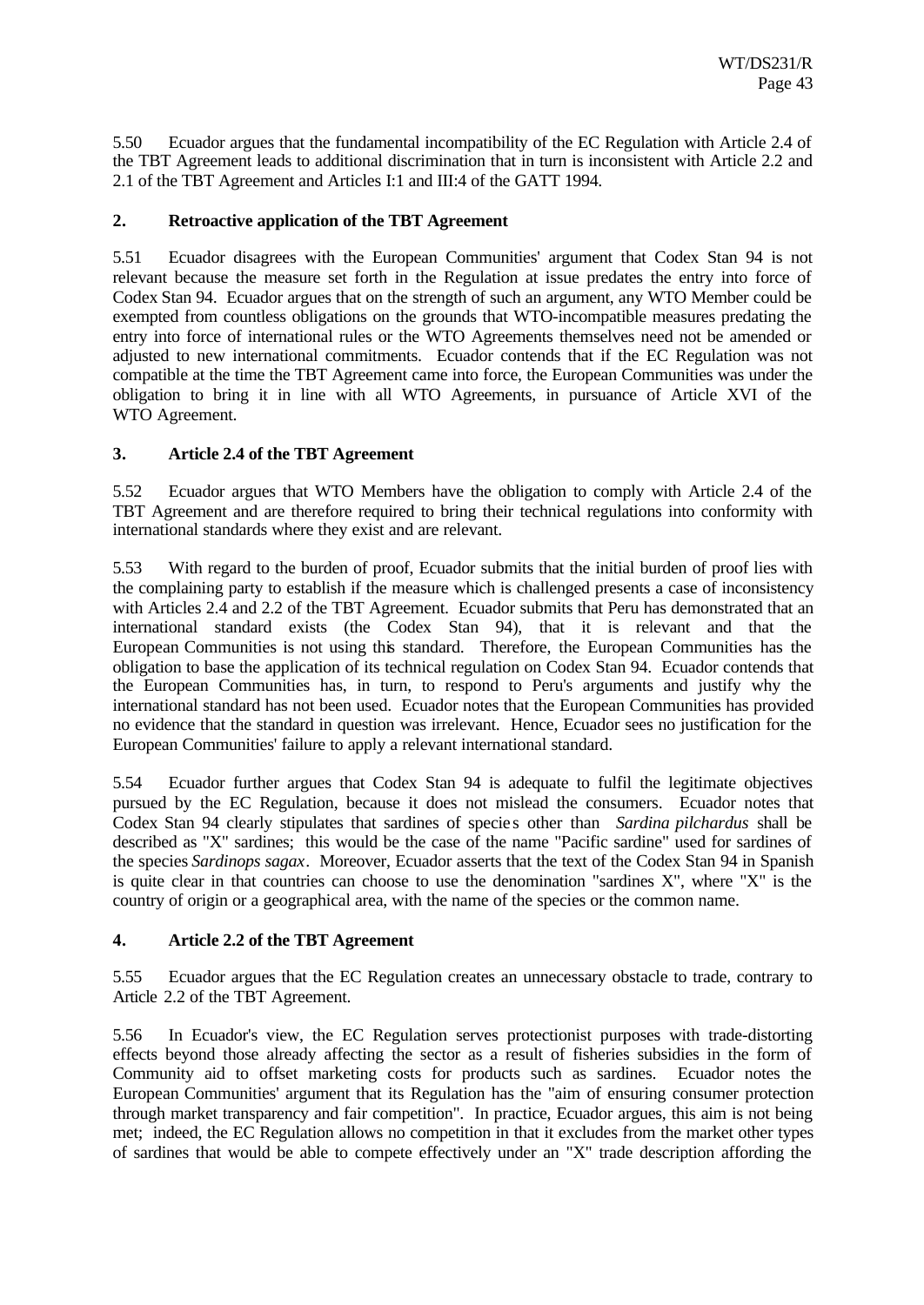consumer freedom of choice and the transparency that a label based on a relevant international standard such as the Codex Stan 94 could provide.

# **5. Article 2.1 of the TBT Agreement**

5.57 With regard to Article 2.1 of the TBT Agreement*,* Ecuador argues that the EC Regulation is inconsistent with the national-treatment principle because sardines of a trade description other than *Sardina pilchardus* are accorded less favourable treatment by differentiating between the species of fish and between the origin of the product. According to Ecuador, Peru is correct in arguing that these are "like" products, primarily because canned sardines of the species *pilchardus* and of the species *sagax sagax* are identical products in terms of their physical characteristics – especially flavour, texture and nutritional value – and because they are interchangeable in terms of use and consumption. In Ecuador's view, this is borne out by the fact that sardines of species other than *Sardina pilchardus* were successfully marketed in the European Communities prior to the entry into force of the EC Regulation, as demonstrated by both Peru and Canada and also by the statistics provided by the European Communities.

### **6. Articles I:1 and III:4 of the GATT 1994**

5.58 Finally, Ecuador considers that the foregoing analysis proving discrimination by the European Communities within the context of the TBT Agreement is also applicable for the determination of inconsistency of the EC Regulation with Articles I:1 and III:4 of the GATT 1994.

### **7. Final remarks**

5.59 In the light of the above considerations, Ecuador submits that the Panel must find that the EC Regulation is in violation of the European Communities' obligations under WTO Agreements and recommend that the European Communities bring its measure into conformity with those obligations.

# E. UNITED STATES

#### **1. Introduction**

5.60 The United States indicates that there are a number of sardine species that are harvested in the United States, but that are not exported to the European Communities because of the restrictive labeling requirements in the European Communities. They are, however, sold to many parts of the rest of the world. These species include *Clupea Harengus, Sardinops caeruleus*, *Sardinops Sagax*, *Harengula jaguana*, *Sardinella* and *Sardinella longiceps*. The United States has no regulations requiring the use of specific names for these fish species. There is, however, a general requirement that labels should not be false or misleading. All of these fish either can be, or actually are, marketed in the United States under the name "sardines", among other names.

5.61 The United States endorses Peru's request that the Panel exercise judicial restraint upon finding that the EC Regulation breaches Article 2.4 of the TBT Agreement, and not reach Peru's other claims. According to the United States, panels should address those claims necessary to resolve the dispute, and, as Peru recognizes, that can be accomplished through consideration of Article 2.4 alone.

5.62 Concerning the burden of proof, the United States submits that, as recognized by the Appellate Body in *US — Wool Shirts and Blouses, EC — Hormones* and other reports, the complaining party has the burden of presenting evidence and arguments sufficient to make a *prima facie* demonstration of each claim that the measure at issue is inconsistent with a provision of a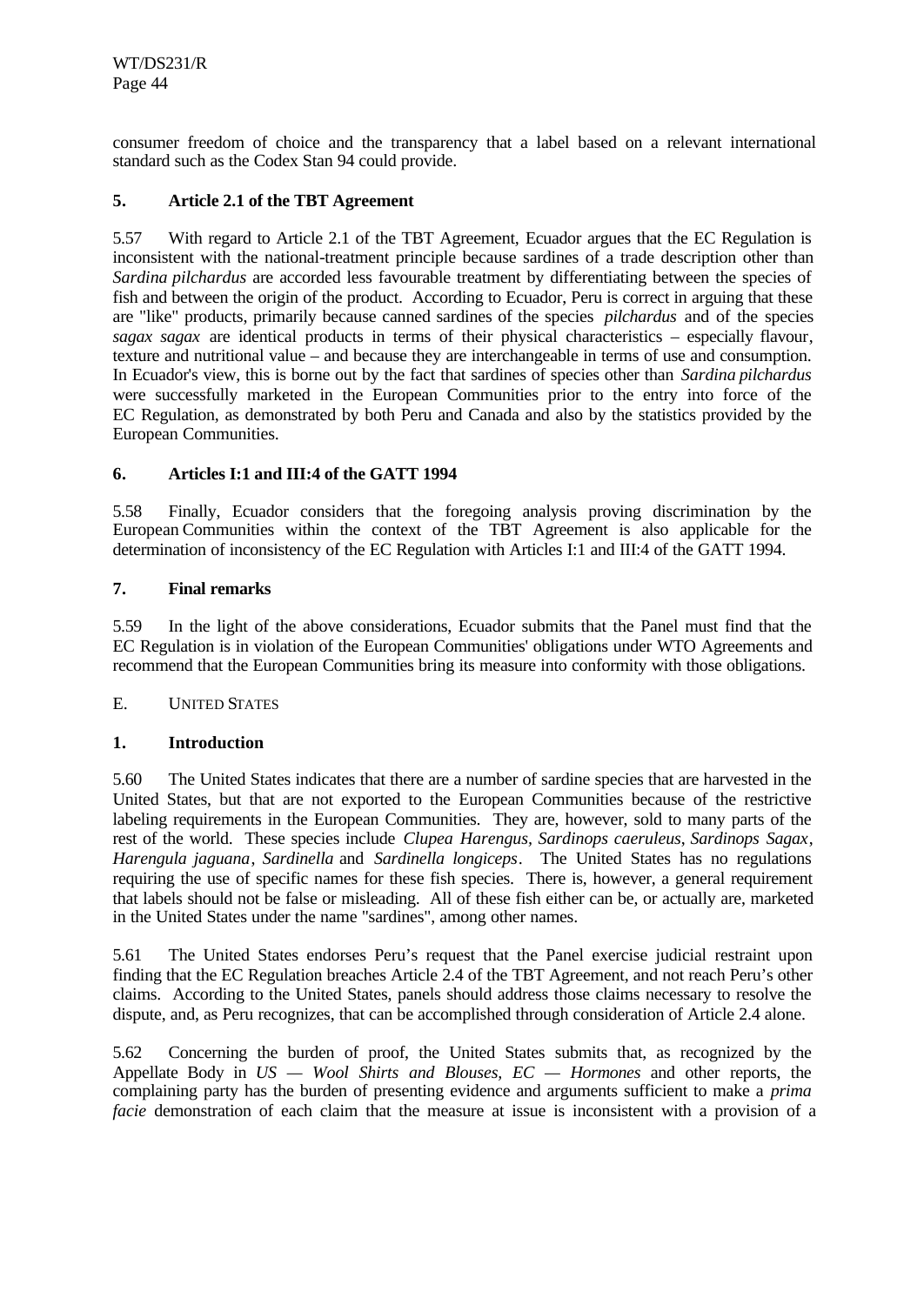covered agreement.<sup>21</sup> This burden is not shifted to the responding party simply because the obligation identified is characterized as an "exception".<sup>22</sup> However, the responding party would have the burden with respect to an "affirmative defense" that a breach of an obligation is justified by a separate provision that would excuse the breach.<sup>23</sup>

### **2. Application of the TBT Agreement**

5.63 The United States argues that the TBT Agreement applies in full to technical regulations in place on or after 1 January 1995, regardless of whether the regulation was put in place before that date. It further argues that labeling requirements that are "mandatory" and "apply to a product, process or production method" constitute "technical regulations."

### **3. Article 2.4 of the TBT Agreement**

5.64 The United States argues that the EC Regulation is inconsistent with Article 2.4 of the TBT Agreement and that it is not based on the Codex Stan 94, an international standard for purposes of the TBT Agreement. It notes that although Codex Stan 94 specifically provides for the label "X sardines", the EC Regulation specifically prohibits that label, with no plausible justification for contradicting the standard.

5.65 Concerning the question of whether Codex Stan 94 is a relevant international standard, the United States notes that relevancy does not refer to the timing of the international standard, but only to its subject matter - i.e., whether an international standard is apposite, pertinent or germane to the issue for which the technical regulation is required. The United States argues that the reference to "their completion is imminent" in Article 2.4 of the TBT Agreement in relation to "relevant international standards" makes clear that the question of relevance is separate from the question of the date on which the international standard came into existence.

5.66 Concerning the requirement of Article 2.4 of the TBT Agreement, that Members "shall use [relevant international standards] as a basis for" their technical regulations, the United States recalls Canada's argument that the phrase "as a basis for" should be construed consistently with "based on". The United States submits that the Appellate Body defined the term as "[a] thing is commonly said to be 'based on' another thing when the former 'stands' or is 'founded' or 'built' upon or 'is supported by' the latter.<sup>"24</sup> It argues that this statement by the Appellate Body does not mean that the technical regulation must "conform" to the terms of the relevant international standard, but it does mean that a Member's technical regulation must be founded upon or supported by the standard, insofar as the standard is "relevant," not "ineffective" and not "inappropriate."

5.67 The United States further argues that there is no reason why the application of Codex Stan 94, in particular permitting other species to be marketed as "X" sardines, would be an ineffective or inappropriate means for meeting the European Communities' stated objectives of consumer protection, transparency and fair competition. To the contrary, according to the United States there is ample evidence indicating that the Regulation at issue undermines the European Communities' objectives, since European consumers have in fact come to know the Peruvian product as a form of sardines and are likely to be confused by the use of other names. Indeed, the use of a proper descriptor prior to the term "sardines," as provided for in the international standard, appears to be a very effective means to assure transparency and protect the consumer.

<sup>21</sup> *European Communities – Measures Concerning Meat and Meat Products* ("*EC – Hormone*s"), WT/DS26/AB/R, WT/DS48/AB/R, adopted 13 February 1998, DSR 1998:I, paras. 104 - 109.

<sup>22</sup> Appellate Body Report, *EC – Hormones*, para. 104.

<sup>23</sup> Appellate Body Report, *EC – Hormones*, para. 109.

<sup>24</sup> Appellate Body Report, *EC – Hormones*, para. 163.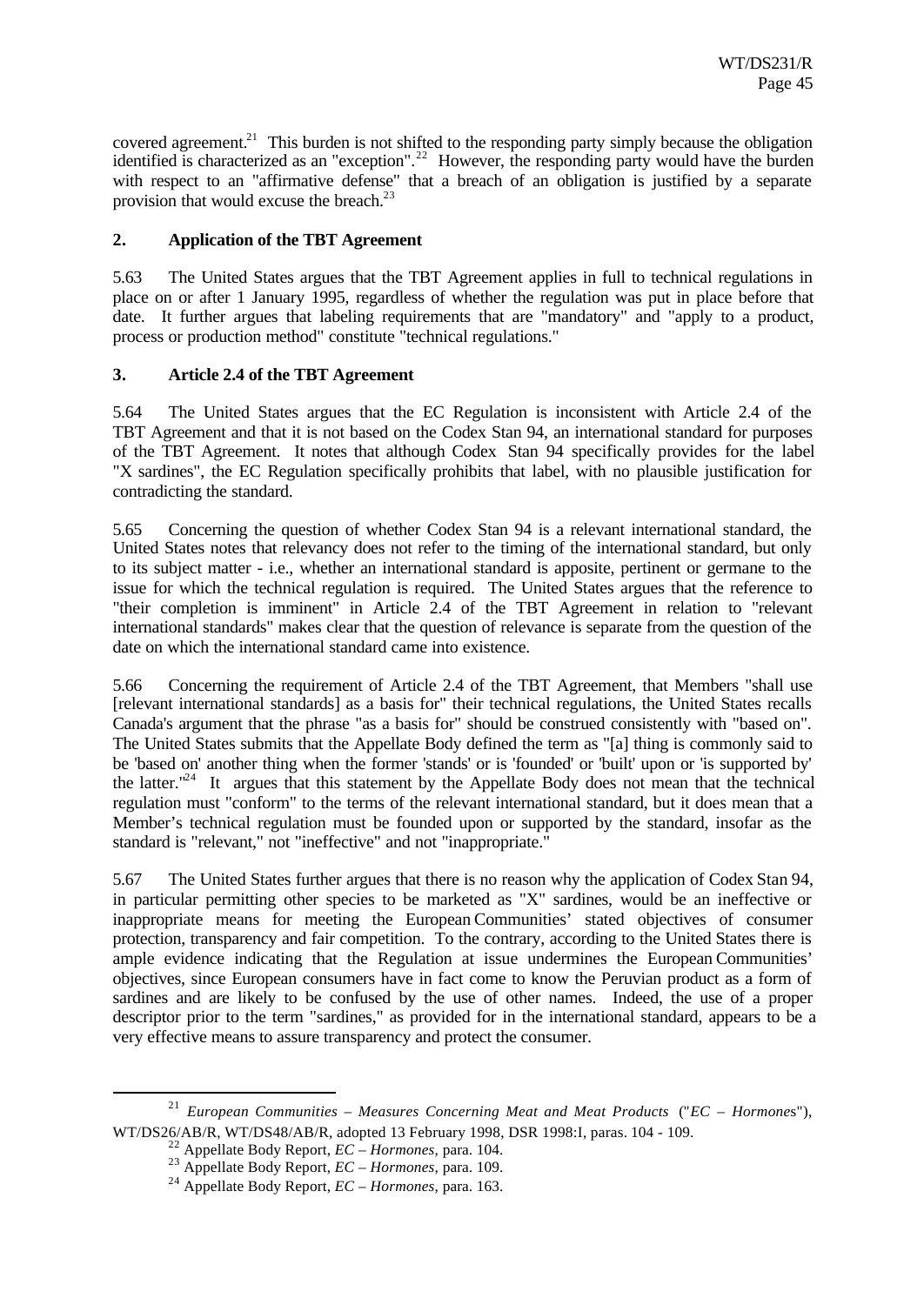5.68 In the view of the United States, Codex Stan 94 does not anticipate a country choosing between "X Sardines" and the common name of the species. Rather, under the standard, a country permits the named sardine species to be sold as "X Sardines", where "X" is a country, a geographic area, a species, or the common name of the species. The United States argues that under the standard, the product could be labelled, for example, "Peruvian sardines", "Pacific sardines", or "Atlantic herring sardines". The standard does not envision the "common name" as an alternative to "X sardines", only as an option for "X" in the name "X Sardines." This interpretation is clear in the English version of Codex Stan 94, but is even more clear in the French version, which states that species other than *Sardina Pichardus* shall be called "'X Sardines', 'X' designating a country, a geographic area, a species, or the common name". $^{25}$ 

# **4. Article 2.2 of the TBT Agreement**

5.69 Concerning Article 2.2 of the TBT Agreement, the United States argues that in order for a Member to show that a government's technical regulation is more trade-restrictive than necessary to fulfill a legitimate objective, it would need to show that there is another measure that is reasonably available, that would fulfill the regulating Member's legitimate objectives, and that is significantly less restrictive to trade.

5.70 The United States considers that in this case there are clear alternatives which meet these requirements. In addition to simply removing the technical regulation, allowing other species to be marketed as "X sardines" would fulfill the European Communities' objectives of consumer protection, transparency and fair competition. The alternative is reasonably available, since there are no impediments to such a change, nor would there be any disruption to markets where consumers are already accustomed to seeing the products at issue referred to as "sardines." Finally, the alternative would be significantly less trade restrictive, inasmuch as there is now a complete ban on the marketing of several species as "sardines," with or without a qualifier. Further, the United States argues that there is no requirement under Article 2.2 to demonstrate a trade restrictive effect as such; the only requirement is to show that a measure is more trade restrictive than necessary. With respect to this dispute, there is no doubt that a measure prohibiting the use of the term "sardines" in connection with sardine products is trade restrictive.

#### **5. Remarks on implementation**

5.71 Finally, the United States argues that the Panel should refrain from offering a specific suggestion on how the European Communities should comply in this case. This case is not unusual in this regard, and the European Communities, like other Members, has the right to determine how it will bring its measure into compliance.

F. VENEZUELA

### **1. Introduction**

l

5.72 Venezuela submits that its participation as a third party in this dispute is based on a systemic interest relating to the correct interpretation of the TBT Agreement, in particular Article 2.4. Venezuela submits that it also has a genuine trade interest, inasmuch as the conditions for the marketing of canned sardines on the European market, as set out in the EC Regulation, are prejudicial to Venezuelan exports of sardines to that market, which is a major destination for Venezuela's export industry.

 $25$  "Sardines X", "X" désignant un pays, une zone géographique, l'espèce ou le nom commun de l'espèce …".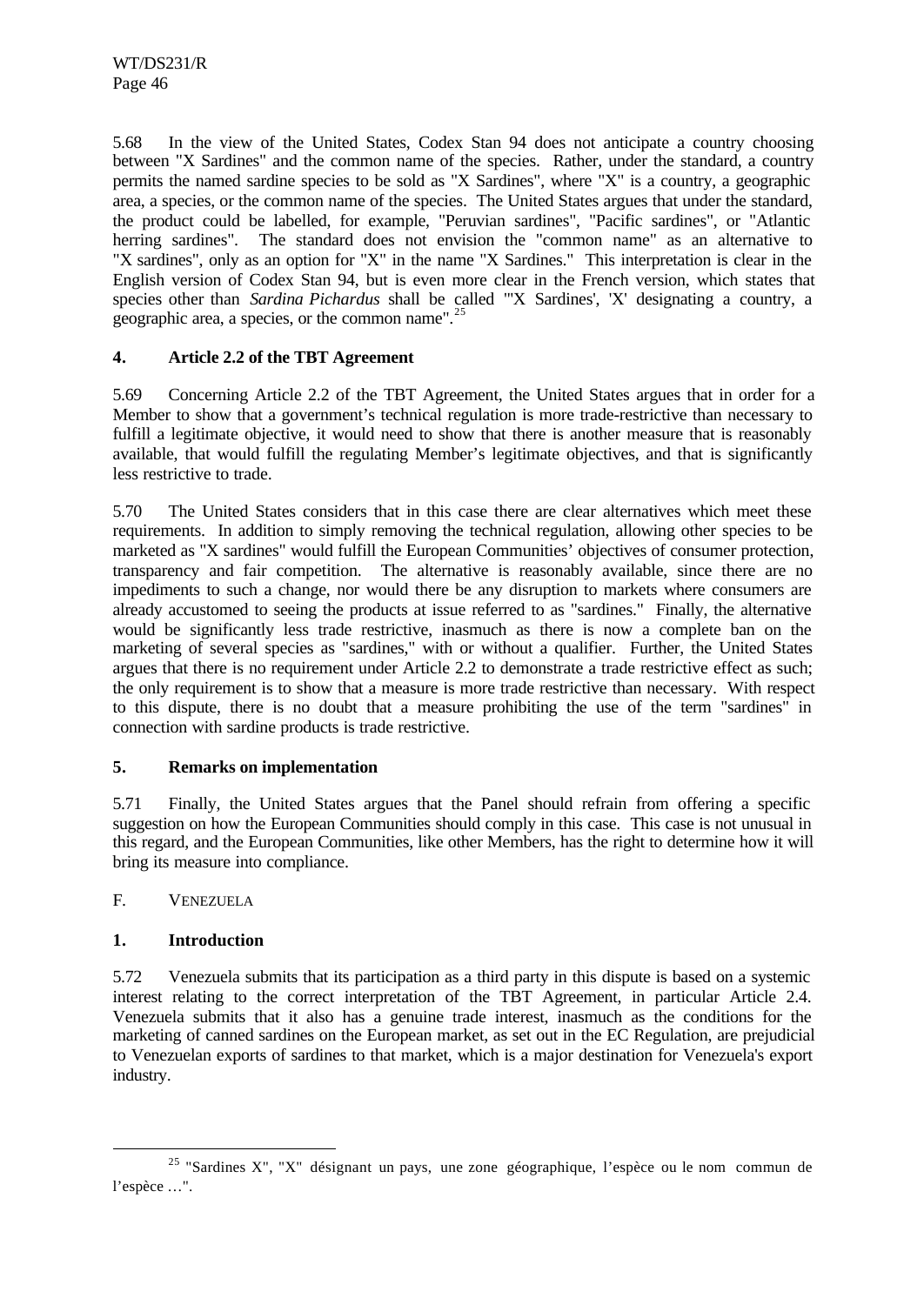### **2. Remarks on the term "sardines"**

5.73 Venezuela argues that from the standpoint of statistical data, the term "sardines", in the broad sense, has been used to cover species other than *Sardina Pilchardus*. Organizations such as the FAO classify under the same heading species of the genera *Sardina*, *Sardinops*, *Opisthonema*, *Clupea* and *Sardinella*, *inter alia.*<sup>26</sup> The FAO also groups sardines, sardinella and brisling or sprat production, import and export statistics in a single table, which is not confined to the species *Sardina Pilchardus.*<sup>27</sup> Likewise, the word "sardines" is used to identify various species, according to relevant European and international publications.<sup>28</sup> In the view of Venezuela, the above facts point to the universality of the term "sardines".

5.74 Venezuela also submits that the broad use of a name is not exclusive to sardines; on the contrary, there is a variety of other examples. Mussels, for instance, are known under the scientific names of *Mytilus edulus*, *Perna Perna* and *Perna viridis*, but "mussel" is the common trade description for all these species. Another example given by Venezuela is tuna, whose trade description includes bluefin tuna (*Tunnus thynnus*), yellowfin tuna (*Tunnus albacares*), bigeye tuna (*Tunnus obesus*) and skipjack tuna (*Katsuwonus pelamis*). Thus, Venezuela argues that the use of generic nomenclature to justify trade descriptions is not relevant and that probably the case of the European sardines is the only one where attempts have been made to match the trade description with the scientific name. Even where both terms obviously coincide, it is not possible to argue exclusivity in respect of a trade description, because this practice is not in universal use.

5.75 Venezuela further argues that scientific names of species may vary over time as a result of taxonomic revision. Thus, species of the genus *Sardinops* were initially named *Sardina spp*, as was the case of *Sardinops caeruleus*, which is a synonym for *Sardina sagax* and *Alausa californica*, and the species *Sardinops neopilchardus*, which is a synonym for *Sardinella neopilchardus*. Similarly, *Sardina pilchardus* and *Sardinella aurita* were initially described as belonging to the genus *Clupea* – the former in 1792 under the name *Clupea pilchardus* and the latter in 1810 under the name *Clupea allecia*, a term which is also used for the Australian sardine pilchard.

# **3. Article 2.4 of the TBT Agreement**

l

5.76 Venezuela argues that the labelling requirements for preserved sardines laid down in the EC Regulation do not comply with Article 2.4 of the TBT Agreement because they disregard the relevant international standards. In its view, the EC Regulation, as a technical regulation, must not only recognize but also apply international standards such as those established in Codex Stan 94.

5.77 Venezuela argues that the term "as a basis" in Article 2.4 of the TBT Agreement should be interpreted to mean "shall be based on, in such a way as not to contradict any of its aspects". Therefore, Venezuela argues that the EC Regulation cannot be considered to "be based on" Codex Stan 94 because the EC Regulation does not provide for the possibility of canned products prepared from other species of sardines (other than *Sardina pilchardus)* to include the word "sardines" to indicate the species from which the canned product is prepared. On the contrary, Codex Stan 94 stipulates that the common name "sardines" may be used for products made from species other than *Sardina pilchardus*, provided that (a) the name is supplemented by an indication identifying the country of origin, the geographical area in which the species is to be found or the name of the species, or (b) the product is made under the common name in the language of the member State of the European Communities in which it is sold.

<sup>&</sup>lt;sup>26</sup> See FAO Yearbook of Fishery Statistics, Catches and Landings, Vol. 80, 1995, pp. 308 ff.

<sup>&</sup>lt;sup>27</sup> See FAO Yearbook of Fishery Statistics, Commodities, Vol. 89, p. 102.

<sup>&</sup>lt;sup>28</sup> See Multilingual Illustrated Dictionary of Aquatic Animals and Plants, and www.fishbase.org.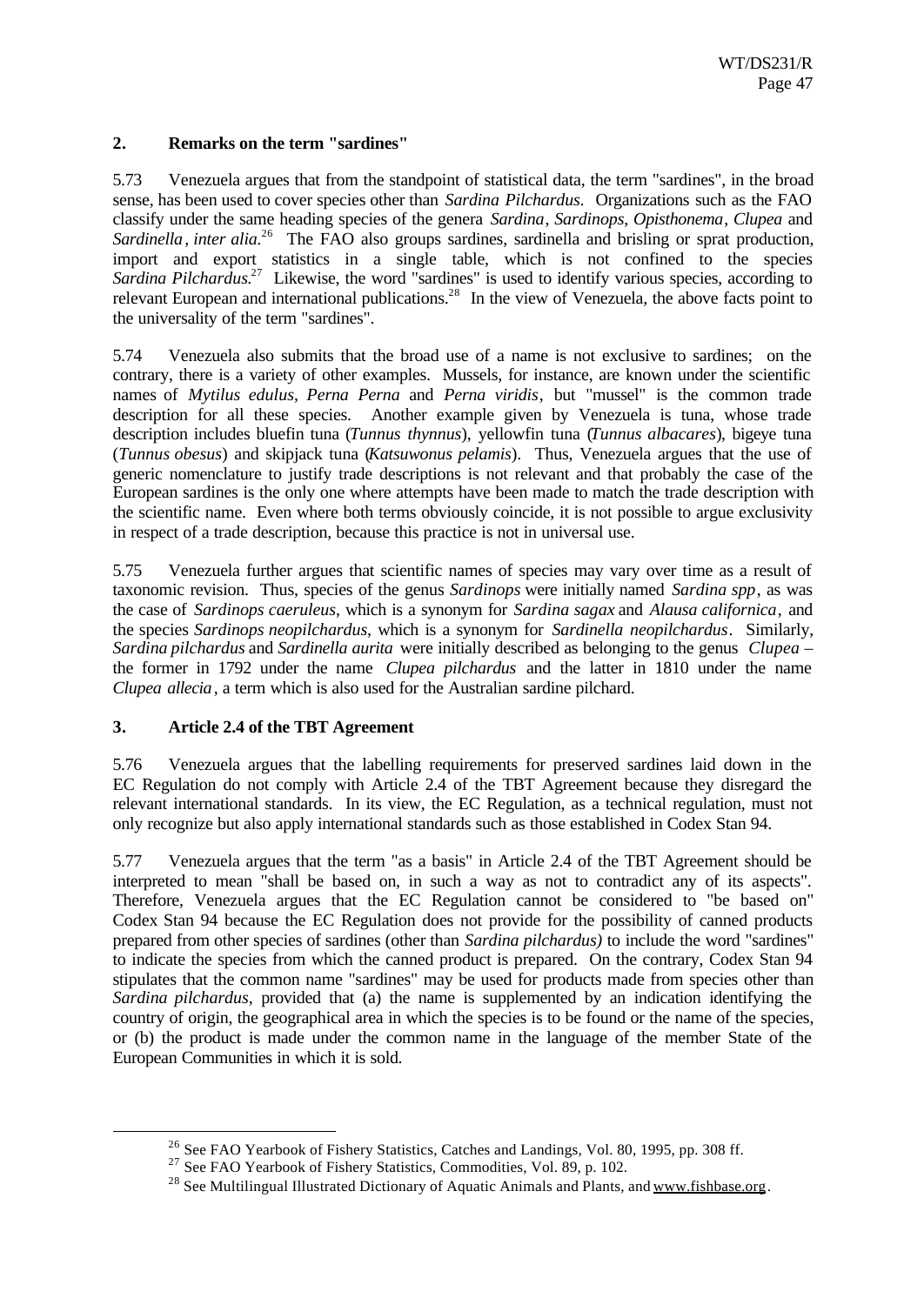5.78 Venezuela submits that the Codex Alimentarius is the source of standards, codes of practice and internationally accepted guidelines that have become a global benchmark for food consumers, producers and manufacturers, national food control agencies and the international food trade. Venezuela also points out that Codex's contribution to the international harmonization of food standards, by providing for the protection of consumer health and guaranteeing fair practices, is indisputable.

5.79 Venezuela contends that species of different genera are marketed under the name "X sardines" in almost every country in the world, and points out that, in the past, the name was acceptable for describing different genera, including in some countries of the European Communities. In Venezuela's view, the European Communities' argument that if *Sardinops sagax* products were to be marketed as "X sardines", they would benefit from the reputation enjoyed by another product (namely sardines) and the customer would be misled, is without merit. Contrary to the European Communities' assumption that the term "sardines" is used exclusively at the European level, Venezuela indicates that Latin America and North America have given the name "sardines" to a finished product prepared from a different raw material which, however, possesses similar organoleptic characteristics. Moreover, in Venezuela, the term "sardines" is used to describe a product prepared essentially from the raw material *Sardinella aurita.* For example, in Venezuela's view, it would be hard to imagine consumers of caviar (i.e., a finished product), for example, being misled by the product's presentation under the name Iranian, Russian or American caviar, knowing as everyone does, that each involves a different type of sturgeon.

5.80 Venezuela argues that in view of the above-mentioned facts and, given the similarities between the species, all that would need to be done in order to distinguish one product from another from the standpoint of the objectives of the EC Regulation would be to use the common name "sardines", accompanied by a reference to its geographical area of origin – in other words, to use the name "X sardines", as provided for in the Codex Stan 94. Consumers purchasing products prepared from X sardines would thus know that these were made from sardines of a species other than the type found in European waters.

5.81 Venezuela also emphasizes that the legitimate objectives set forth in the TBT Agreement are to promote achievement of the goals of the GATT 1994 and to ensure that technical regulations and rules, including those relating to labelling, do not create unnecessary barriers to international trade. Venezuela argues that the objective of the EC Regulation is to enhance the profitability of sardine production in the Community, the market outlets therefor, as well as to facilitate disposal of its products, is not compatible with the above objectives.<sup>29</sup> Venezuela considers that, if it is a matter of fulfilling the objective laid down in the EC Regulation, there are other trade mechanisms, within the framework of the WTO, that can be used to that end, such as the application of tariff regimes and more specific tariff regulations.

# **4. Article 2.2 of the TBT Agreement**

l

5.82 Venezuela submits that the objectives of the EC Regulation can be achieved by means of a less trade-restrictive measure. Venezuela argues that the EC Regulation has a restrictive impact given that it prevents countries that prepare products from fish of species similar to *Sardina pilchardus* from marketing such products under a name containing the word "sardines", although this is allowed by the relevant international standard. Venezuela is of the opinion that this diminishes the value of the products for the European customer, since their perceived value of a product using a scientific name as a commercial name bears no relation to the true quality of the product. This fact places those products at a disadvantage in competition with like European products. This type of measure is discriminatory in terms of where the sardines were caught, by reserving exclusivity of the trade description for products of European origin.

<sup>&</sup>lt;sup>29</sup> Based on the introductory remarks to Council Regulation  $N^{\circ}$  2136/89 of 21 June 1989.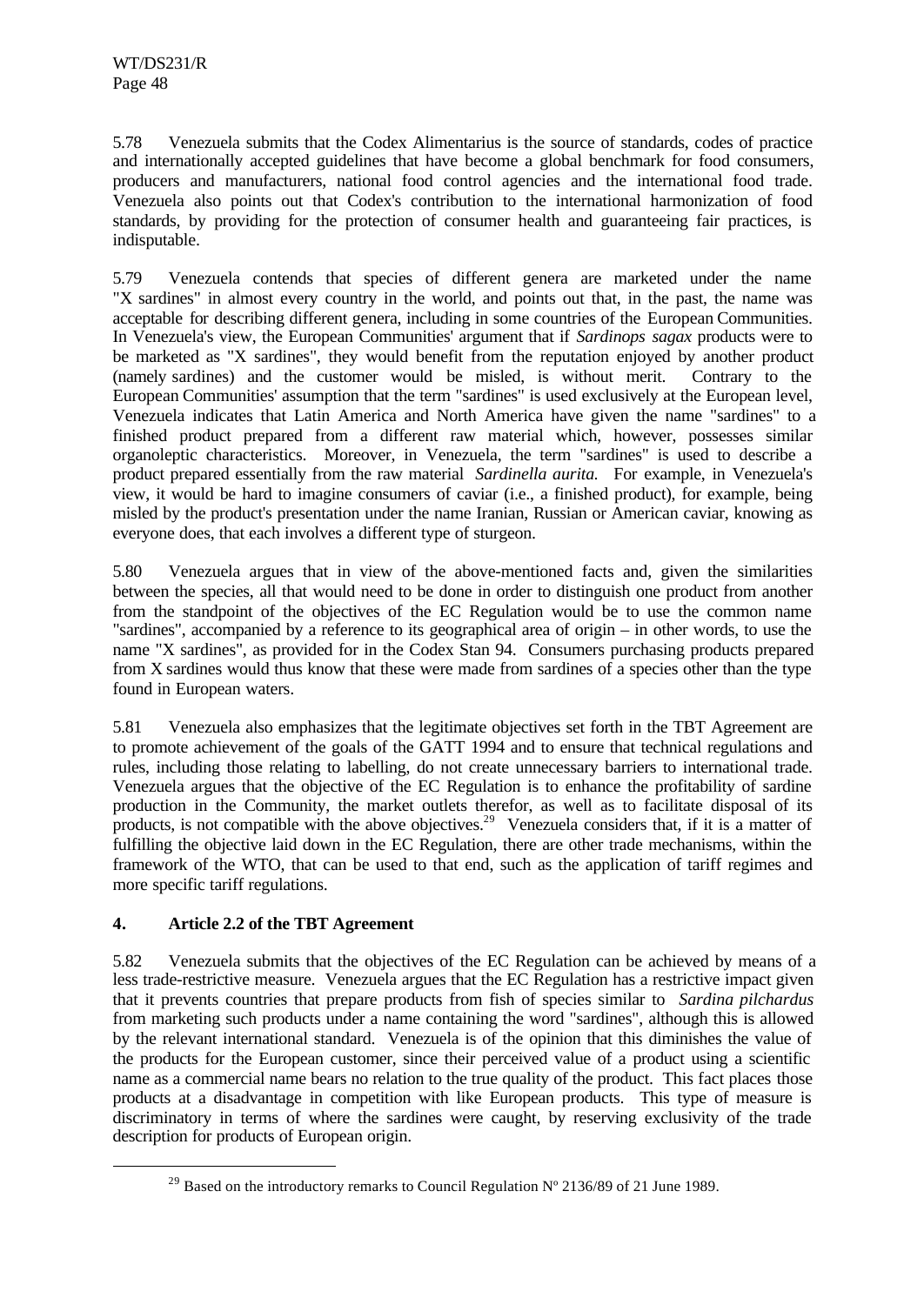#### **5. Remarks on implementation**

5.83 If the Panel decides to suggest any action to the European Communities, Venezuela requests that the European Communities should be required to bring its Regulation into line with the WTO Agreement and to agree that its Regulation be based on the Codex Alimentarius, in other words, that it be made sufficiently broad to include similar types of sardines, including the Venezuelan sardine *Sardinella aurita.*

#### **VI. INTERIM REVIEW<sup>30</sup>**

l

6.1 Our interim report was issued to the parties on 28 March 2002, pursuant to Article 15.2 of the Understanding on Rules and Procedures Governing the Settlement of Disputes ("DSU"). On 5 April 2002, the European Communities requested us to review certain aspects of the interim report. Peru did not have any comments on the interim report. Neither of the parties requested us to hold an interim review meeting. When sending the interim report to the parties, we provided each party an opportunity to transmit in writing its comments on the other party's interim review comments, if no meeting was requested. In a letter dated 11 April 2002, Peru requested that we not consider the new evidence submitted by the European Communities. We carefully reviewed the arguments and issues presented by the European Communities and each issue is addressed below.

6.2 The European Communities requested a change to the summary of the European Communities' arguments in paragraph 4.73. We would like to point out that the European Communities' arguments are fully reflected in paragraphs 4.73 and 4.81.

6.3 The European Communities requested us to either change the heading of Chapter A of the findings from "Measure at issue" to "Product at issue", or to delete the two first paragraphs of Chapter A (7.1-7.2). We are of the view that the repetition, in the beginning of the findings section, of the basic characteristics of the two fish species at issue in the dispute is useful. As suggested by the European Communities, we have inserted paragraphs 7.1 and 7.2 under the newly created heading entitled "Products at issue".

6.4 The European Communities made the following comments on paragraphs 7.27 and 7.28 of the findings: "A regulator cannot set by legislative means the characteristics that are 'intrinsic' to a product. By definition, these are present in nature, they exist within the product and do not come from the outside. Consequently, it is an error to qualify as a 'product characteristic' the fact that preserved sardines must be prepared from fish of the species *Sardina*. The Codex Alimentarius, by reserving the term 'sardines' only to fish of the species *Sardina*, recognizes this fact". We do not agree with the notion that regulators cannot establish intrinsic product characteristics by legislative means and do not consider that it is an error to qualify as a "product characteristic" the fact that preserved sardines must be prepared from fish of the species *Sardina pilchardus.* The Appellate Body in *EC — Asbestos* unequivocally stated that "'product characteristics' include, not only features and qualities *intrinsic* to the product itself, but also related 'characteristics' such as the means of identification, the presentation and the appearance of a product" (emphasis added).<sup>31</sup> As we explained in our findings (paragraphs 7.26 and 7.27), various provisions of the EC Regulation lay down product characteristics that deal with features and qualities affecting composition, size, shape, colour and texture of preserved sardines. One product characteristic required by Article 2 of the EC Regulation is that preserved sardines must be prepared exclusively from fish of the species *Sardina pilchardus*. As we pointed out, this product characteristic must be met for the product to be "marketed as

<sup>&</sup>lt;sup>30</sup> Pursuant to Article 15.3 of the DSU, "The findings of the final panel report shall include a discussion of the arguments made at the interim review stage". The following section entitled "interim review" therefore forms part of the findings.

<sup>31</sup> Appellate Body Report, *European Communities — Measures Affecting Asbestos and Asbestos-Containing Products* ("*EC — Asbestos*"), WT/DS135/AB/R, adopted 5 April 2001, para. 67.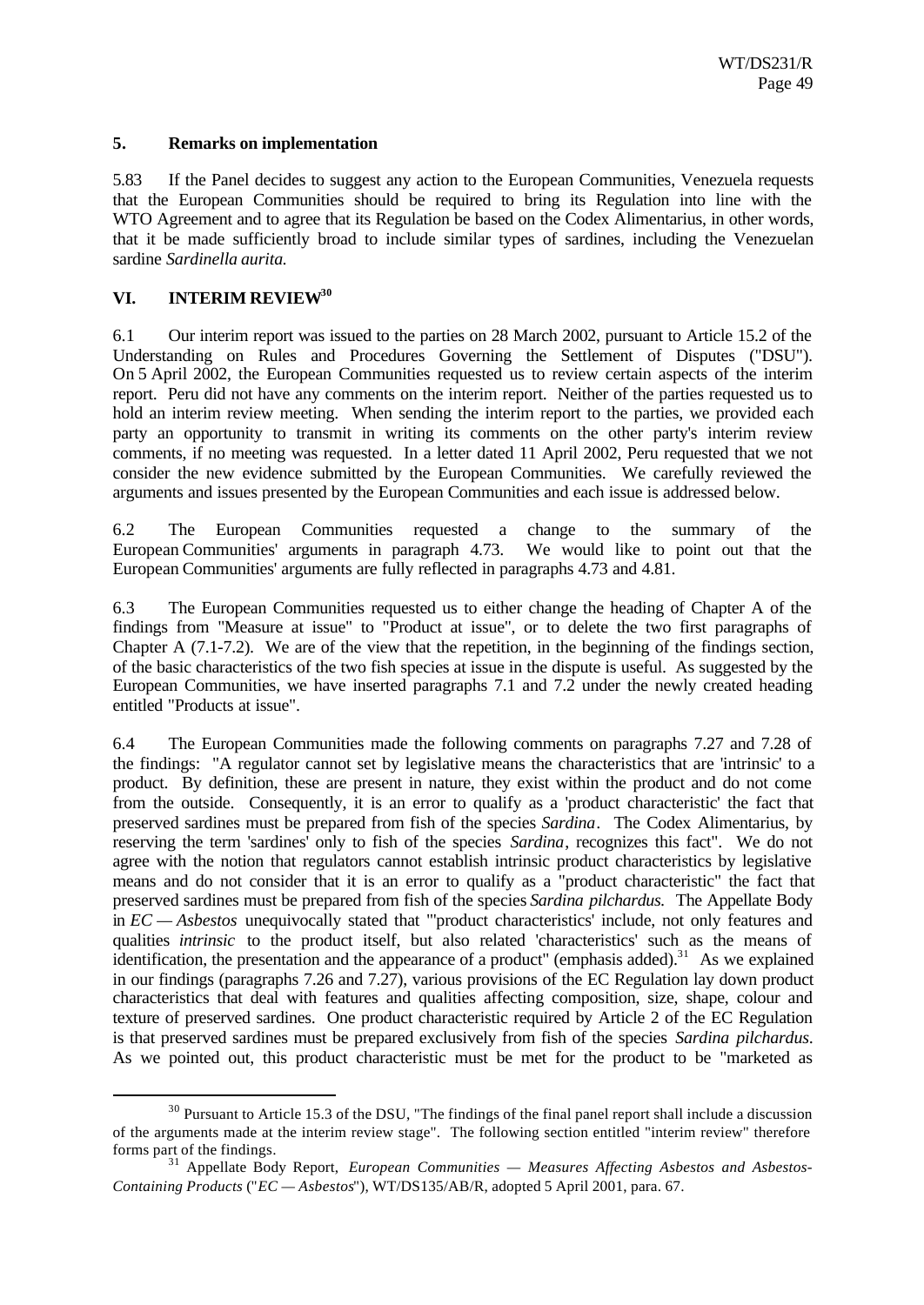preserved sardines and under the trade description referred to in Article 7" of the EC Regulation. We considered that the requirement to use exclusively *Sardina pilchardus* is a product characteristic as it objectively defines features and qualities of preserved sardines for the purposes of their "market[ing] as preserved sardines and under the trade description referred to in Article 7" of the EC Regulation. For these reasons, we have not made any changes to paragraphs 7.26 and 7.27.

6.5 With respect to the section dealing with whether Codex Stan 94 is a relevant international standard, the European Communities claimed that we did not consider the fact that Codex Stan 94 had only been accepted by 18 countries, of which only four accepted it fully, and that neither Peru nor any member States of the European Communities were among these 18 countries. Therefore, the European Communities asked us to justify why we disregarded this argument. We did consider this argument but were not persuaded that this argument was relevant in determining whether Codex Stan 94 is an international standard. We note that the European Communities is referring to the Acceptance Procedure set by the Codex Alimentarius Commission which allows a country to accept a Codex standard in accordance with its established legal and administrative procedures. We recall that Annex 1.2 of the Agreement on Technical Barriers to Trade (the "TBT Agreement") defines a standard as a "document approved by a recognized body" and does not require that the standard be accepted by countries as part of their domestic law. Codex Stan 94 was adopted by the Codex Alimentarius Commission and we consider that this is the relevant factor for purposes of determining the relevance of an international standard within the meaning of the TBT Agreement.

6.6 With regard to paragraph 7.66 of the findings, the European Communities asserted that our reasoning did not accurately reflect the "conditional argument that … there would be less doubts about this [the status of the Codex Alimentarius Commission as an international standardization body] if the European Communities would be allowed to become a member". We note that all member States of the European Communities are parties to the Codex Alimentarius Commission and that the European Communities is an observer at the Commission. We stated in the findings that Annex 1.4 of the TBT Agreement defines an "international body" as a "[b]ody or system whose membership is open to the relevant bodies of at least all Members". According to Rule 1 of the Statutes and Rules of Procedures of the Codex Alimentarius Commission, "[m]embership of the joint FAO/WHO Codex Alimentarius Commission … is open to all Member Nations and Associate Members of the FAO and/or WHO". As membership to the Codex Alimentarius Commission is open to all WTO Members, we found that it is an international body within the meaning of Annex 1.4 of the TBT Agreement and the European Communities did not contest the status of the Codex Alimentarius Commission as an international standardization body for the purposes of the TBT Agreement. We have included in the descriptive part the European Communities' argument that the status of the Codex Alimentarius Commission as an international standardization body would come into doubt if the European Communities were not allowed to become a member of the Codex.

6.7 The European Communities commented on paragraphs 7.93 to 7.96 where it felt that its position on the understanding of the text of paragraph 6.1.1(ii) of Codex Stan 94 had not been adequately reflected. The European Communities requested us to justify why the European Communities' arguments about the editorial change were not persuasive. The European Communities also asserted that there were differences between the three linguistic versions of Codex Stan 94. Contrary to the European Communities' assertion, we dealt with the European Communities' arguments set out in paragraphs 4.34 and 4.48 and actually explained why we were not persuaded that the negotiating history supported the European Communities' interpretation that Codex Stan 94 allows Members to choose between "X sardines" on the one hand and the common name of the species in accordance with the law and custom of the country in which the product is sold on the other hand. Our reasoning on this issue was in threefold. First, the text of Codex Stan 94 is clear on its face that it provides Members with four alternatives. Second, the deletion of the third alternative and the adoption of the current text indicate that the latter reflects the true intentions of the drafters. Third, that the change is referred to as "editorial" in the minutes of the meeting suggests that both the earlier version and the final text expressed the same view but the final text did so more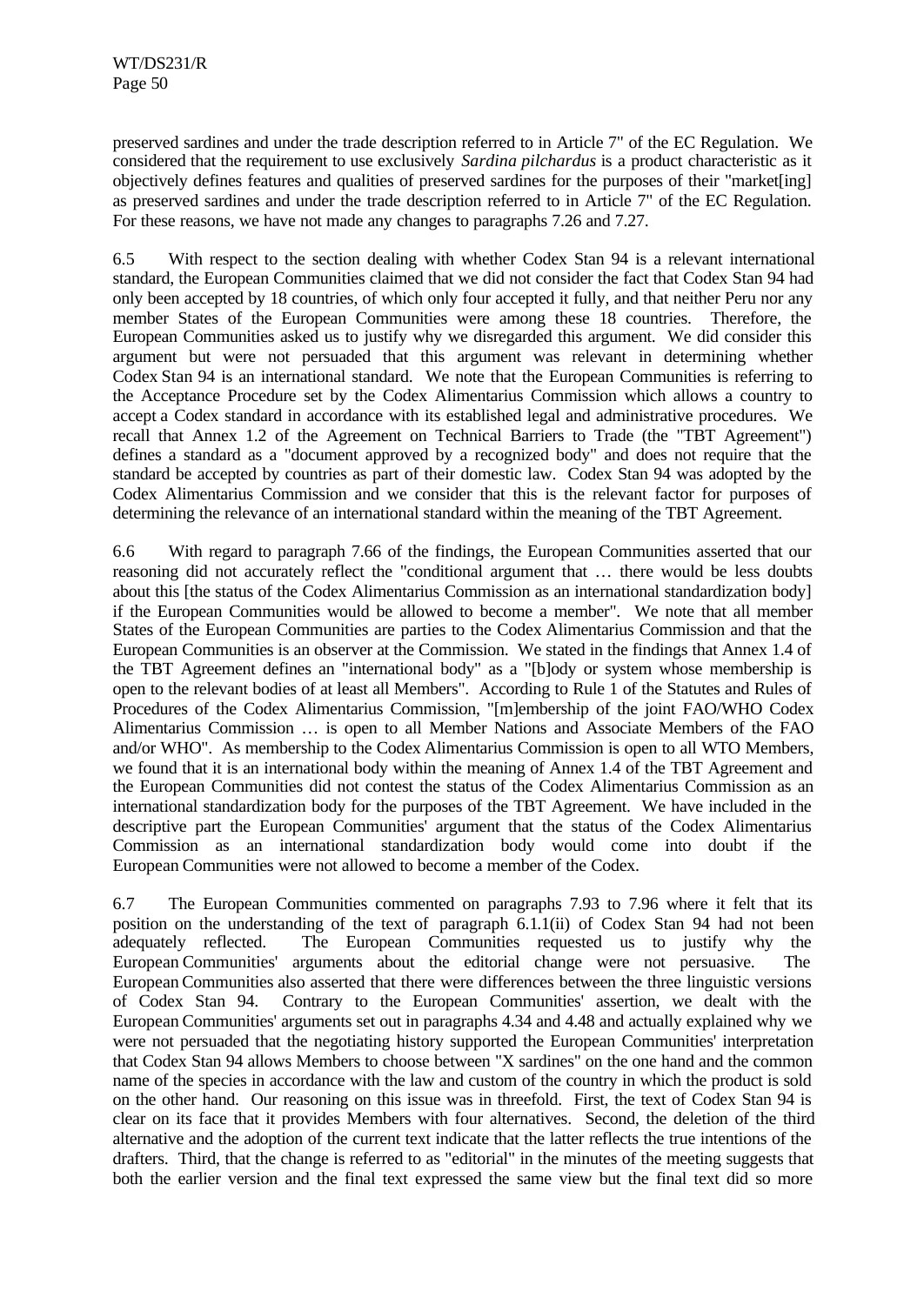succinctly. Moreover, we considered that Codex standards are adopted in a procedurally correct manner and were not persuaded that Codex Stan 94 was not adopted in a procedurally correct manner. Concerning the European Communities' argument in respect of the three different linguistic versions, we stated, in paragraphs 7.108 and 7.109 of the findings, that there was no difference between the French and the English text, and that the Spanish version confirmed the view that the name of the species or common name must be added to the word "sardines" and not replace the word "sardines". Therefore, we reject the arguments made by the European Communities with respect to these paragraphs.

6.8 The European Communities reminded us of its requests that the Codex Alimentarius Commission be consulted on the meaning of the text of paragraph 6.1.1(ii). We recall the European Communities' statement at the Second Substantive Meeting that "[i]f the Panel should have any doubt that the interpretation of Article 6.1.1(ii) [of] Codex Stan 94 advanced by the European Communities is correct and considers that it will reach the question of the meaning of Article 6.1.1(ii) of Codex Stan 94, the European Communities invites the Panel to ask the Codex Alimentarius to provide its view of the meaning of this text". This request is reflected in paragraph 4.49 of the descriptive part. In accordance with Article 13 of the DSU, it is the right of the panel to seek or refuse to seek information.<sup>32</sup> In this regard, in  $EC - Hormones$ , the Appellate Body stated that Article 13 of the DSU "enable[s] panels to seek information and advice as they deem appropriate in a particular case".<sup>33</sup> Also, in  $\overrightarrow{US}$  – *Shrimp*, the Appellate Body considered that "a panel also has the authority to *accept or reject* any information or advice which it may have sought and received, or to *make some other appropriate disposition* thereof. It is particularly within the province and the authority of a panel to determine *the need for information and advice* in a specific case...".<sup>34</sup> In this case, we determined that there was no need to seek information from the Codex Alimentarius Commission.

6.9 The European Communities requested that the adjective "European" in front of the word "sardines" in the seventh line of paragraph 7.124 be deleted, as well as the whole sentence that follows. The European Communities argued that "[i]t is, in fact, factually incorrect to state that 'if a hermetically sealed container is labelled simply as 'sardines' without any qualification, the European consumer would know that it contains European sardines". The EC Regulation, in fact, only requires that preserved sardines be made of *Sardina pilchardus*, irrespective of its origin of landing. Accordingly, what a European consumer knows when buying a hermetically sealed container labelled simply as 'sardines' is that it contains sardines, i.e. *Sardina pilchardus*; it does not know the origin of the fish". We recall a statement made by the European Communities in response to a question posed by Peru at the First Substantive Meeting: "The European consumers, when offered a can labelled 'sardines' expect to buy the product they know under this name, the European sardines, even if it has been caught in non-European waters." We were not persuaded that the European consumers would consider "sardines" combined with the name of a country or geographic area to be European sardines for the reasons set out in paragraphs 7.129 to 7.136 of the findings. We therefore decline to delete the word "European" and the sentence that follows.

6.10 The European Communities objected to the summary, in paragraph 7.127, of the European Communities' statement that the EC Regulation created "uniform" consumer expectations. The European Communities claimed that this assertion was used out of its context. We disagree with this claim and would like to recall the statement made by the European Communities in its entirety: "In most parts of the European Communities, especially in the production countries, the term 'sardine'

<sup>&</sup>lt;sup>32</sup> "Panels may seek information from any relevant source and may consult experts to obtain their opinion on certain aspects of the matter" (emphasis added).

<sup>33</sup> *European Communities – Measures Concerning Meat and Meat Products* ("*EC – Hormone*s"), WT/DS26/AB/R and WT/DS48/AB/R, adopted 13 February 1998, DSR 1998:I, para. 147.

<sup>34</sup> *United States — Import Prohibition of Certain Shrimp and Shrimp Products* ("*US — Shrimp*"), WT/DS58/AB/R, adopted 6 November 1998, DSR 1998:VII, para. 104.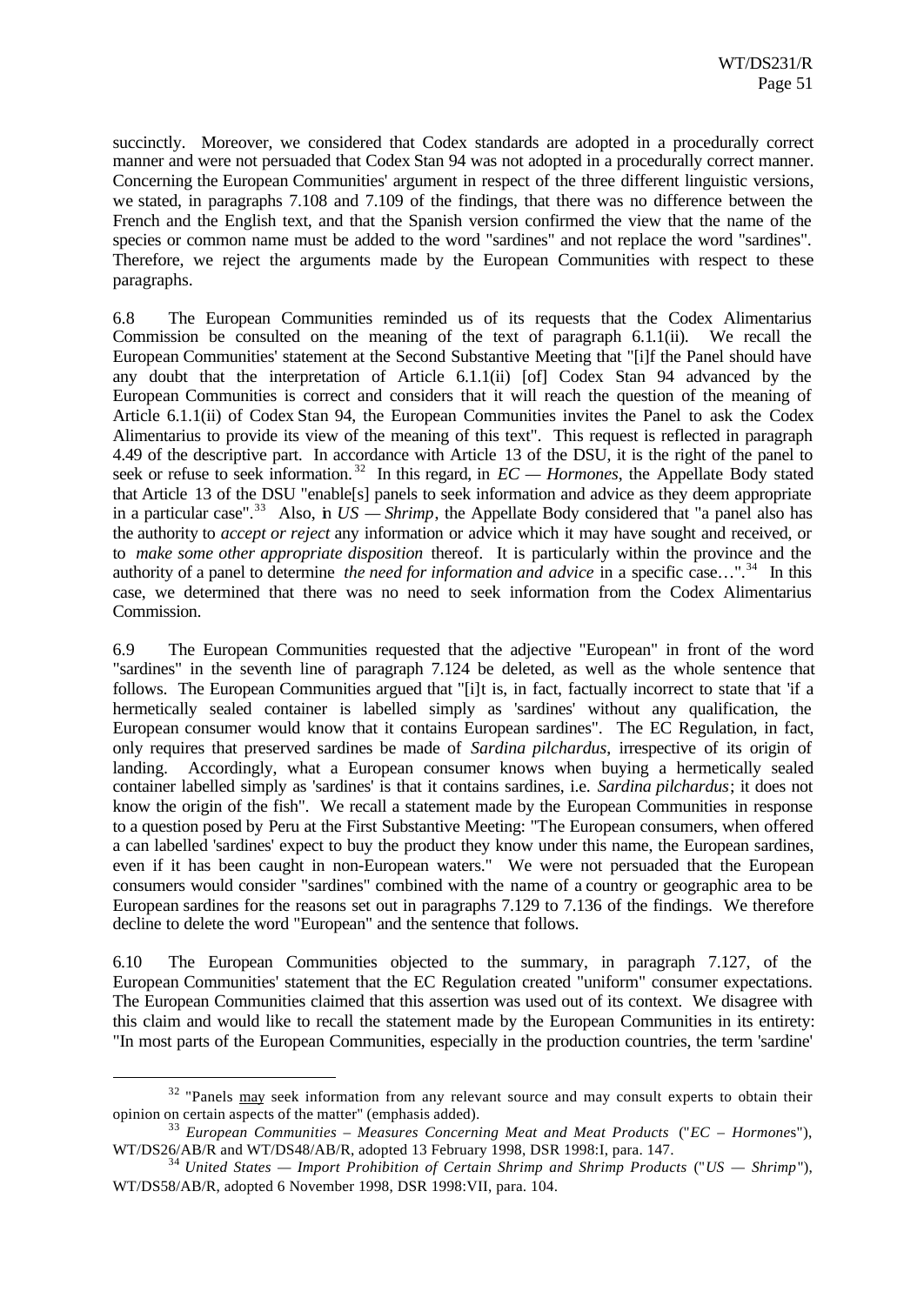has historically made reference only to the *Sardina pilchardus*. [Footnote omitted] However, other species like sprats (*Sprattus sprattus*) were sold in tiny quantities on the European Communities market with the denomination 'brisling sardines'. In view of the confusion that this created in the market place, the European Communities has constantly tried to clarify the situation, both externally (note of 16/04/73 to Norway [footnote omitted]) and internally (Regulation 2136/89). This situation has now created uniform consumer expectations throughout the European Communities, the term 'sardine' referring only to a preserve made from *Sardina pilchardus*". This entire quote is set out in paragraph 7.125. In light of this, we reject the European Communities' claim that we used its argument "out of its context, that the EC Regulation artificially created 'uniform consumer expectations'".

6.11 The European Communities further requested the deletion of the adjective "trade restrictive" in front of the word "measure" in the following sentence (paragraph 7.127): "If we were to accept that a WTO Member can 'create' consumer expectations and thereafter find justification for the traderestrictive measure which created those consumer expectations in the existence of those 'created' consumer expectations, we would be endorsing the permissibility of 'self-justifying' regulatory trade barriers". The European Communities argued that the question of whether the measure at issue was trade-restrictive was an issue on which we had exercised judicial economy and therefore should "refrain from gratuitously qualifying the EC measure as 'trade-restrictive'". We used the expression "trade-restrictive" as part of the legal reasoning to state that if Members can create consumer expectations and then justify the trade restrictive measure, we would be endorsing the permissibility of self-justifying regulatory trade barriers. Therefore, we were justified in using the term "traderestrictive". Moreover, in our examination of the EC Regulation, we were of the view that the EC Regulation was more trade-restrictive than the relevant international standard, i.e., Codex Stan 94. Our characterization of the EC Regulation as such is based on the fact that the EC Regulation prohibited the use of the term "sardines" for species other than *Sardina pilchardus* whereas Codex Stan 94 would permit the use of the term "sardines" in a qualified manner for species other than *Sardina pilchardus*. 35

6.12 The European Communities objected to the use of dictionaries as proof of consumer expectations and rejected our assertion in paragraph 7.131 that "the European Communities acknowledged that one of the common names for *Sardinops sagax* is 'sardines' or its equivalent thereof in the national language combined with the country or geographical area of origin". Concerning the first comment, we are of the view that the use of the dictionaries referred to by both parties is *an* appropriate means to examine whether the term "sardines", either by itself or combined with the name of a country or geographic area, is a common name that refers to species other than *Sardina pilchardus*, especially in light of the fact that the *Multilingual Illustrated Dictionary of Aquatic Animals and Plants* was published in cooperation with the European Commission and member States of the European Communities for the purposes of, *inter alia*, improving market transparency. We note that the electronic publication, *Fish Base*, was also produced with the support of the European Commission. In making our finding, not only did we consider carefully dictionaries referred to by both parties but also considered other evidence such as the regulations of several member States of the European Communities, statements made by the Consumers' Association and the trade description used by Canadian exporters of *Clupea harengus harengus* to the Netherlands and the United Kingdom. In our weighing and balancing of the totality of evidence before us, including the examination of the *Oxford Dictionary* referred to by Peru<sup>36</sup> and Canada as well as the *Grand Dictionnaire Encyclopédique Larousse* and *Diccionario de la lengua espanola* referred to by the

 $35$  In addition, we took note of the context provided by Article 2.5 of the TBT Agreement which states that if a technical regulation is in accordance with relevant international standards, "it shall be rebuttably presumed not to create an unnecessary obstacle to international trade." Because the EC Regulation was not in accordance with Codex Stan 94, we considered that it created an "unnecessary obstacle to trade", which, in our view, can be construed to mean more trade-restrictive than necessary.

<sup>36</sup> Peru's First Oral Statement, para. 4.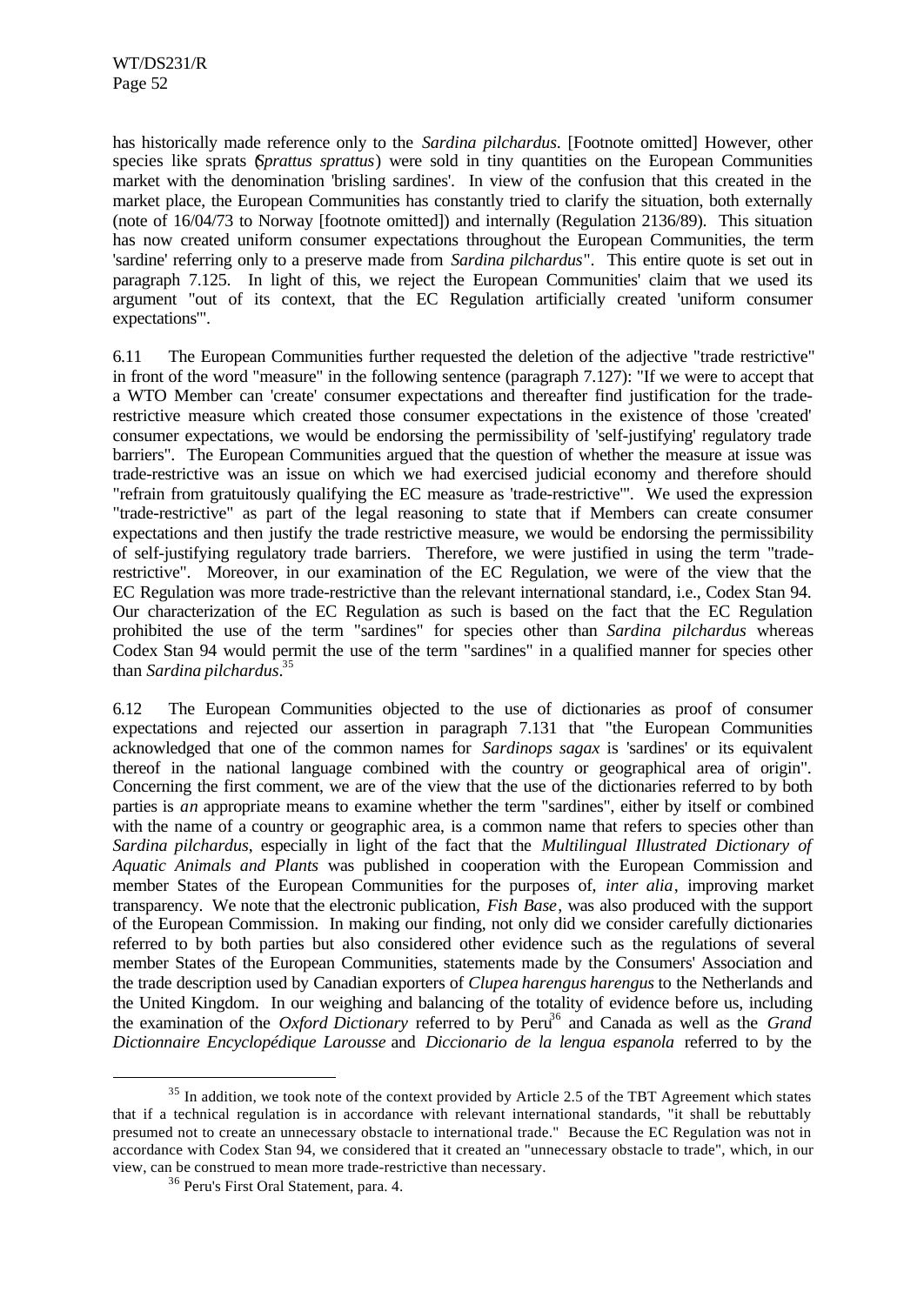European Communities, we were persuaded, on balance, that the term "sardines", either by itself or combined with the name of a country or geographic area, is a common name in the European Communities and that the consumers in the European Communities do not associate the term "sardines" exclusively with *Sardina pilchardus*. <sup>37</sup> For the sake of clarity, we inserted a sentence to reflect that Peru demonstrated that European consumers do not associate "sardines" exclusively with *Sardina pilchardus* by pointing out that the term "sardines", either by itself or combined with the name of a country or geographic area, is a common name for *Sardinops sagax* in the European Communities. Concerning the second comment, we consider that the last sentence of paragraph 7.131 accurately reflects the statements made by the European Communities in its first written submission. For the sake of clarity, we have cited in Footnote 100 what the European Communities stated in paragraph 28 of its first written submission.

6.13 The European Communities made a number of comments with respect to paragraph 7.132. First, the European Communities stated that "[t]he assessment of the facts developed by the Panel in this paragraph to establish that sardines is a generic term in the territory of the European Communities is not objective". The European Communities makes this assertion based on the probative value we attached to the letter of the United Kingdom Consumers' Association and the use of "slid" and "herring" in addition to the use of the term "sardines" to market the Canadian *Clupea harengus harengus*. In addition, the European Communities argued that "the Panel completely ignores the evidence submitted … on the range and diversity of preserved fish products that the European consumers can find in any European supermarket and that responds to their expectations that each fish be called and marketed with its own name". As a claim that a panel has not made an objective assessment is very serious, $38$  we will examine each of the European Communities' arguments.

6.14 With respect to the first argument that questions the probative value or the relative weight we ascribed to the Consumers' Association's letter, we note that the Appellate Body in *Korea — Dairy* stated:

…under Article 11 of the DSU, a panel is charged with the mandate to determine the facts of the case and to arrive at factual findings. In carrying out this mandate, a panel has the duty to examine and consider all the evidence before it, not just the evidence submitted by one or the other party, and to evaluate the relevance and probative force of each piece thereof … The determination of the significance and weight properly pertaining to the evidence presented by one party is a function of a panel's appreciation of the probative value of all the evidence submitted by both parties considered together.<sup>3</sup>

<sup>37</sup> We noted that *Grand Dictionnaire Encyclopédique Larousse* refers the term "sardine" to *Sardina pilchardus*. We also took note of the fact that the same dictionary states "[o]n trouve des espèces voisines dans le Pacifique (*Sardinops caerulea*), ainsi que sur les côtes du sud de l'Afrique (*S. sagax*) et d'Australie (*S. neopilchardus*)". *Diccionario de la lengua espanola* defines the term "sardina" as "pez teleósteo marino fisóstomoto, de 12 a 15 centímetros de largo, *parecido al arenque*, pero de carne más delicada, cabeza relativamente menor, la aleta dorsal muy delantera y el cupero más delicada y el cuerpo más fusiforme y de color negro ayulado por encima, dorado en la cabeza y peteado en los costados y vientre." (emphasis added) These two dictionaries referred to by the European Communities support the view that the term "sardines" is not limited to just *Sardina pilchardus* but includes other species, including *Sardinops sagax*.

<sup>38</sup> The Appellate Body in *European Communities — Measures Affecting the Importation of Certain Poultry Products* ("*EC — Poultry*"), WT/DS69/AB/R, adopted 23 July 1998, DSR 1998:V, stated that "[a]n allegation that a panel has failed to conduct the 'objective assessment of the matter before it' … is a very serious allegation". Para. 133.

<sup>39</sup> Appellate Body Report, *Korea — Definitive Safeguard Measure on Imports of Certain Dairy Products* ("*Korea — Dairy*"), WT/DS98/AB/R, adopted 12 January 2000, para. 137.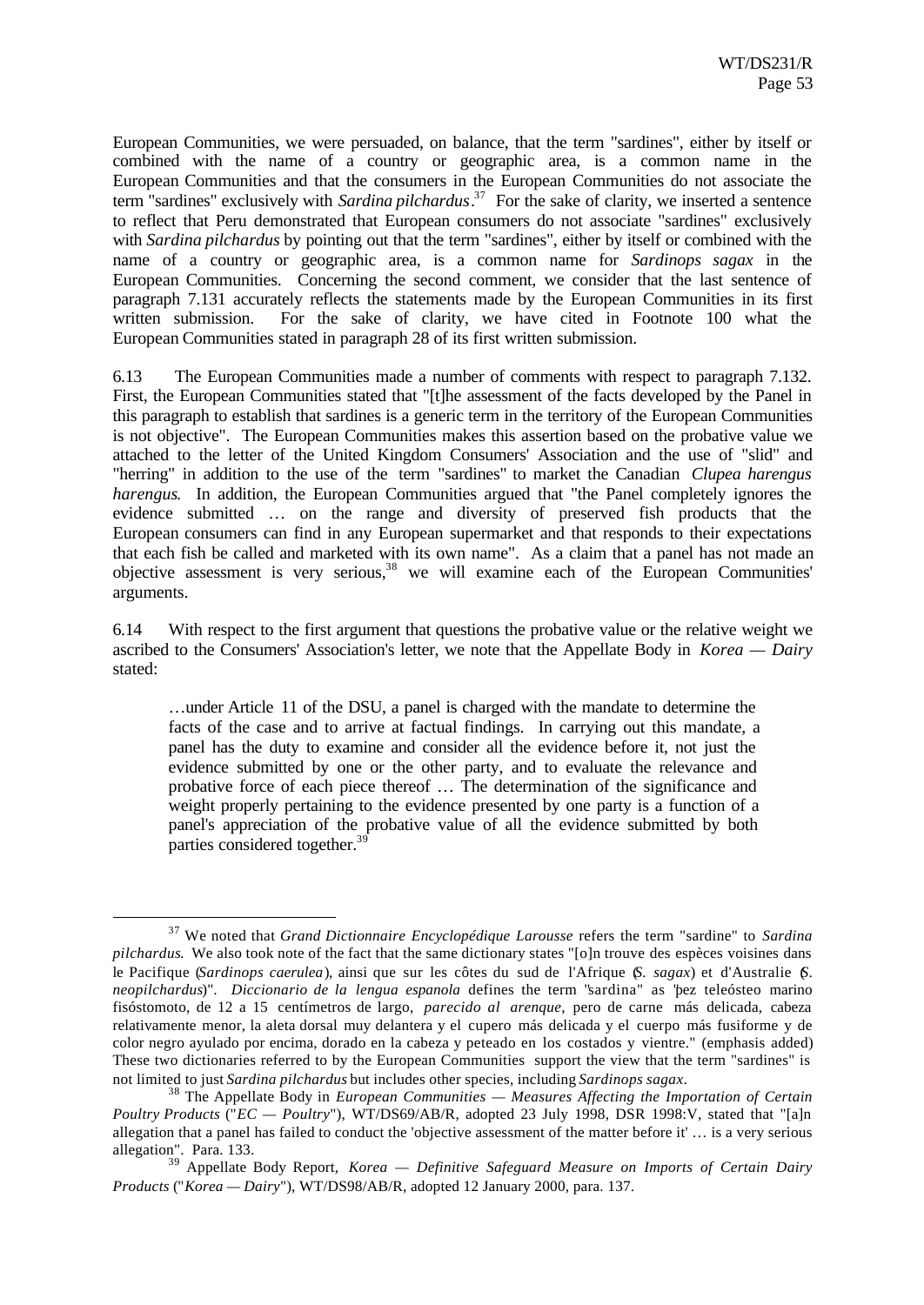l

6.15 We are also mindful that we are not "required to accord to factual evidence of the parties the same meaning and weight as do the parties".<sup>40</sup> We did consider the Consumers' Association letter in determining whether the European consumers associate the term "sardines" exclusively with *Sardina pilchardus* but, as stated above, this was not the sole basis on which we made the determination as other evidence was considered in the overall weighing and balancing process. We therefore do not agree with the European Communities' argument that our approach was partial.

6.16 The European Communities submitted additional evidence, i.e., letters it had received lately from other European consumers' associations on the same issue. In a letter dated 11 April 2002, Peru requested that the new evidence submitted by the European Communities not be considered. In this regard, Peru referred to Article 12 of the Panel's Working Procedures which did not provide for the submission of new evidence at this stage of the Panel proceedings. Article 12 of the Panel's Working Procedures reads as follows: "Parties shall submit all factual evidence to the Panel no later than during the first substantive meeting, except with respect to evidence necessary for purposes of rebuttal submissions, answers to questions or comments on answers provided by others. Exceptions to this procedure will be granted upon a showing of good cause. In such cases, the other party shall be accorded a period of time for comment, as appropriate". We are obliged to point out that Peru submitted the letter from Consumers' Association as a part of its rebuttal submission. In light of this, it is our view that the European Communities should have submitted the evidence at the second substantive meeting or at least not later than at the time it submitted answers to the questions posed by the Panel. Further, the European Communities did not request an extension of time-period to rebut the letter from Consumers' Association. Nor did the European Communities demonstrate the requisite "good cause" which must be shown by the party submitting the new evidence. We do not consider that the interim review stage is the appropriate time to introduce new evidence. Therefore, we decline to consider the new evidence submitted by the European Communities.

6.17 With respect to the letter from an exporter submitted by Canada, on balance we found the argument that the juvenile product of *Clupea harengus harengus* was marketed as sardines in the European Communities credible and therefore considered it as a part of the overall evidence in determining whether the European consumers associate the term "sardines" exclusively with *Sardina pilchardus*. With respect to the European Communities' argument that "the real use of the word 'sardines' for Canada's product was for sales to Surinamese in the Netherlands of a Canadian product they had got to know in Suriname", we do not see how this detracts from the fact that Canada exported *Clupea harengus harengus* as "Canadian sardines" to the Netherlands for thirty years until 1989. The fact that the majority of consumers of Canadian sardines in the Netherlands originates from Suriname does not affect the relevance of the evidence.

6.18 Finally, the European Communities claimed that in paragraph 7.132 we "completely ignor[ed] the evidence submitted by the European Communities on the range and diversity of preserved fish products that the European consumers could find in any European supermarket and that responds to their expectations that each fish be called by and marketed under its own name". Again, we did not ignore any evidence and we took note of the fact that there is diverse range of fish products that are available in European supermarkets. However, we were not persuaded that the existence of diverse preserved fish products in the European market suggested that the European consumers associate the term "sardines" exclusively with *Sardina pilchardus*. We therefore reject the European Communities' argument that we "completely ignored" the evidence it submitted.

6.19 In light of the above, we reject the European Communities' argument that our assessment was not objective and decline to change our views set out in paragraph 7.132. We have, however, for the sake of clarity, revised the last sentence to state that the term "sardines", either by itself or combined with the name of a country or geographic area is a common name for *Sardinops sagax* in the

<sup>40</sup> Appellate Body Report, *Australia – Measures Affecting the Importation of Salmon* ("*Australia – Salmon*"), WT/DS18/AB/R, adopted 6 November 1998, DSR 1998:VIII, para. 267.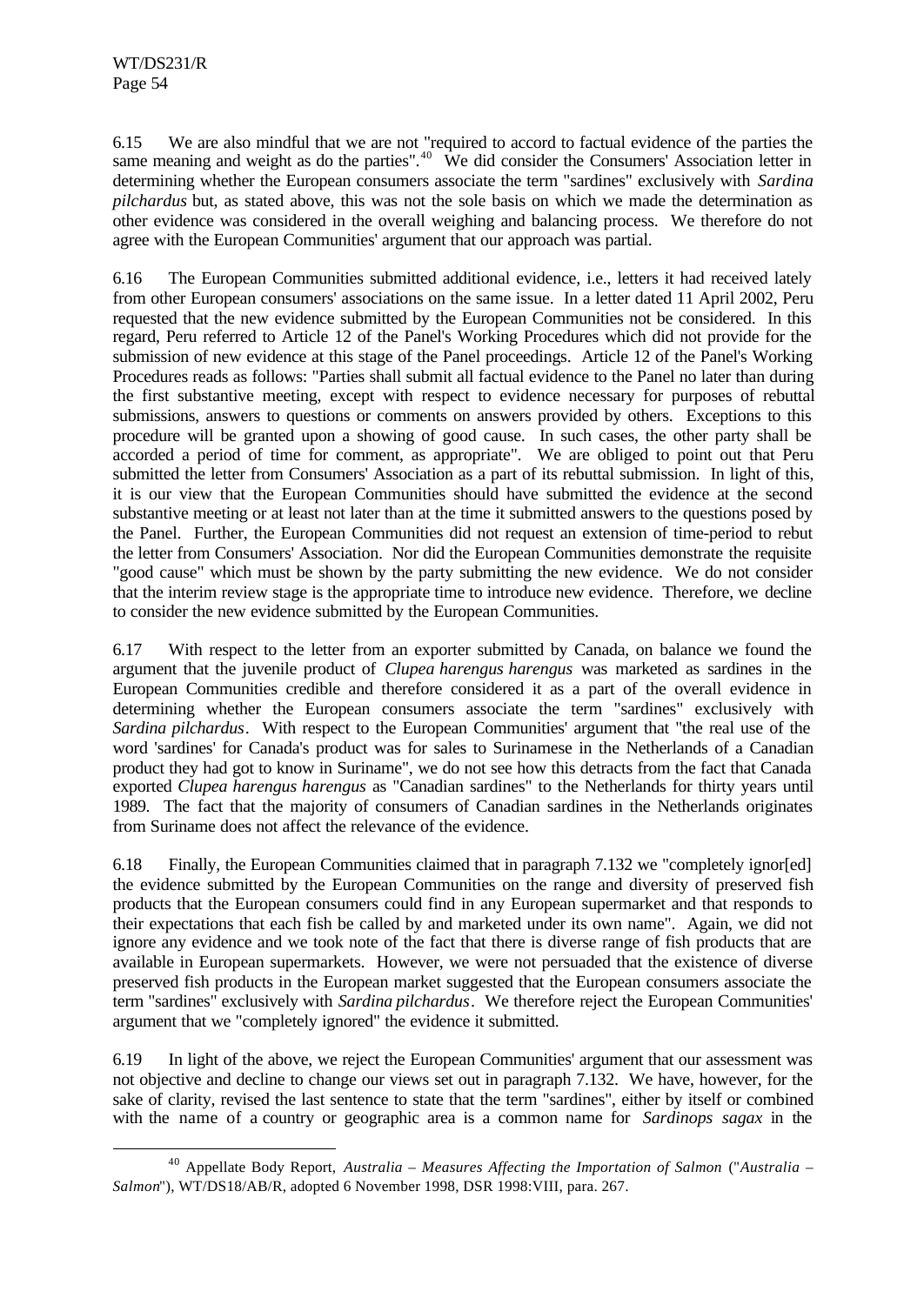European Communities. We are obliged to point out, in response to the European Communities' comment that "[t]he assessment of the facts developed by the Panel … to establish that sardines is a *generic* term in the territory of the European Communities is not objective", that we stated in Footnote 107 of the findings: "With respect to parties' argument about whether the term 'sardines' is generic, we do not consider it necessary to make a determination on this particular issue".

6.20 The European Communities argued that we incorrectly described Article 7 of the EC Regulation in Footnote 104 of the findings. Concerning the composition of "sardine mousse", the European Communities argued that the EC Regulation referred to at least 25% *Sardina pilchardus* of the net weight of the product and that these products could not materially be composed of 100% fish. The European Communities further noted that these products consisted of 40% to 50% of the net weight of sardine meat, whilst the rest were non-fish ingredients which are necessary to give the product its particular texture and taste. We have made changes to Footnote 104 to accurately reflect Article 7 of the EC Regulation in light of the European Communities' argument.

6.21 Finally, the European Communities contested "the partial and random use made by the Panel of the evidence submitted by the parties on the negotiating history of the Codex Stan 94, which is considered unnecessary in certain parts and is selectively relied upon in others". With regard to paragraph 7.136, the European Communities further recalled a statement by France in the 1969 Synopsis of Governments' Replies on the Questionnaire on Canned Sardines: "the use of country of origin as a prefix is confusing, because several species would have the same trade name and a single species would be given several names according to the country where it is caught or processed". We would like to emphasize again that we considered the totality of the evidence before us. We considered the text of Codex Stan 94 in determining that the language provided therein took into account the issue of consumer protection in countries producing preserved sardines using *Sardina pilchardus*. We resorted to the negotiating history only to confirm that Codex Stan 94 takes into account the European Communities' concern that consumers might be misled if a distinction were not made between *Sardina pilchardus* and other species.

6.22 For the sake of clarity, we have inserted a sentence at the end of paragraph 7.99 and added paragraph 7.139 which summarizes our findings by way of an overall conclusion, which is reflected in paragraph 8.1, with respect to Article 2.4 of the TBT Agreement.

# **VII. FINDINGS**

#### A. PRODUCTS AT ISSUE

7.1 This dispute concerns *Sardina pilchardus Walbaum* ("*Sardina pilchardus*") and *Sardinops sagax sagax* ("*Sardinops sagax*")*,* two small fish species which belong, respectively, to genus Sardina and Sardinops of the *Clupeinae* subfamily of the *Clupeidae* family; fish of the *Clupeidae* family populate almost all oceans. *Sardina pilchardus* is found mainly around the coasts of the Eastern North Atlantic, in the Mediterranean Sea and in the Black Sea, and *Sardinops sagax* is found mainly in the Eastern Pacific along the coasts of Peru and Chile. Despite the various morphological differences that can be observed between them, such as those concerning the head and length, the type and number of gillrakes or bone striae and size and weight, *Sardina pilchardus* and *Sardinops sagax* display similar characteristics: they live in a coastal pelagic environment, form schools, engage in vertical migration, feed on plankton and have similar breeding seasons.

7.2 Both fish, as well as other species of the *Clupeidae* family, are used in the preparation of preserved and canned fish products, packed in water, oil or other suitable medium.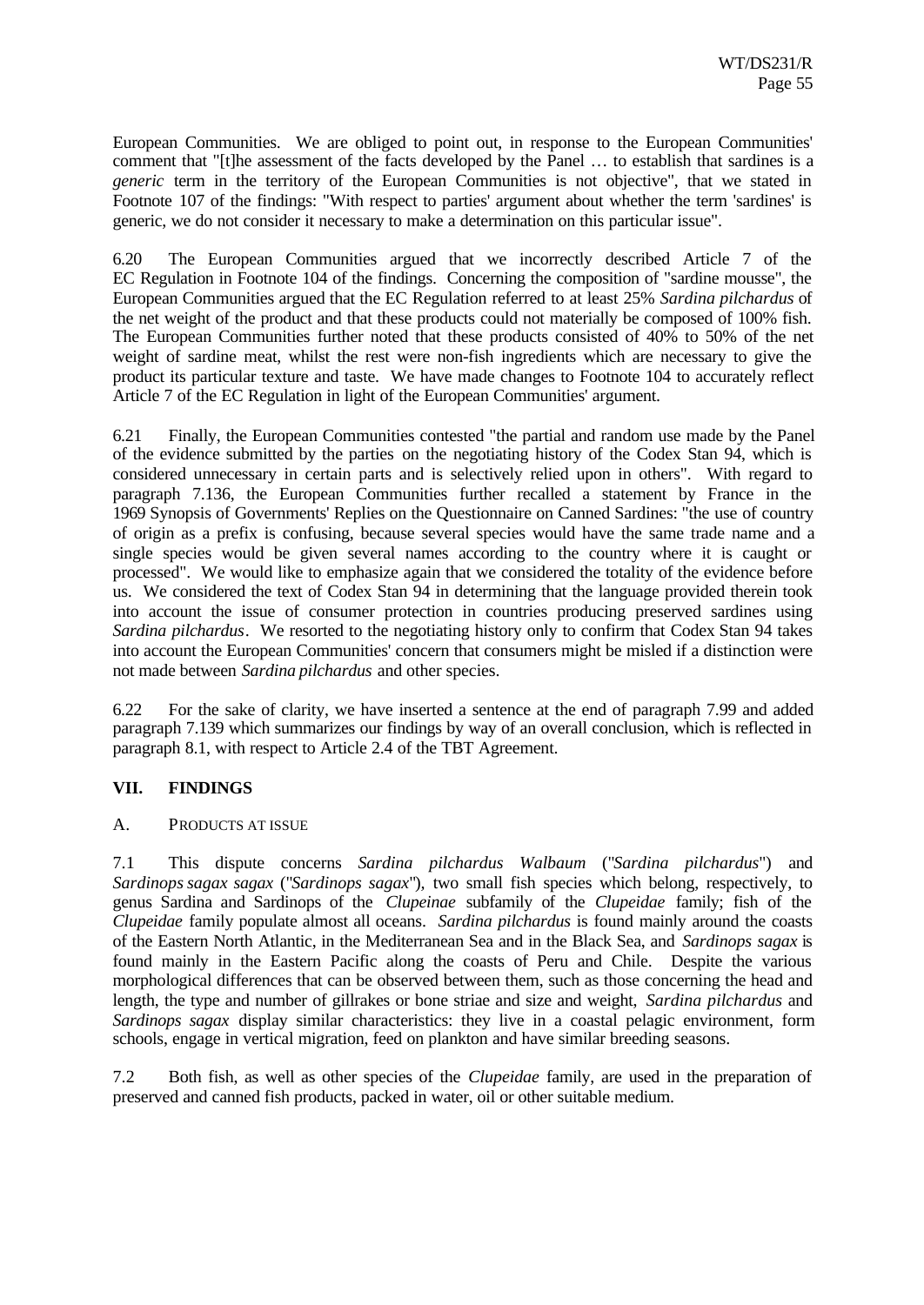B. MEASURE AT ISSUE<sup>41</sup>

7.3 Regulation (EEC) 2136/89 laying down common marketing standards for preserved sardines (the "EC Regulation") was adopted on 21 June 1989. <sup>42</sup> The EC Regulation defines the standards governing the marketing of preserved sardines in the European Communities.

7.4 Article 2 of the EC Regulation provides that only products prepared from fish of the species *Sardina pilchardus* may be marketed as preserved sardines. Article 2 reads as follows:

Only products meeting the following requirements may be marketed as preserved sardines and under the trade description referred to in Article 7:

- they must be covered by CN codes  $1604 13 10$  and ex  $1604 20 50$ ;
- − they must be prepared exclusively from the fish of the species "*Sardina pilchardus* Walbaum";
- they must be pre-packaged with any appropriate covering medium in a hermetically sealed container;
- they must be sterilized by appropriate treatment.
- C. THE CODEX ALIMENTARIUS COMMISSION STANDARD FOR CANNED SARDINES AND SARDINE-TYPE PRODUCTS (CODEX STAN 94 –1981 REV.1 – 1995)

7.5 The Codex Alimentarius Commission of the United Nations Food and Agriculture Organization ("FAO") and the World Health Organisation ("WHO") ("Codex Alimentarius Commission") adopted, in 1978, a standard ("Codex Stan 94") for canned sardines and sardine-type products.<sup>43</sup> Article 1 of Codex Stan 94 states that this standard applies to "canned sardines and sardine-type products packed in water or oil or other suitable packing medium" and that it does not apply to speciality products where fish content constitutes less than 50% m/m of the net contents of the can.

7.6 Article 2.1 of Codex Stan 94 provides that canned sardines or sardine-type products are prepared from fresh or frozen fish from a list of 21 species, amongst them *Sardina pilchardus* and *Sardinops sagax.*<sup>44</sup>

7.7 Article 6 of Codex Stan 94 reads as follows:

– *Sardina pilchardus*

- Sardinella aurita, S. brasiliensis, S. maderensis, S. longiceps, S. gibbosa
- Clupea harengus
- Sprattus sprattus
- Hyperlophus vittatus
- Nematalosa vlaminghi
- Etrumeus teres
- Ethmidium maculatum
- Engraulis anchoita, E. mordax, E. ringens
- Opisthonema oglinum

<sup>&</sup>lt;sup>41</sup> Pertinent parts of the European Communities measure at issue and Codex Stan 94 set out in the descriptive part are reproduced in this part of the Report.

 $42$  The EC Regulation in its entirety is attached as Annex 1.

<sup>&</sup>lt;sup>43</sup> Codex Stan 94 was amended in 1979 and 1989 by adding more species and revised in 1995. Codex Stan 94 is attached in its entirety as Annex 2.

 $44$  Article 2.1.1 lists the following species:

<sup>–</sup> Sardinops melanostictus, S. neopilchardus, S. ocellatus, S. sagax S. caeruleus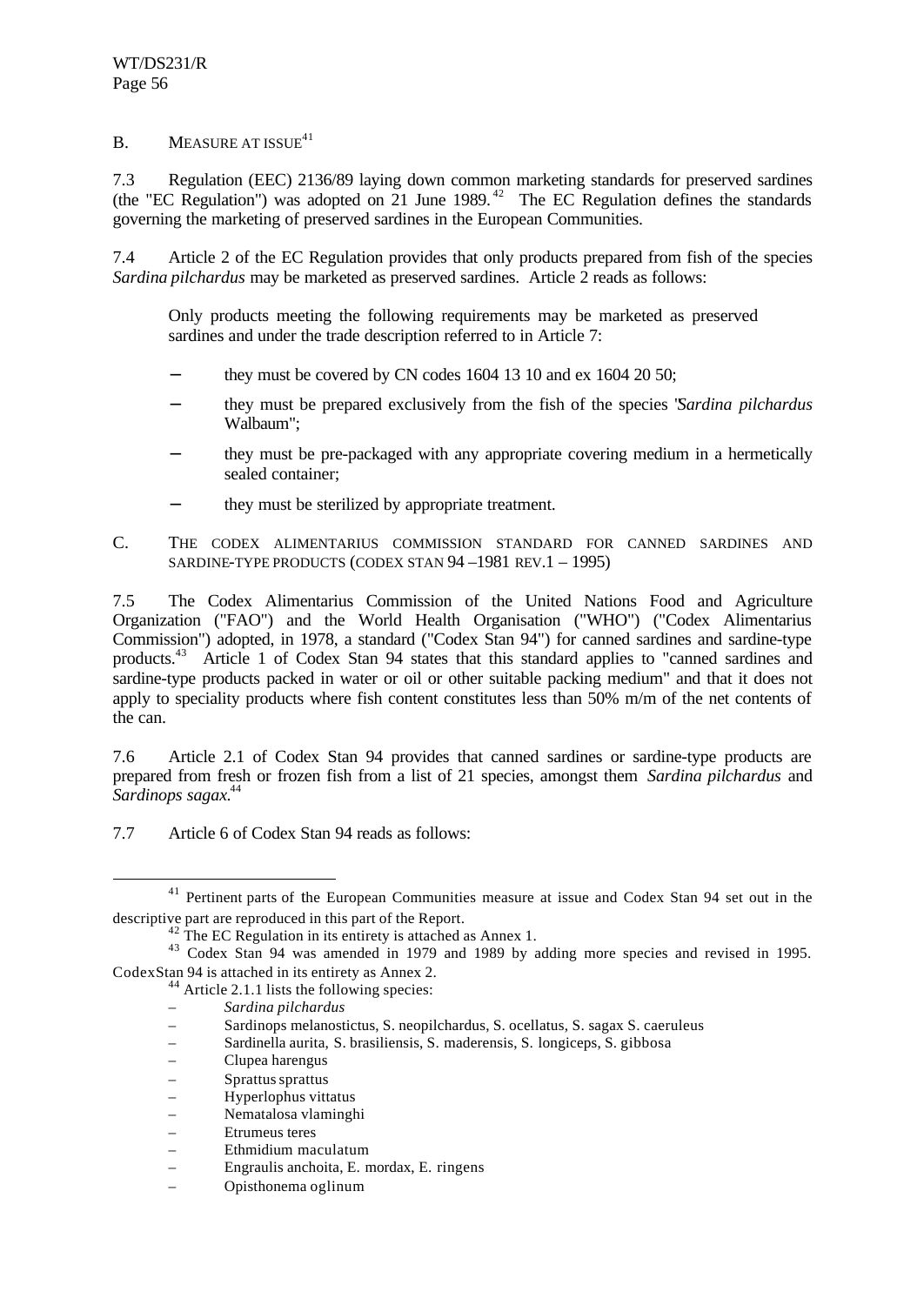#### 6. LABELLING

In addition to the provisions of the Codex General Standard for the Labelling of Prepackaged Foods (CODEX STAN 1-1985, Rev. 3-1999) the following specific provisions shall apply:

#### 6.1 NAME OF THE FOOD

The name of the products shall be:

6.1.1 (i) "Sardines" (to be reserved exclusively for *Sardina pilchardus* (Walbaum)); or

(ii) "X sardines" of a country, a geographic area, the species, or the common name of the species in accordance with the law and custom of the country in which the product is sold, and in a manner not to mislead the consumer.

- D. FINDINGS AND RECOMMENDATIONS REQUESTED BY THE PARTIES
- 7.8 Peru makes the following requests:
	- (a) Peru requests the Panel to find that the measure at issue, the EC Regulation, prohibiting the use of the term "sardines" to be used in combination with the name of the country of origin ("Peruvian Sardines"); the geographical area in which the species is found ("Pacific Sardines"); the species ("Sardines — *Sardinops sagax*"); or the common name of the species *Sardinops sagax* customarily used in the language of the member State of the European Communities in which the product is sold ("Peruvian Sardines" in English or "Südamerikanische Sardinen" in German) is inconsistent with Article 2.4 of the TBT Agreement because the European Communities did not use the naming standard set out in paragraph 6.1.1(ii) of Codex Stan 94 as a basis for its Regulation even though that standard would be an effective and appropriate means to fulfil the legitimate objectives pursued by the Regulation.
	- (b) If the Panel were to find that the EC Regulation is consistent with Article 2.4 of the TBT Agreement, Peru requests the Panel to find that the EC Regulation is inconsistent with Article 2.2 of the TBT Agreement because it is more traderestrictive than necessary to fulfil the legitimate objective of market transparency that the European Communities claims to pursue.
	- (c) If the Panel were to find that the EC Regulation is consistent with Articles 2.2 and 2.4 of the TBT Agreement, Peru requests the Panel to find that the measure is inconsistent with Article 2.1 of the TBT Agreement because it is a technical regulation that accords Peruvian products prepared from fish of the species *Sardinops sagax* treatment less favourable than that accorded to like European products made from fish of the species *Sardina pilchardus.*
	- (d) If the Panel were to find that the measure at issue is consistent with the TBT Agreement, Peru requests the Panel to find that it is inconsistent with Article III:4 of the GATT 1994 because it is a requirement affecting the offering for sale of imported sardines that accords Peruvian products prepared from fish of the species *Sardinops sagax* treatment less favourable than that accorded to like European products made from fish of the species *Sardina pilchardus*.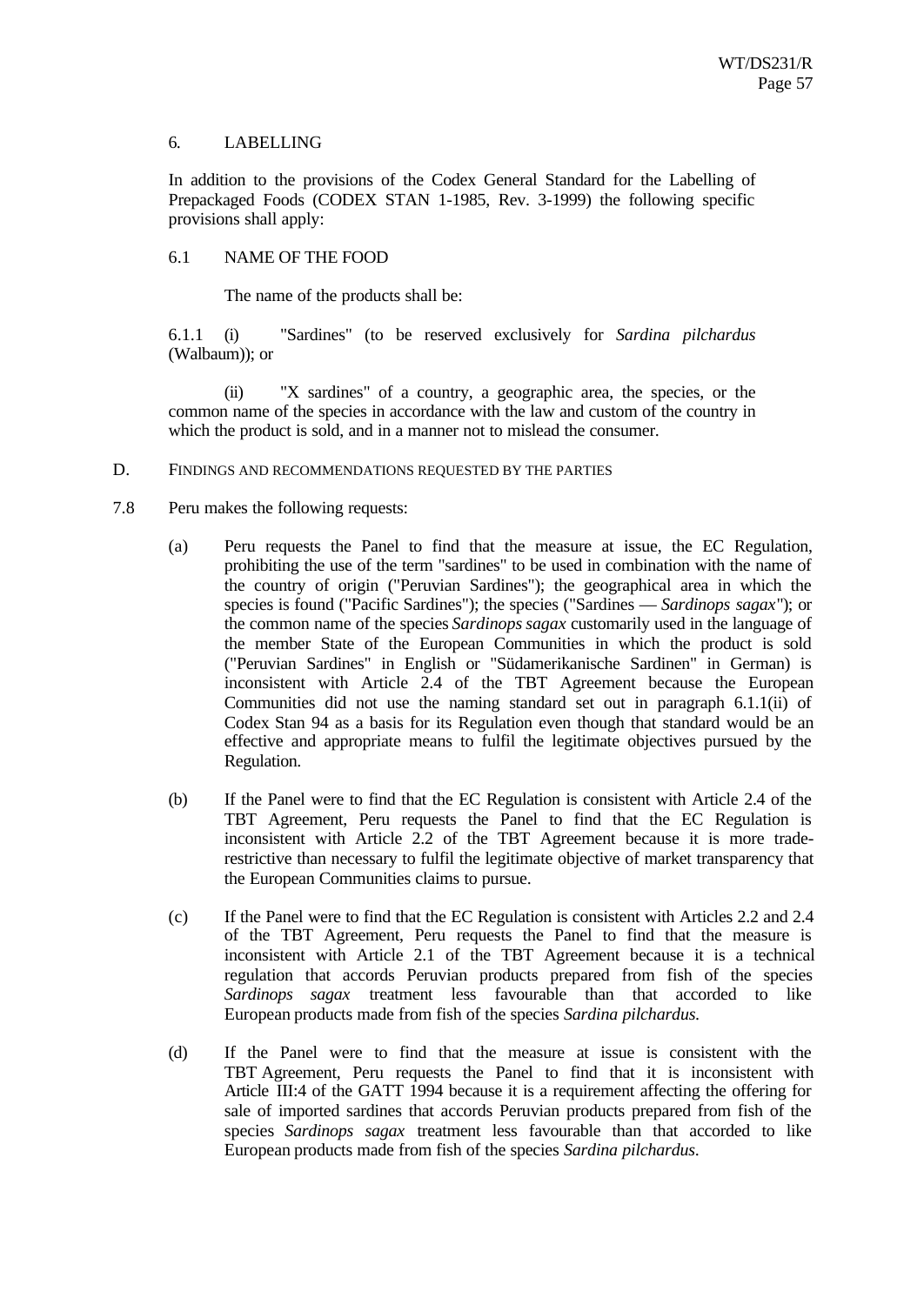7.9 Peru requests the Panel to recommend that the Dispute Settlement Body ("DSB") request the European Communities to bring its measure into conformity with the TBT Agreement. Peru specifically requests the Panel to suggest that the European Communities permit Peru, without any further delay, to market its sardines in accordance with a naming standard consistent with the TBT Agreement.

7.10 The European Communities requests the Panel to reject Peru's claims that the EC Regulation is inconsistent with Articles 2.4, 2.2 and 2.1 of the TBT Agreement and Article III:4 of the GATT 1994.

E. GENERAL INTERPRETATIVE ISSUES

### **1. Rules of interpretation**

7.11 The TBT Agreement constitutes an integral part of the Marrakesh Agreement Establishing the World Trade Organization (the "WTO Agreement"). As such, the TBT Agreement is one of the "covered agreements" and is therefore subject to the DSU. Article 3.2 of the DSU provides that panels are to clarify the provisions of "covered agreements" in accordance with customary rules of interpretation of public international law.

7.12 In *US — Gasoline*, the Appellate Body stated that the fundamental rule of treaty interpretation as set out in Articles 31 and 32 of the Vienna Convention on the law of Treaties (the "Vienna Convention")<sup>45</sup> had "attained the status of a rule of customary or general international law" and "forms" part of the 'customary rules of interpretation of public international law'".<sup>46</sup> Pursuant to Article 31(1) of the Vienna Convention, the duty of a treaty interpreter is to determine the meaning of a term in accordance with the ordinary meaning to be given to the term in its context and in light of the object and purpose of the treaty.

7.13 If, after applying the rule of interpretation set out in Article 31(1), the meaning of the treaty term remains ambiguous or obscure or leads to a result that is manifestly absurd or unreasonable, Article 32 allows the treaty interpreter to have a recourse to "supplementary means of interpretation, including the preparatory work on the treaty and the circumstances of its conclusion".<sup>47</sup> We will apply the principles enunciated by the Appellate Body in the *US — Gasoline* to interpret the relevant provisions of the TBT Agreement in this Report.

# **2. Order of analysis of the claims**

l

7.14 Peru requests that we examine its claim under Article 2.4 of the TBT Agreement first and then examine its claims in the order of Articles 2.2 and 2.1 of the TBT Agreement only if we were to determine that the EC Regulation is not inconsistent with Article 2.4. If we were to determine that the EC Regulation is not inconsistent with the provisions of the TBT Agreement invoked by Peru, it requests that we examine its claims in respect of Article III:4 of the GATT 1994.

<sup>&</sup>lt;sup>45</sup> Vienna Convention on the Law of Treaties, done at Vienna, 23 May 1969, 1155 U.N.T.S. 331; (1969) 8 International Legal Materials 679.

<sup>46</sup> Appellate Body Report, *United States — Standards for Reformulated and Conventional Gasoline* ("*US — Gasoline*"), adopted 20 May 1996, DSR 1996:I, p. 16. See also Appellate Body Report, *Japan — Taxes on Alcoholic Beverages* ("*Japan — Alcoholic Beverages II*") WT/DS8/AB/R, WT/DS10/AB/R, WT/DS11/AB/R, adopted 1 November 1996, DSR 1996:I, p. 104; Appellate Body Report, *India — Patent Protection for Pharmaceutical and Agricultural Chemical Products* ("*India — Patents (US)*"), WT/DS50/AB/R, adopted 16 January 1998, DSR 1998:I, para. 46; *European Communities — Customs Classification of Certain Computer Equipment* ("*EC — Computer Equipment*"), WT/DS62/AB/R, WT/DS67/AB/R, WT/DS68/AB/R, adopted 22 June 1998, DSR 1998:V, para. 84; and *US — Shrimp*, para. 114.

<sup>47</sup> Appellate Body Report, *EC — Computer Equipment*, para. 86.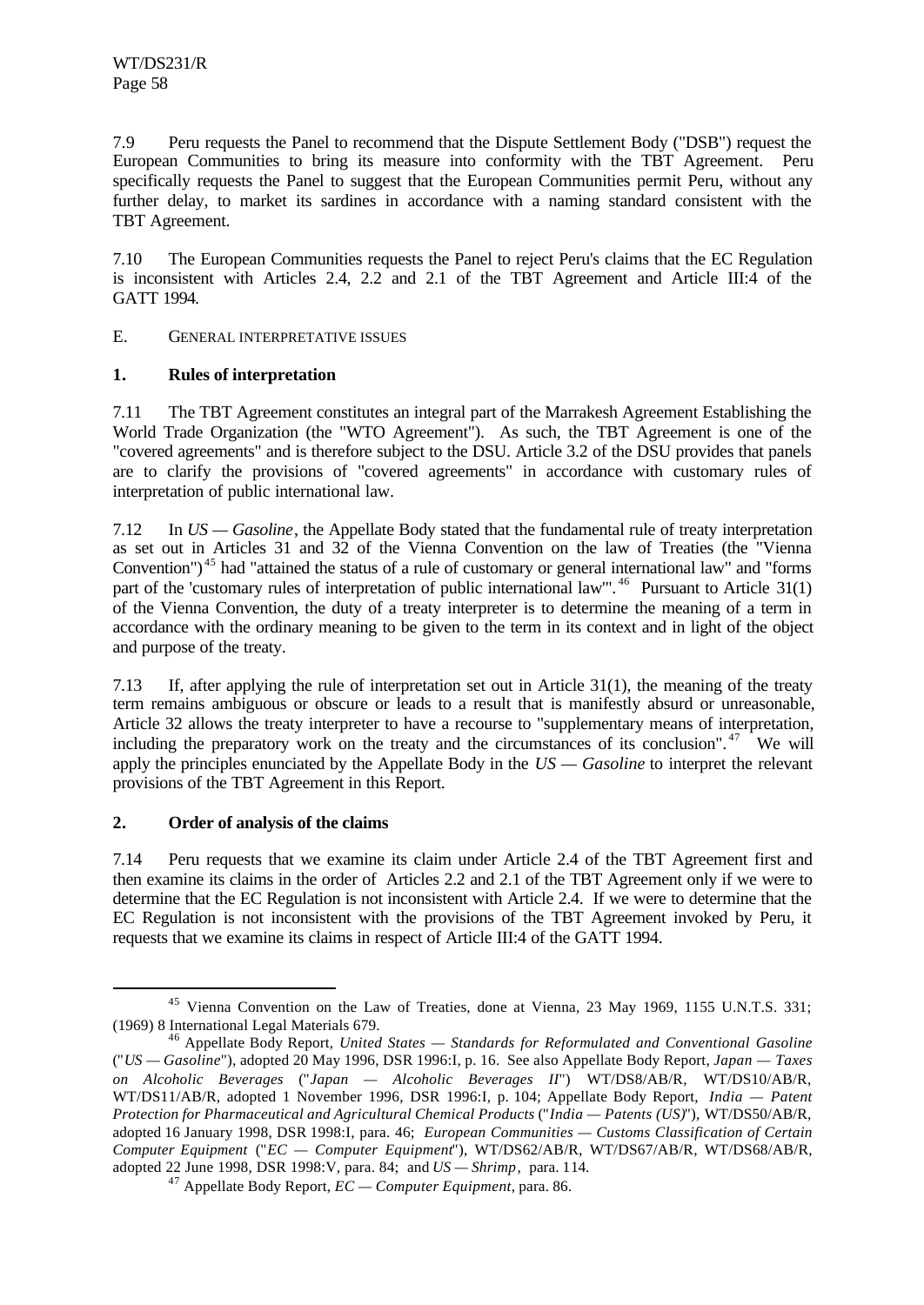7.15 In addressing the issue of the order of analysis, we have taken into account earlier considerations of this question. We recall the Appellate Body's statement in *EC — Bananas III* which stated that the panel "should" have applied the Licensing Agreement first because this agreement deals "specifically, and in detail" with the administration of import licensing procedures. The Appellate Body noted that if the panel had examined the measure under the Licensing Agreement first, there would have been no need to address the alleged inconsistency with Article X:3 of the GATT 1994.<sup>48</sup> The Appellate Body suggests that where two agreements apply simultaneously, a panel should normally consider the more specific agreement before the more general agreement.

7.16 Arguably, the TBT Agreement deals "specifically, and in detail" with technical regulations. If the Appellate Body's statement in *EC — Bananas III* is a guide, it suggests that if the EC Regulation is a technical regulation, then the analysis under the TBT Agreement would precede any examination under the GATT 1994. Moreover, Peru, as the complaining party, requested that we first examine its claim under Article 2.4 of the TBT Agreement followed by Article 2.2 if we find that the EC Regulation is consistent with Article 2.4. And similarly, only if we were to find that the EC Regulation is consistent with Article 2.2 does Peru ask us to consider its cla im under Article 2.1. In the event that we were to find that the EC Regulation is consistent with the TBT Agreement, Peru requests that we examine its claim under Article III:4 of the GATT 1994. We note that the European Communities did not contest Peru's request regarding this sequencing analysis.

7.17 These requests by Peru on sequencing of claims thereby oblige us to consider whether there is an interpretative methodology that compels panels to adopt a particular order which, if not followed, would constitute an error of law.<sup>49</sup> We recall the Appellate Body's statement in *US – FSC* in relation to the US argument that the panel erred by commencing its analysis with Article 3.1(a) rather than footnote 59 of the Subsidies and Countervailing Measures Agreement. The Appellate Body stated:

In our view, it was not a legal error for the Panel to begin its examination of whether the FSC measure involves export *subsidies* by examining the general definition of a "*subsidy*" that is applicable to export *subsidies* in Article 3.1(a). In any event, whether the examination begins with the general definition of a "subsidy" in Article 1.1 or with footnote 59, we believe that the outcome of the European Communities' claim under Article 3.1(a) would be the same. The appropriate meaning of both provisions can be established and can be given effect, irrespective of whether the examination of the claim of the European Communities under Article  $3.1(a)$  begins with Article 1.1 or with footnote 59.<sup>50</sup>

7.18 In our view, if the EC Regulation is a technical regulation, it would not constitute an error of law to start the examination of the consistency of the EC Regulation with Article 2.4 followed by Articles 2.2 and 2.1 of the TBT Agreement as necessary since such sequential examination would not affect the interpretation of the other provisions.

<sup>48</sup> Appellate Body Report, *European Communities — Regime for the Importation, Sale and Distribution of Bananas* ("*EC — Bananas III*"), WT/DS27/R, adopted 25 September 1997, DSR 1997:II, para. 204.

<sup>&</sup>lt;sup>49</sup> In *US — Shrimp*, for example, the Appellate Body considered the sequence of analysis important in examining whether the U.S. measure protecting sea turtles was justifiable under Article XX of the GATT 1994. It held that the panel erred by looking at the chapeau of Article XX and then subsequently examining whether the U.S. measure was covered by the terms of Article XX(b) or (g) because "[t]he task of interpreting the chapeau so as to prevent the abuse or misuse of the specific exemptions provided for in Article XX is rendered very difficult, if indeed it remains possible at all, where the interpreter … has not first identified and examined the specific exception threatened with abuse". Appellate Body Report, *US — Shrimp,* para. 120.

<sup>50</sup> Appellate Body Report, *United States — Tax Treatment for "Foreign Sales Corporations"* ("*US — FSC*"), WT/DS108/AB/R, adopted 20 March 2000, para. 89.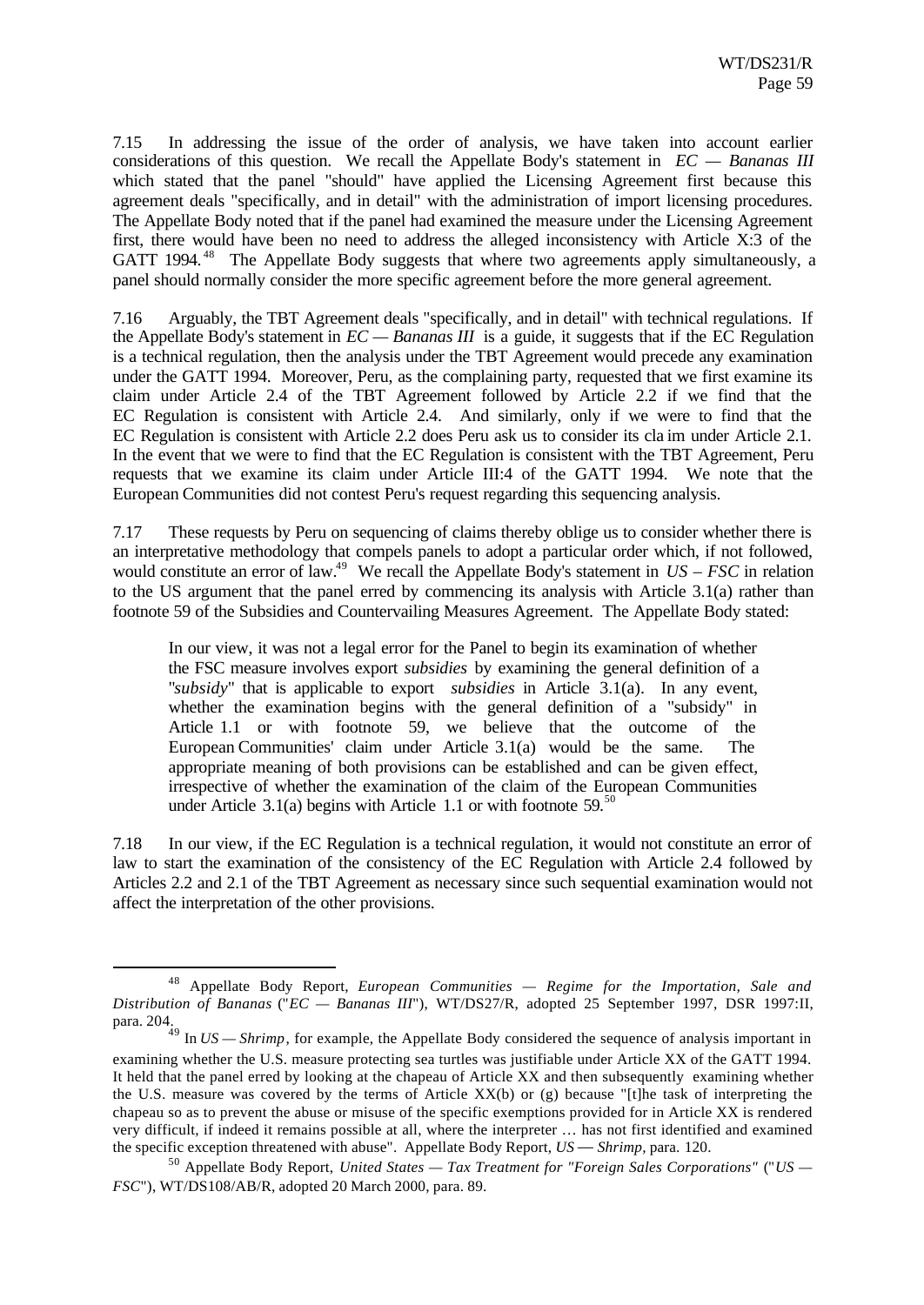l

7.19 Accordingly, the order of examination will follow the order of the claims set out in Peru's submission. That is, claims will be examined in the following order: Articles 2.4, 2.2, 2.1 of the TBT Agreement and Article III:4 of the GATT 1994.

### F. APPLICABILITY OF THE TBT AGREEMENT

### **1. Consideration of the EC Regulation as a technical regulation**

7.20 Peru, as the complaining party, invoked paragraphs 1, 2 and 4 of Article 2 of the TBT Agreement as the legal basis of its claim to argue that the EC Regulation is inconsistent with those provisions. We note that the substantive provisions of the TBT Agreement have not been construed by either panels or the Appellate Body<sup>51</sup> and that the provisions of the Tokyo Round Agreement on Technical Barriers to Trade (the "Tokyo Round Standards Code") which preceded the TBT Agreement have also not been addressed by any panel. As the drafters of the TBT Agreement intended to further the objective of the GATT 1994 with a specialized legal regime that applies only to a limited class of measures, it is necessary to commence our analysis by examining whether the EC Regulation constitutes a technical regulation within the meaning of the TBT Agreement. Only if it is established that the EC Regulation constitutes a technical regulation within the meaning of Annex 1.1 of the TBT Agreement, will we then proceed to consider the consistency of the EC Regulation with the substantive obligations set out in Articles 2.4, 2.2 and 2.1 of the TBT Agreement.

7.21 Peru notes that paragraph 1 of Annex 1 of the TBT Agreement defines the term "technical regulation" as a document which lays down product characteristics with which compliance is mandatory and submits that the EC Regulation lays down "common marketing standards for preserved sardines". Peru argues that the EC Regulation constitutes a technical regulation within the meaning of Annex 1.1 of the TBT Agreement because it lays down characteristics which preserved sardines must possess if they are to be "marketed as preserved sardines and under the trade description referred to in Article 7" of the EC Regulation. In particular, Peru submits that Article 2 of the EC Regulation sets out characteristics preserved sardines must possess in order to market them in the European Communities under the name "sardines" and notes that one such characteristic is that the product in question must be prepared from the fish of species *Sardina pilchardus*. Peru also argues that the language of Article 9 of the EC Regulation which provides that the EC Regulation "shall be binding in its entirety and directly applicable in all Member States" makes compliance with the measure mandatory.

7.22 The European Communities does not contest that the EC Regulation is a technical regulation for the purposes of the TBT Agreement. Nevertheless, the European Communities does not accept that the measure identified by Peru is a technical regulation because the EC Regulation deals with naming, not labelling, and the definition of technical regulation refers to labelling of products and not to naming of products. The European Communities also argues that the Regulation does not lay down mandatory labelling requirements for fish of species other than *Sardina pilchardus*, i.e., *Sardinops sagax*.

7.23 The term "technical regulation" is defined in Annex 1.1 of the TBT Agreement and states:

Document which lays down product characteristics or their related processes and production methods, including the applicable administrative provisions, with which compliance is mandatory. It may also include or deal exclusively with terminology, symbols, packaging, marking or labelling requirements as they apply to a product, process or production method.

<sup>&</sup>lt;sup>51</sup> The panel and the Appellate Body examined whether the measure at issue was a technical regulation in Appellate Body Report, *EC — Asbestos*.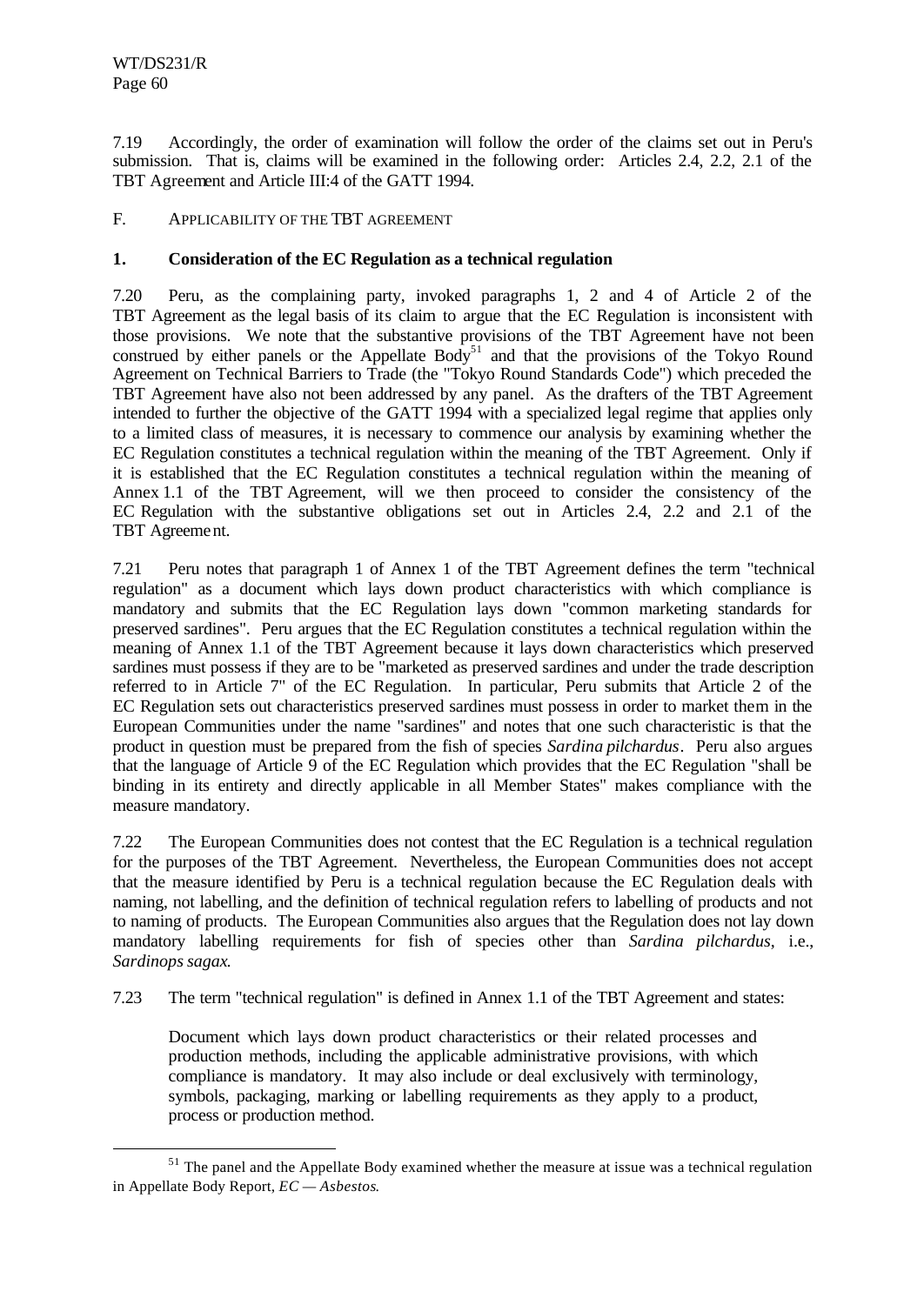7.24 Based on the textual reading of the definition as set out in Annex 1.1 of the TBT Agreement, a measure constitutes a "technical regulation" if the measure lays down product characteristics and compliance is mandatory. We note that the key part of the definition is that the document has to lay down "product characteristics". In this regard, the Appellate Body in *EC — Asbestos* stated:

[T]he "characteristics" of a product include, in our view, any objectively definable "features", "qualities", "attributes", or other "distinguishing mark" of a product. Such "characteristics" might relate, *inter alia*, to a product's composition, size, shape, colour, texture, hardness, tensile strength, flammability, conductivity, density, or viscosity. In the definition of a "technical regulation" in Annex 1.1, the *TBT Agreement* itself gives certain examples of "product characteristics" – "terminology, symbols, packaging, marking or labelling requirements". These examples indicate that "product characteristics" include, not only features and qualities intrinsic to the product itself, but also related "characteristics", such as the means of identification, the presentation and the appearance of a product. In addition, according to the definition in Annex 1.1 of the *TBT Agreement*, a "technical regulation" may set forth the "applicable administrative provisions" for products which have certain "characteristics". Further, we note that the definition of a "technical regulation" provides that such a regulation "may also include or deal *exclusively* with terminology, symbols, packaging, marking *or* labelling requirements". (emphasis added) The use here of the word "exclusively" and the disjunctive word "or" indicates that a "technical regulation" may be confined to laying down only one or a few "product characteristics".<sup>52</sup>

7.25 The Appellate Body provides a comprehensive definition of "characteristics" of a product and adds that a technical regulation, if it is to be enforceable, must be applicable to an identifiable product, or group of products. In support of this view, the Appellate Body states that compliance with Article 2.9.2 of the TBT Agreement, which imposes an obligation on Members to notify other Members "of the products to be covered" by a proposed technical regulation, calls for identification of the product coverage of a technical regulation.<sup>53</sup> By this logic, if a technical regulation applies to a group of products or products generally, the product need not be expressly named, identified or specified in the regulation.

7.26 In determining whether the EC Regulation is a technical regulation, we first note that it identifies a product, namely preserved sardines. In its preambular language, the EC Regulation alludes to "the adoption of [common marketing standards] for preserved sardines". In addition to identifying the product, the EC Regulation lays down certain product characteristics, both intrinsic and related, that preserved sardines must possess in order for them to be "marketed as preserved sardines and under the trade description refered to in Article 7" of the EC Regulation. The definition provided in Annex 1.1 of the TBT Agreement indicates that a technical regulation can require one or more product characteristics. This is confirmed by the Appellate Body's finding that the use of the word "exclusively" with the disjunctive word "or" indicates that a technical regulation may lay down one or a few product characteristics. Thus, it is plausible that a technical regulation may contain just one product characteristic or several product characteristics, whether they be intrinsic and/or related characteristics of the product.

7.27 Various provisions of the EC Regulation lay down product characteristics that deal with features and qualities affecting composition, size, shape, colour and texture of preserved sardines. For instance, one product characteristic required by Article 2 of the EC Regulation is that preserved sardines must be prepared exclusively from fish of the species *Sardina pilchardus*. This product characteristic must be met for the product to be "marketed as preserved sardines and under the trade

<sup>52</sup> Appellate Body Report, *EC — Asbestos*, para. 67.

<sup>53</sup> *Ibid.*, para. 70.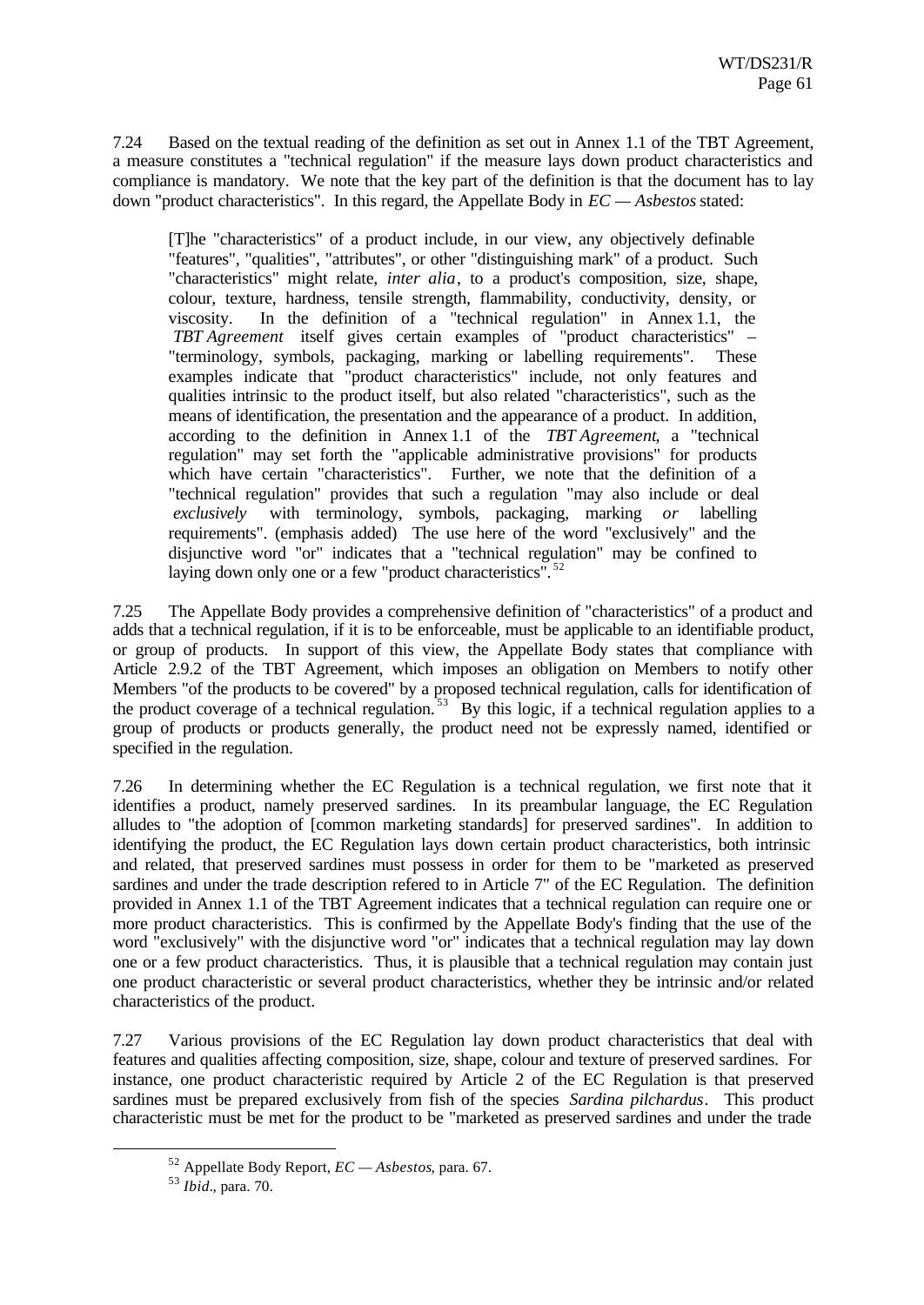description referred to in Article 7" of the EC Regulation. We consider that the requirement to use exclusively *Sardina pilchardus* is a product characteristic as it objectively defines features and qualities of preserved sardines for the purposes of their "market[ing] as preserved sardines and under the trade description referred to in Article 7" of the EC Regulation. Article 2 of the EC Regulation lays down additional product characteristics for a product to be "marketed as preserved sardines and under the trade description referred to in Article 7", e.g., the product must be pre-packaged with any appropriate covering medium in a hermetically sealed container and sterilized by appropriate treatment. In addition to these product characteristics laid down in Article 2, the EC Regulation contains other product characteristics of preserved sardines.

7.28 Article 3 states that sardines must be "appropriately trimmed of the head, gills, caudal fin and internal organs other than ova, milt and kidneys, and according to the market presentation concerned, backbone and skin". Article 4 sets out the presentation of preserved sardines and Article 5 deals with the covering media. Article 6 requires, *inter alia*, that sardines be uniform in size and must not have significant breaks in the abdominal wall; comprise flesh of normal consistency with light or pinkish color; and retain the odour and flavor characteristics of the species *Sardina pilchardus*. Article 7, in addition to dealing with trade description, covers the ratio between the weight of the sardines and covering media. We find that these provisions of the EC Regulation also lay down product characteristics.

7.29 The second requirement for a measure to be a technical regulation is that compliance must be mandatory. With regard to this requirement, the Appellate Body stated:

A "technical regulation" must, in other words, regulate the "characteristics" of products in a binding or compulsory fashion. It follows that, with respect to products, a "technical regulation" has the effect of *prescribing* or *imposing* one or more "characteristics" – "features", "qualities", "attributes", or other "distinguishing mark". <sup>54</sup>

7.30 With respect to the requirement that compliance with the technical regulation must be mandatory, Article 9 of the EC Regulation states that the requirements contained therein are "binding in its entirety and directly applicable in all Member States". Thus, the EC Regulation fulfils the mandatory compliance aspect of the definition set out in Annex 1.1 of the TBT Agreement.

7.31 Although the European Communities does not contest that its Regulation is a technical regulation, it argued that Peru has taken one aspect of the measure, i.e., Article 2 of the EC Regulation, isolated that provision and classified the Regulation as a technical regulation. The European Communities argued that it is not possible to single out one aspect of a measure and analyze it as a technical regulation and that Article 2 has to be interpreted in the context of the entire Regulation.

7.32 In *EC — Asbestos*, in determining whether French Decree No. 96-1133 concerning asbestos and products containing asbestos constitutes a technical regulation within the meaning of Annex 1.1 of the TBT Agreement, the Appellate Body stated that "the proper legal character of the measure at issue cannot be determined unless the measure is examined as a whole" and concluded that the measure at issue had to be examined as an "integrated whole, taking into account, as appropriate, the prohibitive and the permissive elements that are part of it".<sup>55</sup> We note that Peru did not argue that it was taking Article 2 of the EC Regulation in separation from the whole regulation and classifying only that provision as a technical regulation. Peru argued that it considers the EC Regulation in its entirety to be a technical regulation because it lays down characteristics for sardines to be marketed in

<sup>54</sup> Appellate Body Report, *EC — Asbestos*, para. 68.

<sup>55</sup> *Ibid.*, para. 64.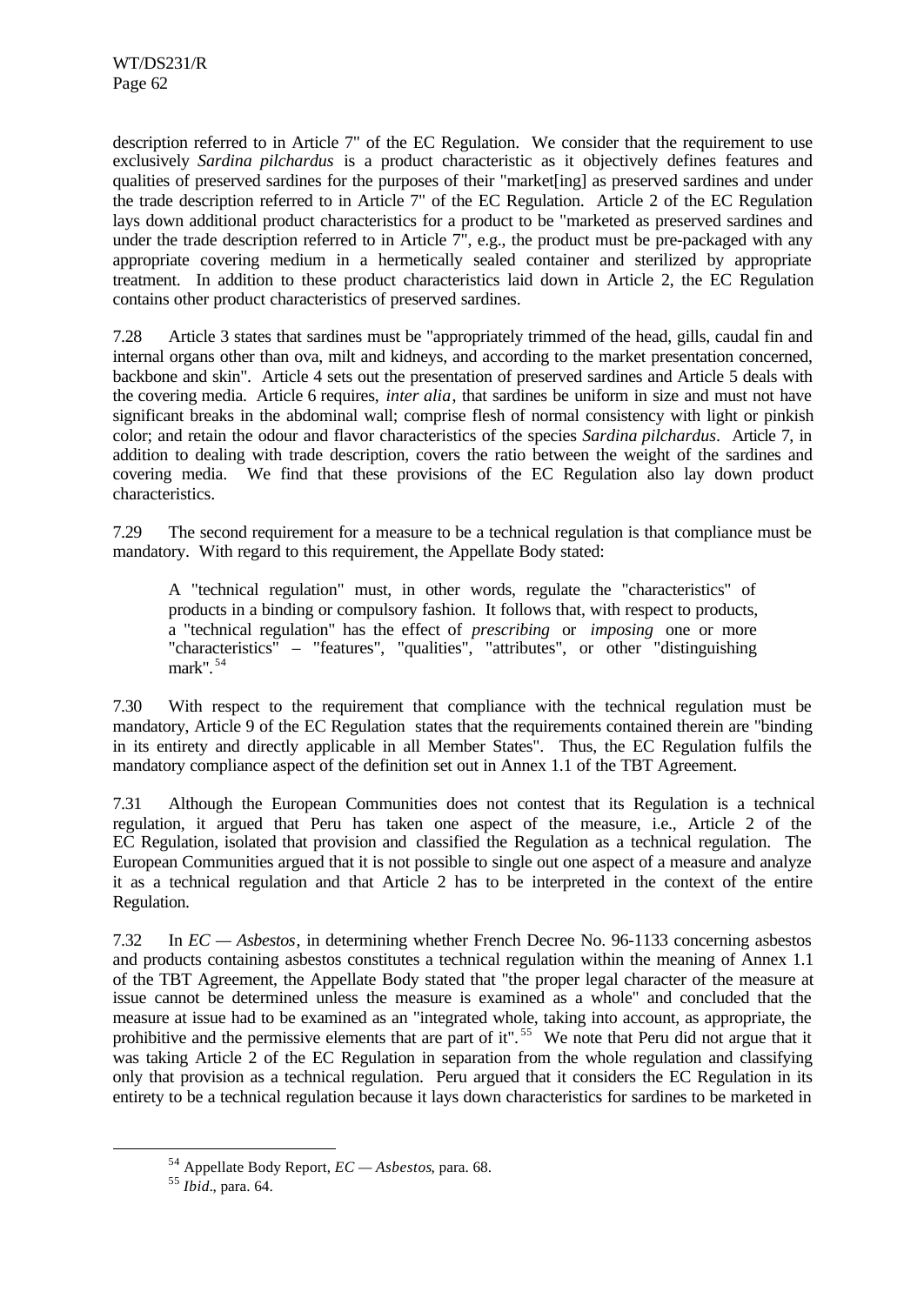the European Communities as preserved sardines but Peru challenges only the WTO-consistency of the requirement set out in Article 2 of the EC Regulation.<sup>56</sup>

7.33 Moreover, Peru indicated that the other elements of the EC Regulation were relevant in considering whether the requirement set out in Article 2 of the EC Regulation is consistent with Articles 2.1, 2.2 and 2.4 of the TBT Agreement. Indeed, examining Article 2 of the EC Regulation for the purposes of determining the trade description would necessarily entail examining Article 7 which in turn refers to Articles 4 and 5 of the EC Regulation. Peru refers to other provisions of the EC Regulation, i.e., objectives of the regulation as set out in the preamble and the provision relating to the binding nature of the Regulation, in its claim that the EC Regulation is inconsistent with Article 2 of the TBT Agreement.

7.34 We do not consider that, under the DSU, a complaining party is required to list all provisions of a measure it deems inconsistent and can instead identify and challenge only those offending provisions of the measure it deems central to its interest in resolving the dispute. Peru decided in this case to focus on Article 2 of the EC Regulation and its decision to narrow the scope of the examination to Article 2 does not suggest that Peru considers only Article 2 to be a technical regulation in isolation from the rest of the provisions of the EC Regulation. We therefore reject the European Communities' argument that the measure identified by Peru is not a technical regulation because it did not take into account the whole of the EC Regulation but only Article 2 of the EC Regulation.

7.35 Based on the reasons set out above and subject to review below of the arguments advanced by the European Communities, we find that the EC Regulation is a technical regulation as it lays down product characteristics for preserved sardines and makes compliance with the provisions contained therein mandatory.

### **2. Consideration of the European Communities' arguments that its Regulation does not contain a labelling requirement and does not concern preserved** *Sardinops sagax*

7.36 Although the European Communities accepts that the EC Regulation is a technical regulation for the purposes of the TBT Agreement because it lays down marketing standards for preserved *Sardina pilchardus*, the European Communities argues that its Regulation does not contain a labelling requirement and does not lay down marketing standards for preserved *Sardinops sagax*.

(a) The European Communities' argument that its Regulation is not a technical regulation because it deals with naming rather than labelling of a product

7.37 The European Communities claims that its Regulation does not constitute a technical regulation because the definition of technical regulation as set out in Annex 1 of the TBT Agreement covers labelling of products, not naming of products. The European Communities argues that it is Directive 2000/13 on the laws of the European Communities' member States relating to the labelling, presentation and advertising of foodstuffs for sale to the final consumer ("EC Directive 2000/13"), in conjunction with Article 2 of the EC Regulation, that requires preserved *Sardina pilchardus* to be labelled "preserved sardines".

7.38 We reject the European Communities' argument on two grounds. First, we do not consider that the EC Regulation, even if it were to contain a "naming" rather than "labelling" requirement, could no longer be a technical regulation within the meaning of the TBT Agreement. Second, we do not consider that the distinction between "naming" and "labelling" as applied by the European Communities to its Regulation is meaningful.

<sup>56</sup> Peru's Rebuttal Submission, para. 25.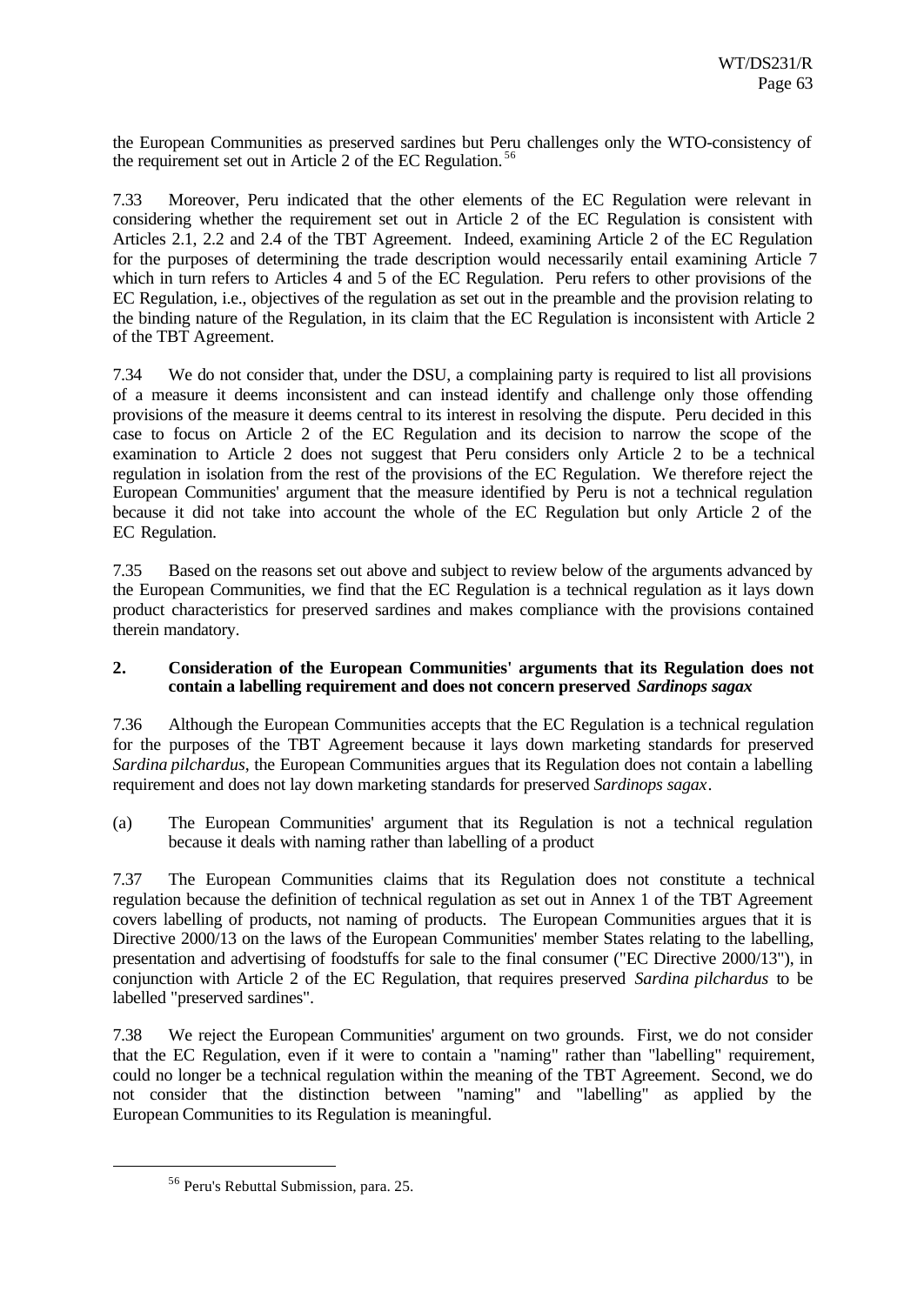7.39 First, we recall the Appellate Body's statement that a "technical regulation" may be confined to laying down only one or a few "product characteristics" and we have already found that the EC Regulation lays down product characteristics that preserved sardines must possess, i.e., they must be prepared from fish of species *Sardina pilchardus* only and meet certain requirements dealing with weight, organoleptic aspects and the covering medium. Consequently, even if it were determined that the EC Regulation does not contain a labelling requirement, it cannot detract from our conclusion that the EC Regulation constitutes a technical regulation because that conclusion is based on our finding that it lays down certain product characteristics we have already identified. A finding to the effect that the EC Regulation does not contain a related product characteristic in the form of a labelling requirement does not negate the existence of other product characteristics set out in the EC Regulation.

7.40 Second, we fail to see the basis on which a distinction can be drawn between a requirement to "name" and a requirement to "label" a product for the purposes of the TBT Agreement. The ordinary meaning of the term "label" is "name" and vice versa.<sup>57</sup> Moreover, these two concepts denote the means of identification of a product. The Appellate Body in *EC — Asbestos* referred to "terminology, symbols, packaging, marking or labelling requirements" as constituting "*the means of identification*, the presentation and the appearance of a product". The ordinary meaning of the term "label" is "[a]n affixation to or marking on a manufactured article, giving information as to its nature or quality, or the contents of a material, package or container, or the name of the maker<sup>"58</sup> and the term "marking" in turn is defined as "write a word or symbol on (an object), typically for *identification*".<sup>59</sup> The ordinary meaning of the term "naming" is "*identify* by name".<sup>60</sup> Based on the ordinary meaning, we consider that labelling and naming requirements are essentially "means of identification" of a product and as such, they come within the scope of the definition of "technical regulation".

7.41 In any event, the distinction which we have been asked to draw between "naming" and "labelling" requirements is not supported by the text and structure of the EC Regulation. Article 2 of the EC Regulation states that only products meeting the requirements contained therein may be marketed as preserved sardines and under the trade description referred to in Article 7. Article 7 of the EC Regulation in turn stipulates that the trade description must correspond to the presentation of sardines on the basis of corresponding designation set out in Article 4 of the EC Regulation which allows the marketing of preserved sardines as simply "*sardines*", "sardines without bones", "sardines without skin or bones", "sardine fillets", "sardine trunks" or any other form that is distinguishable from the five presentations mentioned above. Article 7 of the EC Regulation also requires that the designation of the covering medium, which is addressed in Article 5, must form an integral part of the trade description. Article 5 allows olive oil, other refined vegetable oils, tomato sauce, natural juice, marinade and any other covering medium that is distinguishable from the five covering media mentioned above. Based on the foregoing reading of the EC Regulation, the label would have to indicate the term "sardines" accompanied by the corresponding designation for presentation and the covering medium. The European Communities confirmed this interpretation of its Regulation when it stated, in response to the Panel's question whether the EC Regulation requires that the label indicate that the product is preserved sardines, that Article 7 of the EC Regulation, in conjunction with Articles 4 and 5, require "the description of the product on the labels will bear the indication 'sardines' and will have to reflect these two requirements". <sup>61</sup> In light of the ordinary meaning of the term "label" and based on the European Communities' response, Article 2 of the EC Regulation, in conjunction with Articles 4, 5 and 7, also constitutes a related product characteristic in the form of a

<sup>57</sup> *The Cassell Thesaurus Dictionary*, (Mackays of Chatham PLC, 1998), pp. 387 and 453.

<sup>58</sup> *Black's Law Dictionary*, (West Publishing Company, 1979, fifth edition), p. 786.

<sup>59</sup> *The New Oxford Dictionary of English*, (Clarendon Press, Oxford, 1998), p. 1132.

<sup>60</sup> *Ibid.*, p. 1229.

 $61$  EC's Response to Panel Question 7. We note that the label on a sample of sardines submitted as evidence by the European Communities states "Sardines MAROCAINES SANS PEAU& SANS ARÊTES — À L'HUILE D'OLIVE".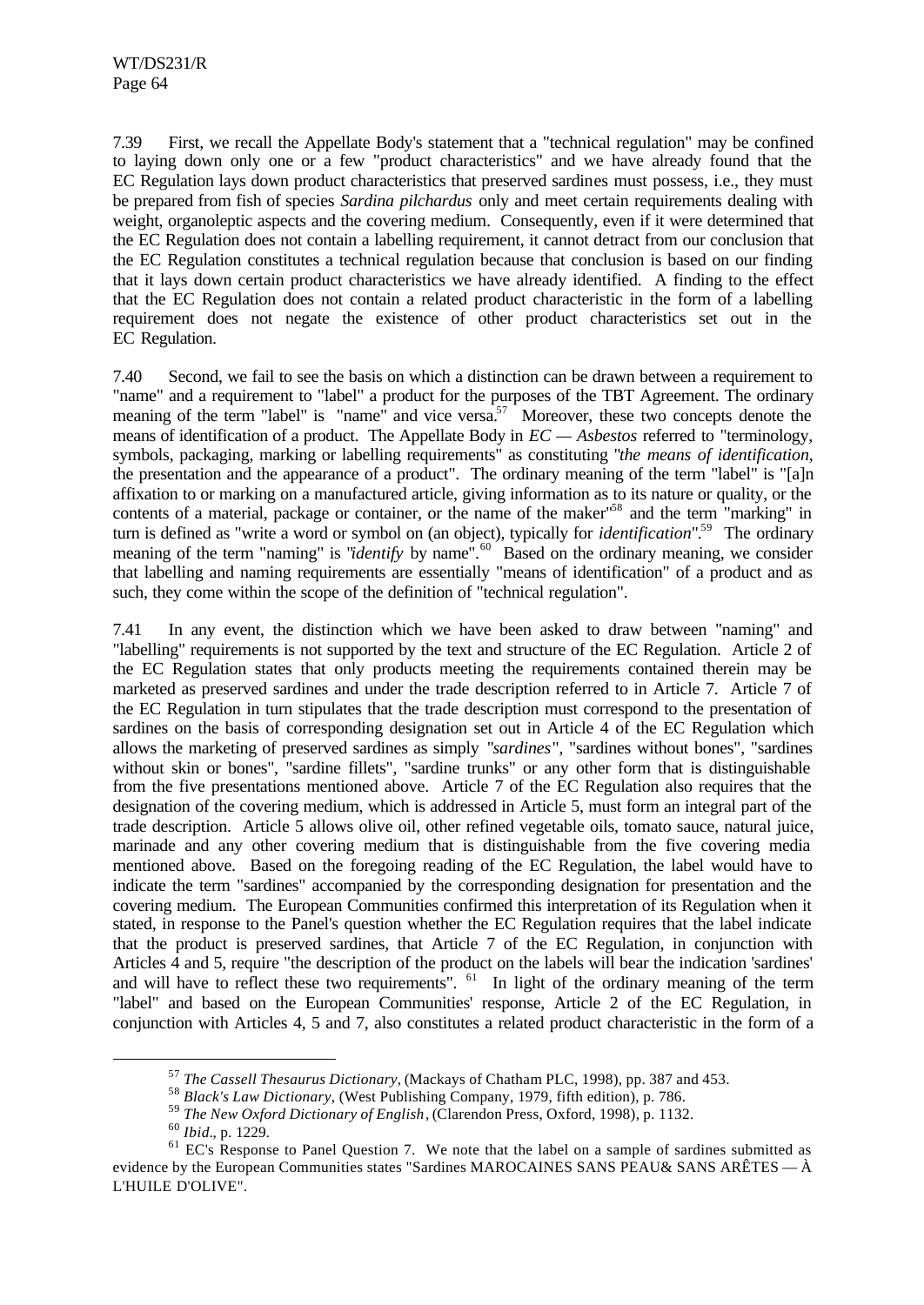labelling requirement as it comes within the ambit of "[an] affixation to or marking on a manufactured article, giving information as to its nature or quality, or the content of a material, package or container, or the name of the maker". Finally, the fact that the European Communities may have another domestic regulation deemed to be a labelling regulation does not vitiate our conclusion that the EC Regulation contains a labelling element within the meaning of the TBT Agreement.<sup>62</sup>

7.42 For the reasons stated above, we reject the European Communities' argument that its Regulation does not constitute a technical regulation on the basis that it deals with naming, not labelling.

(b) The European Communities' argument that its Regulation does not lay down mandatory labelling requirement for products other than preserved *Sardina pilchardus*

7.43 The European Communities argues that although Article 2 of the EC Regulation provides that the term "sardines" can only be used for preserved *Sardina pilchardus*, it does not mean that the EC Regulation lays down mandatory labelling requirement for preserved *Sardinops sagax* or any species other than *Sardina pilchardus*. 63

7.44 The European Communities' argument goes to the issue of whether its Regulation is the relevant technical regulation. This argument, in our view, disregards the notion that a document may prescribe or impose product characteristics in either a positive or negative form — that is, by inclusion or by exclusion.<sup>64</sup> In discussing the form in which a document may regulate a product, the Appellate Body held in *EC — Asbestos* that a document may require positively that a product contain certain characteristics or it may require negatively that the product not possess certain characteristics.<sup>65</sup> In the case at hand, Article 2 of the EC Regulation states that "*only* the products meeting the … requirements [set out in that Article] may be marketed as preserved sardines and under the trade description referred to in Article 7". This formulation thereby makes a distinction between those product characteristics that are included in the measure versus those that are excluded.

7.45 By this logic, the language contained in Article 2 of the EC Regulation requires positively that preserved sardines possess the product characteristic of using only fish of the species *Sardina pilchardus*. The negative implication that follows from this requirement is that preserved sardines cannot possess the product characteristic of using fish of species other than *Sardina pilchardus*. That is, a product containing fish of the species *Sardinops sagax*, or any species other than *Sardina pilchardus* for that matter, cannot be "marketed as preserved sardines and under the trade description referred to in Article 7" of the EC Regulation. Therefore, by requiring the use of only the species *Sardina pilchardus* as preserved sardines, the EC Regulation in effect lays down product characteristics in a negative form, that is, by excluding other species, such as *Sardinops sagax*, from being "marketed as preserved sardines and under the trade description referred to in Article 7" of the EC Regulation. It is for this reason that we do not accept the European Communities' argument that the EC Regulation is not a technical regulation for preserved

 $62$  We note in this regard that the fifth preamble of Directive 2000/13 states that "[r]ules of specific nature which apply vertically only to particular foodstuff should be laid down in provisions dealing with those products".

 $63$  EC's Rebuttal Submission, para. 12.

<sup>&</sup>lt;sup>64</sup> The positive and negative formulation stemmed from the facts of *EC — Asbestos*, where the measure was a ban on asbestos and products containing asbestos fibres.

<sup>&</sup>lt;sup>65</sup> The Appellate Body stated in paragraph 69:

<sup>&</sup>quot;Product characteristics" may, in our view, be prescribed or imposed with respect to products in either a positive or a negative form. That is, the document may provide, positively, that products *must possess* certain "characteristics", or the document may require, negatively, that products *must not possess* certain "characteristics". In both cases, the legal result is the same: the document "lays down" certain binding "characteristics" for products, in one case affirmatively, and in the other by negative implication.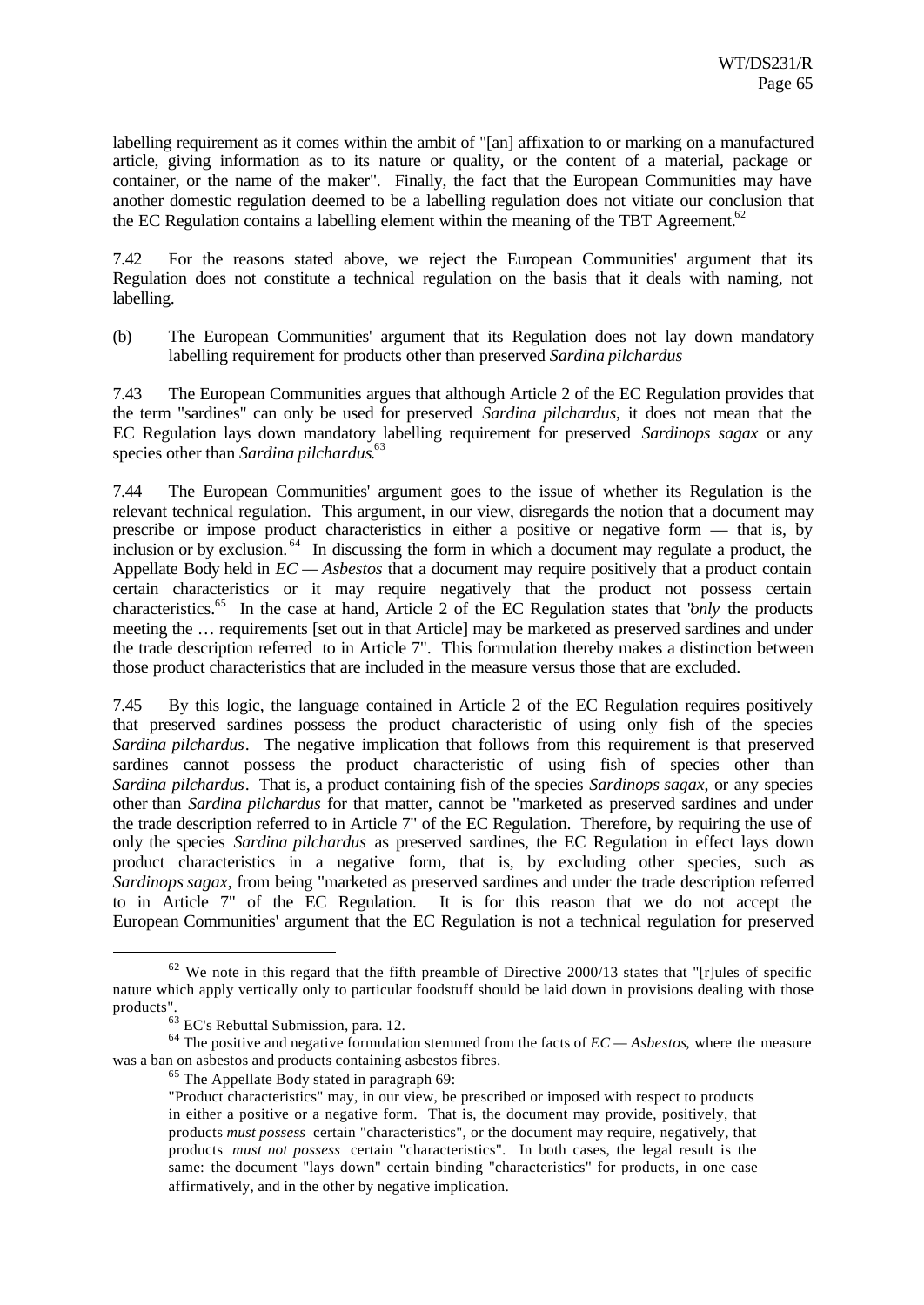*Sardinops sagax*. This argument would be persuasive only if technical regulations were to lay down product characteristics in a positive form.

7.46 If only characteristics set out in a positive form of an identifiable product can be taken into account in determining whether it constitutes a technical regulation without considering the negative implications stemming therefrom, it would be possible to circumvent the obligations contained in the TBT Agreement. It would be possible to argue that a measure is not the relevant technical regulation on the basis that it does not positively set out product characteristics of the identifiable product although such product would be affected by the negative implications of the technical regulation. Yet, the European Communities makes this argument when it claims that because the EC Regulation lays down product characteristic of preserved *Sardina pilchardus*, it is not a labelling requirement for preserved *Sardinops sagax* and that "the fact that the name 'sardines' cannot be used for products other than preserved *Sardina pilchardus* is in fact simply the logical consequence of the fact that this name is reserved for ... products produced exclusively from preserved *Sardina pilchardus*".<sup>66</sup> In our judgement, if only product characteristics set out in a positive form can be considered in examining a technical regulation, such interpretation could render the TBT Agreement meaningless and it is unlikely that the drafters of the TBT Agreement envisaged such situation.

7.47 Based on the foregoing reasons, we reject the European Communities' argument that the EC Regulation does not lay down mandatory labelling requirements for products other than preserved *Sardina pilchardus* and that its Regulation is not a technical regulation for preserved *Sardinops sagax*.

G. CONSISTENCY OF THE EC REGULATION WITH ARTICLE 2.4 OF THE TBT AGREEMENT

# **1. Burden of proof**

l

7.48 The issue of burden of proof has been repeatedly examined in WTO jurisprudence. The Appellate Body stated in *US — Wool Shirts and Blouses* that:

… the burden of proof rests upon the party, whether complaining or defending, who asserts the affirmative of a particular claim or defence. If that party adduces evidence sufficient to raise a presumption that what is claimed is true, the burden then shifts to the other party, who will fail unless it adduces sufficient evidence to rebut the presumption. <sup>67</sup>

7.49 Once the Panel determines that the party asserting the affirmative of a particular claim or defence has succeeded in raising a presumption that its claim is true, it is incumbent upon the Panel to assess the merits of all the arguments advanced by the parties and the admissibility, relevance and weight of all the factual evidence submitted with a view to establishing whether the party contesting a particular claim has successfully refuted the presumption raised. In the event that the arguments and the factual evidence adduced by the parties remain in equipoise, the Panel must, as a matter of law, find against the party who bears the burden of proof.

7.50 Under the well-established principle concerning burden of proof, it is for the complaining party to establish the violation it alleges; it is for the party invoking an exception or an affirmative defence to prove that the conditions contained there are met; and it is for the party asserting a fact to prove it.<sup>68</sup> Applying this principle in the context of Article 2.4 of the TBT Agreement, it is Peru, as

<sup>66</sup> EC's Rebuttal Submission, para. 12.

<sup>67</sup> Appellate Body Report, *United States — Measures Affecting Imports of Woven Wool Shirts and Blouses from India* ("*US — Wool Shirts and Blouses*"), WT/DS33/AB/R, adopted 23 May 1997, DSR 1997:I, p. 335.

<sup>68</sup> Panel Report, *Turkey – Restrictions on Imports of Textile and Clothing Products* ("*Turkey — Textiles*"), WT/DS34/R, as modified by the Appellate Body Report, WT/DS34/AB/R, adopted 19 November 1999, DSR 1999:VI, para. 9.57.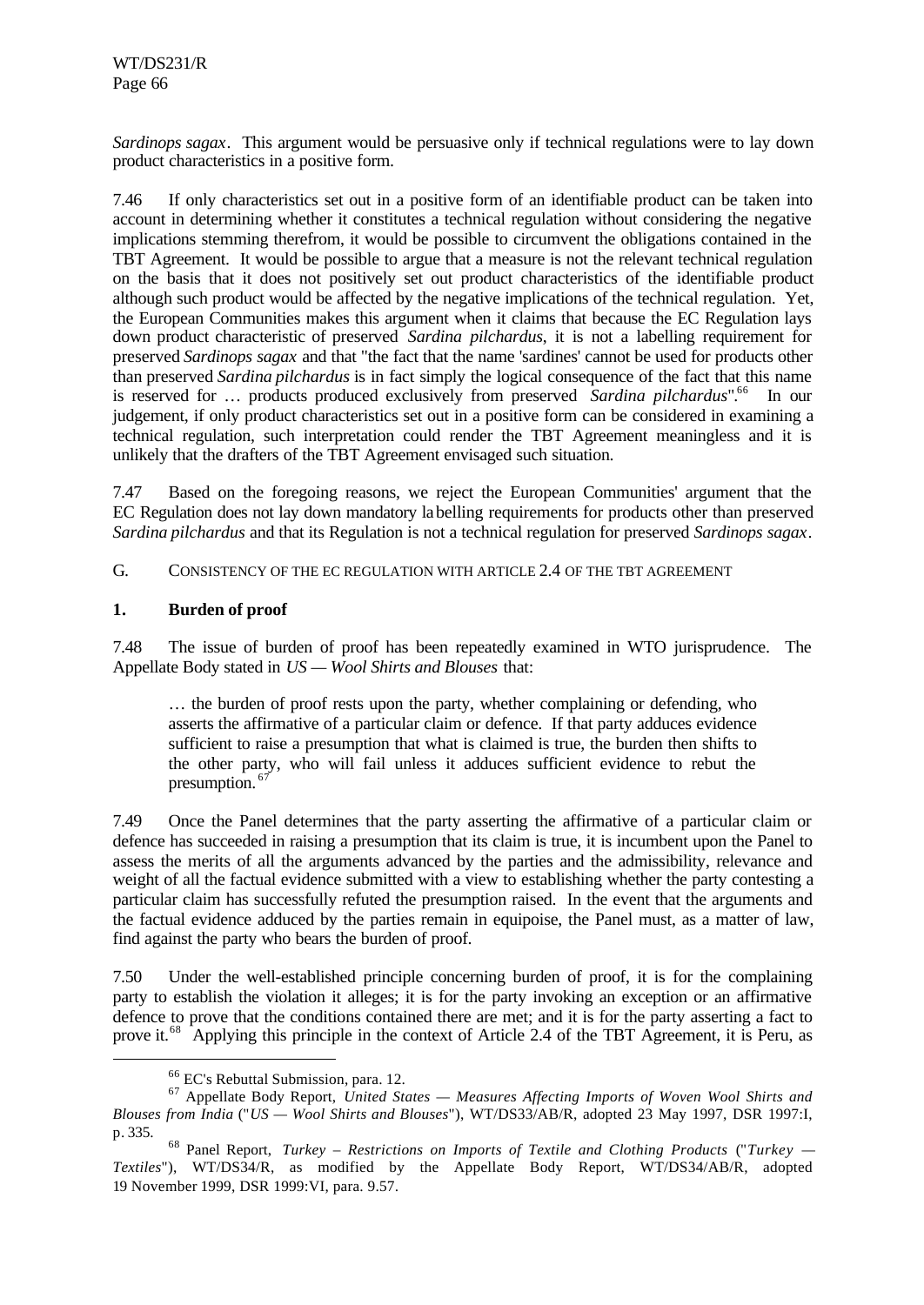the complaining party, that bears the burden of establishing a *prima facie* case by demonstrating that a relevant international standard exists and that this standard was not used as a basis for the technical regulation. At this point, should the European Communities make an assertion to rebut Peru's claims, it carries the burden of establishing that assertion. We note that the European Communities asserted that Codex Stan 94 is ineffective or inappropriate to fulfil the legitimate objectives pursued by the EC Regulation. According to the Appellate Body, "the burden of proof rests upon the party, whether complaining or defending, who asserts the affirmative of a particular claim or defence".<sup>69</sup> Thus, in line with the principle enunciated by the Appellate Body, the burden of proof rests with the European Communities, as the party "assert[ing] the affirmative of a particular claim or defence", to demonstrate that the international standard is an ineffective or inappropriate means to fulfil the legitimate objectives pursued by the EC Regulation.<sup>70</sup>

7.51 Moreover, we are concerned that a complaining party, if it were to be required to determine, as part of the *prima facie* case it has to establish, what the "legitimate" objectives pursued by the respondent are and what factors may render the international standard "inappropriate" in light of the respondent's specific conditions, may not be in a position to do so. A complainant cannot in our view be required to spell out the "legitimate" objectives pursued by a technical regulation. Only the respondent Member can do so. Similarly, we consider that the assessment of whether a relevant international standard is "inappropriate" includes considerations which may be distinct from those underlying an "effectiveness" assessment, and may extend to considerations which are proper to the Member adopting or applying a technical regulation. As indicated below, whereas the "effectiveness" of an international standard bears upon the *result* of the means employed, the "appropriateness" of that international standard bears upon the *nature* of the means employed. Consequently, when a Member challenges a technical regulation under Article 2.4, it cannot in our view be required to second-guess what those considerations of "appropriateness" are which underlie the respondent's decision not to use a relevant international standard as a basis. A complainant would then be required to explain why a relevant international standard is not "inappropriate", without knowing on what basis the respondent considers the relevant international standard "inappropriate".<sup>71</sup>

7.52 For the reasons stated above, it is for Peru, as the complaining party, to establish *prima facie* that the EC Regulation is a technical regulation within the meaning of the TBT Agreement; that relevant international standards exist; and that such standards were not used as a basis for the technical regulation. The burden rests with the European Communities, as the party "assert[ing] the affirmative of a particular claim or defence", to demonstrate that the international standard is an ineffective or inappropriate means to fulfil the legitimate objectives pursued by the Regulation.

<sup>69</sup> Appellate Body Report, *US — Wool Shirts and Blouses*, p. 335.

<sup>70</sup> We are cognizant of the Appellate Body's finding in *EC — Hormones* that, in reference to Articles 3.1 and 3.3 of the SPS Agreement, the latter provision, which allows Members to establish their own level of sanitary protection, does not constitute an exception to the general obligation of Article 3.1, and that the burden of the complaining party to establish a *prima facie* case of inconsistency "is not avoided by simply describing that provision as an 'exception'". However, we consider that the Appellate Body's finding in *EC — Hormones* does not have a direct bearing on the matter before us.

 $71$  We are aware that Members, pursuant to Article 2.5 of the TBT Agreement, upon the request of another Member, "shall explain the justification for that technical regulation in terms of the provisions of paragraphs 2 to 4 [of Article 2]". It cannot be excluded, however, that a Member, while acting in good faith, does not provide all the information required in sufficient detail for the respondent to determine with accuracy what the "legitimate" objectives pursued are and, if applicable, what considerations of "inappropriateness" underlie the Member's decision not to use the international standard as a basis. Lack of such information could frustrate a complainant's efforts to meet its burden of proof regarding the ineffectiveness or inappropriateness of an international standard.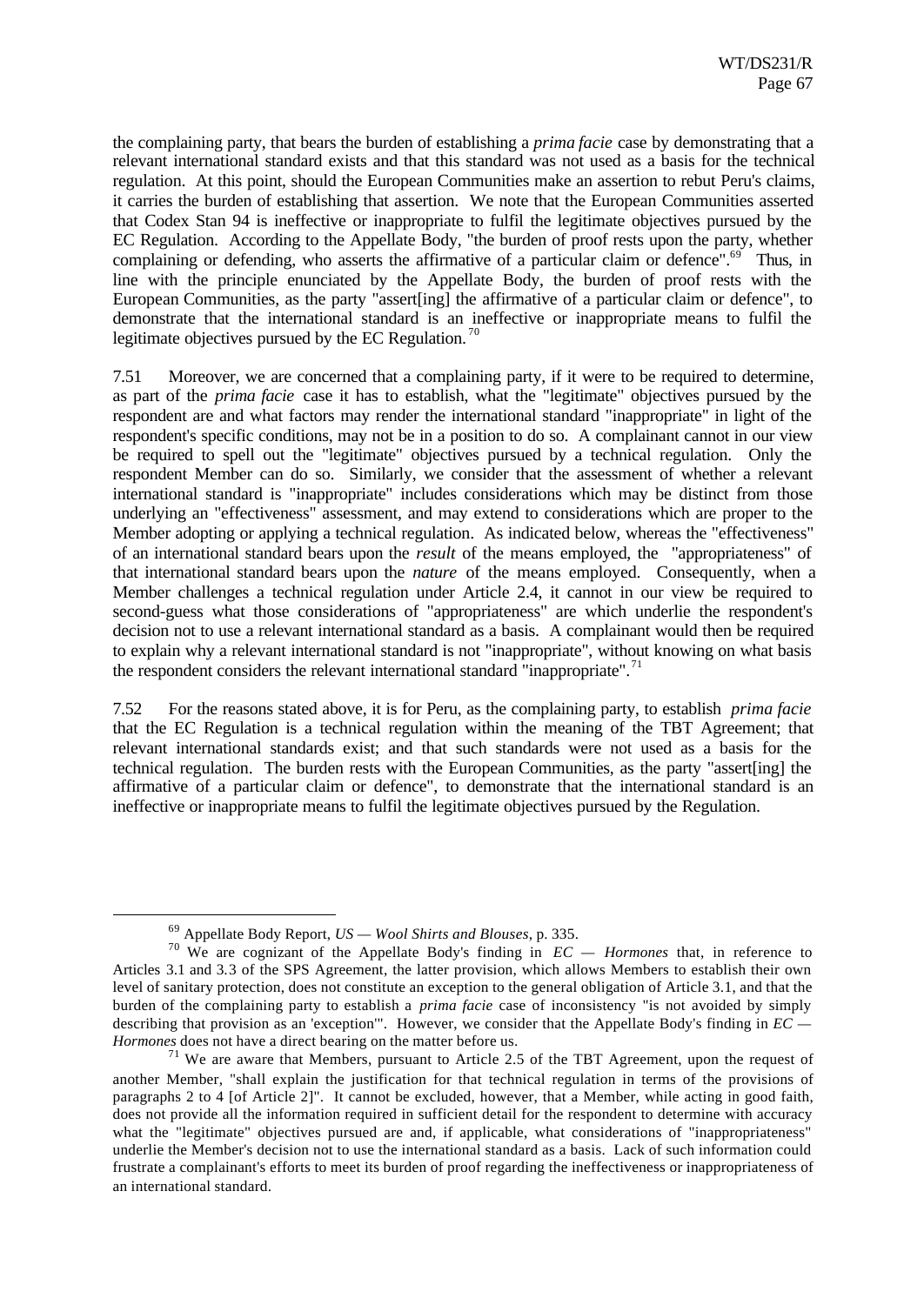l

# **2. Application of the TBT Agreement to measures adopted before 1 January 1995**

7.53 The European Communities argues that Article 2.4 of the TBT Agreement is not applicable to measures that were adopted before 1 January 1995. Referring to Article 28 of the Vienna Convention, the European Communities claims that the adoption of its Regulation was an "act … which took place … before the date of entry into force of the treaty" and since there is no expression of contrary intention, Article 2.4 does not apply to the Regulation.

7.54 Article 2.4 of the TBT Agreement states:

Where technical regulations are required and relevant international standards exist or their completion is imminent, Members shall use them, or the relevant parts of them, as a basis for their technical regulations except when such international standards or relevant parts would be an ineffective or inappropriate means for the fulfilment of the legitimate objectives pursued, for instance because of fundamental climatic or geographical factors or fundamental technological problems.

7.55 Peru claims that the expression "[w]here technical regulations are required" indicates that Article 2.4 applies in the situations in which technical regulations are required and not merely at the point in time when the decision to adopt them was taken. Peru argues that the European Communities' argument cannot be reconciled with Article XVI:4 of the WTO Agreement, which provides that "each Member shall ensure the conformity of its laws, regulations and administrative procedures with its obligations as provided for in the annexed agreements" or with Article 28 of the Vienna Convention, pursuant to which a treaty does apply to situations that continue to exist after its entry into force. Peru points out that the European Communities made a similar claim in the context of the SPS Agreement in *EC — Hormones* which the Appellate Body rejected by stating that "if negotiators had wanted to exempt the very large group of SPS measures in existence on 1 January 1995 … it appears reasonable to us to expect that they would have said so explicitly".

7.56 The general principle of international law embodied in Article 28 of the Vienna Convention is that "[u]nless a different intention appears from the treaty or is otherwise established, its provisions do not bind a party in relation to any act or fact which took place or any situation which ceased to exist before the date of the entry into force of the treaty with respect to that party." In *Brazil — Desiccated Coconut*, the Appellate Body stated that, in reference to Article 28 of the Vienna Convention, "[a]bsent a contrary intention, a treaty cannot apply to acts or facts which took place, or situations which ceased to exist, before the date of its entry into force".<sup>72</sup> We note that the EC Regulation was adopted on 21 June 1989 and the TBT Agreement entered into force on 1 January 1995. In this regard, the EC Regulation is a situation which has not ceased to exist after the date of the entry into force of the TBT Agreement but is a continuing situation. Therefore, absent a contrary intention, the TBT Agreement applies to the EC Regulation.

7.57 The TBT Agreement itself does not reveal any such contrary intentions. The TBT Agreement does not contain a transition period and there are provisions that indicate that the TBT Agreement was intended to apply to technical regulations that were adopted before the entry into force of the TBT Agreement. We note, for instance, that Article 2.2 states that "Members shall ensure that technical regulations are not prepared, adopted or *applied* with a view to or with the effect of creating unnecessary obstacles to international trade"; Article 2.3 states that "[t]echnical regulations shall not be *maintained* if the circumstances or objectives giving rise to their adoption no longer exists…"; and Article 2.6 states that a "Member preparing, adopting or *applying* a technical regulation which may have a significant effect on trade of other Members shall ... explain justification for that technical regulation" (emphasis added).

<sup>72</sup> Appellate Body Report, *Brazil — Measures Affecting Desiccated Coconut* ("*Brazil — Desiccated Coconut*"), WT/DS22/AB/R, adopted 20 March 1997, DSR 1997:I, pp. 179-180.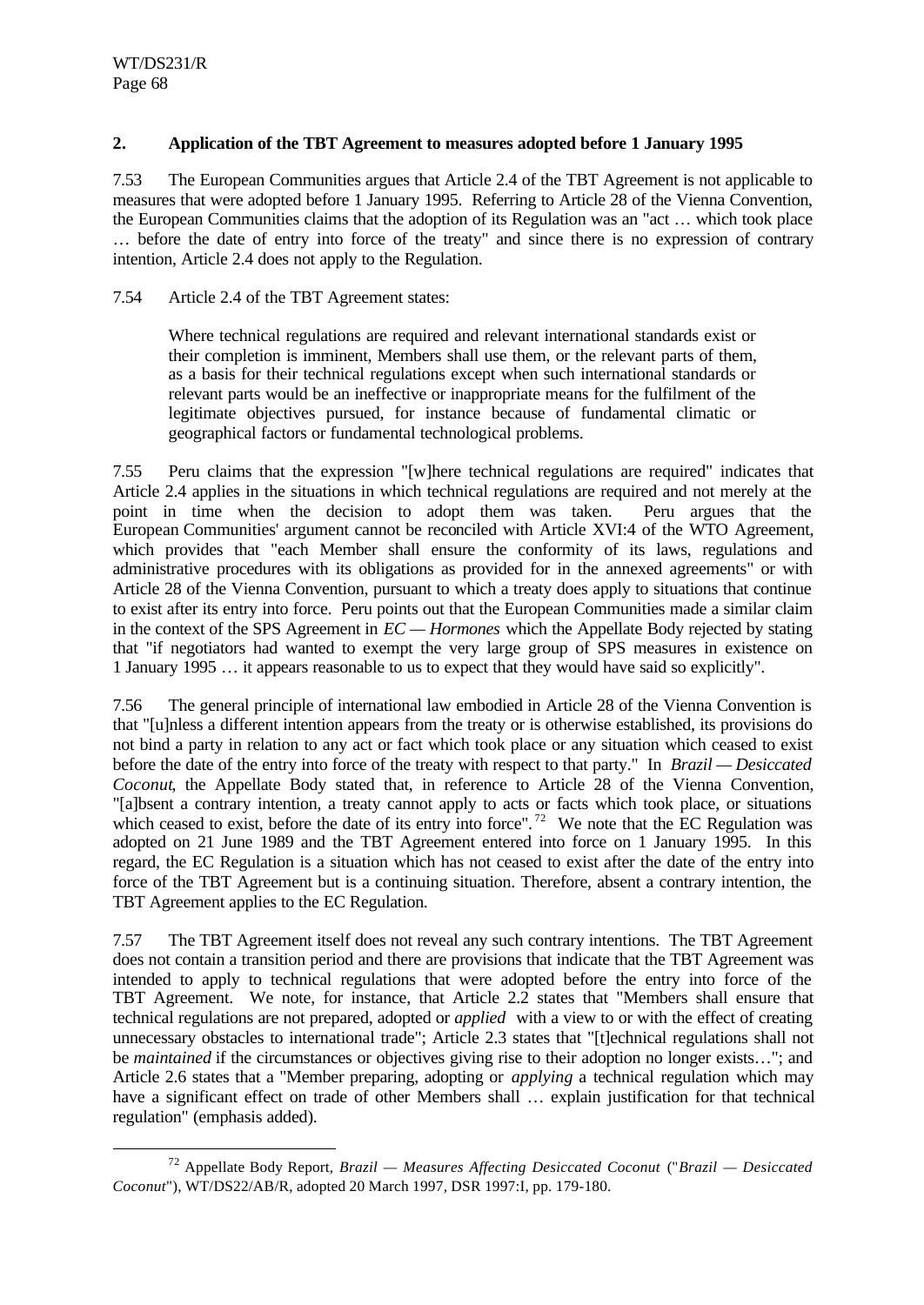7.58 Although the temporal issue has not been considered by panels or the Appellate Body in the context of the TBT Agreement, an analogous temporal issue has been considered in the context of the SPS Agreement. The Appellate Body in *EC — Hormones* examined whether the SPS Agreement applies to certain SPS measures that were enacted before the entry into force of the SPS Agreement on 1 January 1995 and held that, under Article 28 of the Vienna Convention, the SPS Agreement is applicable to such measures:

We agree with the Panel that the *SPS Agreement* would apply to situations or measures that did not cease to exist, such as the 1981 and 1988 Directives, unless the *SPS Agreement* reveals a contrary intention. We also agree with the Panel that the *SPS Agreement* does not reveal such an intention. The *SPS Agreement* does not contain any provision limiting the temporal application of the *SPS Agreement*, or of any provision thereof, to SPS measures adopted after 1 January 1995. In the absence of such a provision, it cannot be assumed that central provisions of the *SPS Agreement*, such as Articles 5.1 and 5.5, do not apply to measures which were enacted before 1995 but which continue to be in force thereafter.<sup>73</sup>

7.59 The factual aspect of the current dispute is not dissimilar to the one in hand in *EC — Hormones* in that, like the 1981 and 1988 Directives, the EC Regulation is a "situation or measure that did not cease to exist" and the TBT Agreement does not reveal a contrary intention to limit the temporal application of the TBT Agreement to measures adopted after 1 January 1995.

7.60 Therefore, Article 2.4 of the TBT Agreement applies to measures that were adopted before 1 January 1995 but which have not ceased to exist.

# **3. Whether Codex Stan 94 is a relevant international standard**

l

(a) Consideration of Codex Stan 94 as a relevant international standard

7.61 Peru argues that Codex Stan 94 is a relevant international standard as it was adopted by the Codex Alimentarius Commission which is an internationally recognized standard setting body that develops standards for food products. Referring to the definition of "standard" set out in Annex 1 of the TBT Agreement, Peru argues that it is an international standard that was adopted by consensus. Peru claims that Codex Stan 94 is also a relevant international standard that applies to sardines and sardine-type products that are prepared from the fish of 21 different species, including *Sardina pilchardus* and *Sardinops sagax*.

7.62 Although the European Communities does not contest that the Codex Alimentarius Commission is an internationally recognized standard setting body, the European Communities claims that the requirement to use relevant international standards as a basis set out in Article 2.4 of the TBT Agreement does not apply to existing measures. The European Communities also argues that Codex Stan 94 is not a relevant international standard on the basis that it did not exist and its adoption was not imminent when the EC Regulation was adopted. Furthermore, the European Communities also takes issue with several procedural features surrounding the development of Codex Stan 94. The European Communities argues that the standard was not adopted by consensus and that the prior, nonfinal draft of Codex Stan 94 indicates that the use of the common name for the species other than

<sup>73</sup> Appellate Body Report, *EC — Hormones*, para. 128. In *Canada — Term of Patent Protection* ("*Canada — Patent Term*"), WT/DS170/R, adopted 12 October 2000, as upheld by the Appellate Body Report, WT/DS170/AB/R, the panel held that the TRIPS Agreement was applicable to patents that were granted before the date of entry into force of the TRIPS Agreement (1 January 1996 for developed Members) because the subject matter of the patent that was granted protection is ongoing and continues past 1 January 1996 and to the extent that the protection of the subject matter continues beyond that date, it is a situation that has not ceased to exist and the TRIPS Agreement is therefore applicable.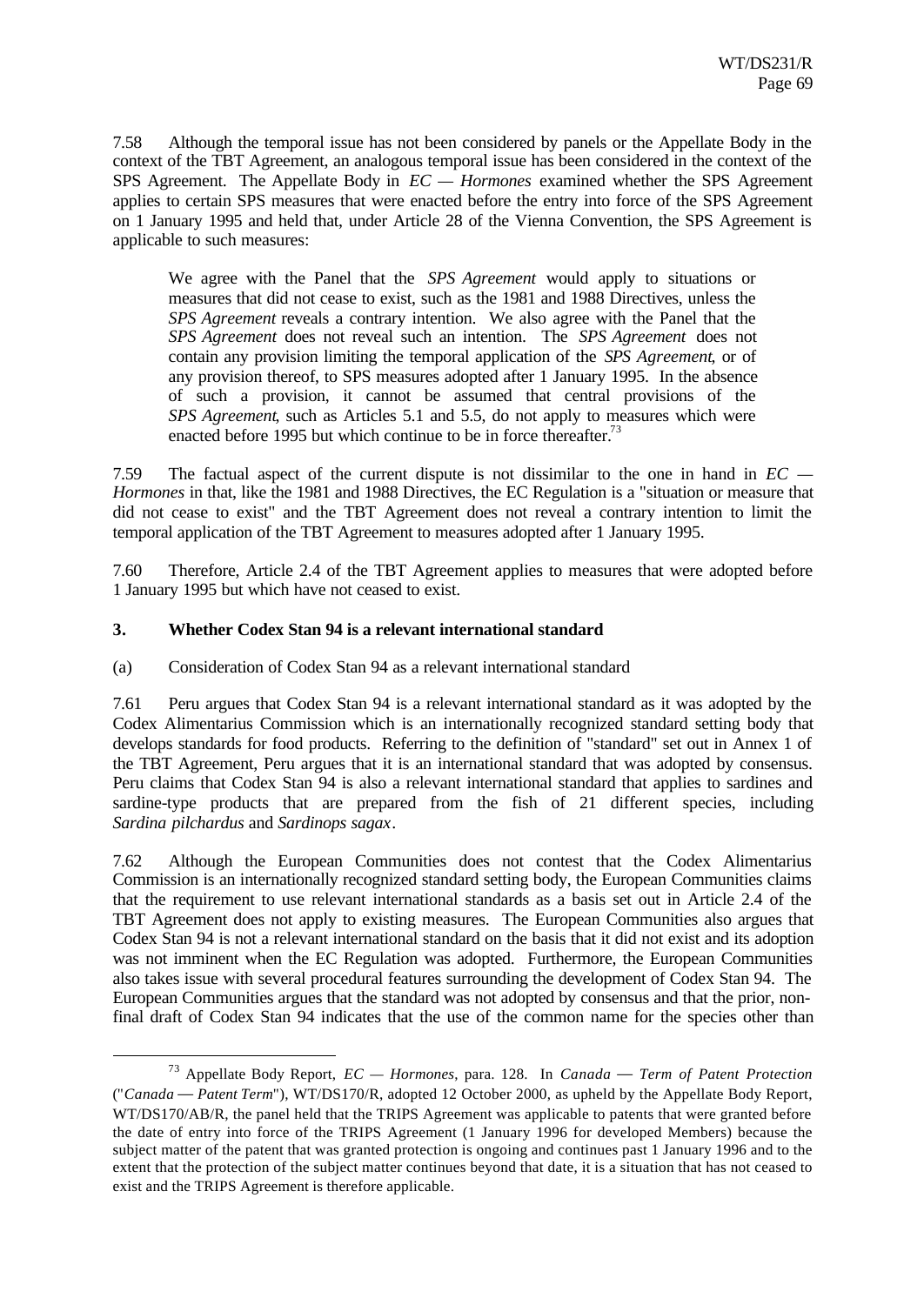l

*Sardina pilchardus* without the word "sardines" is an independent option and Peru's interpretation that it is not an independent option would render Codex Stan 94 invalid. The European Communities argues that if Peru's interpretation were accurate, it would render Codex Stan 94 invalid because the change in the language of the standard was made without a referral back to the Committee for its approval. According to the European Communities, under Codex rules, any substantive change in the process of developing an international standard requires the approval of the Committee. The European Communities finally argues that paragraph 6.1.1(ii) of Codex Stan 94 is not the relevant provision for the EC Regulation because the EC Regulation does not regulate products other than preserved *Sardina pilchardus*.

7.63 International standards are standards that are developed by international bodies. Our starting point of analysis, therefore, is whether Codex Stan 94 comes within the scope of the definition of "standard" provided in Annex 1.2 of the TBT Agreement and followed by whether the Codex Alimentarius Commission is an international body within the meaning set out in Annex 1.2 of the TBT Agreement.

7.64 The term "standard" is defined as:

Document approved by a recognized body, that provides, for common and repeated use, rules, guidelines or characteristics for products or related processes and production methods, with which compliance is not mandatory. It may also include or deal exclusively with terminology, symbols, packaging, marking or labelling requirements as they apply to a product, process or production method.

7.65 A standard comes within the definition set out in paragraph 2 of Annex 1 of the TBT Agreement if it provides "for common and repeated use, rules, guidelines or characteristics for products or related processes and production methods"; compliance is not mandatory; and is approved by a "recognized body". We note that the parties are in agreement that Codex Stan 94 is a "standard" and see no reason to disagree with that assessment for the purposes of this dispute. We therefore find that Codex Stan 94 is a standard within the meaning of Annex 1.2 of the TBT Agreement.

7.66 With respect to whether the Codex Alimentarius Commission is an international body for the purposes of this dispute, $74$  we note that "international body" is defined in Annex 1.4 of the TBT Agreement as a "[b]ody or system whose membership is open to the relevant bodies of at least all Members". According to Rule 1 of the Statutes and Rules of Procedures of the Codex Alimentarius Commission, "[m]embership of the joint FAO/WHO Codex Alimentarius Commission … is open to all Member Nations and Associate Members of the FAO and/or WHO." As membership to the Codex Alimentarius Commission is open to all WTO Members, it is an international body within the meaning of annex 1.4 of the TBT Agreement. Moreover, we note that Peru submitted that the Codex Alimentarius Commission was an internationally recognized standard setting body that develops standards for food products and the European Communities indicated, in a response to the Panel's question on the matter, that it did not "contest the status of the Codex Alimentarius Commission as an international standardization body for the purposes of the TBT Agreement".

7.67 Based on the reasons above, we find that Codex Stan 94 is an international standard for the purposes of this dispute.

7.68 Having determined that Codex Stan 94 is an international standard, the analysis turns to whether Codex Stan 94 is a "relevant" international standard in respect of the EC Regulation. We note that the ordinary meaning of the term "relevant" is "bearing upon or relating to the matter in

<sup>74</sup> We note that the Codex Alimentarius Commission is explicitly referred to in Article 3.4 of the SPS Agreement.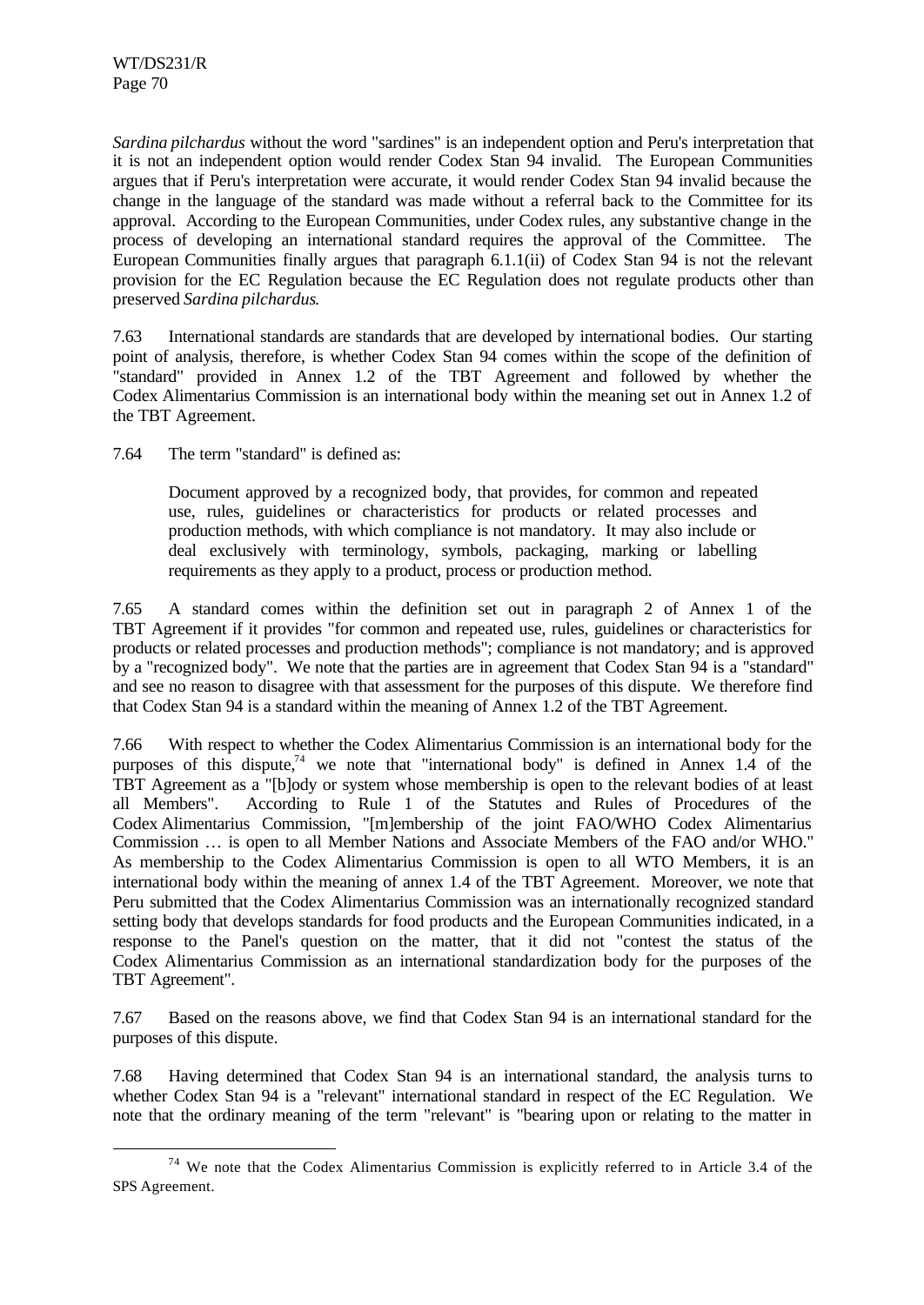hand; pertinent".<sup>75</sup> Based on the ordinary meaning, Codex Stan 94 must bear upon, relate to or be pertinent to the EC Regulation for it to be a relevant international standard.

7.69 The title of Codex Stan 94 is "Codex Standard for Canned Sardines and Sardine-type Products" and the EC Regulation lays down common marketing standards for preserved sardines. The European Communities indicated in its response that the term "canned sardines" and "preserved sardines" are essentially identical.<sup>76</sup> Therefore, it is apparent that both the EC Regulation and Codex Stan 94 deal with the same product, namely preserved sardines. The scope of Codex Stan 94 covers various species of fish, including *Sardina pilchardus* which the EC Regulation covers, and includes, *inter alia*, provisions on presentation (Article 2.3), packing medium (Article 3.2), labelling, including a requirement that the packing medium is to form part of the name of the food (Article 6), determination of net weight (Article 7.3), foreign matter (Article 8.1) and odour and flavour (Article 8.2). The EC Regulation contains these corresponding provisions set out in Codex Stan 94, including the section on labelling requirement.

7.70 Therefore, for the reasons set out above and subject to the consideration of European Communities' arguments below, we find that Codex Stan 94 is a relevant international standard.

(b) Consideration of European Communities' temporal argument and its arguments that Codex Stan 94 is not a relevant international standard

7.71 We noted that the ordinary meaning of the term "relevant" is "bearing upon or relating to the matter in hand; pertinent". The dictionary meaning indicates that relevance refers to the subject matter at issue, i.e., preserved sardines, and not to the temporal aspect of the international standard or procedural aspect of the adoption of the international standard. We will nevertheless consider the European Communities' argument that Codex Stan 94 is not a relevant international standard on the ground that it did not exist and its completion was not imminent when the European Communities adopted the Regulation.

*(i) The European Communities' argument that the requirement to use relevant international standards as a basis does not apply to existing technical regulations*

7.72 The European Communities advances the argument that the language of Article 2.4 of the TBT Agreement requiring that relevant international standards be used as a basis for drawing up technical regulations suggests that the obligation does not apply to existing measures. The European Communities argues that the requirement to use a relevant international standard for technical regulations exists prior to the adoption of the measure, not afterwards because international standards cannot be used as a basis when technical regulations have already been adopted. The European Communities argues that the use of the word "imminent" further confirms its interpretation. For these reasons, the European Communities argues that Article 2.4 of the TBT Agreement applies only to preparation and adoption and not to the application of technical regulations.

7.73 As noted earlier, Article 2.4 of the TBT Agreement states:

Where technical regulations are required and relevant international standards *exist or their completion is imminent*, Members shall use them, or the relevant parts of them, as a basis for their technical regulations except when such international standards or relevant parts would be an ineffective or inappropriate means for the fulfilment of the legitimate objectives pursued, for instance because of fundamental climatic or geographical factors or fundamental technological problems. (emphasis added)

<sup>75</sup> *Webster's New World Dictionary*, (William Collins & World Publishing Co., Inc., 1976), p. 1199.

<sup>76</sup> EC's Response to Panel Question 6.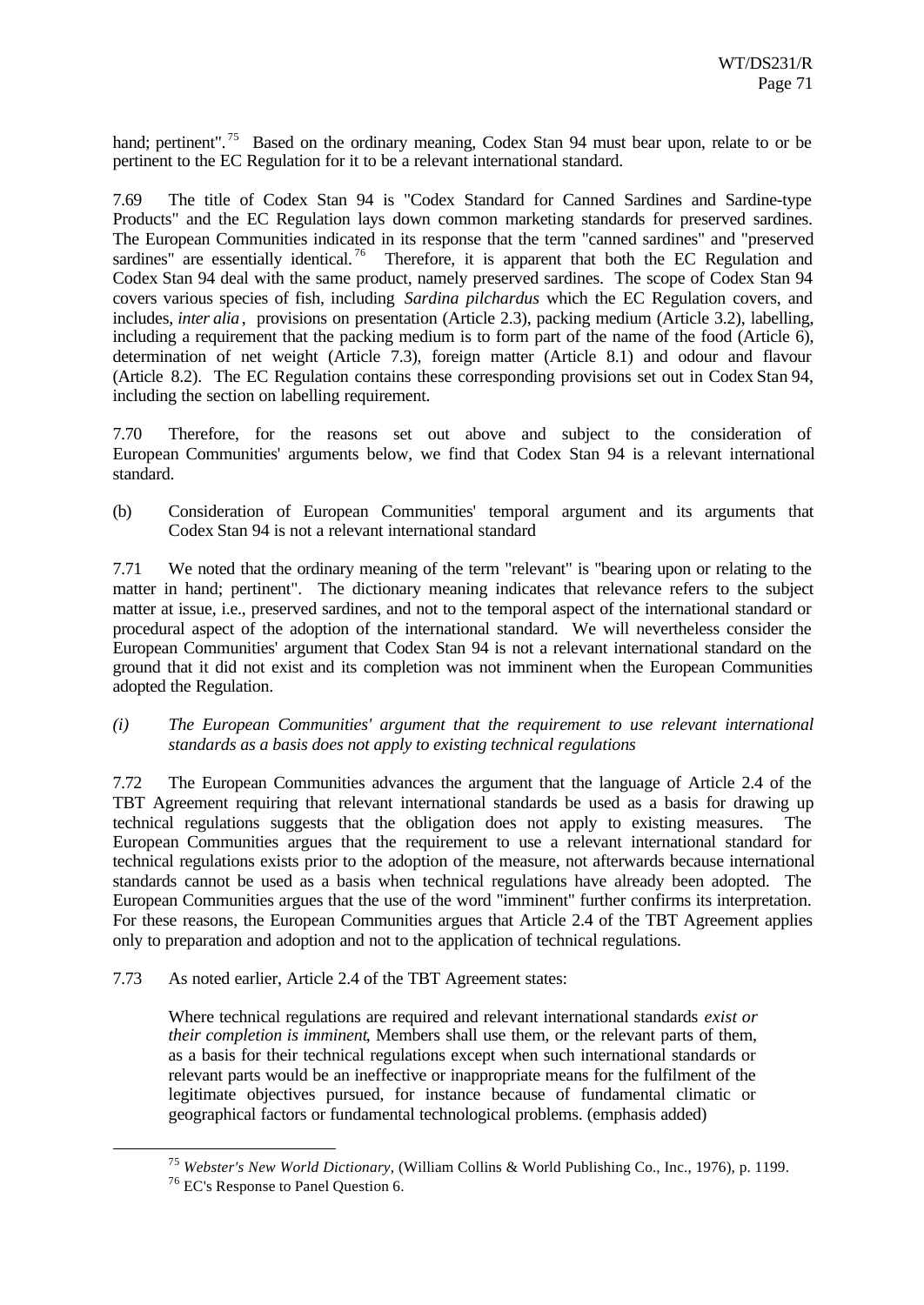7.74 Article 2.4 of the TBT Agreement starts with the language "where technical regulations are required". We construe this expression to cover technical regulations that are already in existence as it is entirely possible that a technical regulation that is already in existence can continue to be required. Considered in the context of Article 28 of the Vienna Convention, the existing technical regulation is a situation that has not ceased to exist but continues to exist and Article 2.4 that requires the use of relevant international standards for technical regulations would therefore apply to those existing technical regulations. Moreover, we note that the first part of the sentence of Article 2.4 is in the present tense ("exist") and not in the past tense — "[w]here technical regulations are required and relevant international standards *exist or their completion is imminent*", Members are obliged to use such international standards as a basis. This supports the view that Members have to use relevant international standards that currently exist or whose completion is imminent with respect to the technical regulations that are already in existence. We do not consider that the word "imminent", the ordinary meaning of which is "likely to happen without delay", $^{77}$  is intended to limit the scope of the coverage of technical regulations to those that have yet to be adopted. Rather, the use of the word "imminent" means that Members cannot disregard a relevant international standard whose completion is imminent with respect to their existing technical regulations. Therefore, a textual reading of Article 2.4 does not support the view that the requirement to use relevant international standards as a basis for technical regulations applies only to technical regulations that are to be prepared and adopted and is not applicable to existing technical regulations.

7.75 There is contextual support for the interpretation that Article 2.4 applies to technical regulations that are already in existence. The context provided by Article 2.5, which explicitly refers to Article 2.4, speaks of "preparing, adopting or *applying*" a technical regulation and is not limited to, as the European Communities claims, to preparing and adopting. A technical regulation can only be applied if it is already in existence. The first sentence imposes an obligation on a Member "preparing, adopting or applying" a technical regulation that may have a significant effect on trade of other Members to provide the justification for that technical regulation. The second sentence of Article 2.5 states that whenever a technical regulation is "prepared, adopted or *applied*" for one of the legitimate objectives explicitly set out in Article 2.2 and is in accordance with relevant international standards, it is to be rebuttably presumed not to create an unnecessary obstacle to trade. The use of the term "apply", in our view, confirms that the requirement contained in Article 2.4 is applicable to existing technical regulations.

7.76 Article 2.6 provides another contextual support. It states that Members are to participate in preparing international standards by the international standardizing bodies for products which they have either "*adopted*, or expect to adopt technical regulations." Those Members that have in place a technical regulation for a certain product are expected to participate in the development of a relevant international standard. Article 2.6 would be redundant and it would be contrary to the principle of effectiveness, which is a corollary of the general rule of interpretation in the Vienna Convention, if a Member is to participate in the development of a relevant international standard and then claim that such standard need not be used as a basis for its technical regulation on the ground that it was already in existence before the standard was adopted. Such reasoning would allow Members to avoid using international standards as a basis for their technical regulations simply by enacting preemptive measures and thereby undermine the object and purpose of developing international standards.

7.77 Based on our examination of the ordinary meaning of the words contained in Article 2.4 of the TBT Agreement and the context provided by Articles 2.5 and 2.6, we are of the view that the requirement contained in Article 2.4 to use relevant international standards as a basis for technical regulations applies to technical regulations that are already in existence. We note, however, that the European Communities argued that while relevant international standards could be used as a basis for a technical regulation when it is amended, this issue was not before the Panel. The European Communities argued that the question at issue is whether Members have an obligation after

<sup>77</sup> *Webster's New World Dictionary*, *supra*, p. 702.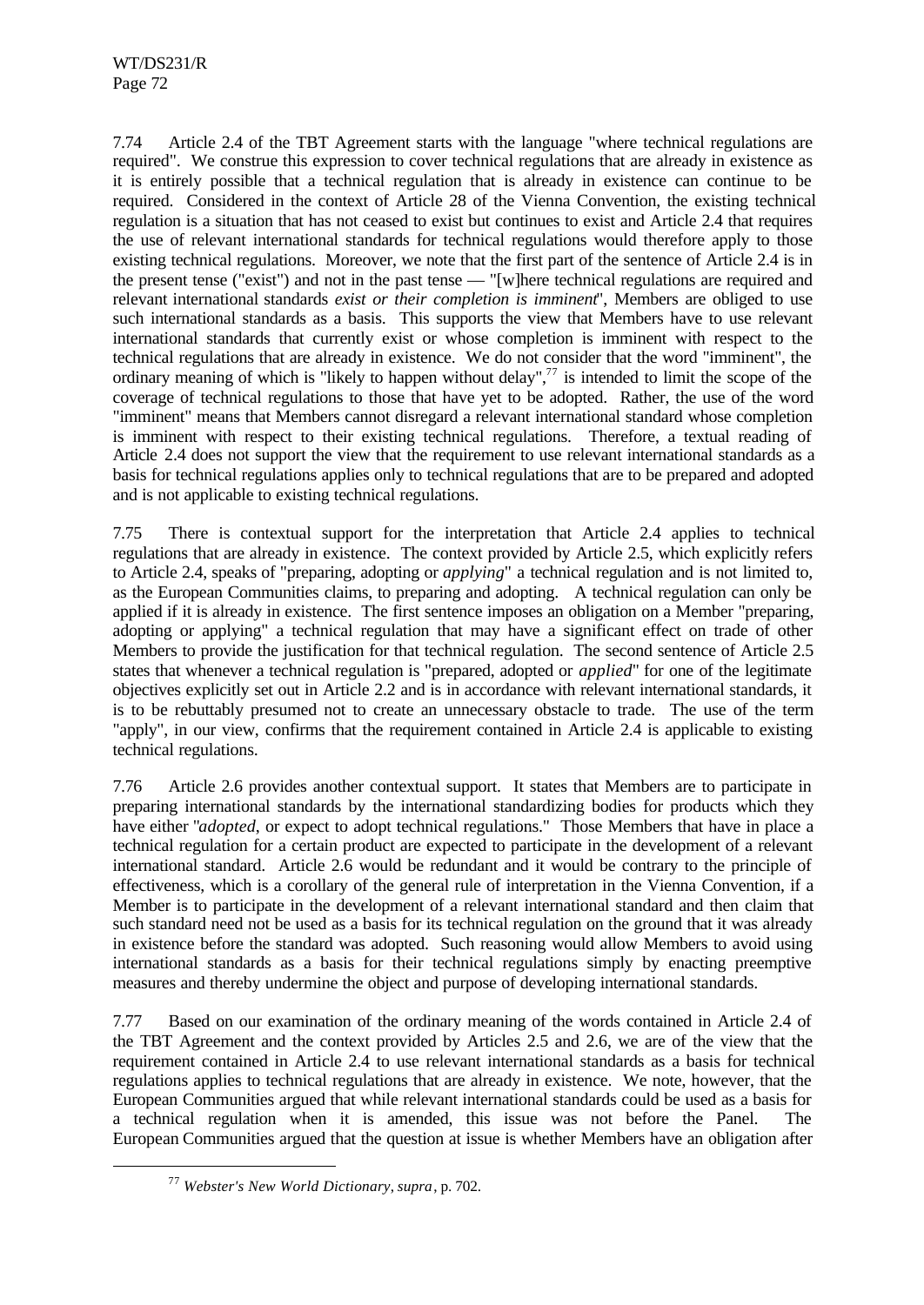the WTO Agreement entered into force to revise their existing technical regulations to ensure that they have used relevant international standards as a basis. The European Communities argued that there is no obligation to review and amend existing technical regulations whenever an international standard is adopted or amended and that such obligation would turn standardisation bodies virtually into "world legislators". The European Communities noted that the Appellate Body stated with respect to "an obligation to use standards: We cannot lightly assume that sovereign states intended to impose upon themselves the more onerous, rather than less burdensome, obligation…".

7.78 In our view, Article 2.4 of the TBT Agreement imposes an ongoing obligation on Members to reassess their existing technical regulations in light of the adoption of new international standards or the revision of existing international standards. We do not, however, share the concern expressed by the European Communities that the obligation to amend a technical regulation when a new international standard is adopted would turn standardization bodies into "world legislators" because the nature of the obligation agreed to by Members is circumscribed by four elements. First, the obligation applies only "where technical regulations are required". If a Member does not enact a technical regulation or determines that the technical regulation is no longer required, it need not consider the international standard. Second, the obligation exists only to the extent that the international standard is relevant for the existing technical regulation. Third, if it is determined that a technical regulation is required and the international standard is relevant, Members are to use that international standard "as a basis", which means that Members are to use a relevant international standard as "the principal constituent  $\ldots$  or fundamental principle"  $^{78}$  and does not mean that Members must conform to or comply with that relevant international standard. The requirement to use the relevant international standard as a basis does not impose a rigid requirement to bring the technical regulation into conformity with the relevant international standard.<sup>79</sup> This provides Members with a certain amount of latitude in complying with the obligation set out in Article 2.4 of the TBT Agreement. In our view, the reference to the term "use as a basis" in Article 2.4 of the TBT Agreement recognizes that there may be various ways in which Members can use the relevant international standard in the formulation of their technical regulations. Finally, Members are not obliged to use the relevant international standard if such international standard is ineffective or inappropriate to fulfil the legitimate objectives pursued by the technical regulation. <sup>80</sup> Thus, a judicious application of the obligations contained in Article 2.4 provides assurances against the overreaching implied by the European Communities.

7.79 If Members did not have an ongoing obligation to examine their technical regulation in light of relevant international standards that are adopted or revised, the effect would be to create grandfather rights for those existing technical regulations that are at odds with those international standards as only the technical regulations enacted after the adoption or revision of the international standard would be subject to the international standard.<sup>81</sup> If we were to find that Members do not have an ongoing obligation to reassess their technical regulations, it would be possible to preempt obligations under Article 2.4 of the TBT Agreement by adopting technical regulations before relevant international standards are adopted. As we have examined above, the ordinary meaning and context, especially in the context of Article 2.6 of the TBT Agreement, do not support the view that Members do not have an ongoing obligation to reassess their technical regulations in light of new international standards that are adopted.

<sup>78</sup> *Webster's New World Dictionary*, *supra*, p. 117.

<sup>&</sup>lt;sup>79</sup> This reading of Article 2.4 of the TBT Agreement is consistent with the Appellate Body's finding in *EC — Hormones* that "based on" does not mean "conform to".

 $80$  A detailed discussion on the meaning of ineffective and inappropriate is set out in paragraph 7.116.

<sup>&</sup>lt;sup>81</sup> We note in this regard that the Appellate Body stated that because the "WTO Agreement was accepted definitively by Members … there are no longer 'existing legislation' exceptions (so called 'grandfather rights')". *EC — Hormones*, para. 128.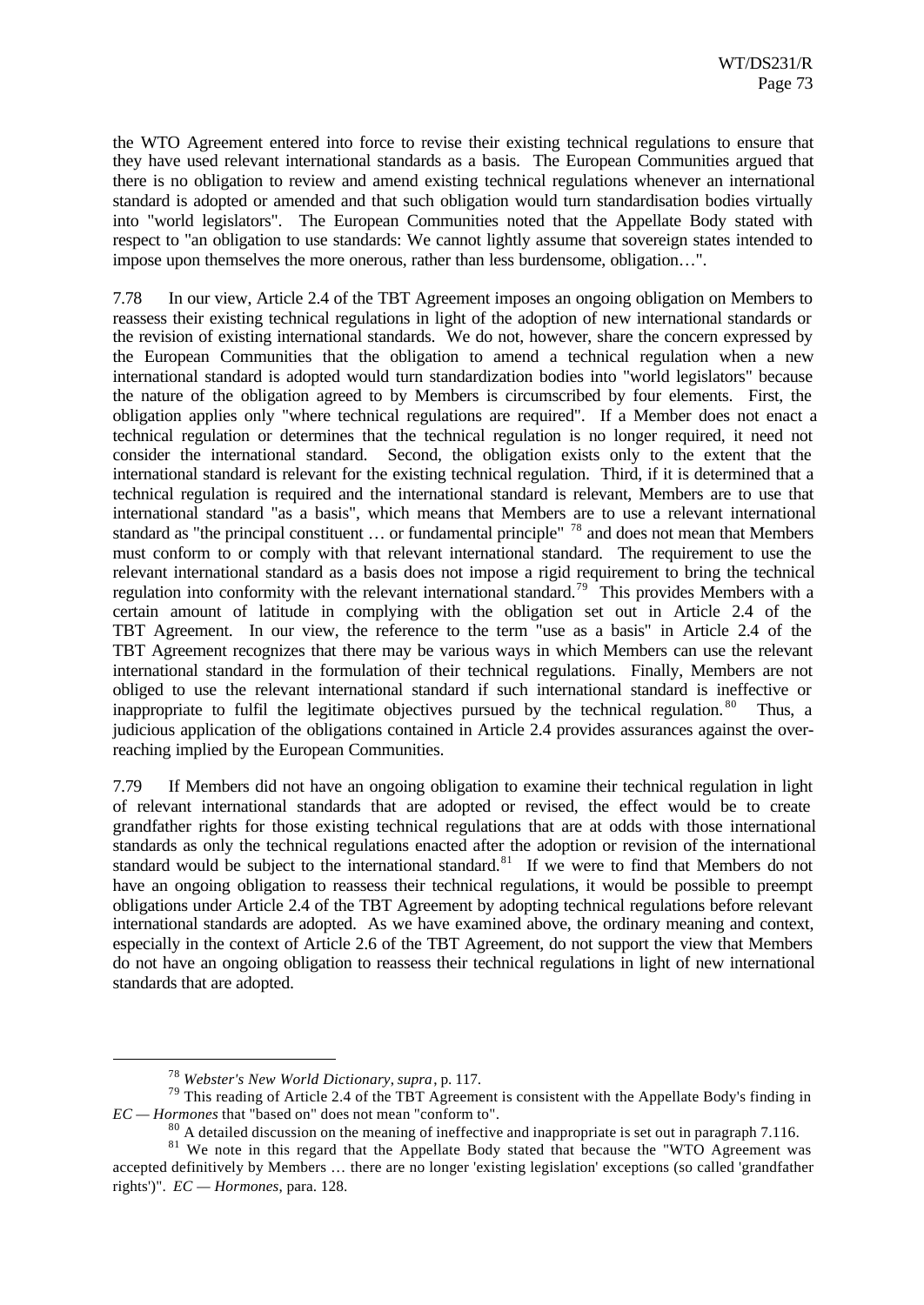7.80 There are other provisions that contextually support the view that the obligation under Article 2.4 is not a static obligation and that there is an ongoing obligation to reassess technical regulations in light of international standards that are adopted or revised. Article 2.3 of the TBT Agreement states:

Technical regulations shall not be maintained if the circumstances or objectives giving rise to their adoption no longer exist or if the changed circumstances or objectives can be addressed in a less trade-restrictive manner.

7.81 The language of Article 2.3 suggests that Members are to eliminate technical regulations that no longer serve their purpose or amend them if the changed circumstances or objectives can be addressed in a less trade-restrictive manner. This requirement also applies to technical regulations that were enacted before the TBT Agreement came into force. Thus, Members would be under an obligation to periodically evaluate their technical regulations and either discontinue them if they no longer serve their objectives or change them if there is a less trade-restrictive manner in which to achieve the underlying objectives of the regulations. Such reading of Article 2.3 is supported by Article 2.8 of the TBT Agreement which states that, wherever appropriate, Members are to "specify technical regulations based on product requirements in terms of *performance* rather than design or descriptive characteristics". Performance, the ordinary meaning of which is "operation or functioning, usually with regard to effectiveness",<sup>82</sup> of products can change and technical regulations governing these products are to reflect these changes. The above interpretation is also consistent with the object and purpose of not creating unnecessary obstacles to international trade and one way to achieve that objective is to discontinue technical regulations that no longer serve their purpose or find a less traderestrictive manner in which the objective can be fulfilled.

7.82 In support of its argument that Article 2.4 does not create an ongoing obligation to reassess technical regulations when international standards are adopted or amended, the European Communities referred to the Appellate Body's statement that "[w]e cannot lightly assume that sovereign states intended to impose upon themselves the more onerous, rather than the less burdensome, obligation…". The full sentence reads: "We cannot lightly assume that sovereign states intended to impose upon themselves the more onerous, rather than the less burdensome, obligation by mandating *conformity* or *compliance with* such standards, guidelines and recommendations". Thus, it is clear that the Appellate Body was distinguishing an obligation to conform to or comply with international standard from the language "based on". We have unequivocally stated that the term "use as a basis" does not mean conform to or comply with relevant international standards. It is our view, however, that, based on the reasons set out above, Members intended to impose an ongoing obligation to reassess their technical regulations in light of international standards that are adopted or revised and to use those relevant international standards as a basis for the technical regulations.

7.83 Based on the reasons set out above, we reject the European Communities' argument that Article 2.4 does not apply to existing technical regulations.

*(ii) The European Communities' argument that the "predecessor standard" to Codex Stan 94 should have been invoked because Codex Stan 94 is not the relevant international standard as it did not exist and its adoption was not imminent when the EC Regulation was adopted*

7.84 The European Communities argues that even if Article 2.4 were to have a retroactive effect, Codex Stan 94 is not a relevant international standard because "it did not exist and its adoption was not 'imminent' when the Regulation was adopted". The European Communities claims that Peru should have invoked the "predecessor standard" in arguing that the EC Regulation is inconsistent with the relevant international standard. The European Communities points out that "it did comply with

<sup>82</sup> *Webster's New World Dictionary*, *supra*, p. 1056.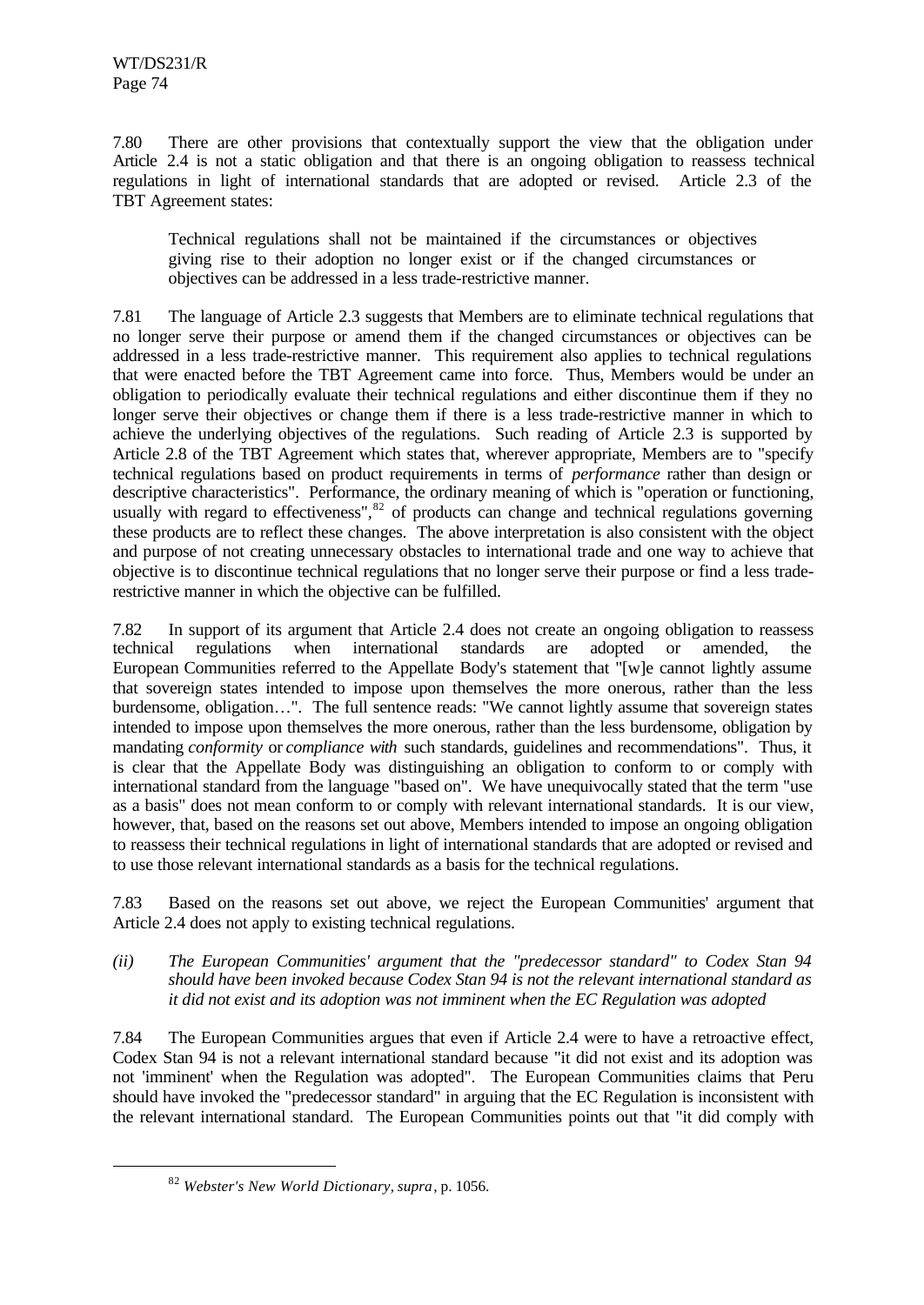the requirements of the Tokyo Round Standards Code when it adopted the Regulation and notified it to the GATT".<sup>83</sup>

7.85 We examined above the European Communities' temporal argument that Article 2.4 of the TBT Agreement does not apply to measures that were enacted prior to 1 January 1995 and found that, under Article 28 of the Vienna Convention, the EC Regulation is a situation that has not ceased to exist but continues to exist and Article 2.4 of the TBT Agreement therefore is applicable to the EC Regulation. Our conclusion becomes more apparent when the EC Regulation is considered from the perspective of the application rather than the adoption of the Regulation.<sup>84</sup>

7.86 Having determined that Article 2.4 is applicable to the EC Regulation, we note that Article 2.4 does not impose any temporal constraint in respect of relevant international standards that are to be used as a basis for technical regulations. Moreover, as we noted in paragraphs 7.78 to 7.82, Members have an ongoing obligation to reassess their technical regulations in light of relevant international standards that are adopted or revised. We do not agree with the European Communities' argument that Peru should have invoked the "predecessor standard", presumably the 1978 version of Codex Stan 94, for the reasons set out in paragraphs 7.56 to 7.60.<sup>85</sup>

7.87 Based on the reasons set out above, we reject the European Communities' argument that Codex Stan 94 is not a relevant international standard because it did not exist and its adoption was not imminent when the EC Regulation was adopted and that Peru should have invoked the predecessor standard.

# *(iii) The European Communities' argument that Codex Stan 94 is not a relevant international standard because it was not adopted by consensus*

7.88 The European Communities argues that because there was no consensus in adopting Codex Stan 94, it is inconsistent with the principle of relevance contained in the Decision of the Committee on Principles for the Development of International Standards, Guides and Recommendations with Relation to Articles 2, 5 and Annex 3 of the Agreement (the "Decision") and therefore is not a relevant international standard.

7.89 For the purposes of determining whether standards must be based on consensus, the controlling provision is paragraph 2 of Annex 1 of the TBT Agreement and its explanatory note. The explanatory note for paragraph 2 provides:

Standards prepared by the international standardization community are based on consensus. This Agreement covers also documents that are not based on consensus.

7.90 The first sentence reiterates the norm of the international standardization community that standards are prepared on the basis of consensus. The following sentence, however, acknowledges that consensus may not always be achieved and that international standards that were not adopted by consensus are within the scope of the TBT Agreement.<sup>86</sup> This provision therefore confirms that even if not adopted by consensus, an international standard can constitute a relevant international standard.

<sup>83</sup> EC's First Submission, para. 115.

<sup>&</sup>lt;sup>84</sup> The European Communities argued that "[t]he adoption of the Regulation was an 'act' ... which took place … before the date of the entry into force of the treaty and, since there is no expression of contrary intention Article 2.4 does not apply to it". EC's First Submission, para. 113.

<sup>&</sup>lt;sup>85</sup> With respect to the European Communities' argument that it complied with the Tokyo Round Standards Code when it adopted the Regulation, we note that the Tokyo Round Standards Code was terminated pursuant to a decision taken by the Tokyo Round Committee on Technical Barriers to Trade.

<sup>&</sup>lt;sup>86</sup> The record does not demonstrate that Codex Stan 94 was not adopted by consensus. In any event, we consider that this issue would have no bearing on our determination in light of the explanatory note of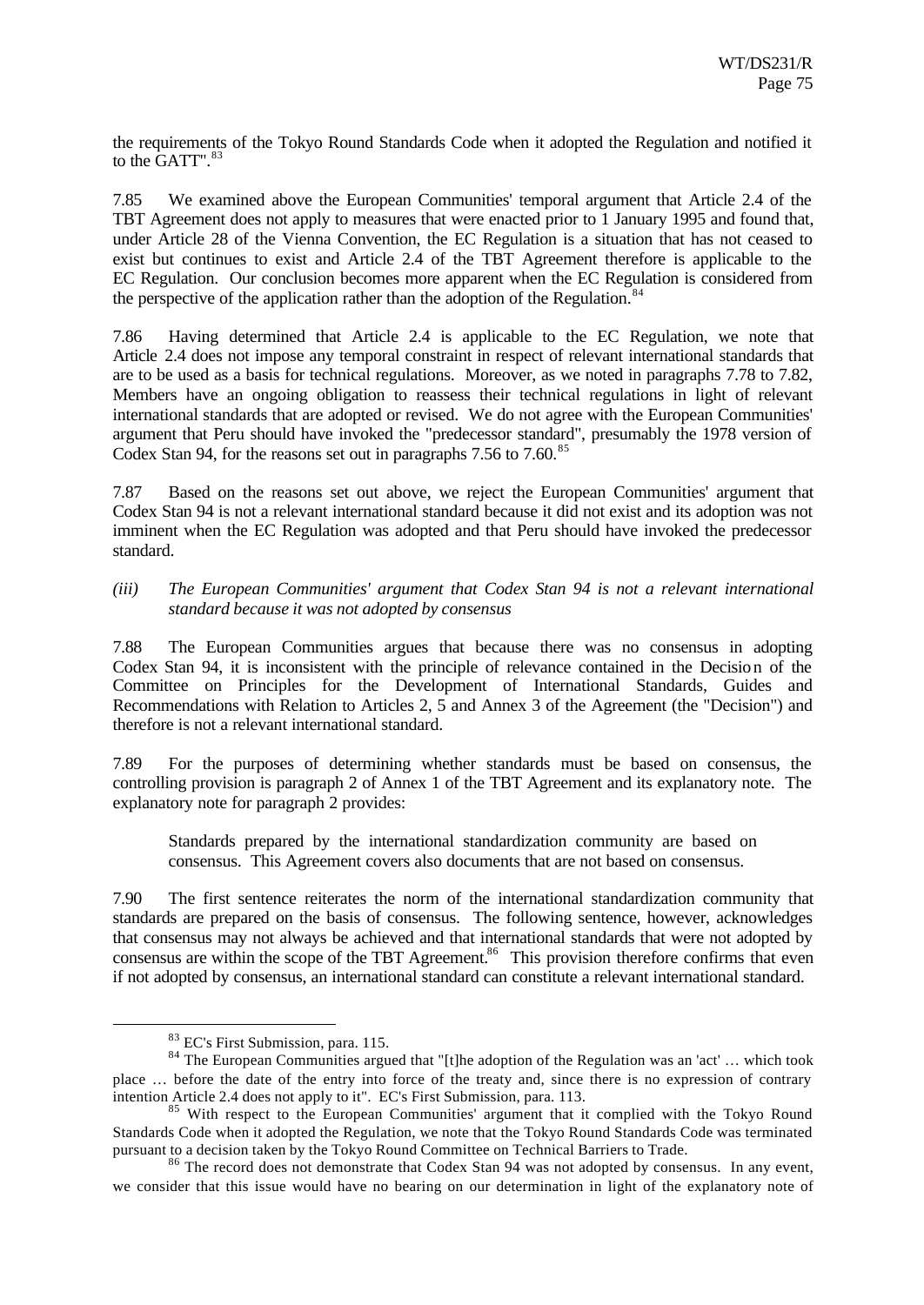7.91 The Decision to which the European Communities refers is a policy statement of preference and not the controlling provision in interpreting the expression "relevant international standard" as set out in Article 2.4 of the TBT Agreement. The controlling provision must be understood as paragraph 2 of Annex 1 of the TBT Agreement. As we have seen above, the explanatory note of Annex 1.2 states that standards covered by the TBT Agreement include those that were adopted by consensus and those that were not adopted by consensus.

7.92 Therefore, we reject the European Communities' argument that Codex Stan 94 is not a relevant international standard must be rejected.

*(iv) The European Communities' argument that Codex Stan 94 is not a relevant international standard on the basis that Peru's interpretation would mean that the Codex Stan 94 is invalid because there was no referral to the Committee even though there was a substantive change*

7.93 The European Communities argues that the negotiating history of paragraph 6.1.1 of Codex Stan 94 indicates that the provision provides an option between "X sardines" on the one hand and the common name of the species on the other. The European Communities' claim is based on the fact that the change is described as "editorial" in the minutes of the meeting. The European Communities points out that the text of paragraph 6.1.1 was prepared and discussed in steps 1 to 7 and the text reads:

6.1.1 The name of the product shall be:

(i) "Sardines" (to be reserved exclusively for *Sardina pilchardus* (Walbaum)); or

(ii) "X sardines", where "X" is the name of a country, a geographic area, or the species; or

(iii) the common name of the species;

in accordance with the law and custom of the country in which the product is sold, and in a manner not to mislead the consumer.

The final version of the text reads:

l

The name of the product shall be:

6.1.1 (i) "Sardines" to be reserved exclusively for *Sardina pilchardus* (Walbaum); or (ii) "X Sardines" of a country, a geographic area, the species, or the common name of the species in accordance with the law and custom of the country in which the product is sold, and in a manner not to mislead the consumer.

7.94 The European Communities' argument is that these changes are "editorial" as indicated in the minutes of the meeting and points out that substantive changes cannot be made at step 8 of the adoption process because an amendment at the stage requires the text to be referred back to the relevant committee for comments before its final adoption. Therefore, according to the European Communities, the reformulation of the text at step 8 cannot have produced any substantive change and its interpretation that a Member can choose between "X sardines" and common names is correct and that any change to this interpretation would render Codex Stan 94 invalid and therefore cannot be deemed relevant.

7.95 While the European Communities' explanation on the negotiating history and the process involving the adoption of an international standard is much appreciated, we are not persuaded that the negotiating history supports the European Communities' interpretation that Codex Stan 94 allows Members to choose between "X sardines" on the one hand and the common name of the species in accordance with the law and custom of the country in which the product is sold on the other hand.

paragraph 2 of Annex 1 of the TBT Agreement which states that the TBT Agreement covers "documents that are not based on consensus".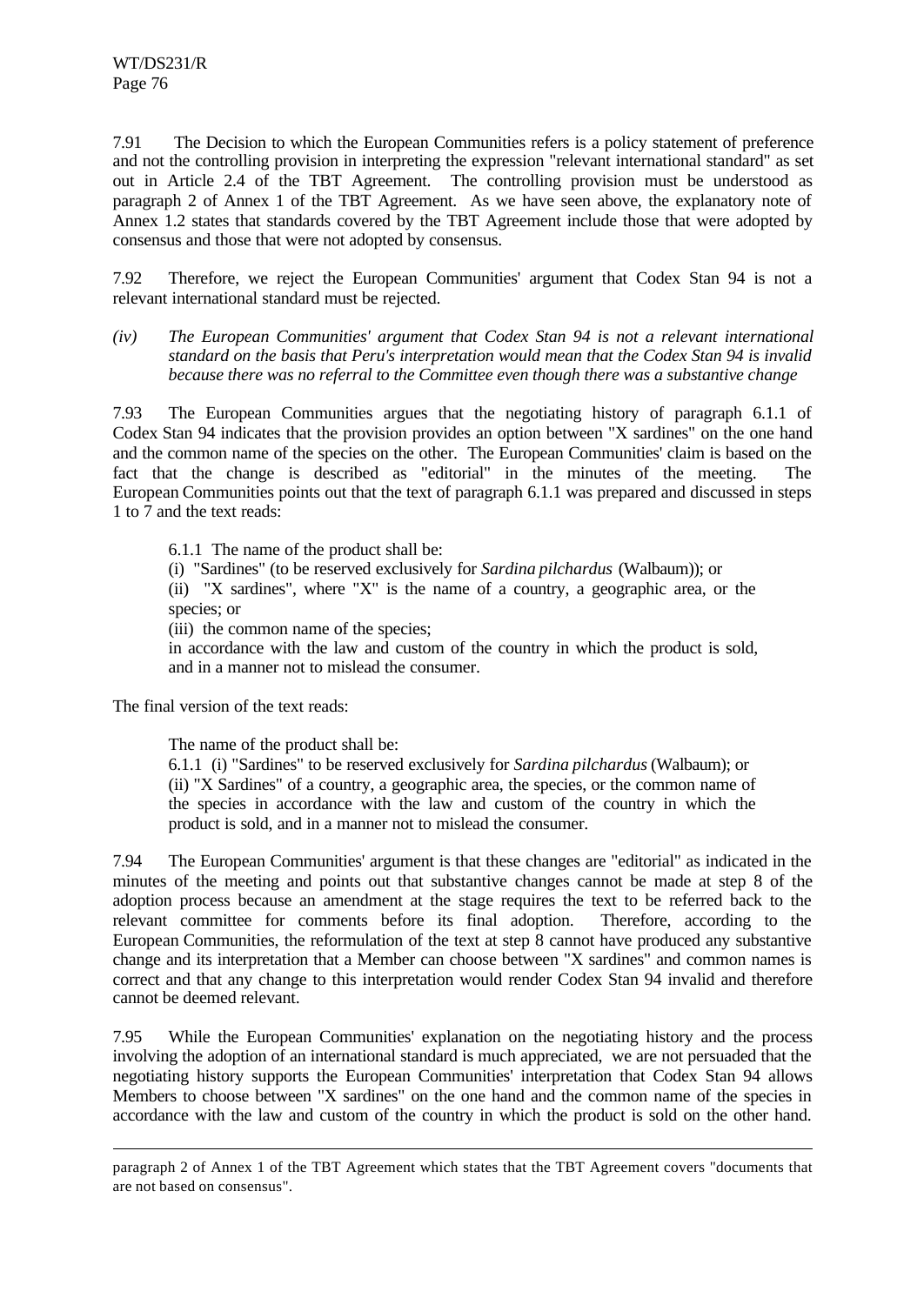The text of Codex Stan 94 is clear on its face that it provides Members with four alternatives using the term "sardines" combined with the name of a country, the name of a geographic area, the name of species or the common name.<sup>87</sup> Moreover, the deletion of the third alternative and the adoption of the current text indicate that the latter reflects the true intentions of the drafters. That the change is referred to as "editorial" in the minutes of the meeting suggests that both the earlier version and the final text expressed the same view but the final text did so more succinctly. Thus, paragraph 6.1.1 of Codex Stan 94 provides four alternatives and the use of the common name is not, as argued by the European Communities, "a self standing option independent from the formula 'X sardine'".

7.96 For these reasons, we reject the European Communities' argument that Codex Stan 94 is not a relevant international standard.

*(v) The European Communities' argument that Codex Stan 94 is not a relevant international standard because the EC Regulation does not regulate products other than preserved* Sardina pilchardus

7.97 The European Communities argues that paragraph 6.1.1(ii) of Codex Stan 94, on which Peru relies to argue that the EC Regulation is inconsistent with Article 2.4, is not the relevant provision because the EC Regulation does not apply to products other than preserved *Sardina pilchardus*. The European Communities argues that the relevant part of the international standard is paragraph 6.1.1(i) of Codex Stan 94 which deals with *Sardina pilchardus*.

7.98 We referred to the Appellate Body finding in *EC — Asbestos* that a document may prescribe a product characteristic in either a positive or a negative form. We determined that Article 2 of the EC Regulation requires positively that only products using *Sardina pilchardus* can be "marketed as preserved sardines and under the trade description referred to in Article 7" and that the negative implication flowing therefrom is that those products using species other than *Sardina pilchardus* cannot be "marketed as preserved sardines and under the trade description referred to in Article 7". We considered that by laying down a product characteristic that only *Sardina pilchardus* can constitute preserved sardines, the EC Regulation regulates species other than *Sardina pilchardus* by laying down product characteristics in a negative form.

7.99 As a standard that lays down product characteristics for *Sardinops sagax* and other species except *Sardina pilchardus*, we consider that paragraph 6.1.1(ii) of Codex Stan 94 is the relevant provision of the international standard in respect of species other than *Sardina pilchardus* and therefore reject the European Communities' argument that paragraph 6.1.1(ii) of Codex Stan 94 is not the relevant provision. Therefore, we confirm our finding in paragraph 7.70 that Codex Stan 94 is a relevant international standard.

# **4. Whether Codex Stan 94 was used as a basis for the technical regulation**

l

7.100 Peru acknowledges that a measure would be consistent with paragraph 6.1.1(i) if it requires the term "sardines", when used without any qualification, be reserved for *Sardina pilchardus*. However, Peru contends that all other species referred to in Codex Stan 94 may be marketed, pursuant to sub-paragraph (ii), as "X sardines" where "X" is either a country, a geographic area, the species or the common name of the species. Peru argues that *Sardinops sagax* exported by Peru to the European Communities shall be marketed as "Peruvian sardines", "Pacific sardines", just "sardines" combined with the name of the species or the common name in the European Communities' member State in which the sardines are sold, such as "Südamerikanische Sardinen" in Germany. Peru contends that in each of the four alternatives set out in this labelling standard, the term "sardines" is part of the trade description and a total prohibition on the use of the term "sardines" in the labelling of canned sardines is not foreseen. Peru argues that it is therefore inconsistent with sub-paragraph (ii) of

<sup>87</sup> Our examination of paragraph 6.1.1 of Codex Stan 94 is set out in paragraphs 7.103 to 7.109.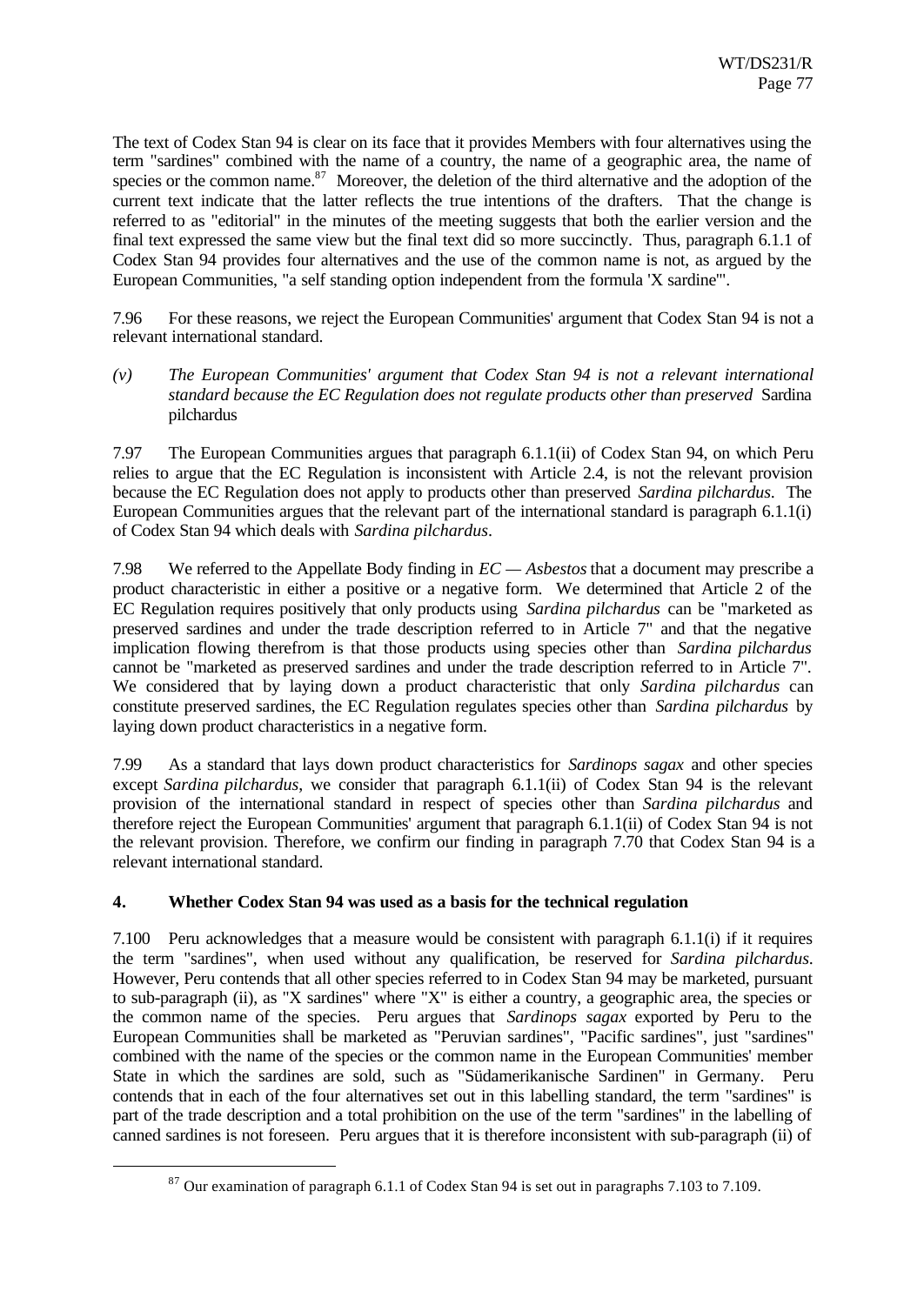paragraph 6.1.1 of Codex Stan 94 if sardines of the species *Sardinops sagax* may not be marketed under the name "sardines" qualified by the name of a country, name of a geographic area of origin, name of the species or the common name.

7.101 The European Communities argues that, under paragraph 6.1.1(ii) of Codex Stan 94, each country has the option of choosing between "X sardines" and the common name of the species. The European Communities argues that "the common name of the species in accordance with the law and customs of the country in which the product is sold" is intended to be a self-standing option independent of the formula "X sardines". The European Communities argues that the fact that the name for products other than *Sardina pilchardus* could not be harmonized and had to defer to each country is reflected in the language "in accordance with the law and custom of the country in which the product is sold". The European Communities argues that the use of the word "sardines" for products other than preserved *Sardina pilchardus* would not be in accordance with the law and custom of the European Communities' member States and would mislead the consumers in the European Communities. The European Communities notes that there is an additional element contained in Codex Stan 94 that is not applicable to *Sardina pilchardus* but applicable to other species, namely that the trade description of the latter group of species must not mislead the consumer in the country in which the product is sold.

7.102 Paragraph 6.1.1 of Codex Stan 94 reads:

The name of the product shall be:

6.1.1 (i) "Sardines" to be reserved exclusively for *Sardina pilchardus* (Walbaum); or

(ii) "X Sardines" of a country, a geographic area, the species, or the common name of the species in accordance with the law and custom of the country in which the product is sold, and in a manner not to mislead the consumer.

7.103 Textual reading of paragraph 6.1.1(ii) suggests that for species other than *Sardina pilchardus*, the label would read "X Sardines" with the "X" denoting a country, a geographic area, the species or the common name of the species in accordance with the law and custom of the country where the product is sold. We consider that paragraph 6.1.1(ii) of Codex Stan 94 contains four alternatives and each alternative envisages the use of the term "sardines" combined with the name of a country, name of a geographic area, name of the species or the common name of the species in accordance with the law and custom of the country in which the product is sold.

7.104 The European Communities construes paragraph 6.1.1(ii) of Codex Stan 94 as providing a choice between " $\hat{X}$  sardines" with the "X" representing a country, geographical area or the species on the one hand and the common name of species in accordance with the law and custom of the country in which the product is sold on the other hand. The European Communities' interpretation is based on the fact that the phrase "the common name of the species in accordance with the law and custom of the country in which the product is sold" is situated between commas; there is no comma between "species" and "in accordance with"; and there is a comma before "and in a manner not to mislead the consumer".

7.105 We are not persuaded that the European Communities' reasons support its interpretation. As a matter of English grammar, it is not uncommon to insert a comma before the words "or" when listing more than two items. That is, the expression "A, B, C, or D" means one of the four items. It does not mean that A, B or C constitute one option while D is another option. For the European Communities' interpretation to be persuasive, Codex Stan 94 would at least have to contain an additional "or" so as to read: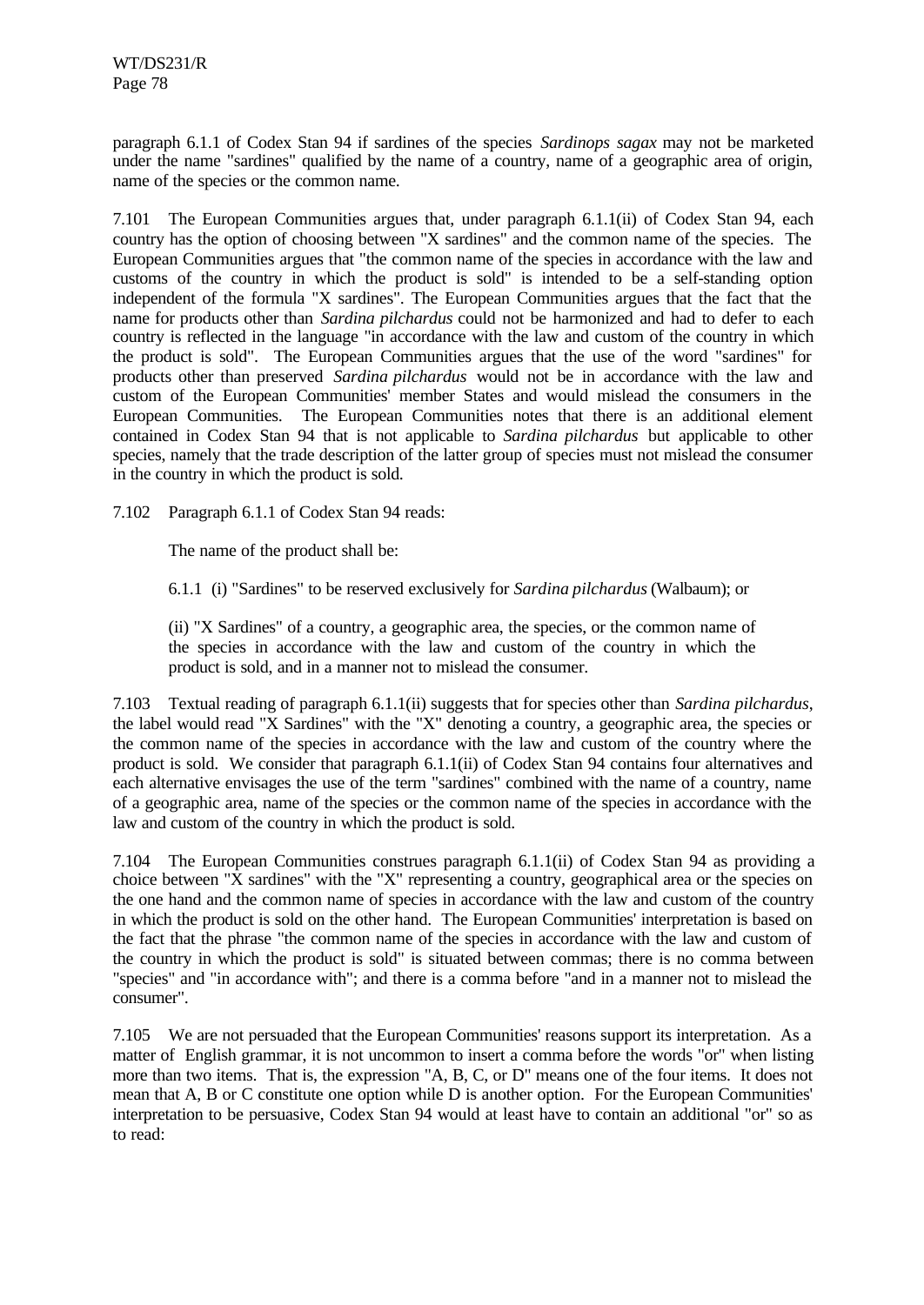"X Sardines" of a country, a geographical area *or* the species, or the common name of the species in accordance with the law and custom of the country in which the product is sold, and in a manner not to mislead the consumer.

7.106 With respect to the European Communities' second argument that there is no comma between "species" and "in accordance with", the comma is missing because the words "in accordance with the law and custom of the country in which the product is sold" refer to the "common name of the species" and not to the name of a country, a geographical area or the species which need not be subject to the law and custom of the country.<sup>8</sup>

7.107 With respect to the European Communities' third argument, the existence of a comma before "and in a manner not to mislead the consumer" indicates that the requirement of not misleading the consumer attaches to all four alternatives.

7.108 The interpretation that paragraph 6.1.1(ii) of Codex Stan 94 contains four alternatives which provide for the use of the term "sardines" in each alternative is confirmed by the French text of Codex Stan 94. We note that the official languages of the Codex Alimentarius Commission are English, French and Spanish which means that all three versions are authentic. The French version reads:

"Sardines X", *"X" désignant un pays, une zone géographique, l'espèce ou le nom commun de l'espèce en conformité des lois et usages du pays où le produit est vendu*, de manière à ne pas induire le consommateur en erreur. (emphasis added)

7.109 The French version confirms the interpretation that a Member is to choose among the four available alternatives and that it does not offer the option of choosing between "X Sardines" of a country, a geographical area or the species on the one hand and the common name in accordance with the law and custom of the country on the other hand. The Spanish version also confirms the view that the name of the species or common name must be added to the word "sardines" and not replace the word "sardines".

7.110 We note the European Communities' argument that even if Peru's interpretation were valid in that the term "sardines" must be used with a qualification for species other than *Sardina pilchardus*, Article 2.4 of the TBT Agreement would still not require that such name be used because use as a basis does not mean conform to. We are cognizant of the Appellate Body's finding in *EC — Hormones* that the term "based on" does not mean "conform to". Yet, this observation does not resolve the issue at hand. Article 2.4 states that Members "*shall* use" international standards "as a basis" for their technical regulation. The use of the word "shall" denotes a requirement that is obligatory in nature and that goes beyond mere encouragement. The ordinary meaning of the word "use" is "to employ for or apply to a given purpose".<sup>89</sup> The word "basis" means "the principal" constituent of anything, the fundamental principle or theory, as of a system of knowledge". <sup>90</sup> Thus, if the European Communities "used" the existing relevant international standard, that is, if it employed or applied Codex Stan 94 as the principal constituent or fundamental principle for the purpose of enacting its technical regulation governing preserved sardines, the EC Regulation would not be inconsistent with Article 2.4 of the TBT Agreement.

<sup>&</sup>lt;sup>88</sup> We note that the Report of the Tenth Session of the Codex Committee on Fish and Fishery Products states: "The attention of the Committee was drawn to the clause that the name of the food should be 'in accordance with the law and custom of the country in which the product is sold'. One delegation held the view that such a requirement was not conducive to harmonization of food legislation. Other delegations stated that for sardines and sardine type products this provision was indispensable. It was agreed to request governments to supply information on the *names commonly used* in labelling of these types of products in their countries". (emphasis added)

<sup>89</sup> *Webster's New World Dictionary*, *supra*, p. 1564.

<sup>90</sup> *Ibid.*, p. 117.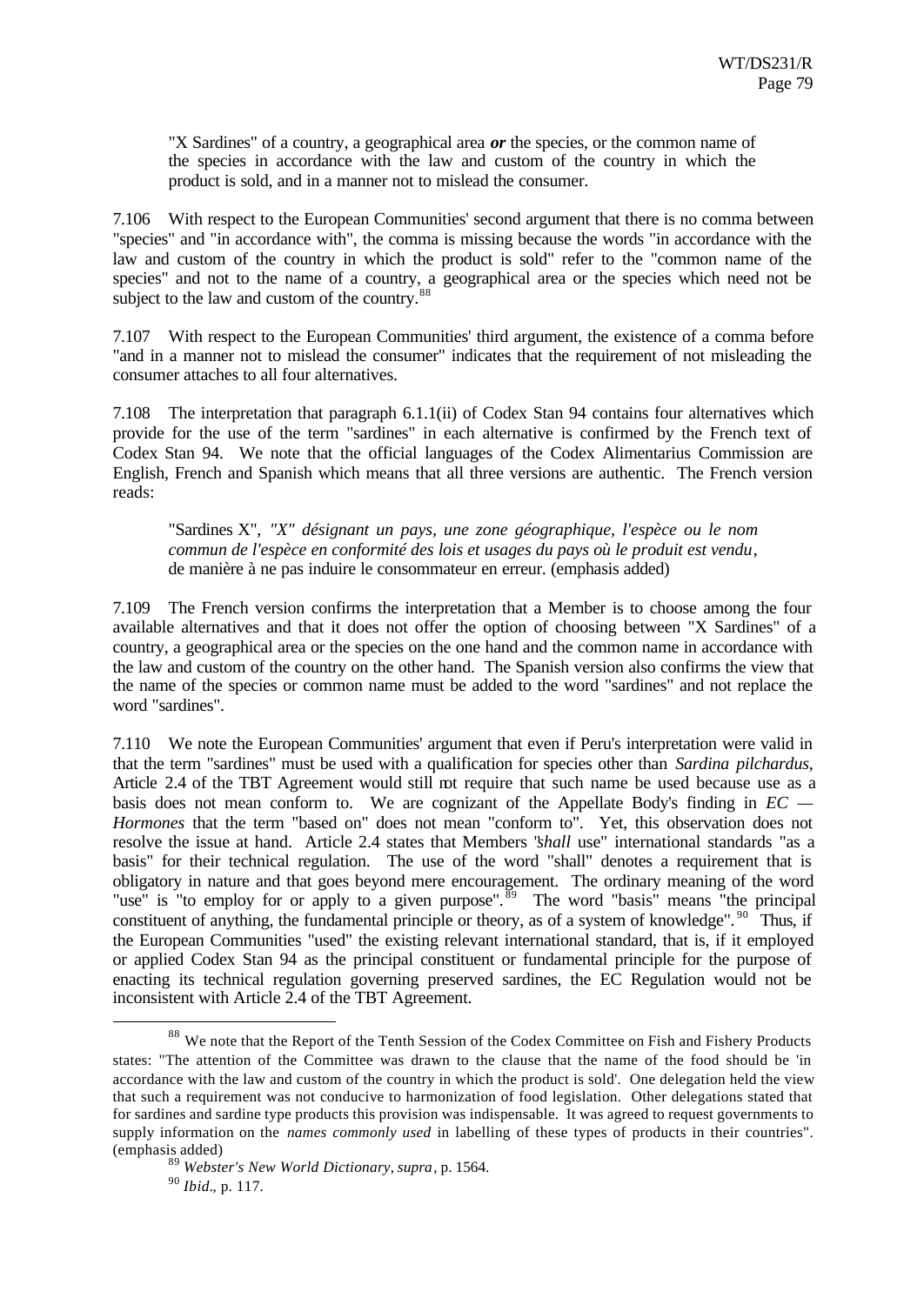7.111 In this regard, the European Communities argued that its Regulation uses Codex Stan 94 as a basis and is therefore consistent with Article 2.4 of the TBT Agreement. Specifically, the European Communities argued that Codex Stan 94 provides that the trade description for species other than *Sardina pilchardus* is to be determined by the country in which the product is sold in accordance with its law and custom. Based on this interpretation of Codex Stan 94, the European Communities argued that because the UK and German laws prescribe that the trade description for *Sardinops sagax* is to be Pacific pilchard and Sardinops or pilchard, respectively, there is no need to allow *Sardinops sagax* to be labelled as sardines on the basis that the use of the term "sardines" would not be in accordance with the law and custom of European Communities' member States. As we have found above, paragraph 6.1.1(ii) of Codex Stan 94 contains four alternatives for labelling species other than *Sardina pilchardus* and all four alternatives require the use of the term "sardines" with a qualification. The European Communities' interpretation that Members need not use the term "sardines" if their laws provide otherwise would render international standards meaningless because Members would be able to justify their non-use of the relevant international standard on the basis that their domestic technical regulations are contrary to the international standard.

7.112 We recall our finding that the EC Regulation constitutes a technical regulation within the meaning of Annex 1.1 of the TBT Agreement as it lays down product characteristics of preserved sardines. We also found that the EC Regulation contains a labelling requirement that permits only products prepared from *Sardina pilchardus* to be labelled as "sardines" and that species such as *Sardinops sagax* cannot be called "sardines" even when it is combined with the name of a country, name of a geographic area, name of the species or the common name in accordance with the law and custom of the country in which the product is sold. The European Communities confirmed that species other than *Sardina pilchardus* cannot use the word "sardines" and that preserved *Sardinops sagax* is referred to as pilchards in the European Communities. In light of our findings above, we find that the relevant international standard, i.e., Codex Stan 94, was not used as a basis for the EC Regulation.

# **5. Whether Codex Stan 94 would be an ineffective or inappropriate means for the fulfilment of the legitimate objectives pursued**

7.113 The European Communities contends that Codex Stan 94, by allowing for the use of the word "sardines" for products other than *Sardina pilchardus*, is ineffective or inappropriate to fulfil the objectives of consumer protection, market transparency and fair competition. The European Communities argues that its consumers expect that products of the same nature and characteristics will always have the same trade description, and that consumers in most member States of the European Communities have always, and in some member States have for at least 13 years, associated "sardines" exclusively with *Sardina pilchardus*. With respect to the objective of promoting fair competition, the European Communities argues that Peru should not be able to take advantage of the reputation associated with the term "sardines", but that Peru should "develop its own reputation with its own name and persuade the consumer to appreciate its product with its own characteristics".

7.114 In paragraph 7.50, we determined that the European Communities, as the party asserting that Codex Stan 94 is ineffective or inappropriate to fulfil the legitimate objectives pursued by the Regulation, has the burden of proving this assertion. Although the burden of proof rests with the European Communities to prove that Codex Stan 94 is an ineffective or inappropriate means for the fulfilment of the legitimate objectives pursued, we note that Peru has provided sufficient evidence and legal arguments, as set out below, to demonstrate that Codex Stan 94 is not an ineffective or inappropriate means to fulfil the legitimate objectives pursued by the EC Regulation.

7.115 In assessing the arguments presented by the European Communities, we must first determine what should be understood by the term "ineffective or inappropriate" and what the "legitimate objectives" referred to by this provision are.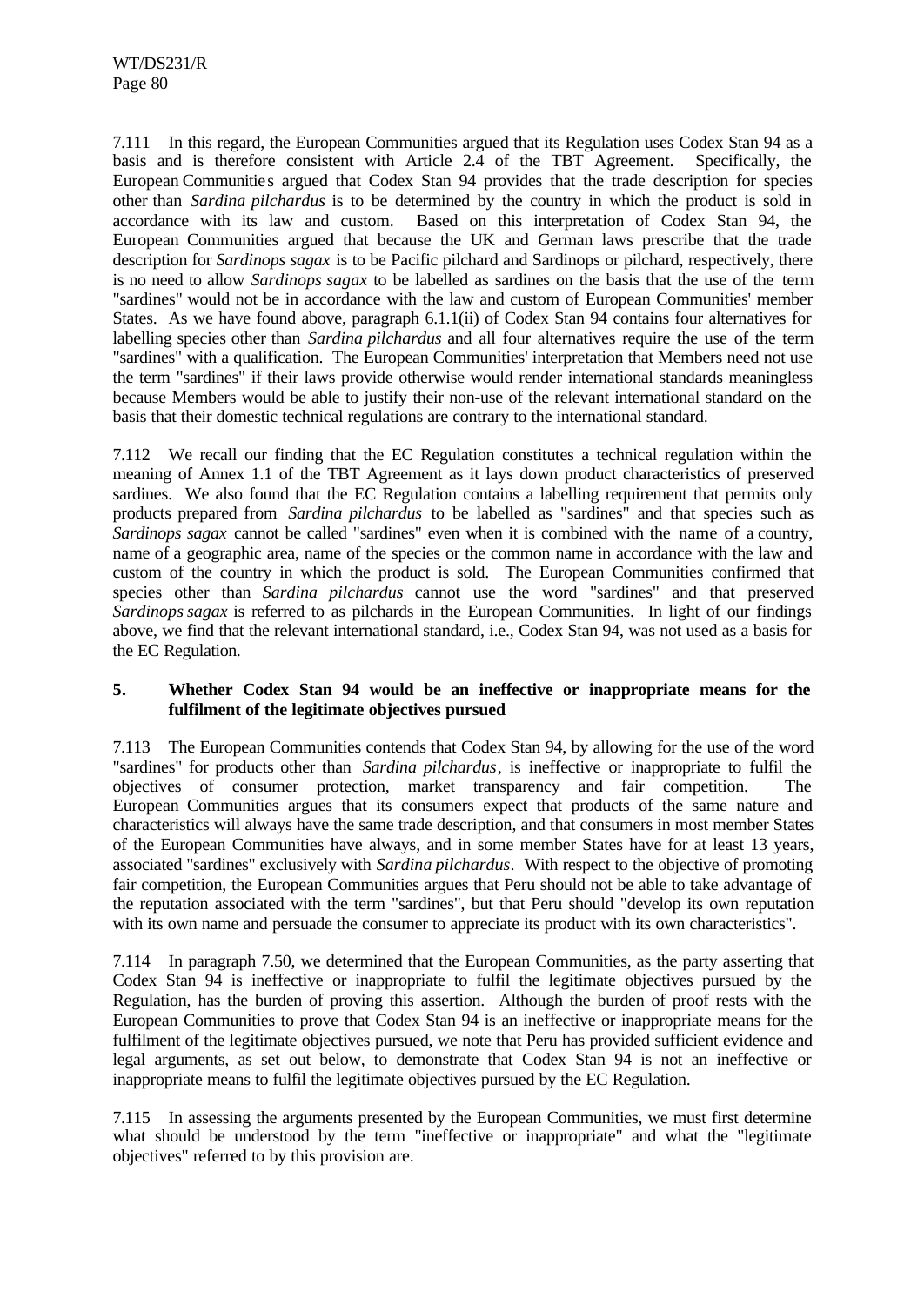7.116 Concerning the terms "ineffective" and "inappropriate", we note that "ineffective" refers to something which is not "having the function of accomplishing", "having a result", or "brought to bear",<sup>91</sup> whereas "inappropriate" refers to something which is not "specially suitable", "proper", or "fitting".<sup>92</sup> Thus, in the context of Article 2.4, an ineffective means is a means which does not have the function of accomplishing the legitimate objective pursued, whereas an inappropriate means is a means which is not specially suitable for the fulfilment of the legitimate objective pursued. An inappropriate means will not necessarily be an ineffective means and vice versa. That is, whereas it may not be *specially suitable* for the fulfilment of the legitimate objective, an inappropriate means may nevertheless be *effective* in fulfilling that objective, despite its "unsuitability". Conversely, when a relevant international standard is found to be an effective means, it does not automatically follow that it is also an appropriate means. The question of effectiveness bears upon the *results* of the means employed, whereas the question of appropriateness relates more to the *nature* of the means employed.

7.117 We note that the terms "ineffective" and "inappropriate" are separated in the text by the disjunctive "or". Thus, it is clear that the party invoking the affirmative defence under Article 2.4 need not establish that a relevant international standard is both ineffective and inappropriate. If it is established by a party that the relevant international standard is either an ineffective or inappropriate means for the fulfilment of the legitimate objective pursued, that party would not have to use the international standard as a basis for its technical regulation.<sup>93</sup>

7.118 The next question we address concerns the phrase "legitimate objectives pursued". We first consider that the "legitimate objectives" referred to in Article 2.4 must be interpreted in the context of Article 2.2, which lists examples of objectives which are considered legitimate under the TBT Agreement. As indicated by the phrase "*inter alia*", this list is illustrative and allows for the possibility that other objectives, which are not explicitly mentioned, may very well be legitimate under the TBT Agreement.

7.119 We also note in this respect that the WTO Members expressed in the preamble to the TBT Agreement their desire that:

[…] technical regulations and standards […] do not create *unnecessary obstacles* to trade […]; (emphasis added)

and recognized that:

no country should be prevented from taking measures to ensure the quality of its exports, or for the protection of human, animal or plant life or health, of the environment, or for the prevention of deceptive practices, *at the levels it considers appropriate,* subject to the requirement that they are not applied in a manner which would constitute a means of *arbitrary or unjustifiable discrimination* between countries where the same conditions prevail or a *disguised restriction on international trade* […]. (emphasis added)

7.120 Article 2.2 and this preambular text affirm that it is up to the Members to decide which policy objectives they wish to pursue and the levels at which they wish to pursue them. At the same time, these provisions impose some limits on the regulatory autonomy of Members that decide to adopt technical regulations: Members cannot create obstacles to trade which are unnecessary or which, in their application, amount to arbitrary or unjustifiable discrimination or a disguised restriction on international trade. Thus, the TBT Agreement, like the GATT 1994, whose objective it is to further,

<sup>91</sup> *The New Shorter Oxford English Dictionary*, (Clarendon Press, 1993), p. 786.

<sup>92</sup> *Ibid.*, p. 103.

<sup>&</sup>lt;sup>93</sup> In this case, we observe that the European Communities has used the terms "ineffective" and "inappropriate" interchangeably throughout its oral and written statements.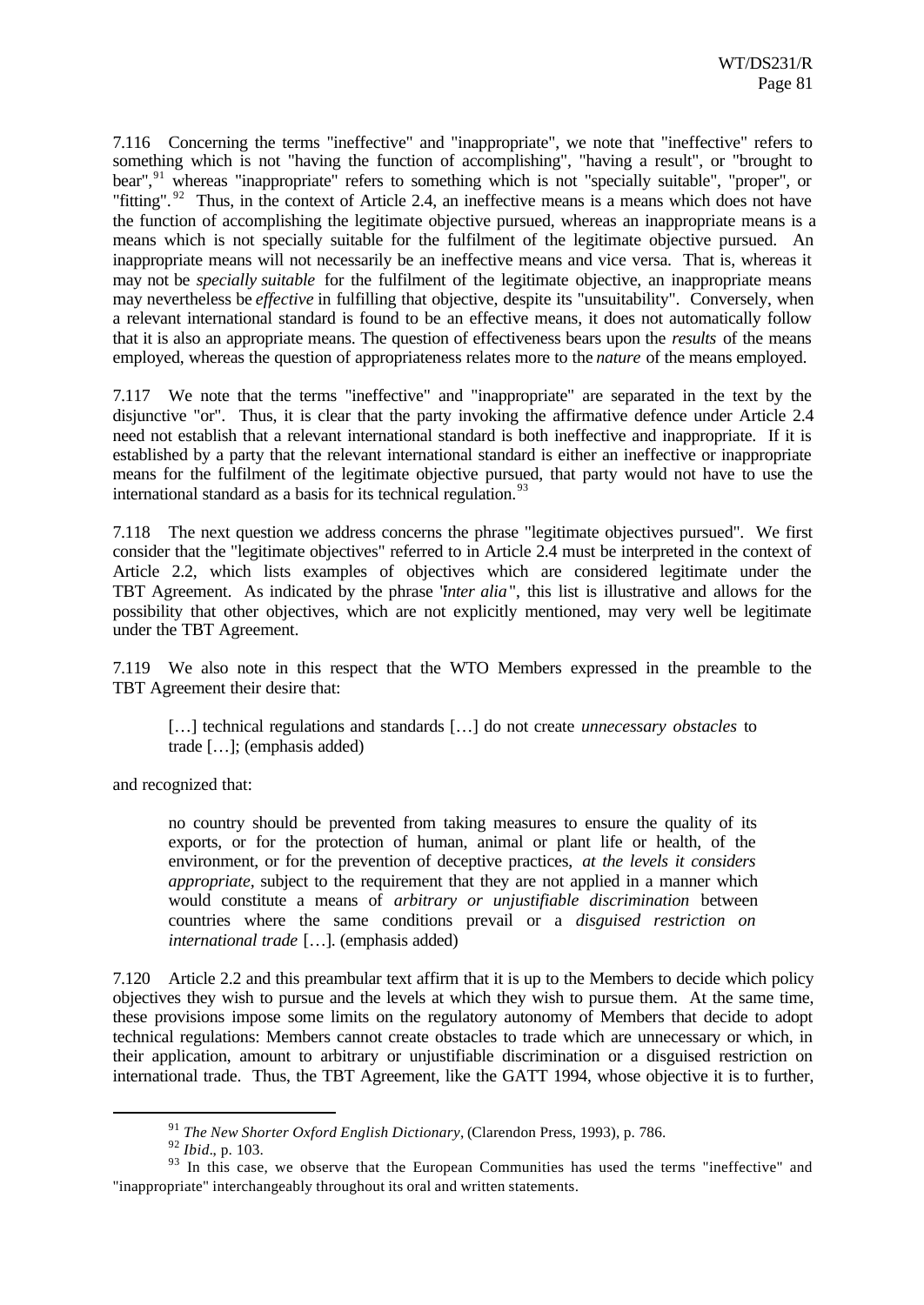l

accords a degree of deference with respect to the domestic policy objectives which Members wish to pursue. At the same time, however, the TBT Agreement, like the GATT 1994, shows less deference to the means which Members choose to employ to achieve their domestic policy goals. We consider that it is incumbent upon the respondent to advance the objectives of its technical regulation which it considers legitimate.

7.121 Article 2.4 refers to "the legitimate objective pursued". The ordinary meaning of "to pursue" is "to try to obtain or accomplish" and "to aim at".  $94$  Thus, a "legitimate objective pursued" is a legitimate objective which a Member aims at or tries to accomplish. Only the Member pursuing the legitimate objective is in a position to elaborate the objective it is trying to accomplish. Panels are, however, required to determine the legitimacy of those objectives. We note in this regard that the panel in *Canada — Pharmaceuticals Patents*, in defining the term "legitimate interests", stated that it must be defined "as a normative claim calling for protection of interests that are 'justifiable' in the sense that they are supported by relevant public policies or other social norms". <sup>95</sup>

7.122 Thus, we are obliged to examine whether the objectives outlined by the European Communities are legitimate in the context of Article 2.4 of the TBT Agreement. We note, however, that in this case Peru acknowledged that the objectives identified by the European Communities are legitimate and we see no reason to disagree with the parties' assessment in this respect. Accordingly, we will proceed with our examination based on the premise that the objectives identified by the European Communities are legitimate.

7.123 We now turn to the arguments presented by the European Communities in support of its position that Codex Stan 94 is ineffective or inappropriate for the fulfilment of the three legitimate objectives pursued by its Regulation. We recall that the three legitimate objectives pursued by the EC Regulation are market transparency, consumer protection and fair competition and these objectives, as argued by the European Communities, are interdependent and interact with each other. In this regard, we are mindful of the European Communities' argument that providing accurate and precise names allows products to be compared with their true equivalents rather than with substitutes and imitations whereas inaccurate and imprecise names reduce transparency, cause confusion, mislead the consumer, i.e., make consumers believe that they are buying something they are not, allow products to benefit from the reputation of other different products, give rise to unfair competition and reduce the quality and variety of products available in trade and ultimately for the consumer. In light of the fact that the three objectives are closely interrelated, if we were to find that Codex Stan 94 allows for precise labelling of products so as to improve market transparency, such finding would have a bearing upon whether Codex Stan 94 is effective or appropriate in protecting consumers and promoting fair competition, that is, not misleading consumers and confusing them into believing that they are buying something that they are not. We also note that the European Communities' stated objectives are based on the factual premise that the consumers in the European Communities associate "sardines" exclusively with *Sardina pilchardus*. Thus, the persuasiveness of European Communities' argument will be affected by the extent to which this factual premise is supported by the evidence and established to be valid.

7.124 Under Codex Stan 94, if a hermetically sealed container contains fish of species *Sardina pilchardus*, the product would be labelled "sardines" without any qualification. A product containing preserved *Sardinops sagax*, however, would be labelled "X sardines" with the "X"

<sup>94</sup> *The New Shorter Oxford English Dictionary*, *supra*, p. 2422.

<sup>95</sup> Panel Report, *Canada — Patent Protection of Pharmaceutical* Products ("*Canada — Pharmaceuticals*"), WT/DS114/R, adopted 7 April 2000, para. 7.69. Similarly, the panel in *US — Section 110(5) Copyright Act* stated that the term has to be considered from a "normative perspective, in the context of calling for the protection of interests that are justifiable in the light of the objectives that underlie the protection of exclusive rights". Panel Report, *United States — Section 110(5) of the US Copyright Act* ("*US — Section 110(5) Copyright Act*"), WT/DS160/R, adopted 27 July 2000, para. 6.224.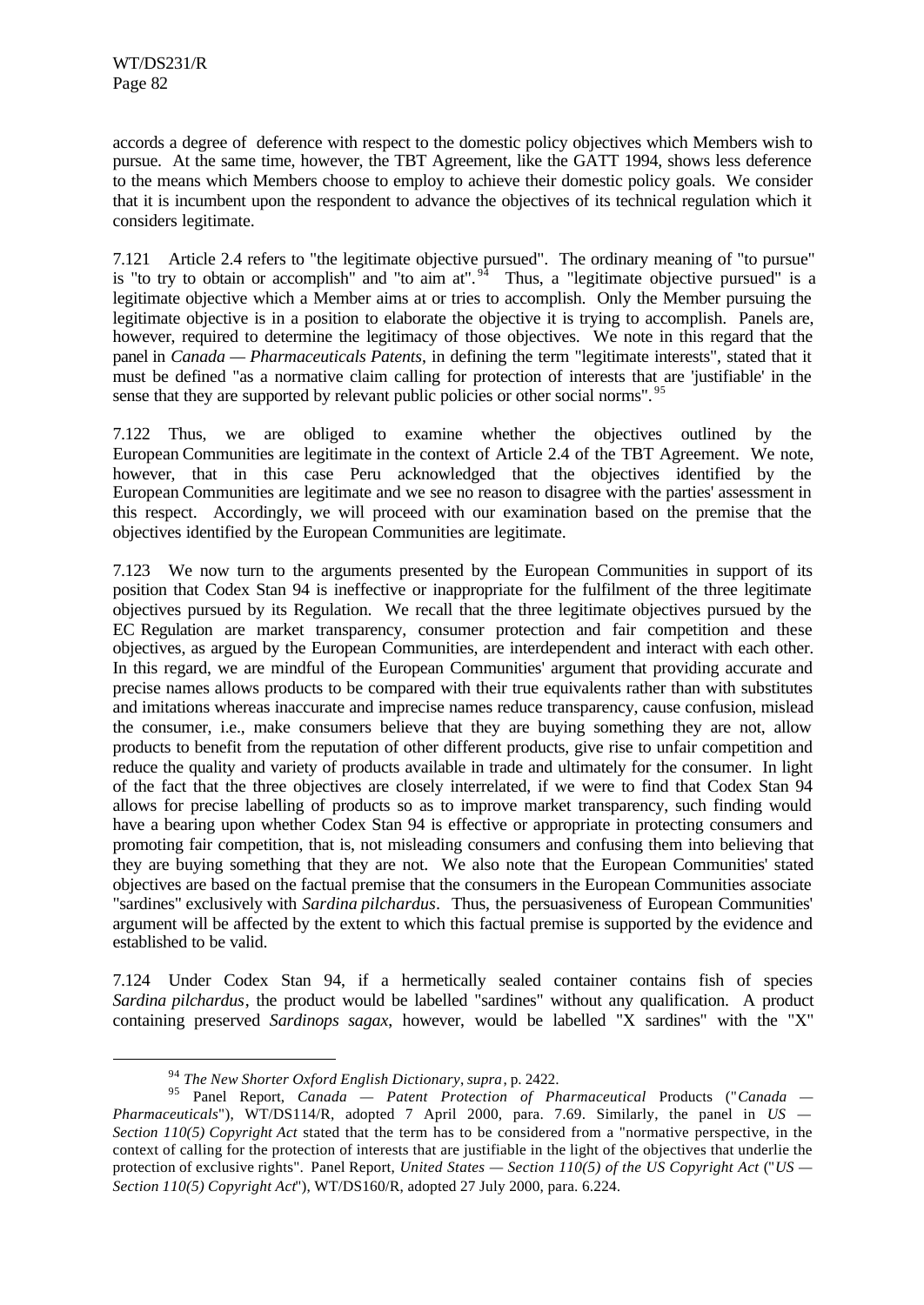representing the name of a country, the name of a geographic area, the name of the species or the common name in accordance with the law and custom of the country in which the product is sold. If a hermetically sealed container is labelled simply as "sardines" without any qualification, the European consumer would know that it contains European sardines. However, if the product is labelled, for example, "Pacific sardines", the European consumer would be informed that the product does not contain sardines originating from Europe. We note that preserved sardines from Morocco, which contains *Sardina pilchardus*, sold in the European Communities is labelled "Sardines Marocaines". Although the product could simply be called "sardines" because it contains *Sardina pilchardus*, the label containing the name of a country provides a precise trade description by informing the European consumers of the provenance of the preserved *Sardina pilchardus*.

7.125 The European Communities, however, argued that "X sardines" is ineffective or inappropriate to fulfil the legitimate objectives pursued by the EC Regulation because European consumers associate the term "sardines" exclusively with *Sardina pilchardus* and even if "sardines" is combined with a qualification, it would suggest to European consumers that the products are the same but come from different countries or geographic areas. As noted above, the argument advanced by the European Communities in support of its claim that Codex Stan 94 is ineffective or inappropriate is based on the underlying factual assumption that consumers in most member States of the European Communities have always associated the common name "sardines" exclusively with *Sardina pilchardus* and that the use of "sardines" in conjunction with "Pacific", "Peruvian" or "*Sardinops sagax*" would therefore not enable the European consumer to distinguish products made from *Sardinops sagax* as opposed to *Sardina pilchardus*. The European Communities summarizes its argument as follows:

In most parts of the European Communities, especially in the production countries, the term "sardine" has historically made reference only to the *Sardina pilchardus*. 96 However, other species like sprats (*Sprattus sprattus*) were sold in tiny quantities on the European Communities market with the denomination "brisling sardines". In view of the confusion that this created in the market place, the European Communities has constantly tried to clarify the situation, both externally (note of  $16/04/73$  to Norway<sup>97</sup>) and internally (Regulation 2136/89).

*This situation has now created uniform consumer expectations throughout the European Communities*, the term "sardine" referring only to a preserve made from *Sardina pilchardus*. 98

7.126 Thus, the European Communities asserted, on the one hand, that in most member States the term "sardines" has historically responded to the particular consumer expectations which in its view underlie its Regulation, and acknowledged, on the other hand, that in some member States, it is the Regulation which "created" those "uniform" consumer expectations. The European Communities therefore made a factual distinction between two situations, and we will address these two situations separately.

7.127 The European Communities acknowledged that it is the Regulation which in certain member States "created" the consumer expectations which it now considers require the maintenance of that same Regulation. Thus, through regulatory intervention, the European Communities consciously would have "created" consumer expectations which now are claimed to affect the competitive conditions of imports. If we were to accept that a WTO Member can "create" consumer expectations and thereafter find justification for the trade-restrictive measure which created those consumer expectations, we would be endorsing the permissibility of "self-justifying" regulatory trade barriers.

<sup>96</sup> (footnote original) See Spanish legislation (Exhibit EC-21) and French legislation (Exhibit EC-22).

 $\frac{97}{600}$  (footnote original) See Exhibit EC-23.

<sup>&</sup>lt;sup>98</sup> EC's First Submission, paras. 64-65. Emphasis added.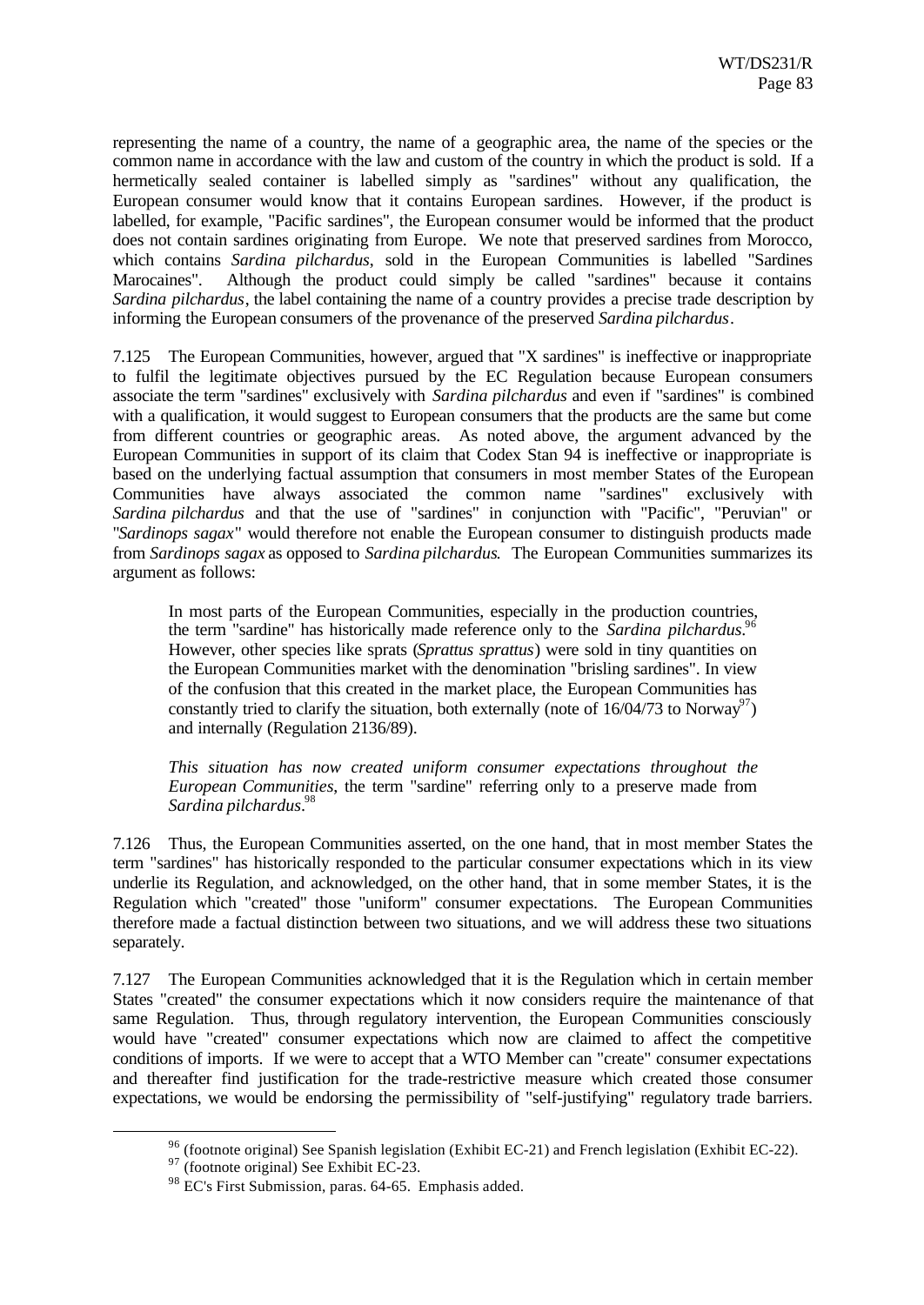l

Indeed, the danger is that Members, by shaping consumer expectations through regulatory intervention in the market, would be able to justify thereafter the legitimacy of that very same regulatory intervention on the basis of the governmentally created consumer expectations. Mindful of this concern, we will proceed to examine whether the evidence and legal arguments before us demonstrate that consumers in most member States of the European Communities have always associated the common name "sardines" exclusively with *Sardina pilchardus* and that the use of "sardines" in conjunction with "Pacific", "Peruvian" or "*Sardinops sagax*" would therefore not enable European consumers to distinguish between products made from *Sardinops sagax* and *Sardina pilchardus*.

7.128 As indicated above, the European Communities asserted that in most member States the consumer expectations allegedly underlying the EC Regulation existed before the EC Regulation introduced an EC-wide regime. To that effect, the European Communities submitted copies of pre-1989 Spanish and French regulations prescribing the common name "sardines" for products made from *Sardina pilchardus*. The European Communities also submitted copies of the 1981 and 1996 United Kingdom Food Labelling Regulations and a copy of the 2000 German *Lebensmittelbuch*, which the European Communities has described as constituting "only a guideline". These documents prescribe the common name "sardines" for *Sardina pilchardus*, and "Pacific pilchard" or "pilchard" for *Sardinops sagax*. Thus, the European Communities argued that for those four European Communities' member States, domestic regulations reserving the common name "sardines" for *Sardina pilchardus* is to be considered probative of consumer perceptions at that time and thereafter. In other words, governments in those countries would have "codified" consumer expectations in their domestic regulations. Although it may be debatable as to whether this will always be so,<sup>99</sup> we will proceed on the assumption that domestic legislation pre-dating<sup>100</sup> the EC Regulation may indeed have such probative value regarding consumer expectations.

7.129 Concerning the pre-1989 versions of Spanish, French and United Kingdom regulations, we consider that these do indeed demonstrate that the legislative or regulatory authorities in those countries considered that the common name "sardines" without any qualification was to be reserved for products made from *Sardina pilchardus*, even before the EC Regulation entered into force.<sup>101</sup> We note, however, that these documents, which concern three European Communities' member States, are not probative of the assertion that the use of a qualifying term, such as "Pacific", "Peruvian" or "*Sardinops sagax*", in combination with "sardines" would not enable European consumers to distinguish products made from *Sardinops sagax* as opposed to *Sardina pilchardus*.

7.130 We also note that in the United Kingdom, which imports 97% of all Peruvian exports of preserved *Sardinops sagax* to the European Communities, the 1981 Food Labelling Regulations also allowed for the use of the common name "pilchards" for *Sardina pilchardus* and prescribed the

<sup>&</sup>lt;sup>99</sup> See paragraph 7.127 wherein we express our concern that "Members, by shaping consumer expectations through regulatory intervention in the market, would be able to justify thereafter the legitimacy of that very same regulatory invention on the basis of the governmentally created consumer expectation".

<sup>&</sup>lt;sup>100</sup> With respect to the post-1989 regulations in the United Kingdom and Germany, we fail to see how these documents could be relevant for our assessment, considering the European Communities' confirmation that its Regulation, which predates both documents, "is the law directly applicable" in all European Communities' member States (EC's Response to Panel Question 42(b)). Thus, if European Communities' member States are to comply with the EC Regulation, it would have been surprising to find member State regulations or guidelines post-1989 which extend the right to use the trade description "sardines" also to products made from *Sardinops sagax*, as this would be clearly inconsistent with Article 2 of the EC Regulation. These documents therefore do not demonstrate that consumers in most member States of the European Communities have always, and in some member States have for at least 13 years, associated the trade description "sardines" exclusively with *Sardina pilchardus*. They are simply consistent with the EC Regulation, as they can expected to be.

 $101$  We note, however, that the European Communities have not provided any evidence regarding this assertion for the twelve other European Communities' member States.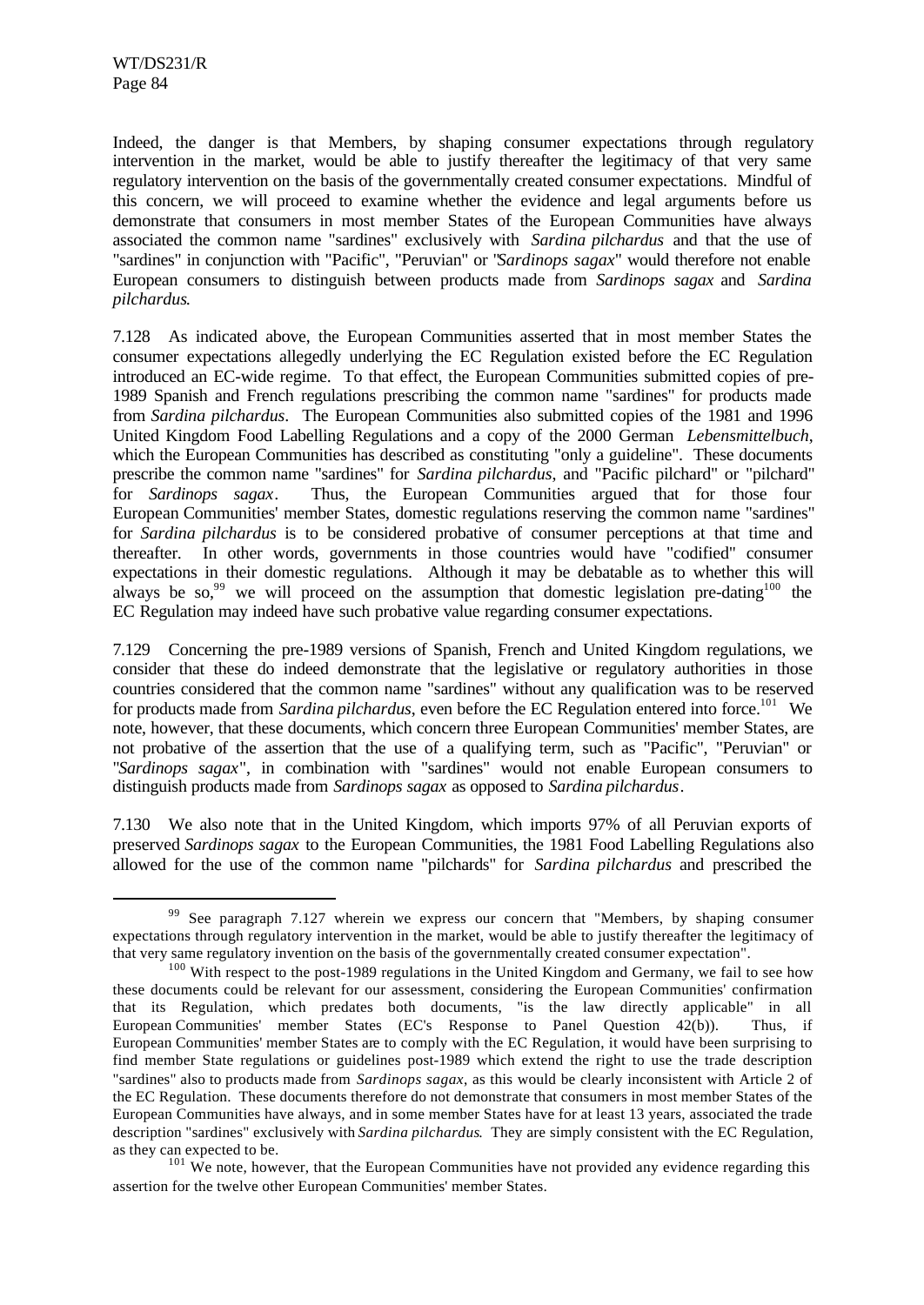common name "Pacific pilchards" for *Sardinops sagax*. Thus, United Kingdom consumers did not associate *Sardina pilchardus* exclusively with the common name "sardines", and were able to distinguish *Sardinops sagax* from *Sardina pilchardus* by the simple indication of a geographical region (i.e., "Pacific"). If the insertion of the geographic area "Pacific" with the word "pilchard" was used in the United Kingdom to distinguish between *Sardina pilchardus* and *Sardinops sagax*, we fail to see why the inclusion of the name of a country, name of a geographic area, name of the species or the common name with the term "sardines" to refer to *Sardina sagax* would be ineffective or inappropriate to fulfil the legitimate objectives pursued by the EC Regulation.

7.131 Contrary to the European Communities' assertion, Peru submitted evidence to demonstrate that European consumers do not associate "sardines" exclusively with *Sardina pilchardus*. It did so by demonstrating that the term "sardines" either by itself or combined with the name of a country or the geographic area, is a common name for *Sardinops sagax* in the European Communities. In support of its assertion that "sardines" by itself or combined with the name of a country or geographic region is a common name for *Sardinops sagax* in the European Communities, Peru referred to the *Multilingual Illustrated Dictionary of Aquatic Animals and Plants*, published in close cooperation with the European Commission and the member States of the European Communities for the purpose of, *inter alia*, *improving market transparency*, which lists the common name of *Sardinops sagax* in nine European languages as "sardines" or the equivalent thereof in the national language combined with the country or geographic area of origin. Similarly, Peru submitted copies of the electronic publication, *Fish Base*, produced with the support of the European Commission, which indicates that a common name for *Sardinops sagax* in Italy, the Netherlands, Germany, France, Sweden and Spain is "sardines" or its equivalent in the national language combined with the country or geographical area of origin. In addition, Peru relied on the *Multilingual Dictionary of Fish and Fish Products* prepared by the Organisation for Economic Cooperation and Development ("OECD") which indicates that a common name of *Sardinops sagax* is "sardines", either by itself or combined with the name of a country or geographic area. According to this *Multilingual Dictionary of Fish and Fish Products*, one of the common names in English is "Pacific Sardine", or "Sardine du Pacifique" in French. Even the European Communities acknowledged that one of the common names for *Sardinops sagax* is "sardines" or its equivalent thereof in the national language combined with the country or geographical area of origin. <sup>102</sup>

7.132 According to the Consumers' Association, "a wide array of sardines were made available to European consumers for many decades prior to the imposition of this restrictive Regulation". <sup>103</sup> Canada submitted evidence showing that a Canadian company exported *Clupea harengus harengus* under the trade description "Canadian sardines" to the Netherlands for thirty years, until 1989. Canada also submitted evidence showing that there have been exports of *Clupea harengus harengus* under the trade description "[company name] sardines in hot tabasco" to the United Kingdom for forty years, until 1989. We note in this regard that with respect to the objective of promoting fair competition, the aim of which is to prevent producers of one product from benefitting from the reputation associated with another product,  $104$  the underlying premise is that the term "sardines" is associated only with *Sardina pilchardus*. However, as species other than *Sardina pilchardus* also contributed to the reputation of the term "sardines" and in light of the fact that "sardines", either by itself or combined with the name of a country or a geographic area, is a common name for *Sardinops sagax* in the European Communities, we do not consider that only *Sardina pilchardus* developed the reputation associated with the term "sardines".

7.133 Even if we were to assume that the consumers in the European Communities associate the term "sardines" exclusively with *Sardina pilchardus*, the concern expressed by the

<sup>&</sup>lt;sup>102</sup> EC's First Submission, paras. 25 and 27-28. The European Communities lists one of the common names for *Sardinops sagax* as "sardina" in Spain and "Pacific sardine" in the United Kingdom.

 $103$  Exhibit Peru-16, p. 8.

<sup>&</sup>lt;sup>104</sup> EC's First Submission, paras. 63, 140 and 141.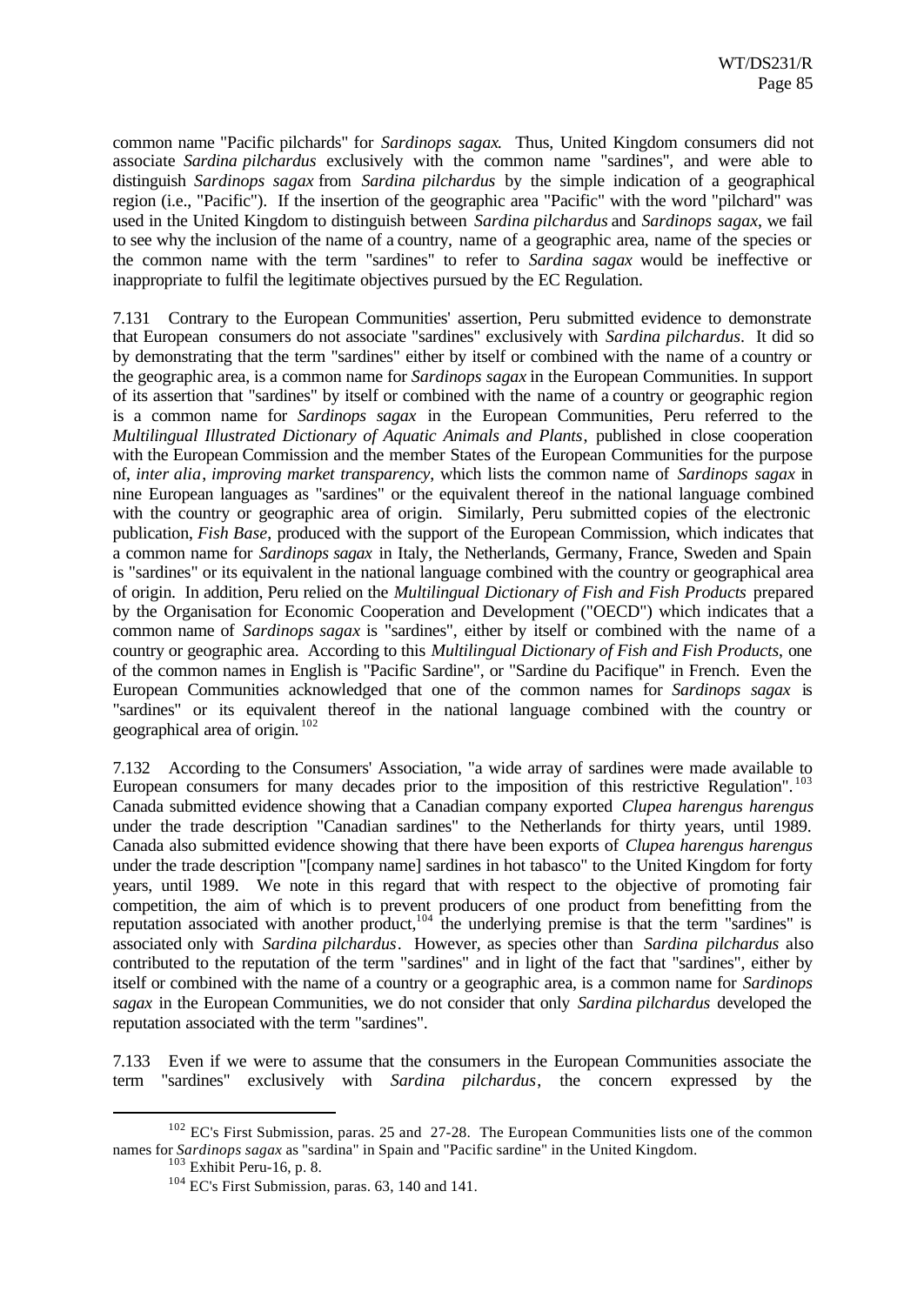l

European Communities, in our view, was taken into account when Codex Stan 94 was adopted. By establishing a precise labelling requirement "in a manner not to mislead the consumer", the Codex Alimentarius Commission considered the issue of consumer protection in countries producing preserved sardines from *Sardina pilchardus* and those producing preserved sardines from species other than *Sardina pilchardus* by reserving the term "sardines" without any qualification for *Sardina pilchardus* only. The other species enumerated in Codex Stan 94 are to be labelled as "X sardines" with the "X" denoting the name of a country, name of a geographic area, name of the species or the common name in accordance with the law and custom of the country in which the product is sold. Thus, Codex Stan 94 allows Members to provide precise trade description of preserved sardines which promotes market transparency so as to protect consumers and promote fair competition. <sup>105</sup>

7.134 Negotiating history confirms that Codex Stan 94 takes into account the European Communities' concern that consumers might be misled if a distinction were not made between *Sardina pilchardus* and other species. The Report of Codex Committee on Fish and Fishery Products on the Seventh Session states:

The traditional canners of this fish [*Sardina pilchardus*] were adamant that no other species should be allowed to use "sardines" without some form of qualification. Nor were they disposed to agree to qualifications which in their view could lead to confusion as to the species … For [countries producing fish of other species] any distinction was discriminatory and would result in their consumers being misled …. The Committee agreed upon the need to protect the consumer.<sup>106</sup> (emphasis added)

7.135 At the Twelfth Session of the Codex Alimentarius Commission where the Commission adopted the draft standard for canned sardines and sardine-type products, a proposal was made to include *Engraulis mordax* and *Sardinella longiceps*. In response to this proposal, it is recorded that:

France stated that, in its opinion, the list of species (2.1.2) covered too broad range of fish which could place the consumer at a disadvantage with regard to making a sound choice between different products. It was pointed out that the present standard was a group standard and that the labelling section contained adequate provisions to safeguard the consumer. $107$ 

 $105$  We note that Article 7(c) of the EC Regulation permits, "by way of derogation from Article 2, second indent", a can of sardines to be labelled as "sardine mousse", "sardine paste" or "sardine pâté", even if the can is comprised of only 25% *Sardina pilchardus* and 75% other fish, including those of *Sardinops sagax*. In its response to the Panel's question on the matter, the European Communities confirmed that a can containing at least 25% of homogenised *Sardina pilchardus* flesh and the remainder containing "the flesh of other fish which have undergone the same treatment" can be marketed as "sardine mousse", "sardine paste", or "sardine pâté" if the content of the flesh of any other fish is less than 25%. Thus, as long as the 25% of *Sardina pilchardus* is the predominant weight, the product can be marketed as "sardine mousse", "sardine paste", or "sardine pâté". For example, if a mousse is made of 60% fish and 40 % other ingredients, the fish component could, according to Article 7, be comprised of 25% *Sardina pilchardus* and 15% each of five different fish and it would still be a "sardine mousse". On the other hand, a mousse of which the fish component represents 49.9% *Sardina pilchardus* and 50.1% *Sardinops sagax*, however, would not. The European Communities argues that consumers will nevertheless be protected by the indication of the ingredients on the can. However, if the indication of ingredients on the can is sufficient to inform consumers that their "sardine" product in reality contains 25% *Sardina pilchardus* and 75% other fish, we fail to see why Codex Stan 94 which informs consumers that no *Sardina pilchardus* is contained by labelling the product "X sardines" is ineffective or inappropriate to fulfil the legitimate objectives pursued by the EC Regulation.

 $106$  Exhibit Canada-3, Report of the Codex Committee on Fish and Fishery Products, Seventh Session, 2-7 October 1972, ALINORM 74/18, paras. 57 and 59.

<sup>&</sup>lt;sup>107</sup> Exhibit Canada-3, Report of the Twelfth Session of the Joint FAO/WHO Codex Alimentarius Commission, p. 52.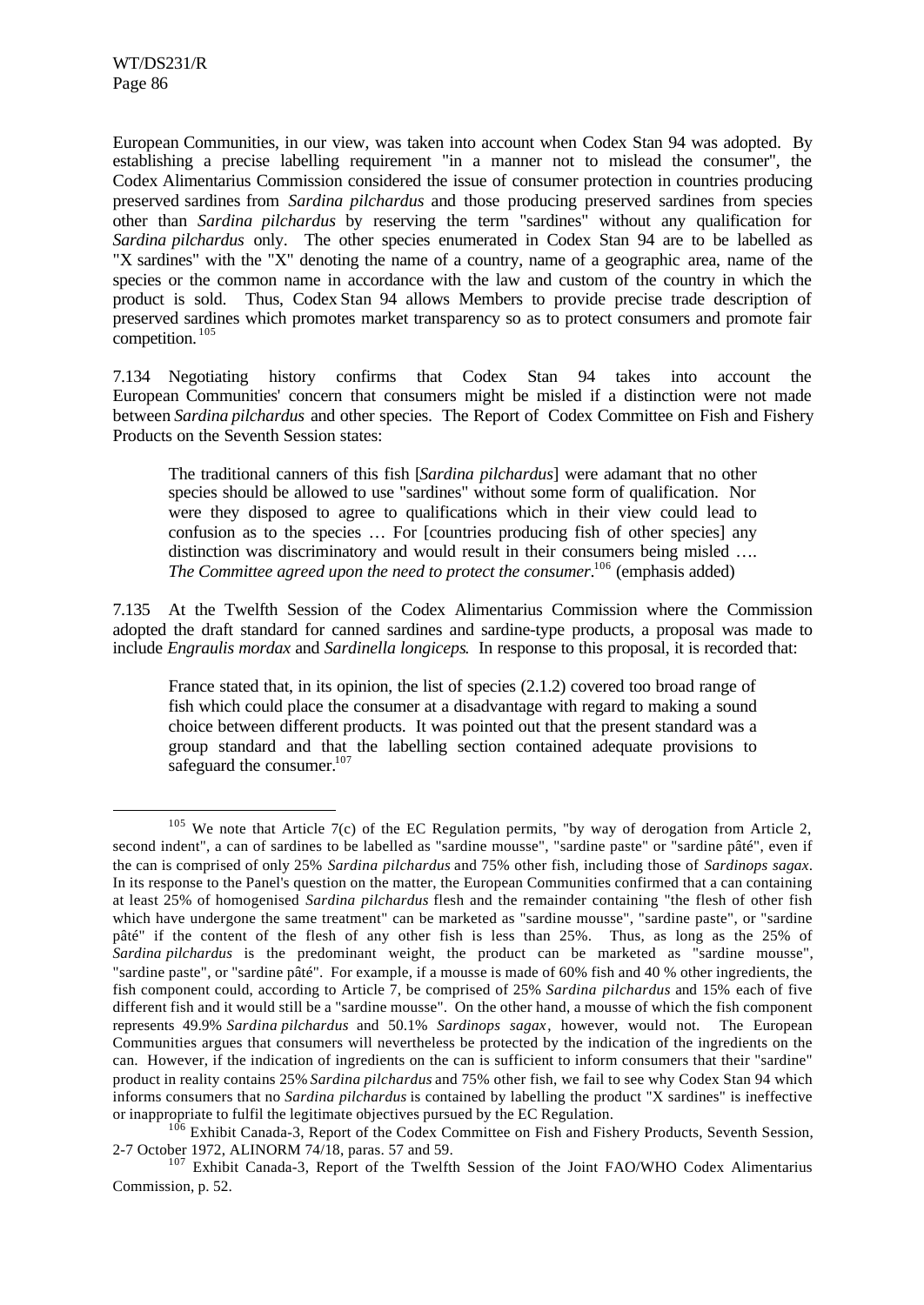7.136 Moreover, a 1969 Synopsis of Governments Replies on the Questionnaire on "Canned Sardines", prepared by the Codex Committee on Fish and Fishery Products, demonstrates that the governments of several current European Communities' member States, such as Denmark, Sweden and the United Kingdom, responded affirmatively to the question "[i]s it accepted that existing practices whereby sardine-type products are often labelled as sardines but with an appropriate qualifying phrase should be fully taken into account and provided for so long as the consumer is not deceived?". These governments considered "that this way of designating the sardine-type products as sardines has been in use for about one century in many countries". France was recorded as stating that "only the species recognized as sufficiently near to *Sardina pilchardus* might be designated as 'sardine' followed or preceded by a qualifying term", adding that "a geographic qualifying term could be acceptable on the condition that the consumer is not deceived (i.e., Atlantic sardine can mean either *Sardina pilchardus*, or another species caught in the Atlantic Ocean)". Of all current European Communities' members States, only the Federal Republic of Germany, Portugal and Spain stated that their domestic legislation did "not accept any designation of 'sardines' even with a qualifying term for species other than *Sardina pilchardus* (Walbaum)".

7.137 In light of our considerations above and based on our review of the available evidence and legal arguments, we find that it has not been established that consumers in most member States of the European Communities have always associated the common name "sardines" exclusively with *Sardina pilchardus* and that the use of "X sardines" would therefore not enable the European consumer to distinguish preserved *Sardina pilchardus* from preserved Sardinops sagax.<sup>108, 109</sup> We also find that Codex Stan 94 allows Members to provide precise trade description for preserved sardines and thereby promote market transparency so as to protect consumers and promote fair competition.

7.138 We therefore conclude that it has not been demonstrated that Codex Stan 94 would be an ineffective or inappropriate means for the fulfilment of the legitimate objectives pursued by the EC Regulation, i.e., consumer protection, market transparency and fair competition. We conclude that Peru has adduced sufficient evidence and legal arguments to demonstrate that Codex Stan 94 is not ineffective or inappropriate to fulfil the legitimate objectives pursued by the EC Regulation.

## **6. Overall conclusion with respect to Article 2.4 of the TBT Agreement**

l

7.139 In light of our findings that Codex Stan 94 is a relevant international standard, that it was not used as a basis for the EC Regulation and that it is not ineffective or inappropriate to fulfil the legitimate objectives pursued by the EC Regulation, we find that the EC Regulation is inconsistent with Article 2.4 of the TBT Agreement.

H. CONSIDERATION OF THE EUROPEAN COMMUNITIES' ARGUMENT THAT PERU BROADENED ITS CLAIMS

7.140 The European Communities argues that Peru's reformulated request for findings broadens the claims made by Peru in its first written submission and is therefore inadmissible. The European Communities argues that Peru is claiming in its second written submission that the

<sup>&</sup>lt;sup>108</sup> In light of our finding that the consumers in the European Communities do not necessarily associate sardines exclusively with *Sardina pilchardus*, it is worth noting that the regulation governing tuna and bonito indicates that Atlantic and Pacific bonito, Atlantic little tuna, Eastern little tuna, black skipjack and other species of the genus *Euthynnuis* can be labelled "bonito" without any qualification. If a requirement that is less precise, especially in respect of the geographic origin, than that set out in Codex Stan 94 can "ensure market transparency" and "ensure clarity in the trade description of the products concerned", Codex Stan 94 that allows a more precise trade description to be used is arguably effective and appropriate to fulfil the objective of promoting market transparency, protecting consumers and promoting fair competition.

<sup>&</sup>lt;sup>109</sup> With respect to parties' argument about whether the term "sardines" is generic, we do not consider it necessary to make a determination on this particular issue.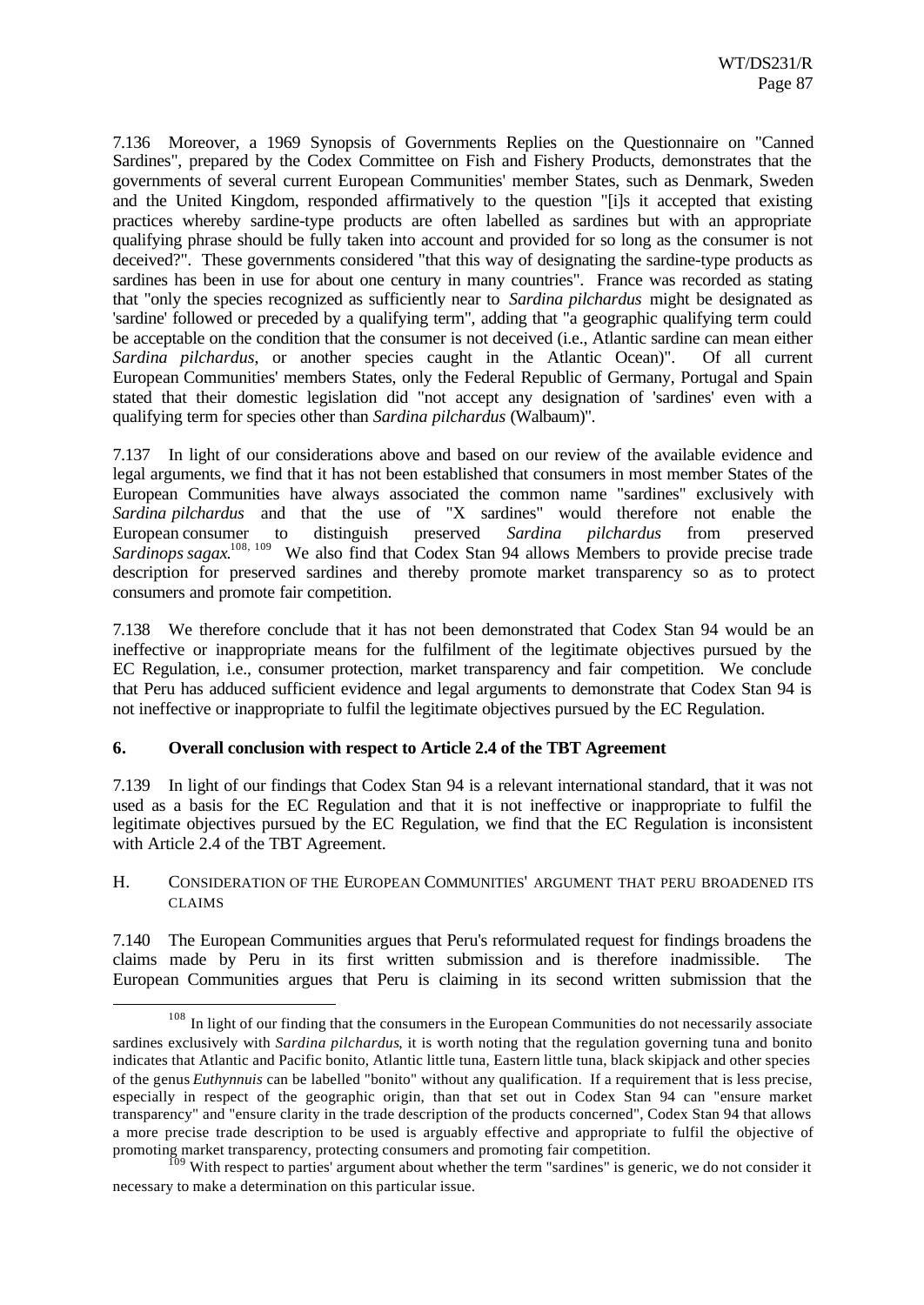l

European Communities and its member States cannot use a common name of the species *Sardinops sagax* according to the relevant law and custom to designate the preserved product unless it is accompanied by the word "sardines".

7.141 The European Communities argues that Peru's formulation of its request for findings seeks to obtain a declaratory judgment that would require the European Communities to take certain specific action rather than simply remove any inconsistency and, in the European Communities' view, this request goes beyond the panel's mandate and is inadmissible. The European Communities argues that Peru's reformulation of its claim is a consequence of the fact that Peru failed to properly research the common names of *Sardinops sagax* in the European Communities prior to commencing this dispute.

7.142 Concerning the European Communities' argument that Peru broadened its claim, it is necessary to examine the terms of reference which are set out in document WT/DS231/16:

To examine, in the light of the relevant provisions of the covered agreements cited by Peru in document WT/DS231/6, the matter referred to the DSB by Peru in that document, and to make such findings as will assist the DSB in making the recommendations or in giving the rulings provided for in those agreements.

7.143 Regarding the term "matter", the Appellate Body in *Guatemala — Cement I* stated that the matter consists of the specific measure and the claims relating to it, both of which must be identified in the request for the establishment of a panel.<sup>110</sup> In its Request for the Establishment of a Panel, Peru invoked the EC Regulation as the specific measure at issue and claimed that the EC Regulation is inconsistent with Articles 2 and 12 of the TBT Agreement and Articles I, III and XI:1 of the GATT 1994. In the so-called reformulated request for findings, Peru asked the Panel to find that the EC Regulation prohibiting the use of the term "sardines" combined with the name of a country of origin, name of a geographic area, name of the species or the common name of *Sardinops sagax* used in the language of the member State of the European Communities in which the product is sold is inconsistent with Article 2.4 of the TBT Agreement. Peru specifically referred to the EC Regulation and Article 2.4 of the TBT Agreement, both of which are set out in Peru's Request for the Establishment of a Panel. Therefore, we do not consider that Peru, even if it broadened the scope of its request beyond what it originally requested in its first written submission, made any claims that exceeded the terms of reference.<sup>111</sup>

7.144 We are well aware that panels can consider only those *claims* that it has the authority to consider under the terms of reference which sets out our mandate. In this regard, a distinction must be made between claims and arguments.<sup>112</sup> We note that the Appellate Body stated:

<sup>112</sup> The Appellate Body in *Korea — Dairy*, para. 139, stated that "[b]y 'claim' we mean a claim that the respondent party has violated, or nullified or impaired the benefits arising from, an identified provision of a

<sup>110</sup> Appellate Body Report, *Guatemala — Anti-Dumping Investigation Regarding Portland Cement from Mexico ("Guatemala — Cement I*"), WT/DS60/AB/R, adopted 25 November 1998, DSR 1998:IX, para. 72.

 $111$  In any event, we note that the findings requested by Peru as set out in the first and second written submissions are not substantively different. Peru's second written submission refers to the prohibition to market the products prepared from *Sardinops sagax* under the name "sardines" combined with an indication of the name of the country of origin, the geographic area, the species and the common name whereas the first written submission, while similar in all respect, refers to "the prohibition … to market the products … under the common name of the species *Sardinops sagax* customarily used in the language of the member State of the European Communities in which the product is sold (such as 'Peruvian sardine' in English, or 'Südamerikanische Sardine' in German)". Although the latter does not contain the explicit reference to the term "sardines" combined with the common name, we note that examples cited by Peru uses the term "sardines" with the putative common name. Moreover, Peru argued throughout the proceedings that the term "sardines" has to be used in combination with the four alternatives set out in Codex Stan 94.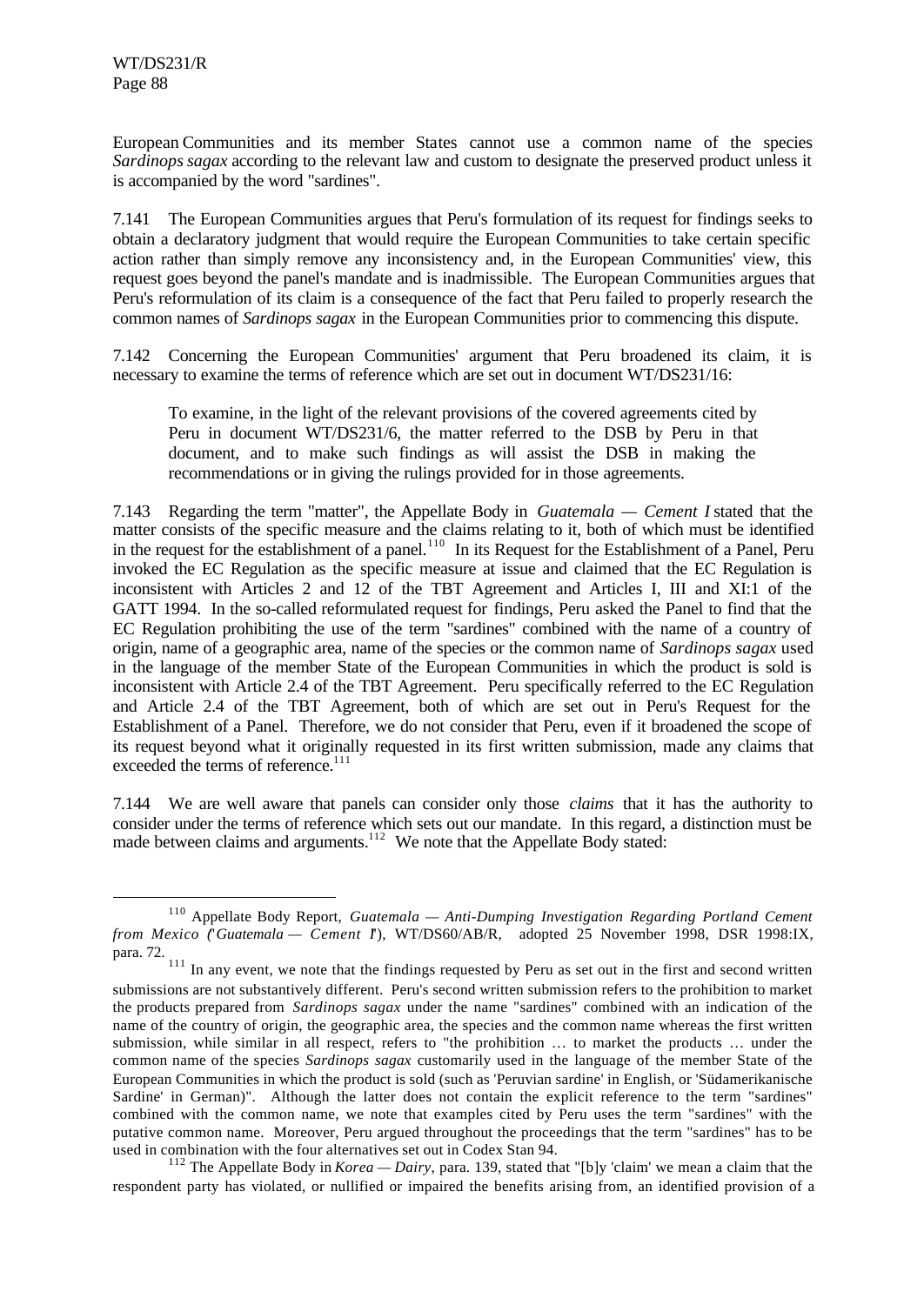there is a significant difference between the *claims* identified in the request for the establishment of a panel, which establish the panel's terms of reference under Article 7 of the DSU, and the *arguments* supporting those claims, which are set out and *progressively* clarified in the first written submissions, the rebuttal submissions and the first and second panel meetings with the parties. $113$  (emphasis added)

7.145 The request for findings submitted by Peru in its first and second written submissions, in our view, is a summation of its arguments and do not constitute claims. And, as arguments, we are not bound by them.

7.146 For the reasons set out above, we reject the European Communities' argument that Peru's reformulated request broadens the claim and that Peru's request goes beyond the Panel's mandate.

#### I. JUDICIAL ECONOMY

l

7.147 In this dispute, Peru requested us to first examine the consistency of the EC Regulation with Article 2.4 of the TBT Agreement. Peru requested that we consider the consistency of the EC Regulation with Article 2.2 of the TBT Agreement only if we were to find that the EC Regulation is consistent with Article 2.4 of the TBT Agreement and then examine its claim under Article 2.1 of the TBT Agreement only if we were to find the EC Regulation is consistent with Article 2.2 of the TBT Agreement. In the event that we were to find the EC Regulation consistent with the TBT Agreement, Peru requested that we examine whether the EC Regulation is consistent with Article III:4 of the GATT 1994. The European Communities did not contest Peru's requests.

7.148 We note that our obligation as a panel is set out in Article 11 of the DSU which provides:

a panel should make an objective assessment of the matter before it, including an objective assessment of the facts of the case and the applicability of and conformity with the relevant covered agreements, and the make such other findings as will assist the DSB in making the recommendations or in giving the rulings provided for in the covered agreements.

7.149 We are mindful that "[n]othing in [Article 11 of the DSU] or in previous GATT practice *requires* a panel to examine *all* legal claims made by the complaining party<sup>"114</sup> but note that the principle of judicial economy has to be applied bearing in mind the aim of the dispute settlement mechanism which is to "secure a positive solution to a dispute".

7.150 Panels in a number of disputes have applied the principle of judicial economy. We are mindful that in some instances, the Appellate Body found that principle was applied incorrectly; in others, the Appellate Body affirmed the panel's decision. As initially developed in *US — Wool Shirts and Blouses*, the Appellate Body stated that "a panel need only address those claims which must be addressed in order to resolve the matter at issue".<sup>115</sup> This was further qualified in *Australia — Salmon* where the Appellate Body stated that:

the principle of judicial economy has to be applied keeping in mind the aim of the dispute settlement system. The aim is to resolve the matter at issue and to secure a positive solution to the dispute. To provide only a partial resolution of the matter at issue would be false judicial economy. A panel has to address those claims on which

particular agreement. Such a *claim of violation* must, as we have already noted, be distinguished from the *arguments* adduced by a complaining party to demonstrate that the responding party's measure does indeed infringe upon the identified treaty provision" (emphasis original).

<sup>113</sup> Appellate Body Report, *EC — Bananas III*, para. 141.

<sup>114</sup> Appellate Body Report, *US — Wool Shirts and Blouses*, p. 339. Emphasis original.

<sup>115</sup> Appellate Body Report, *US — Wool Shirts and Blouses*, p. 340.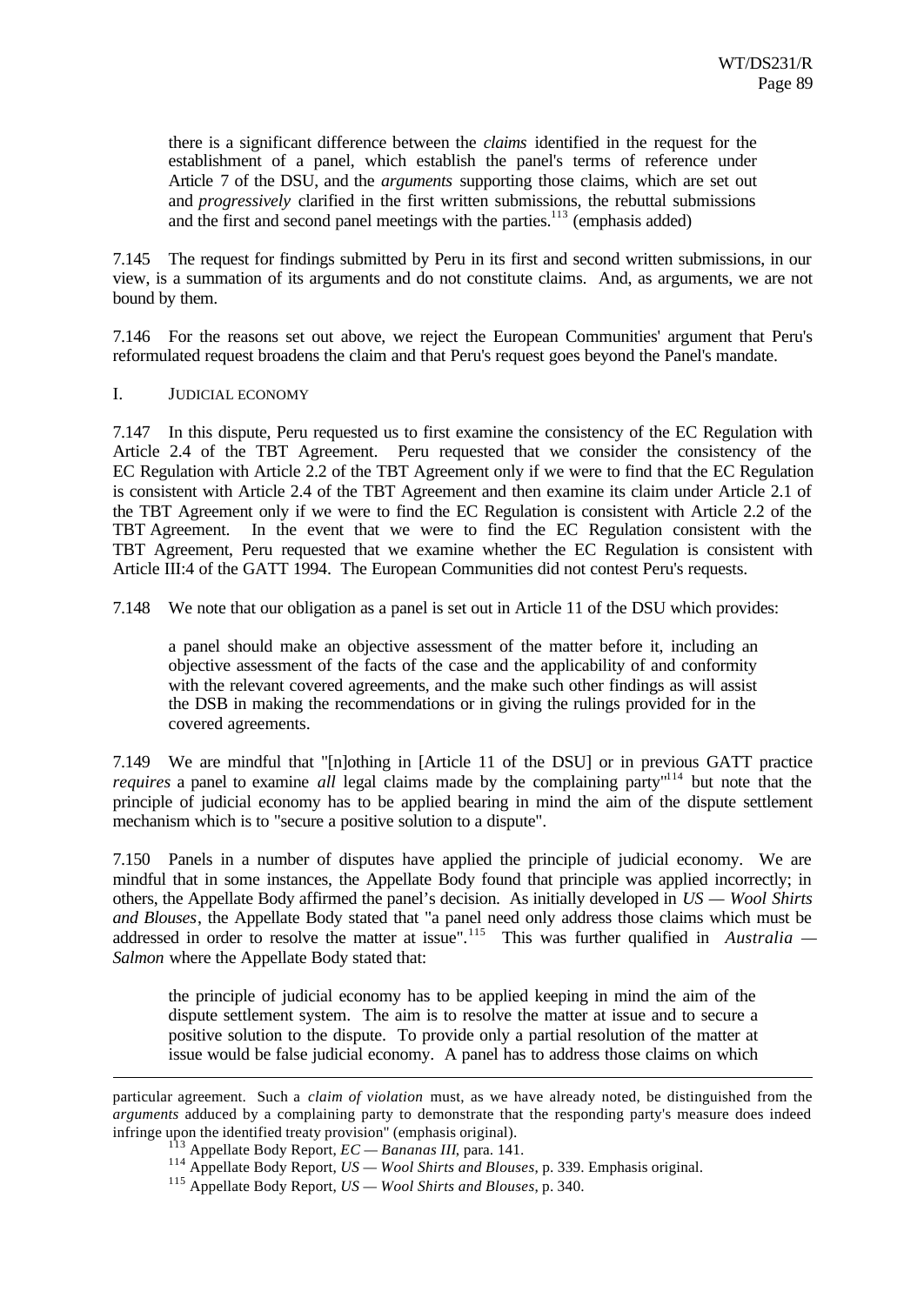a finding is necessary in order to enable the DSB to make sufficiently precise recommendations and rulings so as to allow for prompt compliance by a Member with those recommendations and rulings "in order to ensure effective resolution of disputes to the benefit of all Members".  $^{116}$ 

7.151 Therefore, in keeping with the principle of judicial economy, we conclude that it is not necessary for us to consider other claims and arguments raised by the parties in this dispute. We made an objective assessment of whether the EC Regulation is consistent with Article 2.4 of the TBT Agreement and found that the EC Regulation is not consistent with Article 2.4 of the TBT Agreement. This finding, in our view, produces a positive solution to the current dispute and also enables the DSB to make sufficiently precise recommendations and rulings without any further findings under Articles 2.1 and 2.2 of the TBT Agreement and Article III:4 of the GATT 1994. Although panels are not bound by the complaining party's request which is not contested by the responding party, we are aided in our view by the complaining party's specific request that we examine the consistency of the EC Regulation with other legal provisions invoked by Peru only if we were to find the EC Regulation is consistent with Article 2.4 of the TBT Agreement.

7.152 Accordingly, we exercise judicial economy with respect to Peru's claim under Articles 2.1 and 2.2 of the TBT Agreement and Article III:4 of the GATT 1994.

# **VIII. CONCLUSIONS AND RECOMMENDATIONS**

8.1 In light of the findings above, we conclude that the EC Regulation is inconsistent with Article 2.4 of the TBT Agreement.

8.2 Pursuant to Article 3.8 of the DSU which provides that "[i]n cases where there is an infringement of the obligations assumed under a covered agreement, the action is considered *prima facie* to constitute a case of nullification and impairment", we conclude that the EC Regulation nullified and impaired the benefits of Peru under the WTO Agreement, in particular under the TBT Agreement.

8.3 Peru requested that we suggest in accordance with Article 19.1 of the DSU that "the European Communities permit Peru without any further delay to market its sardines in accordance with a naming standard consistent with the TBT Agreement." We note that Article 19.1 states that the panel may suggest a way to implement the recommendations of the panel and that the panel is not required to make such suggestion. As the authority under Article 19.1 is one of discretion, we decline to make a suggestion. We recommend that the DSB request the European Communities to bring its measure into conformity with its obligations under the TBT Agreement.

<sup>116</sup> Appellate Body Report, *Australia — Salmon*, para. 223.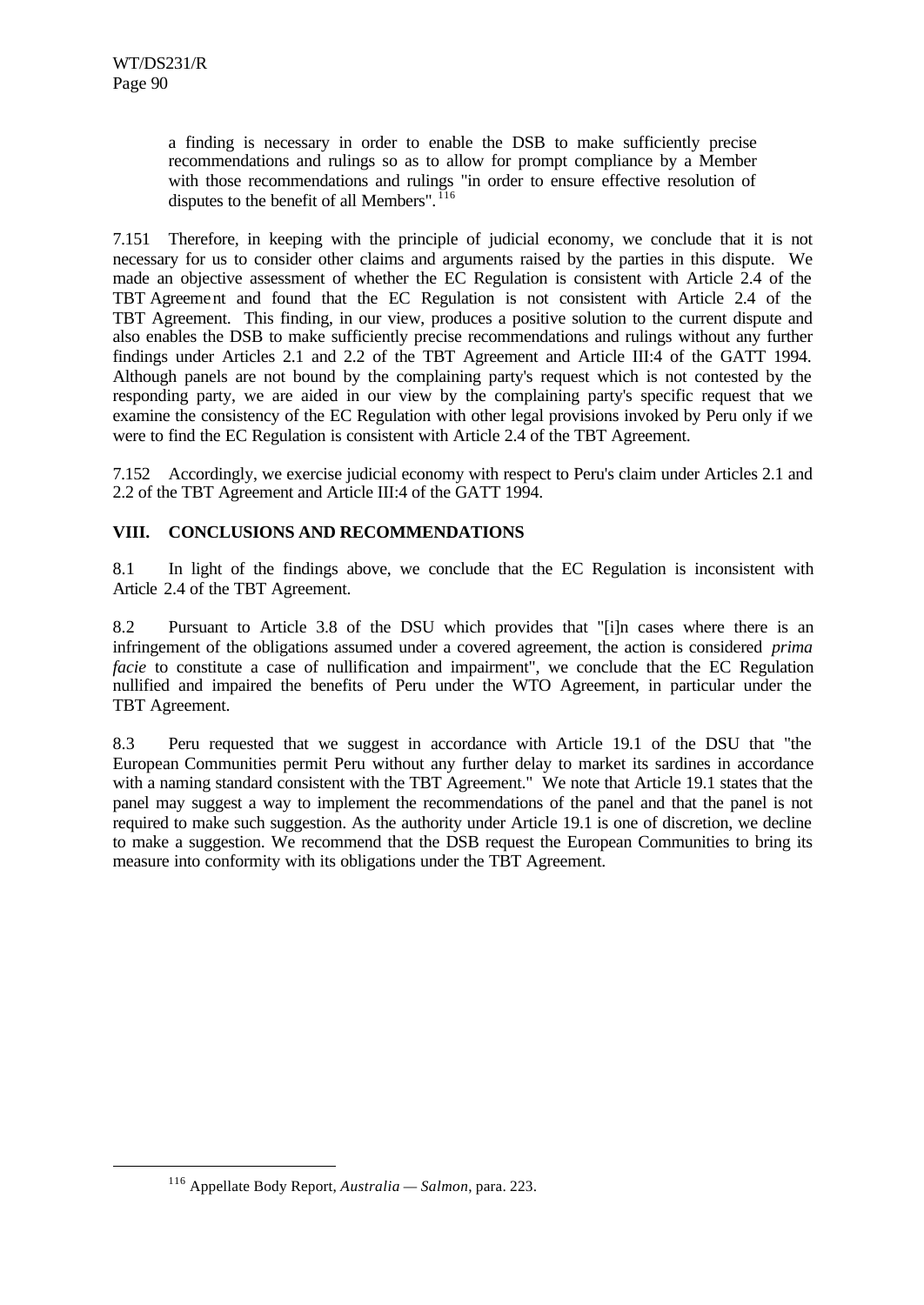# **IX. ANNEXES**

A. ANNEX 1: COUNCIL REGULATION (EEC) 2136/89 OF 21 JUNE 1989 LAYING DOWN COMMON MARKETING STANDARDS FOR PRESERVED SARDINES

## THE COUNCIL OF THE EUROPEAN COMMUNITIES,

Having regard to the Treaty establishing the European Economic Community,

Having regard to Council Regulation (EEC) No 3796/81 of 29 December 1981 on the common organization of the market in fishery products<sup>117</sup>, as last amended by Regulation (EEC) No 1495/89<sup>118</sup>, and in particular Article 2(3) thereof,

Having regard to the proposal from the Commission,

Whereas Regulation (EEC) No 3796/81 provides for the possibility of adopting common marketing standards for fishery products in the Community, particularly in order to keep products of unsatisfactory quality off the market and to facilitate trade relations based on fair competition;

Whereas the adoption of such standards for preserved sardines is likely to improve the profitability of sardine production in the Community, and the market outlets therefor, and to facilitate disposal of the products;

Whereas it must be specified in this context, particularly in order to ensure market transparency, that the products concerned must be prepared exclusively with fish of the species "*Sardina pilchardus* Walbaum" and must contain a minimum quantity of fish;

Whereas, in order to ensure good market presentation, the criteria for the preparation of the fish prior to packaging, the presentations in which it may be marketed and the covering media and additional ingredients which may be used should be laid down; whereas these criteria must not, however, be such as to preclude the introduction of new products on to the market;

Whereas, to prevent the marketing of unsatisfactory products, certain criteria which preserved sardines must satisfy in order to be marketed in the Community for human consumption should be defined;

Whereas Council Directive 79/112/EEC of 18 December 1978 on the approximation of the laws of the Member States related to the labelling, presentation and advertising of foodstuffs for sale to the ultimate consumer<sup>119</sup> as last amended by Directive  $86/197/EEC$ <sup>120</sup> and Council Directive 76/211/EEC of 20 January 1976 on the approximation of the laws of the Member States relating to making-up by weight or by volume of certain pre-packaged products<sup>121</sup> as last amended by Directive 78/891/EEC<sup>122</sup>, specify the particulars required for correct information and protection of the consumer as regards the contents of packages; whereas, for preserved sardines, the trade description should be determined according to the culinary preparation proposed, having particular regard to the ratio between the various ingredients in the finished product; whereas, where the covering medium is oil, the way in which the oil must be described should be specified;

<sup>117</sup> OJ No L 379, 31.12.1981, p. 1.

<sup>118</sup> OJ No L 148, 1.6.1989, p. 1.

<sup>119</sup> OJ No L 33, 8.2.1979, p. 1.

<sup>120</sup> OJ No L 144, 29.5.1986, p. 38.

<sup>121</sup> OJ No. L 46, 21.2.1976, p. 1.

<sup>122</sup> OJ No L 311, 4.11.1978, p. 21.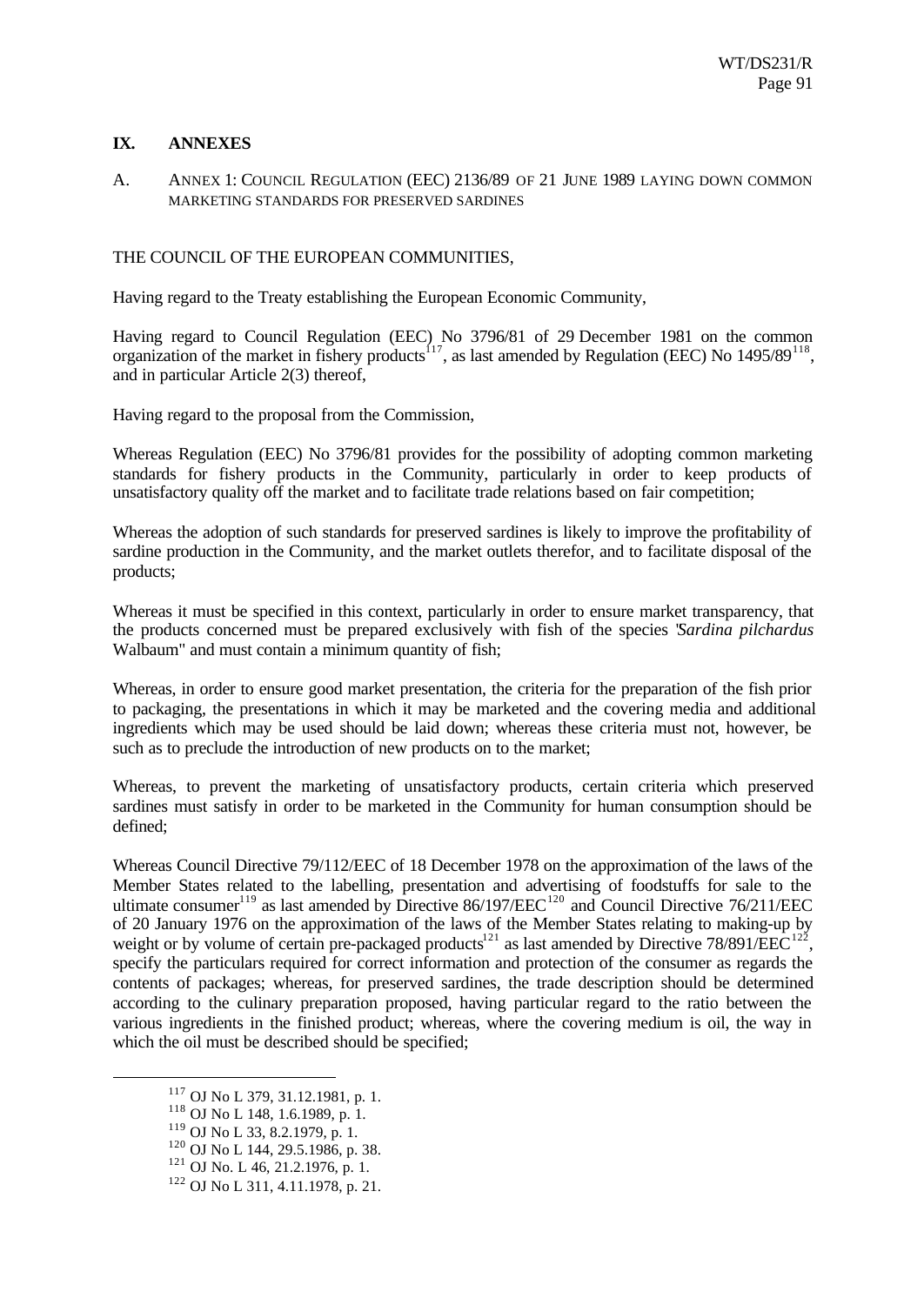WT/DS231/R Page 92

Whereas the Commission should have responsibility for the adoption of any technical implementing measures,

# HAS ADOPTED THIS REGULATION:

#### *Article 1*

This Regulation defines the standards governing the marketing of preserved sardines in the Community.

#### *Article 2*

Only products meeting the following requirements may be marketed as preserved sardines and under the trade description referred to in Article 7:

- they must be covered by CN codes 1604 13 10 and ex 1604 20 50;
- they must be prepared exclusively from fish of the species "*Sardina pilchardus* Walbaum";
- they must be pre-packaged with any appropriate covering medium in a hermetically sealed container;
- they must be sterilized by appropriate treatment.

## *Article 3*

The sardines must, to the extent required for good market presentation, be appropriately trimmed of the head, gills, caudal fin and internal organs other than the ova, milt and kidneys, and, according to the market presentation concerned, backbone and skin.

## *Article 4*

Preserved sardines may be marketed in any of the following presentations:

- 1. sardines: the basic product, fish from which the head, gills, internal organs and caudal fin have been appropriately removed. The head must be removed by making a cut perpendicular to the backbone, close to the gills;
- 2. sardines without bones: as the basic product referred to in point 1, but with the additional removal of backbone;
- 3. sardines without skin or bones: as the basic product referred to in point 1, but with the additional removal of the backbone and skin;
- 4. sardine fillets: portions of flesh obtained by cuts parallel to the backbone, along the entire length of the fish, or a part thereof, after removal of the backbone, fins and edge of the stomach lining. Fillets may be presented with or without skin;
- 5. sardine trunks: sardine portions adjacent to the head, measuring at least 3 cm in length, obtained from the basic product referred to in point 1 by making transverse cuts across the backbone;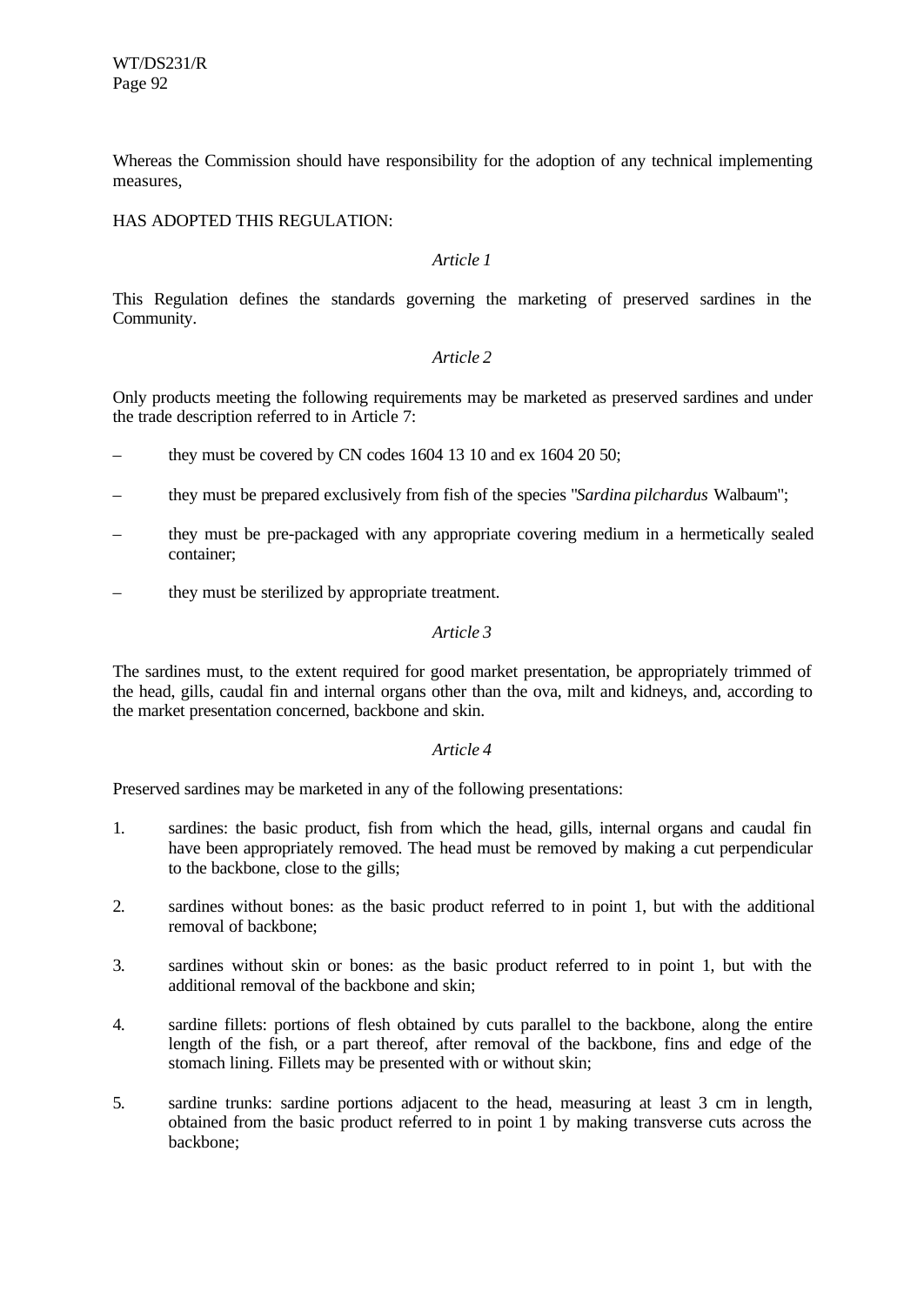6. any other form of presentation, on condition that it is clearly distinguished from the presentations defined in points 1 to 5.

# *Article 5*

For the purposes of the trade description laid down in Article 7, a distinction shall be drawn between the following covering media, with or without the addition of other ingredients:

- 1. olive oil;
- 2. other refined vegetable oils, including olive-residue oil used singly or in mixtures;
- 3. tomato sauce;
- 4. natural juice (liquid exuding from the fish during cooking), saline solution or water;
- 5. marinade, with or without wine;
- 6. any other covering medium, on condition that it is clearly distinguished from the other covering media defined in points 1 to 5.

These covering media may be mixed, but olive oil may not be mixed with other oils.

## *Article 6*

- 1. After sterilization, the products in the container must satisfy the following minimum criteria:
	- (a) for the presentations defined in points 1 to 5 of Article 4, the sardines or parts of sardine must:
		- be reasonably uniform in size and arranged in an orderly manner in the container,
		- be readily separable from each other,
		- present no significant breaks in the abdominal wall,
		- present no breaks or tears in the flesh,
		- present no yellowing of tissues, with the exception of slight traces,
		- comprise flesh of normal consistency. The flesh must not be excessively fibrous, soft or spongy,
		- comprise flesh of a light or pinkish colour, with no reddening round the backbone, with the exception of slight traces;
	- (b) the covering medium must have the colour and consistency characteristic of its description and the ingredients used. In the case of an oil medium, the oil may not contain aqueous exudate in excess of 8 % of net weight;
	- (c) the product must retain the odour and flavour characteristics of the species "*Sardina pilchardus* Walbaum" and the type of covering medium, and must be free of any disagreeable odour or taste, in particular bitterness, or taste of oxidation or rancidity;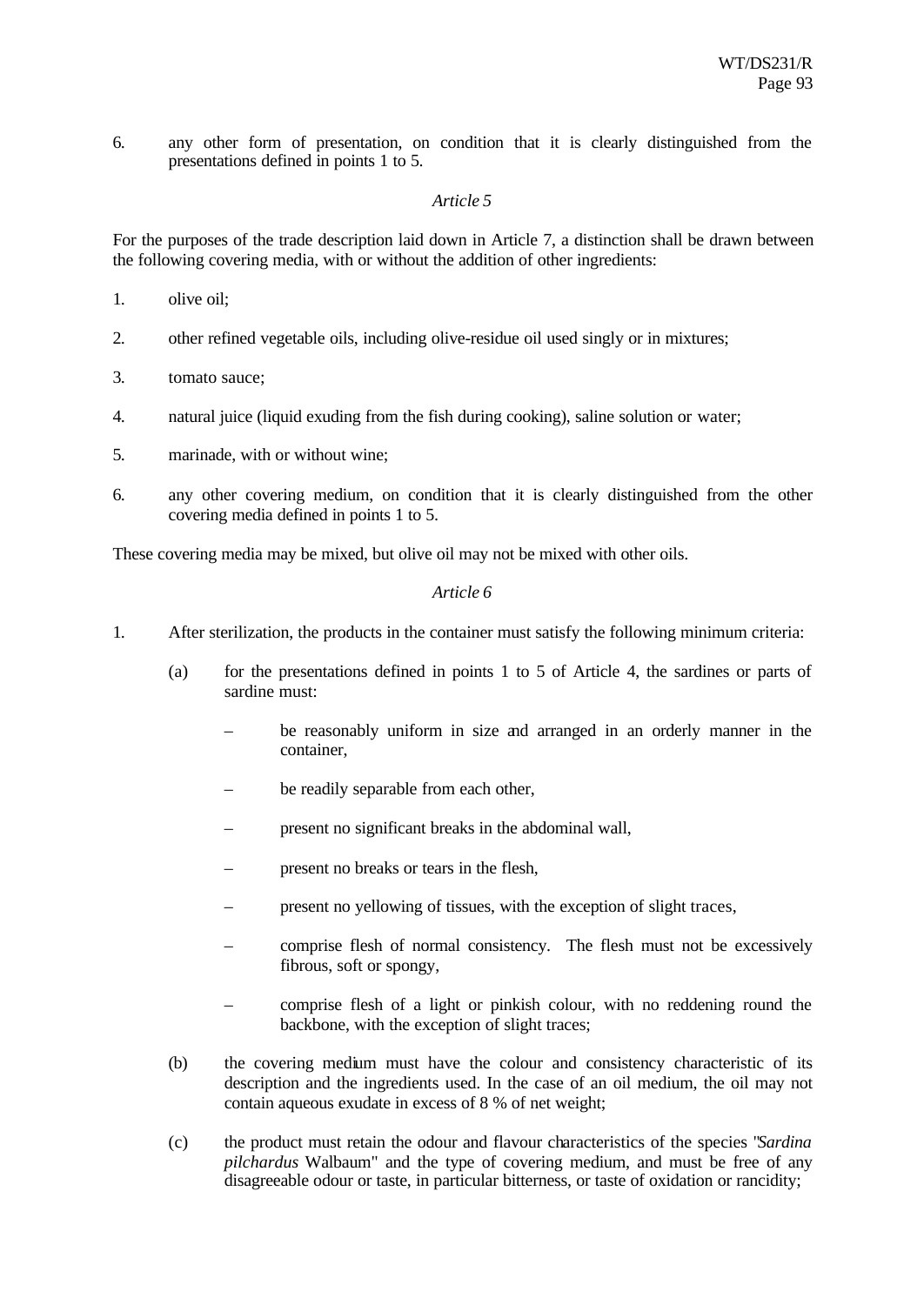- (d) the product must be free of any foreign bodies;
- (e) in the case of products with bones, the backbone must be readily separable from the flesh and friable;
- (f) products without skin and without bones must present no significant residues thereof.

2. The container may not present external oxidation or deformation affecting good commercial presentation.

# *Article 7*

Without prejudice to Directives 79/112/EEC and 76/211/EEC, the trade description on the prepackaging of preserved sardines must correspond to the ratio between the weight of sardines in the container after sterilization and the net weight, both expressed in grams.

- (a) For the presentations defined in points 1 to 5 of Article 4, the ratio shall be not less than the following values:
	- 70 % for the covering media listed in points 1, 2, 4 and 5 of Article 5,
	- 65 % for the covering medium described in point 3 of Article 5;
	- 50 % for the covering media referred to in point 6 of Article 5.

Where these values are complied with, the trade description must correspond to the presentation of the sardine on the basis of the corresponding designation referred to in Article 4. The designation of the covering medium must form an integral part of the trade description.

In the case of products in oil, the covering medium must be designated by one of the following expressions:

- "in olive oil", where that oil is used,
- or
- "in vegetable oil", where other refined vegetable oils, including olive-residue oil, or mixtures thereof are used,
- or
- "in  $\ldots$  oil", indicating the specific nature of the oil.
- (b) For the presentations referred to in point 6 of Article 4, the ratio referred to in the first subparagraph must be at least 35 %.
- (c) In the case of culinary preparations other than those defined in (a), the trade description must indicate the specific nature of the culinary preparation.

By way of derogation from Article 2, second indent at point (b) of this Article, preparations using homogenized sardine flesh, involving the disappearance of its muscular structure, may contain the flesh of other fish which have undergone the same treatment provided that the proportion of sardines is at least 25 %.

(d) The trade description, as defined in this Article, shall be reserved for the products referred to in Article 2.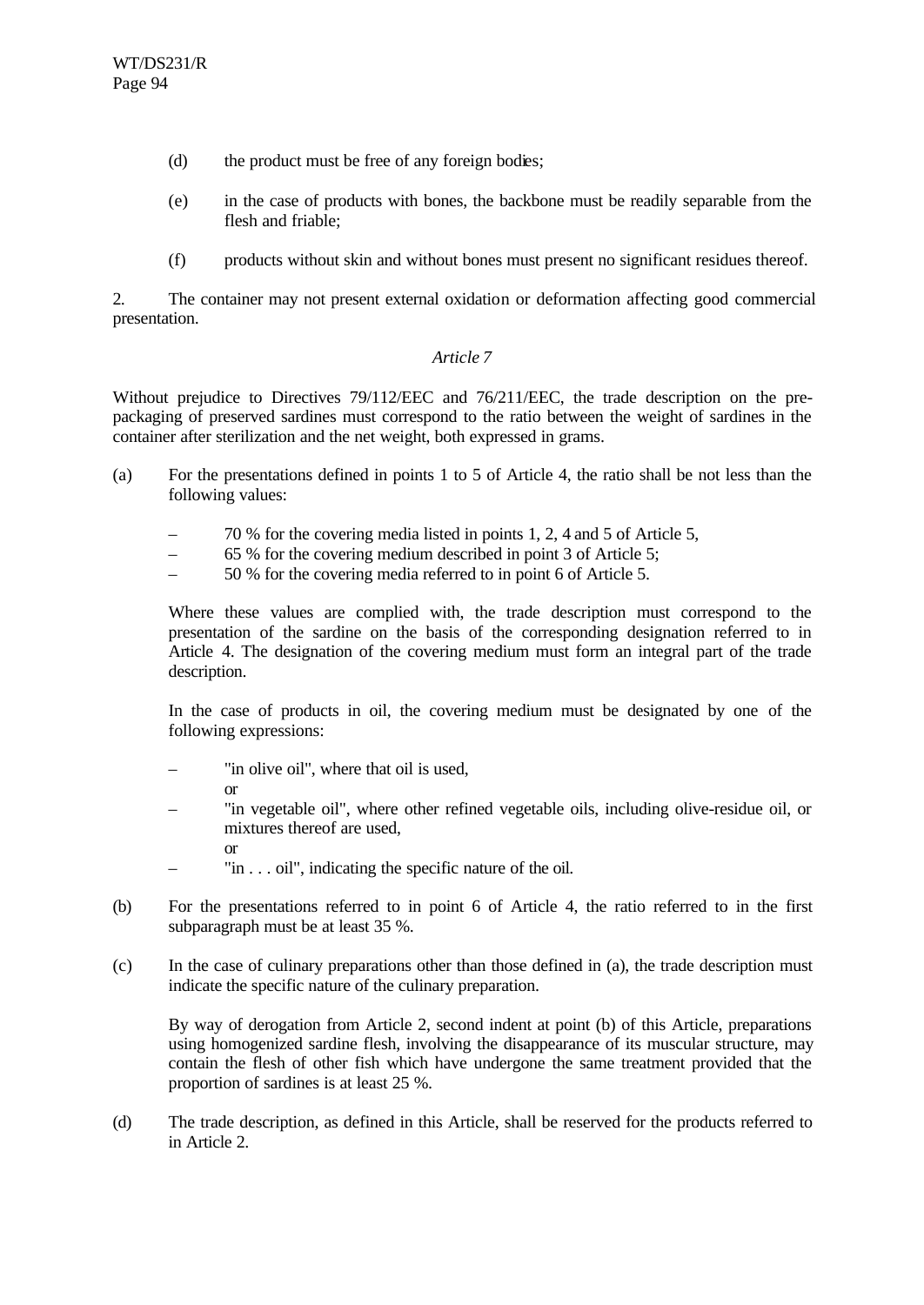#### *Article 8*

Where necessary, the Commission shall adopt, in accordance with the procedure laid down in Article 33 of Regulation (EEC) No 3796/81, the measures necessary to apply this Regulation, in particular the sampling plan for assessing conformity of manufacturing batches with the requirements of this Regulation.

#### *Article 9*

This Regulation shall enter into force on the third day following its publication in the *Official Journal of the European Communities*.

It shall apply as from 1 January 1990.

This Regulation shall be binding in its entirety and directly applicable in all Member States.

Done at Luxembourg, 21 June 1989.

For the Council The President C. ROMERO HERRERA

B. ANNEX 2: THE CODEX ALIMENTARIUS COMMISSION STANDARD FOR CANNED SARDINES AND SARDINE-TYPE PRODUCTS (CODEX STAN 94 –1981 REV.1 – 1995)

#### 1. SCOPE

This standard applies to canned sardines and sardine-type products packed in water or oil or other suitable packing medium. It does not apply to speciality products where fish content constitute less than 50% m/m of the net contents of the can.

## 2. DESCRIPTION

#### 2.1 PRODUCT DEFINITION

2.1.1 Canned sardines or sardine-type products are prepared from fresh or frozen fish of the following species:

- *Sardina pilchardus*
- *Sardinops melanostictus, S. neopilchardus, S. ocellatus, S. sagax S. caeruleus*
- *– Sardinella aurita, S. brasiliensis, S. maderensis, S. longiceps, S. gibbosa*
- *– Clupea harengus*
- *– Sprattus sprattus*
- *– Hyperlophus vittatus*
- *– Nematalosa vlaminghi*
- *– Etrumeus teres*
- *– Ethmidium maculatum*
- *– Engraulis anchoita, E. mordax, E. ringens*
- *– Opisthonema oglinum*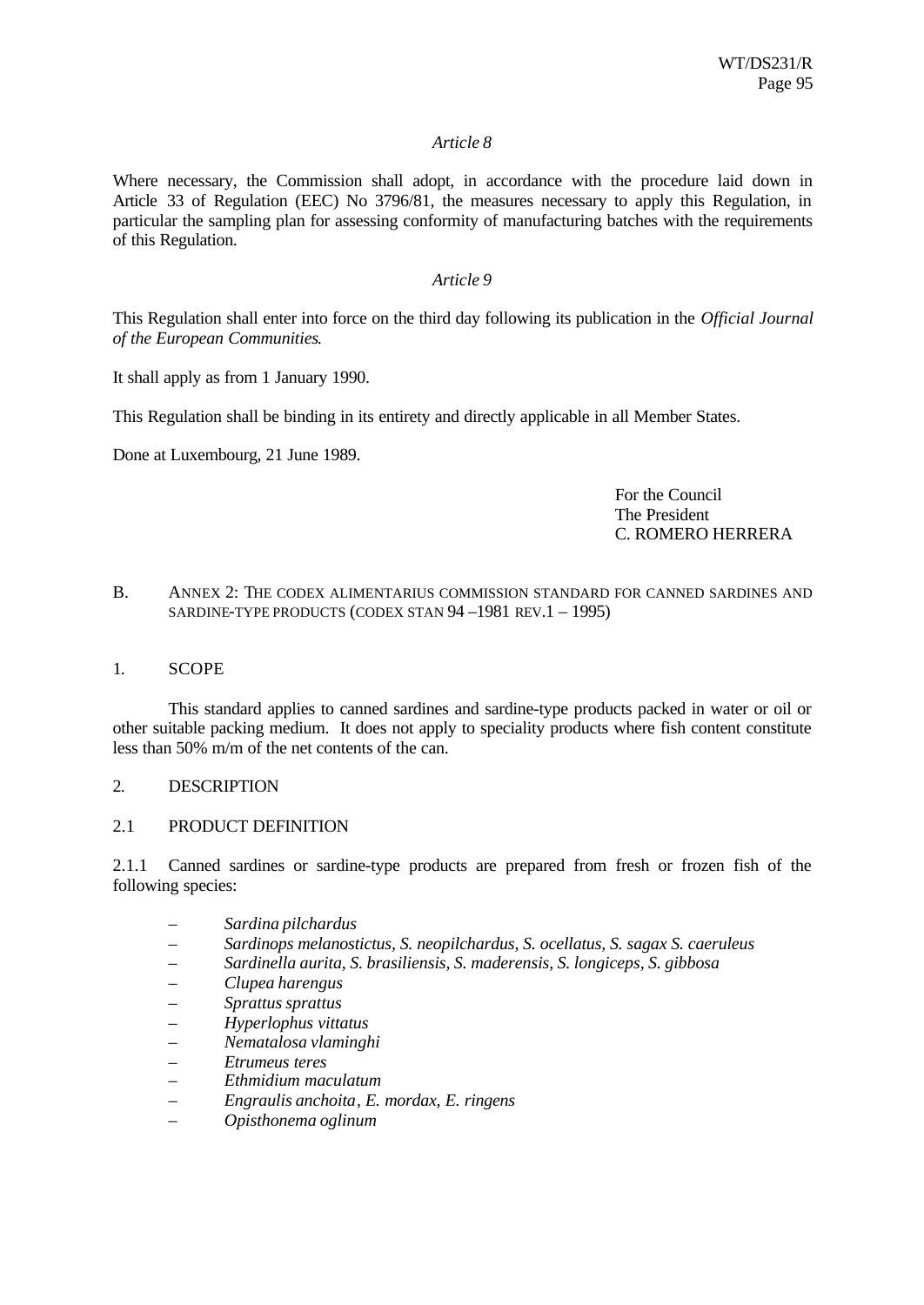2.1.2 Head and gills shall be completely removed; scales and/or tail may be removed. The fish may be eviscerated. If eviscerated, it shall be practically free from visceral parts other than roe, milt or kidney. If ungutted, it shall be practically free from undigested feed or used feed.

## 2.2 PROCESS DEFINITION

The products are packed in hermetically sealed containers and shall have received a processing treatment sufficient to ensure commercial sterility.

#### 2.3 PRESENTATION

Any presentation of the product shall be permitted provided that it:

- (i) contains at least two fish in each can; and
- (ii) meets all requirements of this standard; and
- (iii) is adequately described on the label to avoid confusing or misleading the consumer;
- (iv) contain only one fish species.

# 3. ESSENTIAL COMPOSITION AND QUALITY FACTORS

#### 3.1 RAW MATERIAL

The products shall be prepared from sound fish of the species listed under sub-section 2.1 which are of a quality fit to be sold fresh for human consumption.

## 3.2 OTHER INGREDIENTS

The packing medium and all other ingredients used shall be of food grade quality and conform to all applicable Codex standards.

# 3.3 DECOMPOSITION

The products shall not contain more than 10 mg/100g of histamine based on the average of the sample unit tested.

## 3.4 FINAL PRODUCT

Products shall meet the requirements of this Standard when lots examined in accordance with Section 9 comply with provisions set out in Section 8. Product shall be examined by the methods given in Section 7.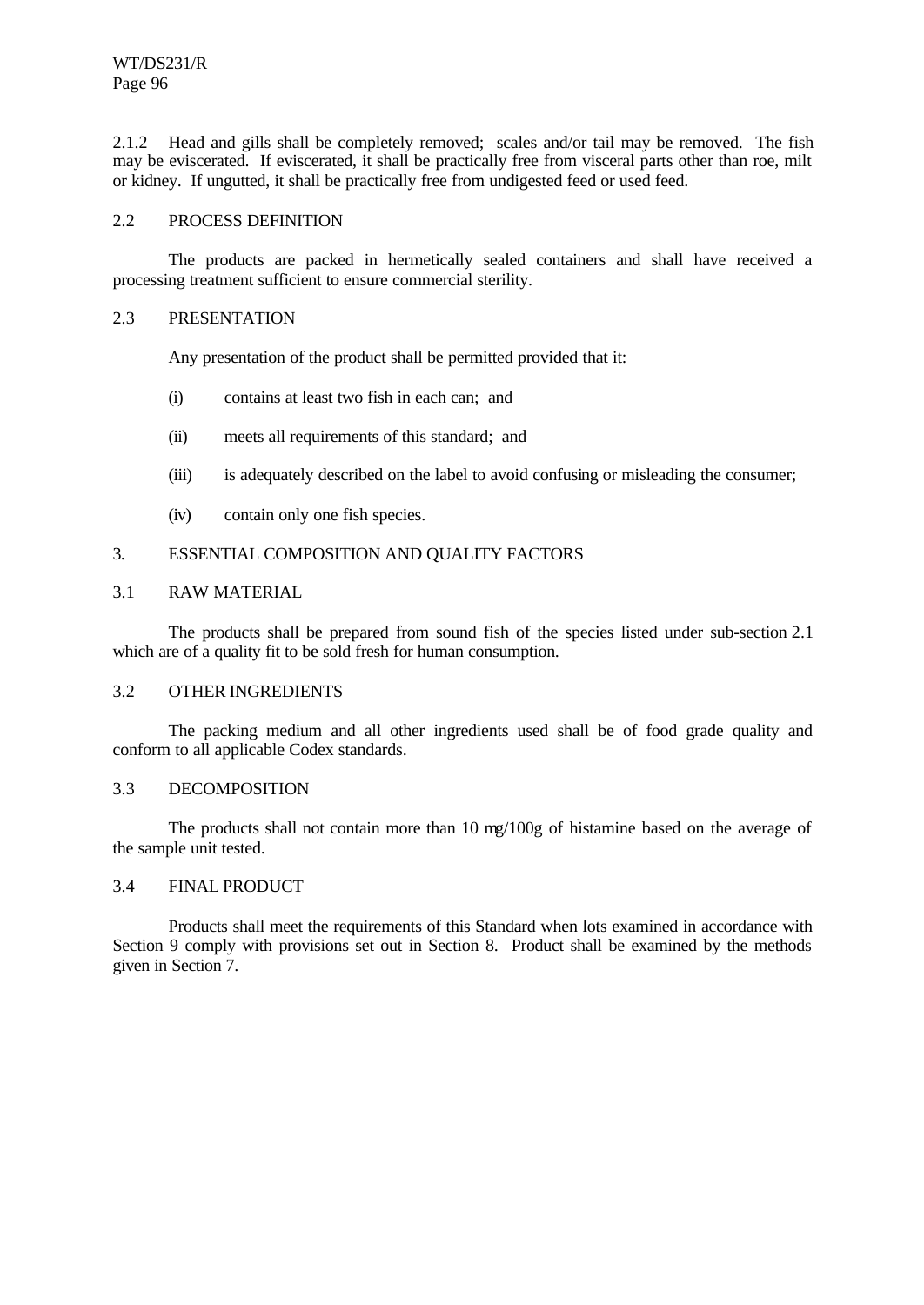## 4. FOOD ADDITIVES

Only the use of the following additives is permitted.

| Additive                            |                                                       | Maximum Level in<br>the Final Product |
|-------------------------------------|-------------------------------------------------------|---------------------------------------|
| <b>Thickening or Gelling Agents</b> |                                                       |                                       |
|                                     | (for use in packing media only)                       |                                       |
| 400                                 | Alginic acid                                          | <b>GMP</b>                            |
| 401                                 | Sodium alginate                                       |                                       |
| 402                                 | Potassium alginate                                    |                                       |
| 404                                 | Calcium alginate                                      |                                       |
| 406                                 | Agar                                                  |                                       |
| 407                                 | Carrageenan and its Na, K, and NH <sub>4</sub> salts  |                                       |
|                                     | (including furcelleran)                               |                                       |
| 407                                 | Processed Eucheuma Seaweed (PES)                      |                                       |
| 410                                 | Carob bean gum                                        |                                       |
| 412                                 | Guar gum                                              |                                       |
| 413                                 | Tragacanth gum                                        |                                       |
| 415                                 | Xanthan gum                                           |                                       |
| 440                                 | Pectins                                               |                                       |
| 466                                 | Sodium carboxymethylcellulose                         |                                       |
| <b>Modified Starches</b>            |                                                       |                                       |
| 1401                                | Acid treated starches (including white and            | <b>GMP</b>                            |
|                                     | yellow dextrins)                                      |                                       |
| 1402                                | Alkaline treated starches                             |                                       |
| 1404                                | Oxidized starches                                     |                                       |
| 1410                                | Monostarch phosphate                                  |                                       |
| 1412                                | Distarch phosphate, esterified                        |                                       |
| 1414                                | Acetylated distarch phosphate                         |                                       |
| 1413                                | Phosphated distarch phosphate                         |                                       |
| 1420/1421                           | Starch acetate                                        |                                       |
| 1422                                | Acetylated distarch adipate                           |                                       |
| 1440                                | Hydroxypropyl starch                                  |                                       |
| 1442                                | Hydroxypropyl starch phosphate                        |                                       |
| <b>Acidity Regulators</b>           |                                                       |                                       |
| 260                                 | Acetic acid                                           | <b>GMP</b>                            |
| 270                                 | Lactic acid $(L-, D-, and DL-)$                       |                                       |
| 330                                 | Citric acid                                           |                                       |
| <b>Natural Flavours</b>             |                                                       |                                       |
|                                     |                                                       |                                       |
| Spice oils                          |                                                       | <b>GMP</b>                            |
| Spice extracts                      |                                                       |                                       |
|                                     | Smoke flavours (natural smoke solutions and extracts) |                                       |

# 5. HYGIENE AND HANDLING

5.1 The final product shall be free from any foreign material that poses a threat to human health.

5.2 When tested by appropriate methods of sampling and examination as prescribed by the Codex Alimentarius Commission, the product: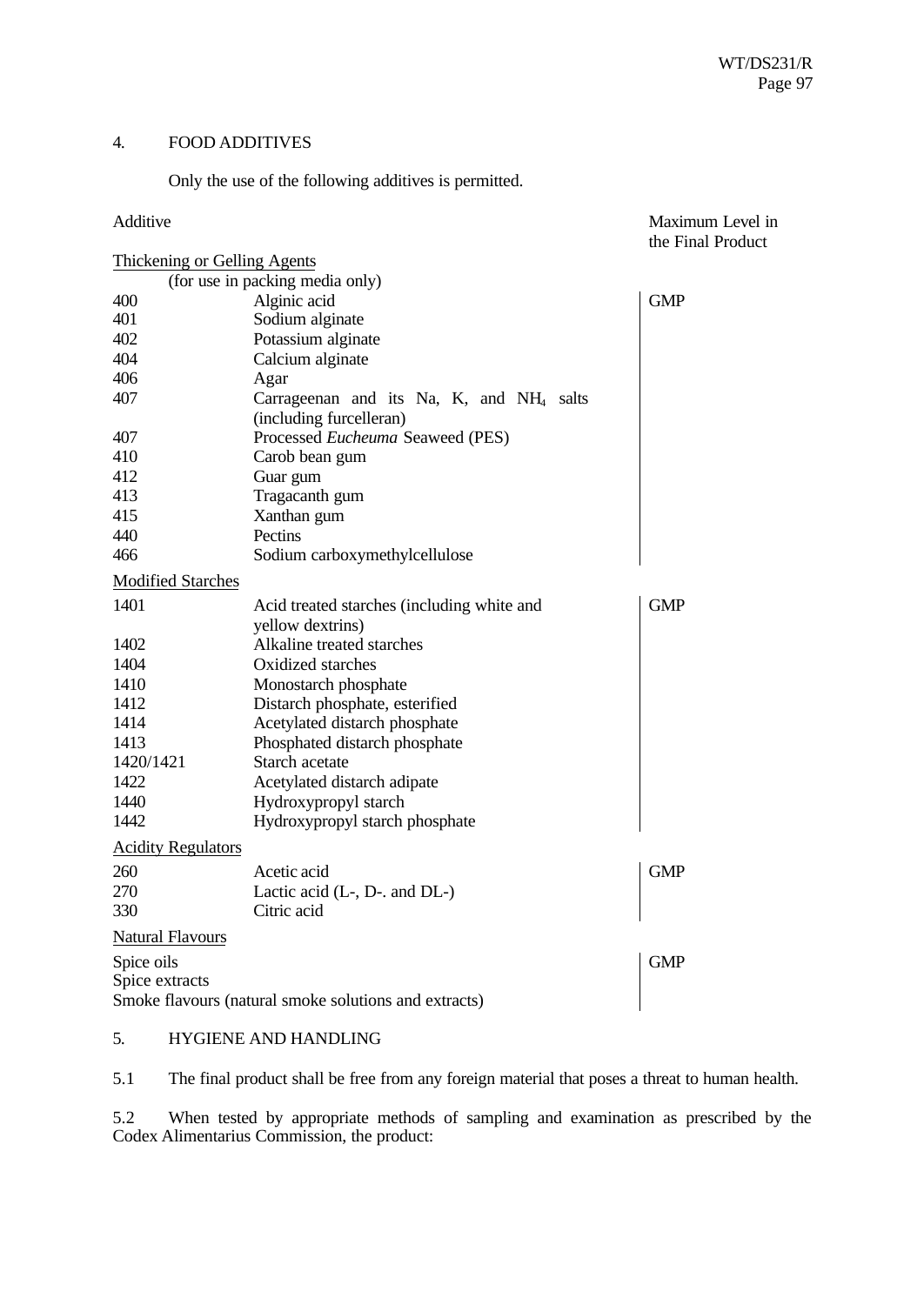- (i) shall be free from micro-organisms capable of development under normal conditions of storage;
- (ii) no sample unit shall contain histamine that exceeds 20 mg per 100 g;
- (iii) shall not contain any other substance including substances derived from microorganisms in amounts which may represent a hazard to health in accordance with standards established by the Codex Alimentarius Commission;
- (iv) shall be free from container integrity defects which may compromise the hermetic seal.

5.3 It is recommended that the product covered by the provisions of this standard be prepared and handled in accordance with the appropriate sections of the Recommended International Code of Practice – General Principles of Food Hygiene (CAC/RCP 1-1969, Rev. 3-1997) and the following relevant Codes:

- (i) the Recommended International Code of Practice for Canned Fish (CAC/RCP 10-1976);
- (ii) the Recommended International Code of Hygienic Practice for Low-Acid and Acidified Low-Acid Canned Foods (CAC/RCP 23-1979);

# 6. LABELLING

In addition to the provisions of the Codex General Standard for the Labelling of Prepackaged Foods (CODEX STAN 1-1985, Rev. 3-1999) the following special provisions apply:

## 6.1 NAME OF THE FOOD

The name of the product shall be:

- 6.1.1 (i) "Sardines" (to be reserved exclusively for *Sardina pilchardus* (Walbaum)); or
	- (ii) "X sardines" of a country, a geographic area, the species, or the common name of the species in accordance with the law and custom of the country in which the product is sold, and in a manner not to mislead the consumer.
- 6.1.2 The name of the packing medium shall form part of the name of the food.

6.1.3 If the fish has been smoked or smoke flavoured, this information shall appear on the label in close proximity to the name.

6.1.4 In addition, the label shall include other descriptive terms that will avoid misleading or confusing the consumer.

- 7. SAMPLING, EXAMINATION AND ANALYSES
- 7.1 SAMPLING
	- (i) Sampling of lots for examination of the final product as prescribed in Section 3.3 shall be in accordance with the FAO/WHO Codex Alimentarius Sampling Plans for Prepackaged Foods (AQL-6.5) (Ref. CAC/RM 42-1977);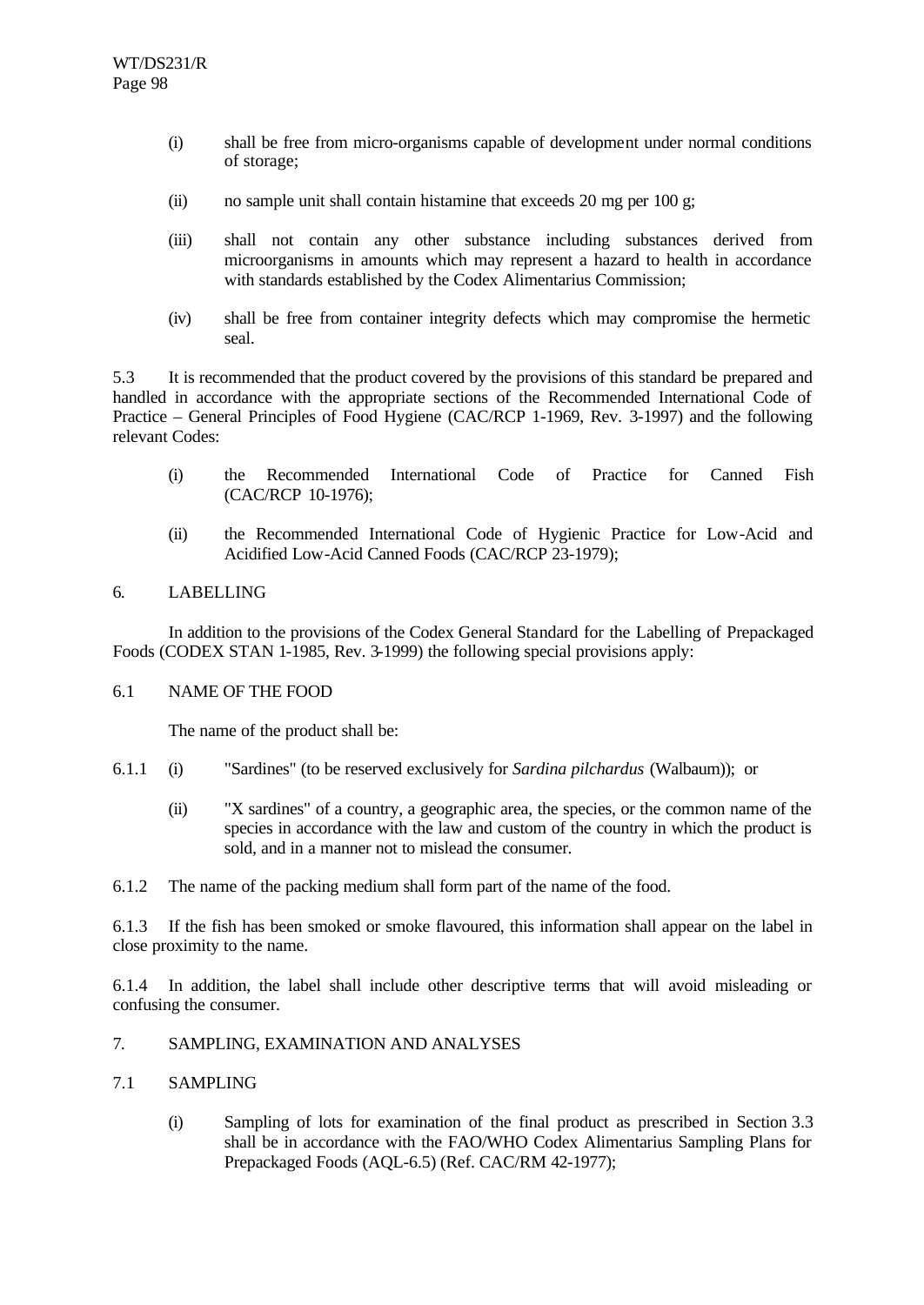(ii) Sampling of lots for examination of net weight and drained weight where appropriate shall be carried out in accordance with an appropriate sampling plan meeting the criteria established by the CAC.

## 7.2 SENSORIC AND PHYSICAL EXAMINATION

Samples taken for sensoric and physical examination shall be assessed by persons trained in such examination and in accordance with Annex A and the *Guidelines for the Sensory Evaluation of Fish and Shellfish in Laboratories* (CAC/GL 31-1999).

## 7.3 DETERMINATION OF NET WEIGHT

Net contents of all sample units shall be determined by the following procedure:

- (i) Weigh the unopened container.
- (ii) Open the container and remove the contents.
- (iii) Weigh the empty container, (including the end) after removing excess liquid and adhering meat.
- (iv) Subtract the weight of the empty container from the weight of the unopened container. The resultant figure will be the net content.

#### 7.4 DETERMINATION OF DRAINED WEIGHT

The drained weight of all sample units shall be determined by the following procedure:

- (i) Maintain the container at a temperature between  $20^{\circ}$ C and  $30^{\circ}$ C for a minimum of 12 hours prior to examination.
- (ii) Open and tilt the container to distribute the contents on a pre-weighed circular sieve which consists of wire mesh with square openings of 2.8 mm x 2.8 mm.
- (iii) Incline the sieve at an angle of approximately 17-20° and allow the fish to drain for two minutes, measured from the time the product is poured into the sieve.
- (iv) Weigh the sieve containing the drained fish.
- (v) The weight of drained fish is obtained by subtracting the weight of the sieve from the weight of the sieve and drained product.

# 7.5 PROCEDURES FOR PACKS IN SAUCES (WASHED DRAINED WEIGHT)

- (i) Maintain the container at a temperature between  $20^{\circ}$ C and  $30^{\circ}$ C for a minimum of 12 hours prior to examination.
- (ii) Open and tilt the container and wash the covering sauce and then the full contents with hot tap water (approx.  $40^{\circ}$ C), using a wash bottle (e.g., plastic) on the tared circular sieve.
- (iii) Wash the contents of the sieve with hot water until free of adhering sauce; where necessary separate optional ingredients (spices, vegetables, fruits) with pincers.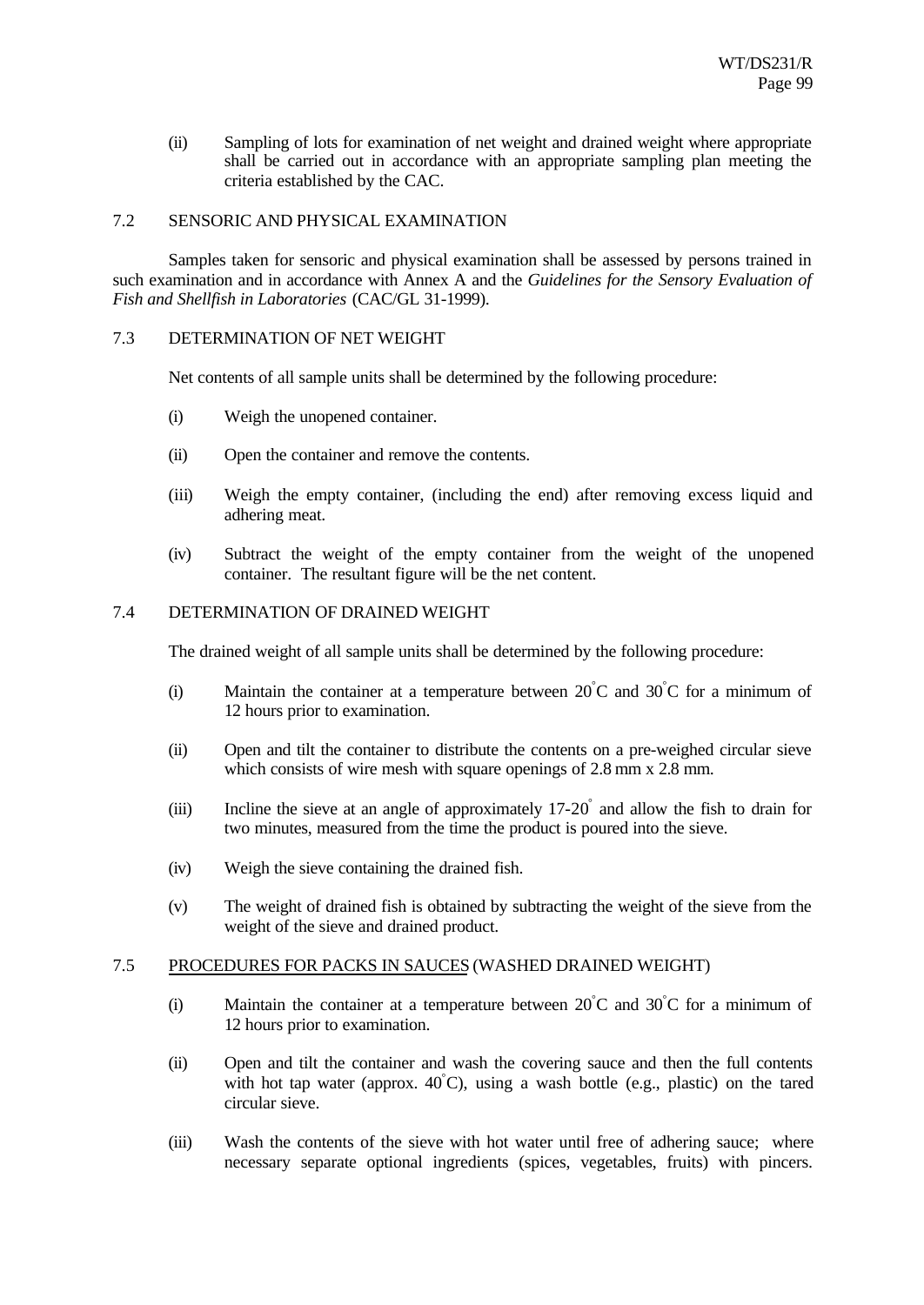Incline the sieve at an angle of approximately 17-20° and allow the fish to drain two minutes, measured from the time the washing procedure has finished.

- (iv) Remove adhering water from the bottom of the sieve by use of paper towel. Weigh the sieve containing the washed drained fish.
- (v) The washed drained weight is obtained by subtracting the weight of the sieve from the weight of the sieve and drained product.

#### 7.6 DETERMINATION OF HISTAMINE

AOAC 977.13 (15th Edition, 1990)

## 8. DEFINITION OF DEFECTIVES

A sample unit will be considered defective when it exhibits any of the properties defined below.

#### 8.1 FOREIGN MATTER

The presence in the sample unit of any matter, which has not been derived from the fish or the packing media, does not pose a threat to human health, and is readily recognized without magnification or is present at a level determined by any method including magnification that indicates non-compliance with good manufacturing and sanitation practices.

# 8.2 ODOUR/FLAVOUR

A sample unit affected by persistent and distinct objectionable odours or flavours indicative of decomposition or rancidity.

#### 8.3 TEXTURE

- (i) Excessively mushy flesh uncharacteristic of the species in the presentation.
- (ii) Excessively tough or fibrous flesh uncharacteristic of the species in the presentation.

## 8.4 DISCOLOURATION

A sample unit affected by distinct discolouration indicative of decomposition or rancidity or by sulphide staining of more than 5% of the fish by weight in the sample unit.

## 8.5 OBJECTIONABLE MATTER

A sample unit affected by Struvite crystals – any struvite crystal greater than 5 mm in length.

#### 9. LOT ACCEPTANCE

A lot will be considered as meeting the requirements of this standard when:

(i) the total number of defectives as classified according to Section 8 does not exceed the acceptance number (c) of the appropriate sampling plan in the Sampling Plans for Prepackaged Foods (AQL-6.5) (CAC/RM 42-1977);